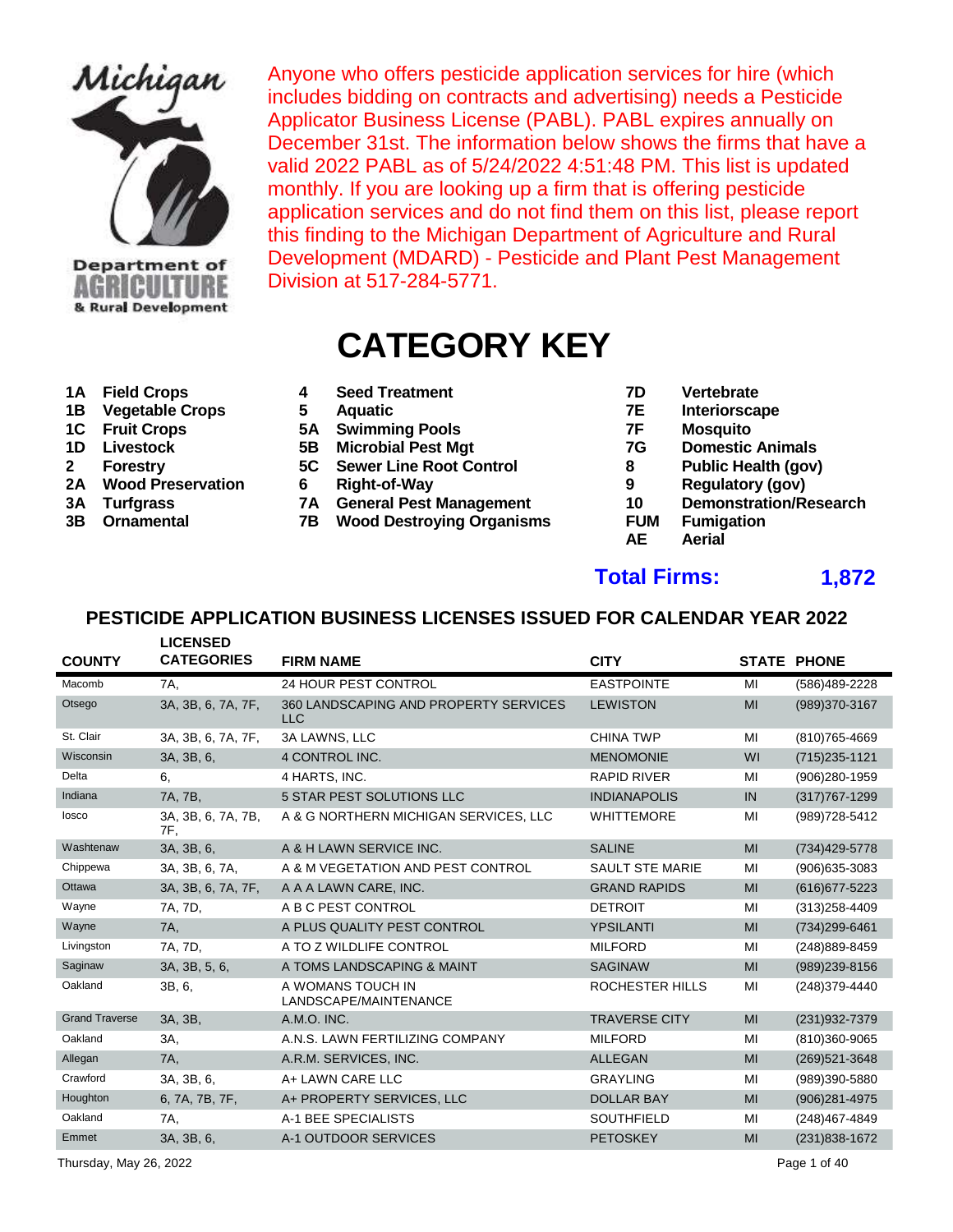| <b>COUNTY</b>         | <b>LICENSED</b><br><b>CATEGORIES</b> | <b>FIRM NAME</b>                                               | <b>CITY</b>             |                | <b>STATE PHONE</b> |
|-----------------------|--------------------------------------|----------------------------------------------------------------|-------------------------|----------------|--------------------|
| Ottawa                | 7A, 7B, 7F,                          | A-1 PEST CONTROL, LLC                                          | <b>MARNE</b>            | MI             | (616) 874-3324     |
| Wayne                 | 7A,                                  | A-1 SMASH                                                      | <b>GROSSE PTE WOODS</b> | MI             | (248) 935-6027     |
| Washtenaw             | 3A,                                  | A-1 SNOW REMOVAL AND LAWN CARE, INC.                           | <b>ANN ARBOR</b>        | MI             | (734) 663-3343     |
| Oakland               | 7A,                                  | AAA BEES ONE LLC                                               | <b>WEST BLOOMFIELD</b>  | MI             | (248) 796-1124     |
| Ottawa                | 7A, 7B,                              | AAA TERMITE AND PEST CONTROL, INC.                             | <b>SPRING LAKE</b>      | MI             | (616) 798-7774     |
| Macomb                | 7A,                                  | AAPEX PEST CONTROL LLC                                         | <b>ROSEVILLE</b>        | MI             | (586) 855-2811     |
| Indiana               | 7A, 7B,                              | AARDVARK PEST CONTROL<br>INC/AARDVARKINSPECT.COM               | <b>MISHAWAKA</b>        | IN             | (574) 255-8824     |
| Jackson               | 7A, 7F,                              | AARDVARK PEST CONTROL LLC                                      | <b>JACKSON</b>          | MI             | (517) 782-0422     |
| Kent                  | 7A, 7B, 7F,                          | AARDVARK PEST MANAGEMENT, INC.                                 | <b>GRANDVILLE</b>       | MI             | $(616)530-9800$    |
| Macomb                | 7A.                                  | <b>AARON SERVICES</b>                                          | <b>STERLING HEIGHTS</b> | MI             | (586) 596-1117     |
| Washtenaw             | 3A, 3B, 6, 7F,                       | AARONS LAWN & TREE CARE LTD.                                   | <b>YPSILANTI</b>        | MI             | $(734)528 - 1516$  |
| Mason                 | 1A, 1B,                              | AARONS SPRAY SERVICE, LLC                                      | <b>SCOTTVILLE</b>       | MI             | (231) 425-7348     |
| Ohio                  | 3A,                                  | AB LAWN & LANDSCAPING LLC                                      | <b>TOLEDO</b>           | OH             | (419) 474-9400     |
| St. Clair             | 3A, 3B, 6, 7A, 7B,<br>7D, 7F,        | ABC SERVICES & FOXFIRE FARM, LLC                               | ALGONAC                 | ΜI             | (810) 794-5678     |
| Saginaw               | 3B,                                  | ABELE GREENHOUSE, INC.                                         | <b>SAGINAW</b>          | MI             | (989) 752-5625     |
| Oakland               | 7A, 7B, 7F,                          | ABELL PEST CONTROL INC.                                        | WATERFORD               | МI             | (248) 623-7191     |
| Emmet                 | 3A, 3B, 7A, 7B, 7F,                  | ABENT PEST CONTROL NORTH                                       | <b>HARBOR SPRINGS</b>   | MI             | (231) 526-2847     |
| Oakland               | 3A, 3B, 6,                           | ABM INDUSTRY GROUPS LLC                                        | <b>TROY</b>             | MI             | (248) 588-1555     |
| Lake                  | 7A, 7B,                              | ABS PEST CONTROL, INC.                                         | <b>BRANCH</b>           | MI             | (231) 266-6123     |
| Calhoun               | 1A, 1B,                              | ABS SPRAYING, LLC                                              | <b>CLIMAX</b>           | MI             | (269)760-3132      |
| Oakland               | 3A, 3B,                              | ABSOLUTE GREEN CORPORATION                                     | <b>CLARKSTON</b>        | MI             | (248) 625-4048     |
| Van Buren             | 7A, 7B,                              | ABSOLUTE PEST CONTROL                                          | KENDALL                 | MI             | (269) 628-0357     |
| Oakland               | 7A,                                  | ABSOLUTE PEST CONTROL, INC.                                    | <b>TROY</b>             | MI             | (248) 515-9158     |
| Clinton               | 5B, 7A, 7B, 7D,                      | ACCURATE INSPECTIONS, L.L.C. / ACCURATE<br><b>PEST CONTROL</b> | <b>DEWITT</b>           | MI             | (517) 669-0521     |
| Arenac                | 7A, 7B,                              | ACCURATE PEST CONTROL- NORTH INC                               | <b>STANDISH</b>         | MI             | (989)846-1229      |
| Oakland               | 3A, 3B, 6,                           | ACE LAWN CARE & SNOW REMOVAL, INC.                             | <b>FERNDALE</b>         | MI             | $(248)548 - 5570$  |
| Genesee               | 3A, 3B, 6,                           | ACE OUTDOOR SERVICES LLC                                       | <b>FLINT</b>            | MI             | (810) 820-8313     |
| Indiana               | 3A, 3B, 7A, 7B,                      | ACE PEST CONTROL INC.                                          | <b>NORTH WEBSTER</b>    | IN             | (574) 834-2834     |
| <b>Grand Traverse</b> | 3A, 3B, 6,                           | ACME TURFCARE, INC.                                            | <b>TRAVERSE CITY</b>    | MI             | $(231)938-1990$    |
| Mason                 | 7A, 7B, 7F,                          | <b>ACTION TERMITE &amp; PEST CONTROL</b>                       | <b>FREE SOIL</b>        | MI             | (231) 723-6888     |
| Wayne                 | 7A, 7F,                              | ADAPT PEST CONTROL AND ENVIRONMENTAL<br>SOLUTIONS LLC          | <b>RIVER ROUGE</b>      | MI             | (313) 782-3003     |
| Lenawee               | 3A,                                  | ADRIAN OUTDOOR SERVICES                                        | <b>ADRIAN</b>           | MI             | (517) 265-1531     |
| Van Buren             | 7A, 7B,                              | ADVANCE PEST CONTROL                                           | <b>LAWTON</b>           | M <sub>l</sub> | (269) 624-3281     |
| Van Buren             | 7A, 7B,                              | ADVANCE PEST CONTROL                                           | <b>LAWTON</b>           | ΜI             | (269) 624-5137     |
| Macomb                | 5B,                                  | ADVANCED AIR CARE LLC                                          | <b>MACOMB</b>           | MI             | $(586)416-1900$    |
| Midland               | 3B,                                  | ADVANCED ARBORIST LLC                                          | SANFORD                 | MI             | (989)486-1924      |
| St. Clair             | 7A,                                  | ADVANCED CARE PEST ELIMINATION INC.                            | <b>AVOCA</b>            | M <sub>l</sub> | (586) 405-8704     |
| Macomb                | 3A, 3B, 6, 7A, 7F,                   | ADVANCED EXTERMINATOR COMPANY, LLC                             | WARREN                  | ΜI             | (586) 598-0183     |
| Kent                  | 3A, 3B, 6, 7A, 7F,                   | ADVANCED LANDSCAPE HEALTH SPECIALISTS,<br>INC.                 | <b>GRAND RAPIDS</b>     | MI             | (616) 530-9210     |
| Macomb                | 7A,                                  | ADVANCED PEST CONTROL                                          | MACOMB TWP              | ΜI             | (586)421-1200      |
| Oakland               | 7A, 7B,                              | ADVANCED PEST CONTROL                                          | <b>WEST BLOOMFIELD</b>  | M <sub>l</sub> | $(313)909 - 4569$  |
| Calhoun               | 7A, 7B, 7F,                          | ADVANCED PEST SOLUTIONS PLUS                                   | <b>BATTLE CREEK</b>     | MI             | (269)419-5809      |
| Kent                  | 7A, 7F,                              | ADVANCED PEST SOLUTIONS, LLC                                   | <b>SAND LAKE</b>        | MI             | $(616)696 - 2986$  |
| Genesee               | 3B, 5, 6, 7F,                        | ADVANCED TREE CARE SERVICE, INC.                               | <b>SWARTZ CREEK</b>     | MI             | (810) 208-0554     |
| Ottawa                | 3A, 6,                               | ADVANTAGE LANDSCAPING & LAWNCARE, LLC                          | <b>HOLLAND</b>          | MI             | (616) 886-6734     |
| Shiawassee            | 7A, 7B, 7D, 7F,                      | ADVANTAGE PEST CONTROL LLC                                     | <b>MORRICE</b>          | MI             | (517) 202-7525     |
| Benzie                | 3A, 3B, 6, 7A,                       | ADVANTAGE TURF SOLUTIONS, LLC                                  | <b>BEULAH</b>           | MI             | $(231)633 - 4205$  |
| Livingston            | 3A, 3B, 6,                           | AEROSCAPE LANDSCAPING, INC.                                    | <b>PINCKNEY</b>         | MI             | (734) 878-0107     |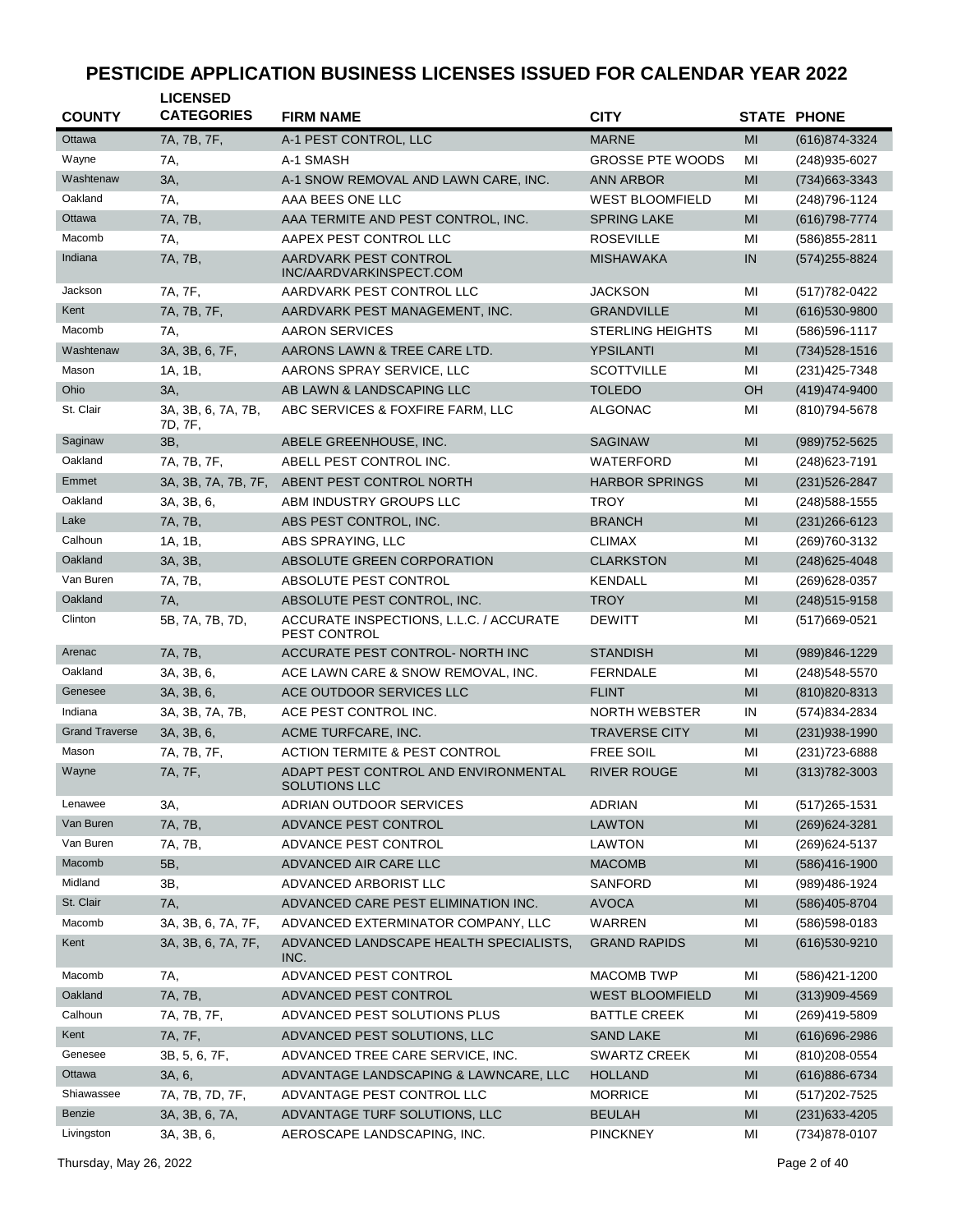| <b>COUNTY</b>         | <b>LICENSED</b><br><b>CATEGORIES</b>    | <b>FIRM NAME</b>                                  | <b>CITY</b>             |    | <b>STATE PHONE</b> |
|-----------------------|-----------------------------------------|---------------------------------------------------|-------------------------|----|--------------------|
| Allegan               | 3A, 3B, 6,                              | AESTHETIC GARDNER, L.L.C.                         | <b>HOLLAND</b>          | MI | (616)395-8202      |
| <b>Grand Traverse</b> | 7A,                                     | <b>AEWIN LLC</b>                                  | <b>TRAVERSE CITY</b>    | MI | (231) 929-9321     |
| Indiana               | 7A,                                     | AFFORDABLE BIO CONTROL PEST<br><b>MANAGEMENT</b>  | LAPORTE                 | IN | (219)608-4286      |
| Genesee               | 7A,                                     | AFFORDABLE CONSTRUCTION AND INTERIORS<br>LLC      | <b>FLUSHING</b>         | MI | (810)908-6569      |
| Oakland               | 7A, 7B, 7F,                             | AFFORDABLE PEST CONTROL, INC.                     | <b>MADISON HEIGHTS</b>  | MI | (248)544-6399      |
| Shiawassee            | 1A, 4,                                  | AG PRO FARM SERVICE LLC                           | <b>CORUNNA</b>          | MI | (989) 743-1305     |
| Indiana               | 1A, 1B, 1C, 2, 7F,<br>AE,               | AGRIFLITE SERVICES, INC.                          | WAKARUSA                | IN | (574)862-4392      |
| <b>Grand Traverse</b> | 1C,                                     | AGRIVINE, INC.                                    | <b>TRAVERSE CITY</b>    | MI | $(231)223 - 7900$  |
| Ottawa                | 10, 1A, 1B, 1C,<br>3A, 3B, 5, 6, FUM,   | <b>AGSEARCH COMPANY</b>                           | <b>CONKLIN</b>          | MI | (616)899-2908      |
| Oakland               | 7A, 7B, 7F,                             | ALCORN PEST SERVICES, LLC                         | <b>WATERFORD</b>        | MI | $(248)623 - 9053$  |
| Alger                 | 5, 6,                                   | ALGER CONSERVATION DISTRICT                       | <b>MUNISING</b>         | MI | (906)387-2222      |
| Gratiot               | 7A, 7B,                                 | ALL AMERICAN PEST CONTROL LLC                     | <b>ALMA</b>             | MI | (989)466-2673      |
| Kent                  | 3A, 3B, 7A,                             | ALL GREEN LAWN CORPORATION                        | <b>JENISON</b>          | MI | $(616)662 - 5100$  |
| Kalamazoo             | 3A, 3B, 7A, 7F,                         | ALL GREEN LAWN CORPORATION                        | <b>KALAMAZOO</b>        | MI | (269) 679-5870     |
| Wayne                 | 3A, 3B, 6,                              | ALL IN ONE SERVICE GROUP, INC.                    | WESTLAND                | MI | (800) 579-9743     |
| Emmet                 | 3A, 3B, 6,                              | ALL PRO LAWN & SNOW LLC                           | <b>ALANSON</b>          | MI | $(231)203 - 1863$  |
| Kent                  | 3A, 3B, 6, 7F,                          | ALL SEASON LAWN CARE, INC.                        | <b>COMSTOCK PARK</b>    | MI | $(616)617-6916$    |
| <b>Grand Traverse</b> | 3A, 3B, 6,                              | ALL SEASON OUTDOORS, LLC                          | <b>TRAVERSE CITY</b>    | MI | $(231)392 - 6469$  |
| Jackson               | 3A,                                     | ALL SEASONS LAWN & LANDSCAPE, LLC                 | <b>MICHIGAN CENTER</b>  | MI | (517) 206-2376     |
| Emmet                 | 3A,                                     | ALL SEASONS MAINTENANCE INC.                      | PETOSKEY                | MI | $(231)347 - 9699$  |
| Wayne                 | 7A,                                     | ALL SEASONS PEST CONTROL INC.                     | <b>SOUTHGATE</b>        | MI | (734) 285-3200     |
| Allegan               | 7A, 7B, 7F,                             | ALLEGAN PEST MANAGEMENT LLC                       | <b>BLOOMINGDALE</b>     | MI | (269) 521-4309     |
| Wayne                 | 3A, 3B,                                 | ALLEMON BROTHERS LANDSCAPING LLC                  | <b>GROSSE PTE</b>       | MI | (313)884-3062      |
| St. Clair             | 3A, 3B, 6,                              | ALL-GREEN LAWN CARE, INC.                         | <b>YALE</b>             | MI | (586) 531-0732     |
| Genesee               | 7A, 7B, 7F,                             | ALL-N-ONE PEST CONTROL INC.                       | <b>FLINT</b>            | MI | (810) 736-9513     |
| Oakland               | 3A, 3B, 6, 7A, 7F,                      | ALL-STATE TREE SERVICE, INC.                      | ROYAL OAK               | MI | (248) 689-5750     |
| Genesee               | 3A, 3B, 6,                              | ALPINE LANDSCAPE & LAWNCARE LLC                   | <b>FENTON</b>           | MI | (810)908-1003      |
| Montmorency           | 7A, 7B, 7F,                             | ALPINE PEST CONTROL                               | <b>ATLANTA</b>          | MI | (989) 785-2346     |
| Macomb                | 3A, 3B, 7A,                             | ALPINE TREE CARE INCORPORATED                     | <b>STERLING HEIGHTS</b> | MI | (586) 739-8234     |
| Newago                | 6,                                      | ALPINE TREE SERVICE LLC                           | <b>NEWAYGO</b>          | MI | $(231)414 - 1743$  |
| Clinton               | 1A, 1B, 1C, 2, 3A,<br>3B, 5, 6, 7F, AE, | ALS AERIAL SPRAYING, LLC                          | <b>OVID</b>             | MI | (989) 834-5067     |
| Kent                  | 3A, 3B, 6,                              | ALTERNATIVE LAWN CARE                             | <b>SPARTA</b>           | MI | $(616)530-0011$    |
| Macomb                | 7A,                                     | <b>ALTO EXTERMINATORS</b>                         | <b>ROSEVILLE</b>        | MI | (586) 778-1333     |
| St. Joseph            | 3B,                                     | AMERICAN ARBOR LLC                                | THREE RIVERS            | MI | (269) 244-8524     |
| Midland               | 3A, 6,                                  | AMERICAN LAWN CARE, INC.                          | SANFORD                 | MI | (989) 689-3878     |
| Oakland               | 3A, 3B, 7A, 7B,                         | AMERICAN PEST CONTROL, INC.                       | <b>TROY</b>             | MI | $(248)$ 585-2600   |
| Kent                  | 3A, 7A,                                 | AMERICAN PEST SOLUTIONS INC.                      | <b>WYOMING</b>          | MI | (616)430-7062      |
| Lapeer                | 3A, 3B,                                 | AMERICAN TREE, INC.                               | <b>ALMONT</b>           | MI | (810) 798-2525     |
| Wayne                 | 3A, 3B, 6,                              | AMERICAN TURF COMPANY LLC                         | <b>TAYLOR</b>           | MI | (313) 701-1698     |
| Oakland               | 7A,                                     | AMERICAS CHOICE ELIMINATION                       | SOUTHFIELD              | MI | $(313)961 - 1330$  |
| St. Clair             | 3A, 3B, 6,                              | AMERISCAPES LANDSCAPE SUPPLY INC.                 | YALE                    | MI | (810)387-4769      |
| Oakland               | 5B,                                     | AMISTEE AIR DUCT CLEANING AND<br>INSULATION, INC. | <b>NOVI</b>             | MI | (248) 349-8877     |
| Menominee             | 3A,                                     | ANDERSON LANDSCAPING                              | <b>STEPHENSON</b>       | MI | (906)295-0871      |
| Allegan               | 7A, 7B,                                 | ANGELS PEST CONTROL                               | <b>PLAINWELL</b>        | MI | (269) 685-6119     |
| Livingston            | 7A,                                     | ANIMAL PRO, INC.                                  | <b>BRIGHTON</b>         | MI | (248) 676-8800     |
| St. Joseph            | 7A, 7D,                                 | ANIMAL REMOVAL SERVICE, L.L.C.                    | <b>MARCELLUS</b>        | MI | (269)327-9234      |
| Washtenaw             | 6,                                      | ANN ARBOR LANDSCAPING, INC.                       | ANN ARBOR               | MI | (734) 665-3311     |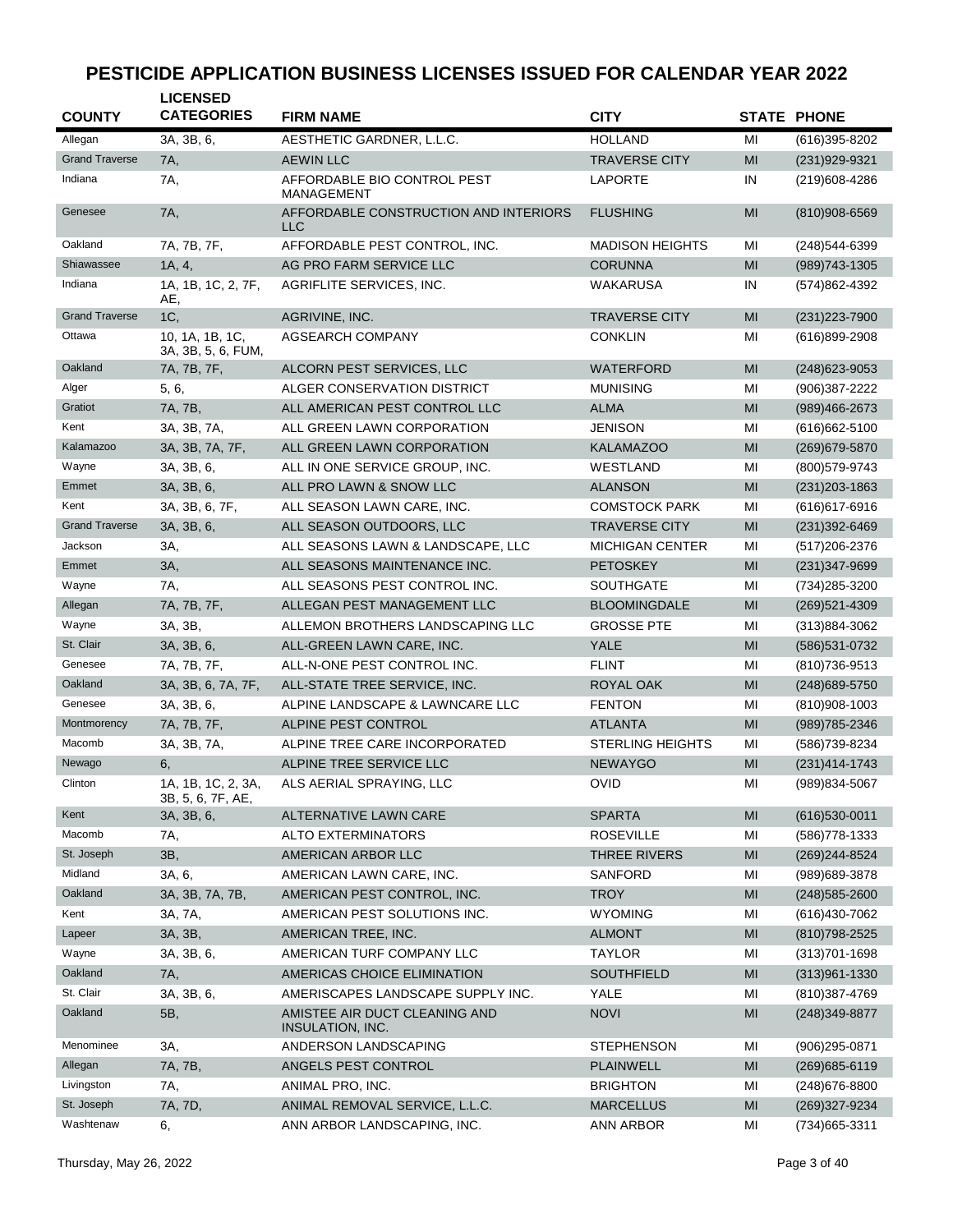| <b>COUNTY</b> | <b>LICENSED</b><br><b>CATEGORIES</b> | <b>FIRM NAME</b>                                           | <b>CITY</b>             |                | <b>STATE PHONE</b> |
|---------------|--------------------------------------|------------------------------------------------------------|-------------------------|----------------|--------------------|
| Oakland       | 7A, 7F,                              | ANT DOCTOR PEST CONTROL L.L.C.                             | <b>WATERFORD</b>        | MI             | (248) 886-8664     |
| Wayne         | 7A,                                  | ANTECO, INC.                                               | <b>LIVONIA</b>          | MI             | (734) 425-7980     |
| Antrim        | 7A, 7B, 7F,                          | ANTRIM AREA PEST CONTROL LLC                               | <b>KEWADIN</b>          | MI             | (231) 313-5646     |
| Genesee       | 7A, 7D,                              | ANYTIME ANIMAL CONTROL LLC                                 | <b>LINDEN</b>           | MI             | (248) 895-2687     |
| Wayne         | 6.                                   | APARTMENT SERVICES COMPANY                                 | LIVONIA                 | MI             | (734) 261-2814     |
| Ohio          | 7A, 7B, 7D, 7F,                      | APEX PEST CONTROL SERVICE INC                              | <b>OAKWOOD VILLIAGE</b> | OН             | (440) 786-8520     |
| Genesee       | 7F,                                  | APM MOSQUITO CONTROL                                       | <b>FLINT</b>            | MI             | (810) 766-9423     |
| Livingston    | 5,                                   | APPLIED SCIENCE & TECHNOLOGY, INC.                         | <b>BRIGHTON</b>         | MI             | $(810)225 - 2800$  |
| Kent          | 3B, 7A, 7F,                          | APTIVE ENVIRONMENTAL LLC                                   | <b>COMSTOCK PARK</b>    | MI             | $(616)260-0982$    |
| Oakland       | 3B, 7A, 7F,                          | APTIVE ENVIRONMENTAL, LLC                                  | <b>FARMINGTON HILLS</b> | MI             | (913)894-2847      |
| Washtenaw     | 5,                                   | <b>AQUATEC PONDS LLC</b>                                   | <b>ANN ARBOR</b>        | MI             | (734)994-7663      |
| Wisconsin     | 5,                                   | AQUATIC BIOLOGISTS, INC.                                   | FOND DU LAC             | WI             | (920) 921-6827     |
| Indiana       | 5,                                   | AQUATIC CONTROL INC                                        | VALPARAISO              | IN             | (219) 476-7663     |
| Indiana       | 5,                                   | AQUATIC CONTROL INC.                                       | <b>SEYMOUR</b>          | IN             | (812) 497-2410     |
| Kent          | 5,                                   | AQUATIC DOCTORS LAKE MANAGEMENT, INC.                      | <b>GRAND RAPIDS</b>     | MI             | $(616)365 - 1698$  |
| Indiana       | 5,                                   | AQUATIC ENHANCEMENT & SURVEY,                              | <b>ANGOLA</b>           | IN             | (260) 665-8226     |
|               |                                      | <b>INCORPORATED</b>                                        |                         |                |                    |
| Muskegon      | 5, 6,                                | AQUATIC NUISANCE PLANT CONTROL, INC.                       | <b>RAVENNA</b>          | MI             | $(231)853 - 1187$  |
| Ogemaw        | 5, 6,                                | <b>AQUATIC NUISANCE PLANT</b><br>CONTROL/NORTHERN DIVISION | <b>WEST BRANCH</b>      | MI             | (989)345-7574      |
| Wayne         | 5B,                                  | AQUATROL - DIVISION OF MOMAR. INC.                         | <b>CANTON</b>           | MI             | (734)818-0125      |
| Oakland       | 5, 6,                                | AQUA-WEED CONTROL, INC.                                    | <b>HOLLY</b>            | MI             | (248) 634-8388     |
| Wayne         | 3A, 3B, 5, 6, 7A,<br>7F.             | ARBOR AID LLC                                              | <b>GROSSE ILE</b>       | MI             | (734) 674-7850     |
| Kalamazoo     | 3B, 6, 7E,                           | ARBOR CARE TLC, LLC                                        | <b>MATTAWAN</b>         | MI             | (269)353-0642      |
| Oakland       | 3A, 3B, 6,                           | <b>ARBOR MEDIX LLC</b>                                     | <b>WHITE LAKE</b>       | MI             | (810)406-3349      |
| Lapeer        | 3B,                                  | ARBOR TREE SERVICE, INC.                                   | <b>ATTICA</b>           | MI             | (810) 724-3800     |
| Kalamazoo     | ЗΒ.                                  | ARBORIST SERVICES OF KALAMAZOO, LLC                        | <b>KALAMAZOO</b>        | MI             | (269)381-5412      |
| Ingham        | 3A, 3B, 6, 7A, 7F,                   | ARBORLAWN, INC.                                            | LANSING                 | MI             | (517) 882-1941     |
| Berrien       | 3A, 3B, 6,                           | ARCADIA GARDENS, L.L.C.                                    | <b>BRIDGMAN</b>         | MI             | (269) 429-2353     |
| Kalamazoo     | 7A, 7B,                              | ARCHER PEST CONTROL SOLUTIONS LLC                          | <b>PORTAGE</b>          | MI             | (269)324-2847      |
| Genesee       | 7A, 7B,                              | AREA PEST CONTROL                                          | <b>CLIO</b>             | MI             | (810) 691-5211     |
| Cass          | 7A, 7B, 7F,                          | ARMOR PEST CONTROL, INC.                                   | <b>DOWAGIAC</b>         | MI             | (269) 424-3458     |
| St. Joseph    | 3A, 3B, 6,                           | ARNETTS LANDSCAPING AND GARDEN CENTER,<br>ING.             | <b>CONSTANTINE</b>      | MI             | (269) 435-8385     |
| Indiana       | 7A, 7B,                              | ARROW SERVICES, INC.                                       | <b>FORT WAYNE</b>       | IN             | (260) 483-8034     |
| Indiana       | 7A, 7B,                              | ARROW SERVICES, INC.                                       | PLYMOUTH                | IN             | (574) 936-9955     |
| Indiana       | 7A, 7B,                              | ARROW SERVICES, INC.                                       | <b>SOUTH BEND</b>       | IN             | (574) 936-9955     |
| Bay           | 3A, 3B, 6, 7A,                       | ARTISANS LANDSCAPING & DESIGN, INC.                        | <b>AUBURN</b>           | MI             | (989)662-0500      |
| Saginaw       | 5A,                                  | ARTISTIC POOLS, INC.                                       | <b>SAGINAW</b>          | M <sub>l</sub> | (989) 793-7121     |
| Oakland       | 3A, 3B, 6, 7A, 7F,                   | ASHLAWNS GREEN LAWNS LLC                                   | <b>HOLLY</b>            | MI             | (248) 820-1498     |
| Indiana       | 6,                                   | ASPLUNDH TREE EXPERT LLC                                   | FT WAYNE                | IN             | (260) 423-9634     |
| Livingston    | 6,                                   | ASPLUNDH TREE EXPERT LLC                                   | <b>HOWELL</b>           | MI             | (989)444-8916      |
| Isabella      | 6,                                   | ASPLUNDH TREE EXPERT LLC                                   | <b>MT PLEASANT</b>      | M <sub>l</sub> | (989) 772-4454     |
| Wisconsin     | 6,                                   | ASPLUNDH TREE EXPERT LLC                                   | <b>SCHOFIELD</b>        | WI             | (715) 241-8733     |
| Ohio $(2)$    | 6,                                   | ASPLUNDH TREE EXPERT LLC - RAILROAD DIV                    | <b>IRONTON</b>          | OH             | (800) 826-3379     |
| Jackson       | 7A, 7B,                              | ASSASSIN PEST CONTROL LLC                                  | <b>JACKSON</b>          | MI             | $(517)745 - 0066$  |
| Livingston    | 7A,                                  | ASSURED PEST CONTROL                                       | <b>BRIGHTON</b>         | M <sub>l</sub> | $(810)229-1988$    |
| Ingham        | 5,                                   | ATI/AQUATIC TECHNOLOGIES, INC.                             | <b>MASON</b>            | MI             | (517) 676-9890     |
| Genesee       | 3A, 3B, 6,                           | ATLAS OUTDOOR LLC                                          | <b>FLINT</b>            | M <sub>l</sub> | (810) 877-5296     |
| Clinton       | 1A, 1B, 1C, 2, 7F,<br>AE,            | AURA LLC                                                   | <b>ELSIE</b>            | MI             | $(517)$ 575-5588   |
| Leelanau      | 3A,                                  | AUTHENTIC LAWN & TREE SERVICE                              | <b>CEDAR</b>            | MI             | $(231)313 - 4800$  |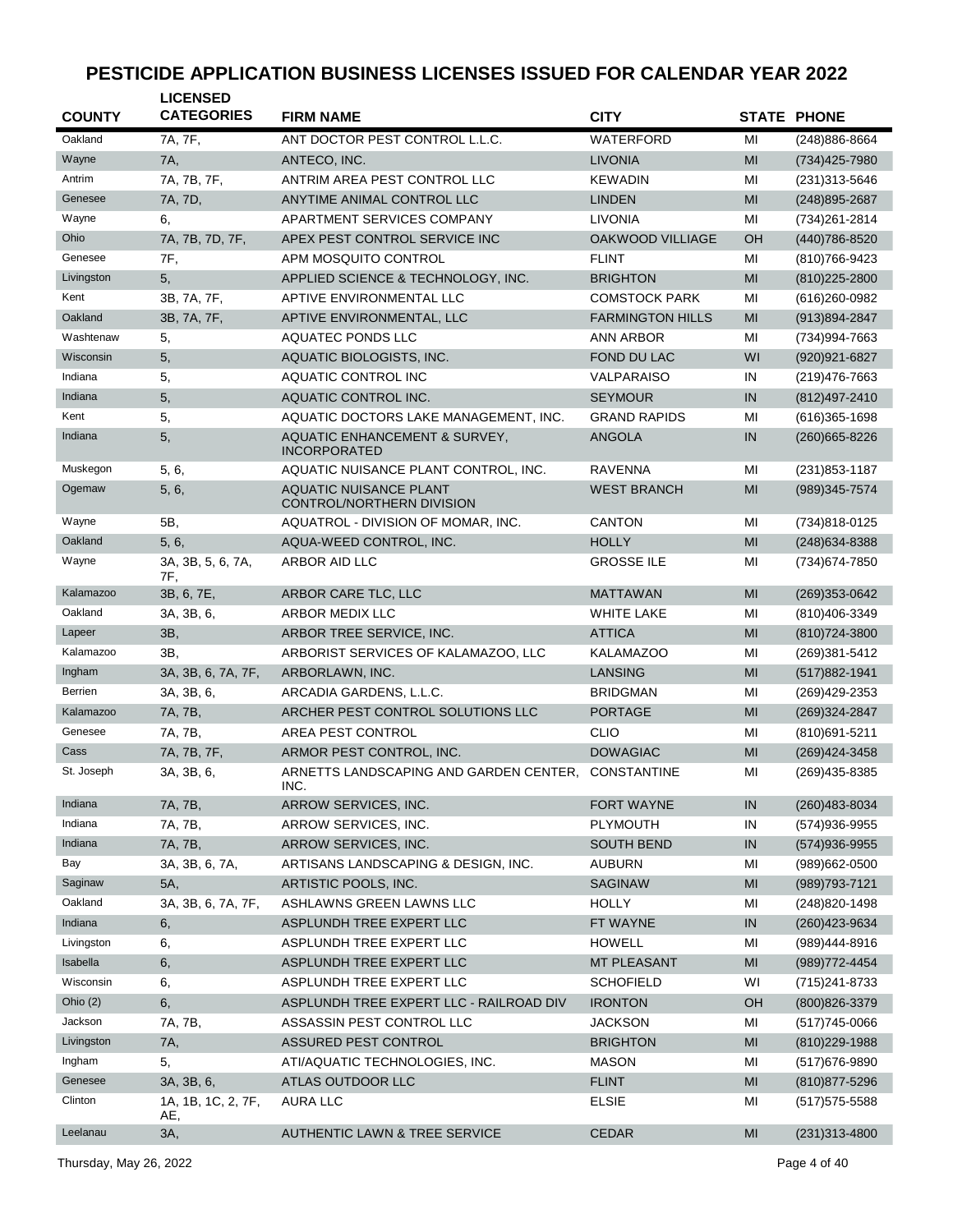| <b>COUNTY</b> | <b>LICENSED</b><br><b>CATEGORIES</b> | <b>FIRM NAME</b>                              | <b>CITY</b>             |                | <b>STATE PHONE</b> |
|---------------|--------------------------------------|-----------------------------------------------|-------------------------|----------------|--------------------|
| Jackson       | 7A, 7B,                              | AVERAGE JOES PEST CONTROL LLC                 | <b>JACKSON</b>          | MI             | (517) 262-6972     |
| Macomb        | 3B, 6,                               | AVON TREE SERVICE L.L.C.                      | <b>STERLING HEIGHTS</b> | MI             | (586)215-2607      |
| Kent          | 3A, 3B, 7A, 7F,                      | AWESOME LAWNS & PEST CONTROL                  | <b>SPARTA</b>           | MI             | $(616)$ 205-3014   |
| Washtenaw     | 7F,                                  | AWG MOSQUITO CONTROL LLC                      | <b>WHITMORE LAKE</b>    | MI             | (269)377-2907      |
| Kent          | 5,                                   | AWM WATER FEATURES LLC                        | <b>GRAND RAPIDS</b>     | MI             | $(616)460-3966$    |
| Midland       | 3A, 3B, 6,                           | <b>B &amp; B LAWNCARE</b>                     | <b>MIDLAND</b>          | MI             | (989) 750-7019     |
| Oakland       | 7D,                                  | <b>B &amp; B WILDLIFE REMOVAL INC.</b>        | <b>HIGHLAND</b>         | MI             | (248) 935-6848     |
| Saginaw       | 4,                                   | <b>B &amp; K SEED</b>                         | <b>NEW LOTHROP</b>      | MI             | (989) 274-1089     |
| Oakland       | 3A, 6,                               | <b>B &amp; M MAINTENANCE INCORPORATED</b>     | <b>ORTONVILLE</b>       | MI             | (248) 627-7382     |
| Wayne         | 7A,                                  | <b>B T R PEST CONTROL LLC</b>                 | <b>REDFORD</b>          | MI             | $(313)623 - 9073$  |
| Kent          | 3A, 3B, 6,                           | B V D OUTDOOR SERVICES LLC                    | <b>ALTO</b>             | MI             | $(616)826 - 1220$  |
| Wayne         |                                      |                                               | <b>ECORSE</b>           |                |                    |
| Wayne         | 7A, FUM,                             | <b>B&amp;R EXTERMINATORS, INC.</b>            |                         | MI             | $(313)843 - 3011$  |
|               | 3A, 3B, 6, 7A, 7F,                   | BACK TO NATURE LAWNCARE, L.L.C.               | <b>BROWNSTOWN</b>       | MI             | (734) 479-5755     |
| Washtenaw     | 3A, 3B, 6, 7A, 7F,                   | BACK TO NATURE LAWNCARE, L.L.C.               | <b>MILAN</b>            | MI             | (734) 973-5800     |
| Macomb        | 3A, 3B, 6,                           | BACKER LANDSCAPING, INC.                      | <b>ROSEVILLE</b>        | MI             | (586) 774-0090     |
| Isabella      | 7A, 7F,                              | <b>BACKWOODS MOSQUITO CONTROL</b>             | <b>FARWELL</b>          | MI             | (989)330-0331      |
| <b>Branch</b> | 3A, 3B, 6,                           | <b>BACKYARD KREATIONS, LLC</b>                | <b>BRONSON</b>          | MI             | $(517)369-1585$    |
| Huron         | 7A,                                  | BAD AXE PEST CONTROL, INC.                    | <b>FILION</b>           | MI             | (989)269-6640      |
| Livingston    | 3A, 3B,                              | <b>BADER ACRES L.L.C.</b>                     | <b>HOWELL</b>           | MI             | $(517)546 - 0011$  |
| Genesee       | 7F,                                  | BADER MOSQUITO MANAGEMENT, LLC                | <b>FENTON</b>           | MI             | (810) 293-0502     |
| Midland       | 7D,                                  | BAKER NUISANCE WILDLIFE OF MIDLAND LLC        | <b>MIDLAND</b>          | MI             | (989) 513-4357     |
| Kent          | 3A, 3B, 6,                           | BAKHUYZEN LANDSCAPE MANAGEMENT, LLC           | <b>BYRON CENTER</b>     | MI             | (616)896-1200      |
| Alcona        | 5B,                                  | BARCLAY WATER MANAGEMENT                      | <b>NEWTON</b>           | <b>MA</b>      | (857)404-0359      |
| Oakland       | 3A, 3B, 6,                           | BARE SNOW & LANDSCAPING, INC.                 | <b>BEVERLY HILLS</b>    | MI             | $(248)644 - 8161$  |
| Ingham        | 3A, 3B,                              | <b>BARKHAM &amp; CO. LLC</b>                  | <b>WILLIAMSTON</b>      | MI             | (517) 339-9939     |
| Genesee       | 3A, 3B,                              | BARKMAN LANDSCAPING, INC.                     | <b>DAVISON</b>          | MI             | (810) 653-6588     |
| Kent          | 5, 6,                                | <b>BARR ENGINEERING CO</b>                    | <b>GRAND RAPIDS</b>     | MI             | $(616)512-7000$    |
| Muskegon      | 7A, 7B,                              | BASKINS TERMITE CONTROL, INC.                 | <b>MUSKEGON</b>         | MI             | (231) 744-9626     |
| Muskegon      | 7A, 7F,                              | <b>BATTLE BUGS PEST CONTROL</b>               | <b>RAVENNA</b>          | MI             | $(616)340-1603$    |
| Kalamazoo     | 1A, 1B, 4,                           | BATTLE CREEK FARM BUREAU ASSOCIATION,<br>INC. | <b>CLIMAX</b>           | ΜI             | (269) 746-4286     |
| Calhoun       | 3A, 3B, 6,                           | BATTLE CREEK LAWN SERVICE                     | <b>BATTLE CREEK</b>     | MI             | (269)965-9000      |
| Lenawee       | ЗΑ,                                  | BAXTER GREEN ENTERPRISE, LLC                  | <b>BROOKLYN</b>         | MI             | $(517)403-6106$    |
| St. Clair     | 7A,                                  | <b>BAY AREA PEST</b>                          | <b>FAIR HAVEN</b>       | $\mathsf{MI}$  | (586) 630-7555     |
| Emmet         | 3A, 3B, 6,                           | BAY AREA TURF CARE, LLC                       | <b>PETOSKEY</b>         | MI             | (231) 920-0657     |
| <b>Bay</b>    | 3A, 3B, 6,                           | BAY LANDSCAPING, INC.                         | <b>ESSEXVILLE</b>       | MI             | (989)893-0000      |
| Huron         | 7A, 7B,                              | BAY POINTE PEST CONTROL LLC                   | <b>BAD AXE</b>          | MI             | (989)269-9618      |
| Macomb        | 7A, 7F,                              | <b>BAYSIDE PEST CONTROL</b>                   | <b>HARRISON TWP</b>     | M <sub>l</sub> | (586) 596-2343     |
| Genesee       | 7F,                                  | <b>BB ADVANCED SERVICES</b>                   | <b>DAVISON</b>          | MI             | (810)660-1764      |
| Oakland       | 7A,                                  | <b>BC PEST CONTROL LLC</b>                    | <b>OAK PARK</b>         | MI             | (248) 762-6669     |
| Isabella      | 3A, 3B, 5, 6, 7F,                    | BE GREEN LAWN SERVICE COMPANY                 | SHEPHERD                | MI             | (989)866-6188      |
| Lenawee       | 3A, 3B, 6,                           | <b>BEAUBIEN, INC.</b>                         | <b>ADRIAN</b>           | MI             | $(517)265 - 2430$  |
| Dickinson     | 2, 3A, 3B, 5, 6,                     | BECKS ORNAMENTAL & TURF MANAGEMENT,<br>INC.   | <b>NORWAY</b>           | ΜI             | $(906)563 - 8604$  |
| Genesee       | 7A, 7B,                              | BECKS PEST CONTROL                            | <b>FLUSHING</b>         | M <sub>l</sub> | (810) 744-6520     |
| Ottawa        | 7A,                                  | <b>BED BUG SPECIALISTS</b>                    | <b>JENISON</b>          | MI             | $(616)350-2007$    |
| Oakland       | 3B,                                  | BEDARD SHADE TREE CO INC                      | <b>NEW HUDSON</b>       | MI             | (248) 437-9320     |
| Oakland       | 3A, 3B, 6,                           | BEDELL PROPERTY MANAGEMENT LLC                | <b>MILFORD</b>          | ΜI             | (248) 787-6734     |
| Huron         | 7A, 7B,                              | BEE LINE PEST CONTROL, LLC                    | <b>CASEVILLE</b>        | MI             | $(989)375 - 2350$  |
| Genesee       | 7A, 7B,                              | BEHR PEST CONTROL                             | LINDEN                  | ΜI             | (810) 735-6050     |
| Oakland       | 3A, 3B,                              | BELBOT SERVICES, INC.                         | <b>TROY</b>             | MI             | $(248)506 - 2098$  |
| Macomb        | 7A,                                  | BELCREST PEST CONTROL, LLC                    | <b>HARRISON TWP</b>     | MI             | (586)465-0418      |
|               |                                      |                                               |                         |                |                    |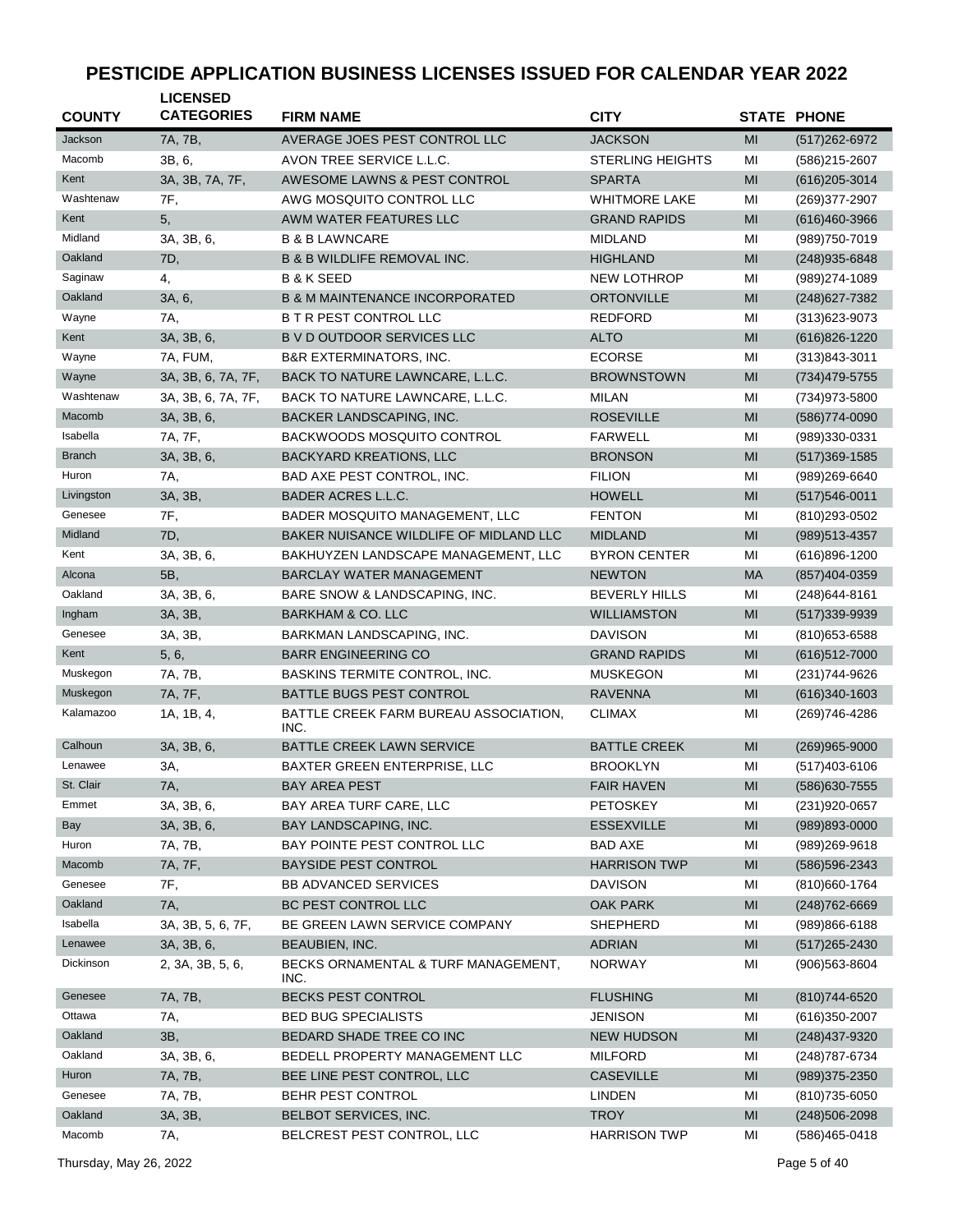| <b>COUNTY</b>    | <b>LICENSED</b><br><b>CATEGORIES</b> | <b>FIRM NAME</b>                                             | <b>CITY</b>             |                                                                                                                                                                 | <b>STATE PHONE</b> |
|------------------|--------------------------------------|--------------------------------------------------------------|-------------------------|-----------------------------------------------------------------------------------------------------------------------------------------------------------------|--------------------|
| Saginaw          | 3A, 3B, 6, 7A, 7F,                   | BELL LANDSCAPING, INC.                                       | <b>SAGINAW</b>          | MI                                                                                                                                                              | (989) 752-2641     |
| Oakland          | 3A, 3B, 6,                           | BELLS LANDSCAPE SERVICES, INC.                               | <b>WIXOM</b>            | MI                                                                                                                                                              | $(248)486-0960$    |
| Macomb           | 3A, 3B,                              | BEPPES LAWN CARE LLC                                         | <b>BRUCE TWP</b>        | MI                                                                                                                                                              | (586) 713-6202     |
| Ogemaw           | 7A, 7F,                              | BERGS ANIMAL AND BUG CONTROL                                 | <b>ROSE CITY</b>        | MI                                                                                                                                                              | (989) 685-2340     |
| Macomb           | 3A, 3B, 6,                           | BERNS LANDSCAPING SERVICE INC.                               | WARREN                  | MI                                                                                                                                                              | (586) 756-1145     |
| Ingham           | 3A, 3B, 6,                           | BESONS MOW & SNOW LLC                                        | <b>MASON</b>            | MI                                                                                                                                                              | (517) 899-4877     |
| Genesee          | 7A, 7B, 7F,                          | BEST CHOICE PEST CONTROL LLC                                 | <b>FENTON</b>           | MI                                                                                                                                                              | (810)399-8776      |
| Macomb           | 3A, 3B, 6,                           | BEST LAWN CARE. LLC                                          | <b>SHELBY TWP</b>       | MI                                                                                                                                                              | (586) 453-4994     |
| Bay              | 7A,                                  | BEST PEST AND ANIMAL CONTROL LLC                             | <b>BAY CITY</b>         | MI                                                                                                                                                              | (989)529-5809      |
| Livingston       | 7A,                                  | BEST PEST CONTROL, LLC / BED BUG MASTERS                     | <b>HOWELL</b>           | MI                                                                                                                                                              | $(517)545-1593$    |
| Roscommon        | 3A, 3B, 6,                           | BETTER YARDS LANDSCAPING INC                                 | <b>HOUGHTON LAKE</b>    | MI                                                                                                                                                              | $(989)366 - 4669$  |
| Macomb           | 3A, 3B, 6, 7A, 7F,                   | <b>BIG LAKES LAWNCARE LLC</b>                                | <b>CHESTERFIELD TWP</b> | MI                                                                                                                                                              | (586) 474-5433     |
| Macomb           | 3A, 3B, 6,                           | <b>BIG LEAGUE TURF CARE, LLC</b>                             | <b>FRASER</b>           | MI                                                                                                                                                              | (586)294-8873      |
| Leelanau         | 1C,                                  | BIG PAW VINEYARD SERVICES, L.L.C.                            | <b>LAKE LEELANAU</b>    | MI                                                                                                                                                              | $(231)499-2638$    |
| Ottawa           | 3A, 3B, 6,                           | <b>BIGELOW OUTDOOR SERVICES, LLC</b>                         | <b>COOPERSVILLE</b>     | MI                                                                                                                                                              | (616)540-6102      |
| <b>Bay</b>       | 3A, 3B,                              | BILLY GOAT LAWN CARE LLC                                     | <b>BAY CITY</b>         | MI                                                                                                                                                              | (989)391-9328      |
| Oakland          | 6, 7A, 7B, 7F,<br>FUM,               | <b>BIO SERV CORPORATION</b>                                  | <b>TROY</b>             | MI                                                                                                                                                              | (248) 588-1005     |
| <b>Missaukee</b> | 2,                                   | <b>BISBALLE FOREST PRODUCTS INC</b>                          | <b>LAKE CITY</b>        | MI                                                                                                                                                              | $(231)590-3415$    |
| Kent             | 3A, 3B, 6,                           | BLACK CREEK LANDSCAPING, L.L.C.                              | <b>GRANDVILLE</b>       | MI                                                                                                                                                              | (616)901-6323      |
| Allegan          | 1A, 2, 3B, 5, 6,                     | <b>BLACK RIVER HABITATS, LLC</b>                             | <b>HOLLAND</b>          | MI                                                                                                                                                              | $(269)208-6275$    |
| Ottawa           | 3A,                                  | BLACK RIVER LAWN & LANDSCAPE, L.L.C.                         | <b>HOLLAND</b>          | MI                                                                                                                                                              | $(616)748-9041$    |
| Ohio             | 3A,                                  | <b>BLANCHARD TREE &amp; LAWN</b>                             | <b>HOLLAND</b>          | OH                                                                                                                                                              | (419) 865-7071     |
| Wayne            | 7A, 7F,                              | BLESSED PEST SOLUTIONS LLC                                   | <b>GARDEN CITY</b>      | MI                                                                                                                                                              | (734) 512-6217     |
| Saginaw          | 7A, 7B,                              | <b>BLITZ PEST CONTROL</b>                                    | <b>SAGINAW</b>          | MI                                                                                                                                                              | (989) 777-4454     |
| Hillsdale        | 7A, 7B,                              | <b>BLOOMS BUG BUSTERS, LLC</b>                               | <b>JEROME</b>           | MI                                                                                                                                                              | (517) 688-3345     |
| Genesee          | 3A, 3B, 6, 7A, 7F,                   | BLOSS LAWN & SNOW SERVICES, LLC                              | <b>SWARTZ CREEK</b>     | MI                                                                                                                                                              | $(810)955 - 1560$  |
| Genesee          | 7A,                                  | BLOUNTS PEST CONTROL, INC.                                   | <b>FLINT</b>            | MI                                                                                                                                                              | (810) 789-8483     |
| Macomb           | 3A,                                  | <b>BLUE GRASS, INC.</b>                                      | <b>CLINTON TWP</b>      | MI                                                                                                                                                              | (586)493-9619      |
| Indiana          | 5, 6,                                | BLUE HERON MINISTRIES, INC.                                  | <b>ANGOLA</b>           | IN                                                                                                                                                              | (260)316-2498      |
| Ottawa           | 3A, 3B, 6,                           | BLUE RIDGE, INC.                                             | <b>HOLLAND</b>          | MI                                                                                                                                                              | (616) 875-7779     |
| Macomb           | 3A, 6,                               | BLUE SKY OUTDOOR CARE LLC                                    | <b>SHELBY TWP</b>       | MI                                                                                                                                                              | (586)419-2004      |
| Oakland          | 5, 6,                                | <b>BLUE WATER AQUATICS LLC</b>                               | <b>WHITE LAKE</b>       | MI                                                                                                                                                              | $(248)363-0205$    |
| Sanilac          | 7A,                                  | BLUE WATER PEST CONTROL, LLC                                 | CROSWELL                | $\mathsf{MI}% _{T}=\mathsf{M}_{T}\!\left( a,b\right) ,\ \mathsf{M}_{T}=\mathsf{M}_{T}\!\left( a,b\right) ,\ \mathsf{M}_{T}=\mathsf{M}_{T}\!\left( a,b\right) ,$ | (810) 679-0176     |
| Indiana          | 1A, AE,                              | <b>BLUEBIRD AG LLC</b>                                       | <b>KNOX</b>             | IN                                                                                                                                                              | (219) 863-4242     |
| Ionia            | 3A, 3B, 6, 7A, 7F,                   | BLUEGRASS LAWNS, LLC                                         | <b>BELDING</b>          | MI                                                                                                                                                              | (616) 794-2000     |
| Kent             | 5, 6,                                | <b>BLUESTEM ECOLOGY</b>                                      | <b>GRAND RAPIDS</b>     | MI                                                                                                                                                              | $(616)916 - 9860$  |
| Washtenaw        | 3A, 3B, 6,                           | <b>BMG LANDSCAPES LLC</b>                                    | YPSILANTI               | MI                                                                                                                                                              | (734)417-0093      |
| Leelanau         | 3B,                                  | BO BURKE CONSULTING ARBORIST                                 | <b>CEDAR</b>            | M <sub>l</sub>                                                                                                                                                  | $(231)835 - 1111$  |
| Ohio $(2)$       | 1A, 1B, AE,                          | BOB RUHE AG SERVICE LLC                                      | <b>LEIPSIC</b>          | OH                                                                                                                                                              | (419) 943-3352     |
| Berrien          | 7A, 7B,                              | <b>BOB THE BUG GUY</b>                                       | <b>NILES</b>            | MI                                                                                                                                                              | (574) 229-1716     |
| Kent             | 7A,                                  | BOCIAN ENTERPRISES, LLC D/B/A STEALTH<br>PEST MANAGEMENT     | <b>GRAND RAPIDS</b>     | MI                                                                                                                                                              | (616) 644-2009     |
| Macomb           | 5A,                                  | BODDINGTON INVESTMENTS INC                                   | <b>MACOMB</b>           | MI                                                                                                                                                              | $(248)765-0105$    |
| Kent             | 7A, 7B,                              | BODELL PEST CONTROL                                          | <b>COMSTOCK PARK</b>    | MI                                                                                                                                                              | $(616)784 - 1410$  |
| Isabella         | 3B,                                  | BOHN TREE & LAWN CARE, INC.                                  | <b>WEIDMAN</b>          | M <sub>l</sub>                                                                                                                                                  | $(517)644 - 5441$  |
| Marquette        | 3A, 3B, 6,                           | BOHRERS LAWN SERVICES LLC                                    | MARQUETTE               | MI                                                                                                                                                              | (906)869-1145      |
| Wisconsin        | 3A, 3B, 7A, 7F,                      | BORDER PEST CONTROL LLC                                      | <b>EAGLE RIVER</b>      | WI                                                                                                                                                              | (715) 479-3433     |
| Benzie           | 7A, 7F,                              | BORDINE PEST MANAGEMENT                                      | <b>FRANKFORT</b>        | MI                                                                                                                                                              | (231) 360-8791     |
| Ottawa           | 3A, 3B, 6,                           | BOSCHS LANDSCAPE & LAWN SPECIALTIES,<br>INC.                 | <b>HOLLAND</b>          | MI                                                                                                                                                              | $(616)399 - 6861$  |
| Wayne            | 3A, 3B, 6,                           | <b>BOSTICS LAWN &amp; LANDSCAPING</b><br><b>INCORPORATED</b> | <b>BROWNSTOWN TWP</b>   | MI                                                                                                                                                              | (734)284-4477      |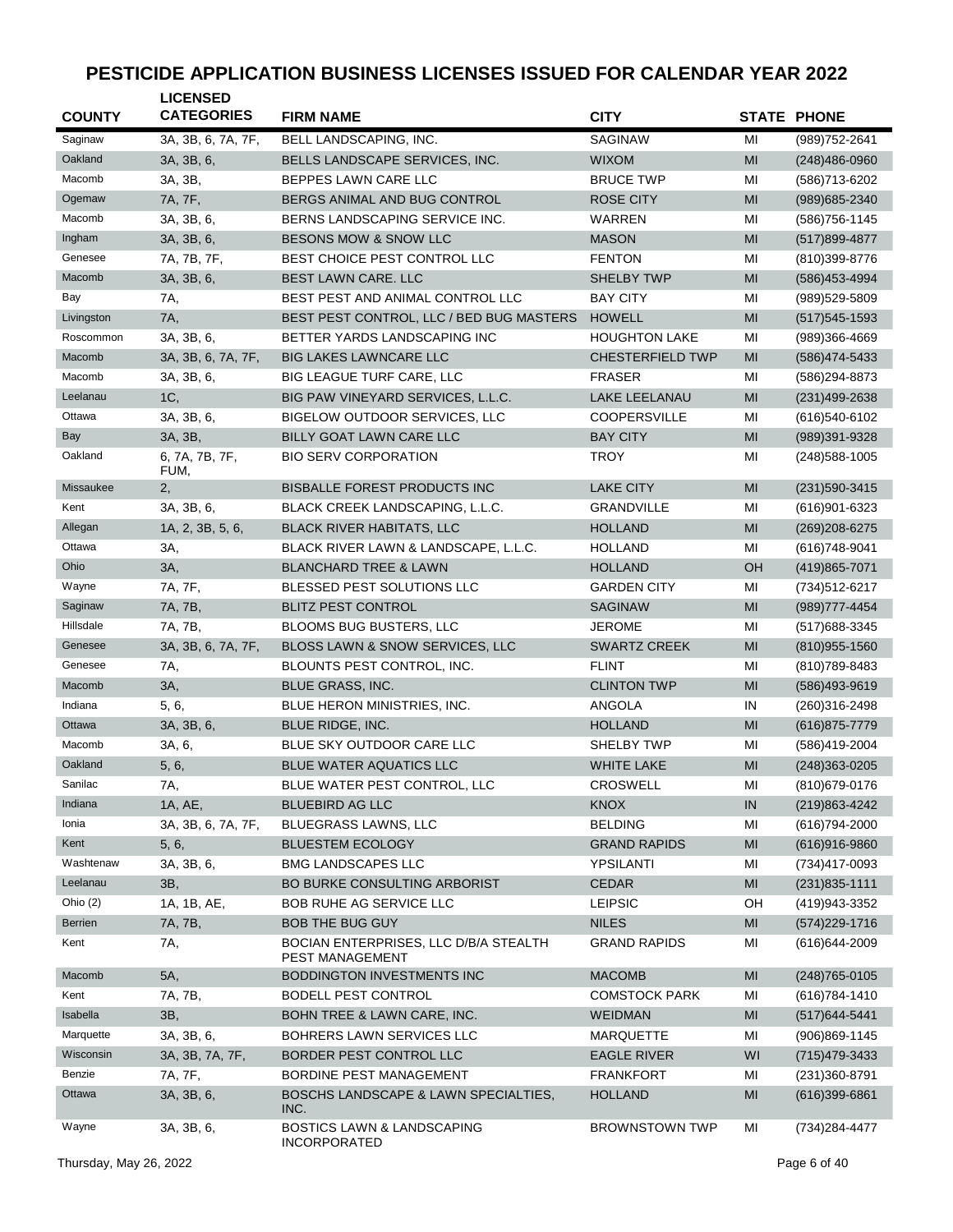| <b>COUNTY</b> | <b>LICENSED</b><br><b>CATEGORIES</b>             | <b>FIRM NAME</b>                                               | <b>CITY</b>             |    | <b>STATE PHONE</b> |
|---------------|--------------------------------------------------|----------------------------------------------------------------|-------------------------|----|--------------------|
| Kent          | 3A, 3B,                                          | <b>BOSTWICK LANDSCAPING LLC</b>                                | <b>ROCKFORD</b>         | MI | (616)340-8080      |
| St. Clair     | 3A, 3B, 6,                                       | BOTANICALLY CORRECT LLC                                        | <b>PORT HURON</b>       | MI | (810)989-9653      |
| Kent          | 3A, 3B, 6,                                       | BOUMA BROTHERS LANDSCAPE MAINTENANCE,<br>INC.                  | <b>BYRON CENTER</b>     | MI | (616)878-9524      |
| Calhoun       | 7A, 7B,                                          | BOWERS PEST CONTROL, LLC                                       | <b>ATHENS</b>           | MI | (269)964-3160      |
| Livingston    | 3A, 3B,                                          | BOWMAN EXCAVATING, INC D/B/A BOWMAN<br>TURFGRASS PROFESSIONALS | <b>HOWELL</b>           | MI | (517) 518-8846     |
| <b>Branch</b> | 1A, 4,                                           | <b>BRACY AG. SERVICES, LLC</b>                                 | <b>QUINCY</b>           | MI | $(517)278 - 4606$  |
| Macomb        | 3A, 3B, 7F,                                      | <b>BRANCH TREE SERVICE, INC.</b>                               | <b>WARREN</b>           | MI | (586) 756-7737     |
| Ingham        | 7A, 7B, 7F,                                      | <b>BRENTS BUGS LLC</b>                                         | <b>STOCKBRIDGE</b>      | MI | $(517)740-1258$    |
| Lapeer        | 3A, 3B,                                          | BRENTZ TREE & LANDSCAPE INCORPORATED                           | LAPEER                  | MI | (810) 245-2723     |
| Washtenaw     | 3A, 3B, 6, 7A, 7F,                               | BRIDGEWATER FERTILIZATION COMPANY                              | <b>MANCHESTER</b>       | MI | (734) 216-2365     |
| Oakland       | 3A, 3B, 6,                                       | <b>BRIENS SERVICES, INC.</b>                                   | <b>MILFORD</b>          | MI | (248) 685-7276     |
| St. Clair     | 3A,                                              | <b>BRIGHT HORIZON SERVICES INC.</b>                            | <b>ST CLAIR</b>         | MI | (586) 260-5218     |
| Wayne         | 3A, 3B, 6,                                       | BRIGHTVIEW LANDSCAPES, LLC                                     | <b>CANTON</b>           | MI | (734)394-1430      |
| Oakland       | 3A, 3B, 6,                                       | <b>BRIGHTVIEW LANDSCAPES, LLC</b>                              | <b>PONTIAC</b>          | MI | (248) 836-3280     |
| Kalamazoo     | 3A, 3B, 6,                                       | <b>BRIGHTVIEW LANDSCAPES, LLC</b>                              | <b>PORTAGE</b>          | MI | (269)323-3093      |
| Oakland       | 3A, 3B, 6,                                       | BRILAR, L.L.C.                                                 | <b>FARMINGTON HILLS</b> | MI | (248) 547-6439     |
| Cass          | 1A,                                              | <b>BROOKSIDE FARM LLC</b>                                      | <b>DOWAGIAC</b>         | MI | (269) 782-9296     |
| Ottawa        | 3A, 3B, 5B, 6,                                   | <b>BROOKVIEW LAWNCARE LLC</b>                                  | <b>ZEELAND</b>          | MI | (616) 772-3262     |
| Jackson       | 3A, 3B, 6,                                       | BROTHERS OUTDOOR WORLD, LLC                                    | <b>JACKSON</b>          | MI | (517) 768-7400     |
| St. Clair     | 3A, 3B,                                          | BROWNS DANDI-LAWN FERTILIZING & WEED<br>CONTROL, L.L.C.        | <b>GOODELLS</b>         | MI | (810) 325-1814     |
| Ohio          | 6, 7A, 7B, 7D, 7F,<br>FUM,                       | BUCKEYE EXTERMINATING, INC                                     | <b>OTTOVILLE</b>        | OH | (419) 453-3931     |
| St. Joseph    | 7A,                                              | <b>BUCKMASTER PEST CONTROL</b>                                 | <b>VICKSBURG</b>        | MI | (616) 649-5432     |
| Van Buren     | 7A, 7B,                                          | <b>BUDGET PEST CONTROL</b>                                     | <b>GRAND JUNCTION</b>   | MI | (269) 637-6891     |
| Kent          | 3A, 3B,                                          | <b>BUDS TURF, LLC</b>                                          | <b>CEDAR SPRINGS</b>    | MI | $(616)835 - 0263$  |
| Hillsdale     | 1D, 7A, 7D, 7F,                                  | <b>BUENTELLO FARM SERVICE</b>                                  | <b>PITTSFORD</b>        | MI | (517) 523-3662     |
| Kent          | 7A, 7B, 7D, 7F,                                  | <b>BUG ASSASSIN</b>                                            | <b>WYOMING</b>          | MI | $(616)366 - 5968$  |
| Kalamazoo     | 7A, 7B, 7D,                                      | <b>BUG BUSTER</b>                                              | <b>KALAMAZOO</b>        | MI | (269)544-1957      |
| Midland       | 7A,                                              | <b>BUG BUSTERS</b>                                             | <b>HEMLOCK</b>          | MI | (989)835-9008      |
| Genesee       | 7A, 7F,                                          | <b>BUG BUSTERS OF MICHIGAN LLC</b>                             | <b>MOUNT MORRIS</b>     | MI | $(810)348-1916$    |
| Kent          | 7B,                                              | BUG OFF PEST CONTROL INC.                                      | <b>KENTWOOD</b>         | MI | $(616)656 - 5000$  |
| Wayne         | 7A, 7F,                                          | <b>BUG PRO MICHIGAN INC</b>                                    | <b>BELLVILLE</b>        | MI | (734) 922-2647     |
| Indiana       | 7A, 7B,                                          | BUG SOUP INC DBA HATFIELD PEST CONTROL                         | LA PORTE                | IN | (219)362-7444      |
| St. Clair     | 3A, 3B, 6, 7A, 7F,                               | <b>BUGOUT PEST EXPERTS</b>                                     | <b>BURTCHVILLE</b>      | MI | (810) 434-8423     |
| Oakland       | 7A, 7F,                                          | <b>BUGS BEE GONE, LLC</b>                                      | <b>DAVISBURG</b>        | MI | (248) 625-0634     |
| Indiana       | 7A, 7B,                                          | BUGSYS ELKHART EXTERMINATING COMPANY,<br>INC.                  | <b>ELKHART</b>          | IN | (574) 293-3724     |
| Shiawassee    | 7A, 7B, 7F,                                      | BUGZILLA PEST CONTROL LLC                                      | <b>DURAND</b>           | MI | (989)307-4528      |
| Eaton         | 3A, 3B, 5, 6, 7A,<br>7B, 7D, 7F,                 | BULLSEYE PEST SOLUTIONS, LLC                                   | <b>VERMONTVILLE</b>     | MI | (888) 898-8229     |
| Wayne         | 3A, 3B, 6,                                       | BUSHWACKERS LANDSCAPING, INC.                                  | <b>REDFORD TWP</b>      | MI | $(313)541 - 6824$  |
| Wayne         | 7A,                                              | BUSY B PEST CONTROL, LLC                                       | <b>DETROIT</b>          | MI | $(313)835 - 5016$  |
| Kalamazoo     | 3A, 3B, 6,                                       | BUTLER LAWN & LANDSCAPE MAINTENANCE,<br>LLC                    | <b>KALAMAZOO</b>        | MI | (269)341-4070      |
| Kent          | 3A, 3B, 6,                                       | BYKERK LANDSCAPE MANAGEMENT INC.                               | CALEDONIA               | MI | (616) 698-7263     |
| Kent          | 3A,                                              | BYRON CENTER LAWN AND SNOW                                     | <b>BYRON CENTER</b>     | MI | $(616)406-1661$    |
| Shiawassee    | 3B,                                              | BYRON OUTDOOR SPECIALTIES, INC.                                | <b>BYRON</b>            | MI | $(810)266 - 4363$  |
| Lenawee       | 10, 1A, 1C, 3A,<br>3B, 5, 6, 7A, 7B,<br>7F, FUM, | BY-THE-YARD, L.L.C.                                            | <b>CLAYTON</b>          | MI | $(517)266 - 8383$  |
| Ionia         | 3A,                                              | C & C LAWN AND LANDSCAPE LLC                                   | <b>IONIA</b>            | MI | (989) 855-3000     |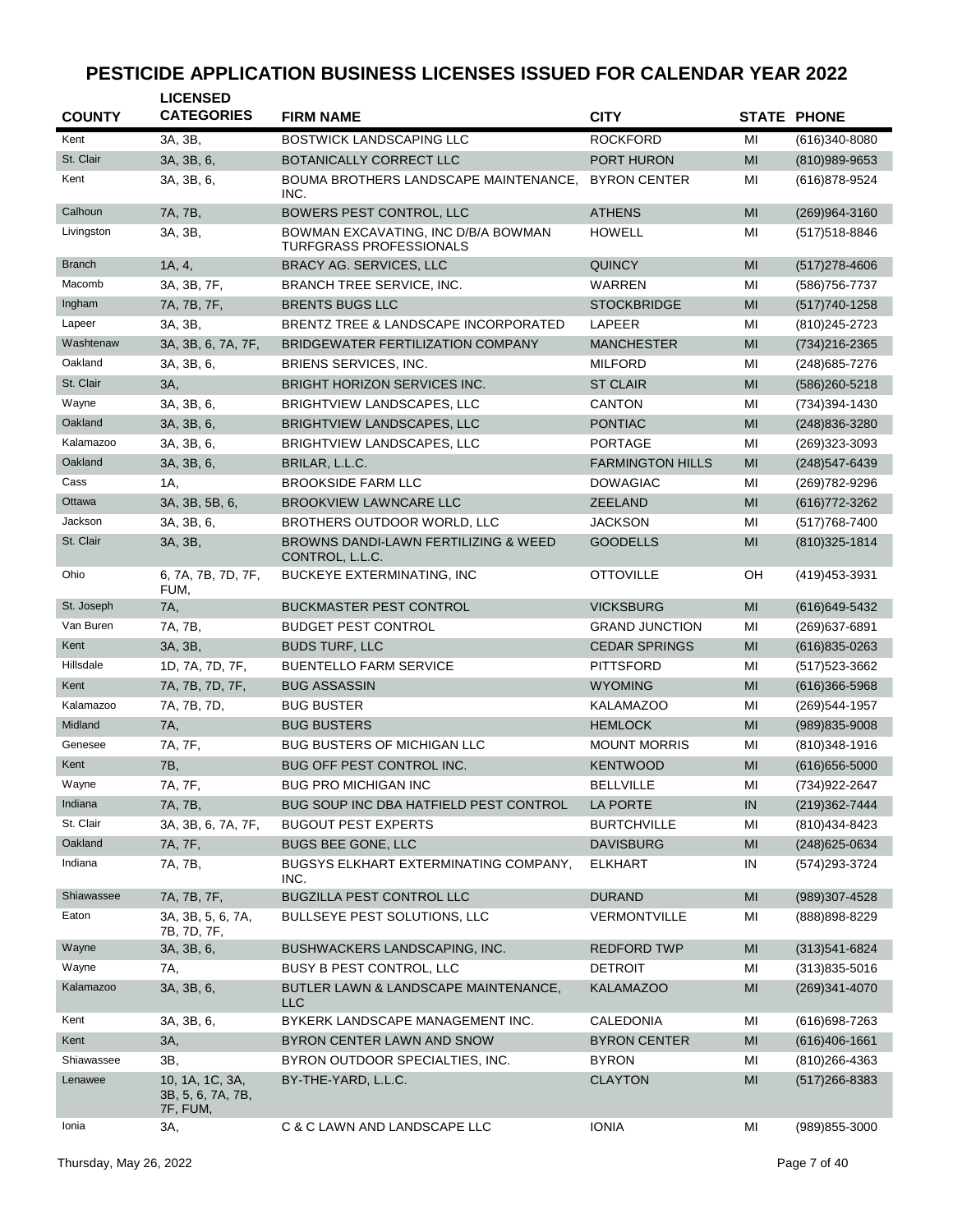| <b>COUNTY</b>         | <b>LICENSED</b><br><b>CATEGORIES</b> | <b>FIRM NAME</b>                                               | <b>CITY</b>           |                | <b>STATE PHONE</b> |
|-----------------------|--------------------------------------|----------------------------------------------------------------|-----------------------|----------------|--------------------|
| Wayne                 | 3A, 3B,                              | C & M LANDSCAPING/ARBOR-RITE                                   | <b>REDFORD TWP</b>    | MI             | (313) 592-8118     |
| Washtenaw             | 3A, 3B, 6,                           | C & S LAWNCARE L.L.C.                                          | <b>ANN ARBOR</b>      | MI             | (734) 368-3629     |
| Lapeer                | 7A, 7F,                              | C & S SERVICES                                                 | <b>ATTICA</b>         | MI             | (810) 245-0599     |
| Mason                 | 3A, 3B, 6, 7A, 7F,                   | C AND D TURF CARE, LLC                                         | <b>LUDINGTON</b>      | MI             | (231)843-9785      |
| Wayne                 | 7A, 7B,                              | C.J.L. ENTERPRISES, INC DBA SECURITY PEST<br>CONTROL           | <b>CANTON</b>         | MI             | (734) 981-8911     |
| Cass                  | 1A, 4,                               | CADE KLEIN FARMS AND SEED SALES LLC                            | <b>MARCELLUS</b>      | MI             | (269) 506-3643     |
| Kent                  | 1A, 4,                               | CALEDONIA FARMERS ELEVATOR COMPANY                             | CALEDONIA             | MI             | $(616)891 - 8108$  |
| Eaton                 | 1A, 1B,                              | CALEDONIA FARMERS ELEVATOR COMPANY                             | <b>CHARLOTTE</b>      | MI             | $(517)543 - 1160$  |
| Barry                 | 1A, 4,                               | CALEDONIA FARMERS ELEVATOR COMPANY                             | LAKE ODESSA           | MI             | (616) 374-7329     |
| Allegan               | 3A, 3B, 6, 7F,                       | <b>CAMBIUM LIFESTYLES LLC</b>                                  | <b>HAMILTON</b>       | MI             | $(616)566 - 1640$  |
| Macomb                | 3A, 3B, 6, 7A, 7F,                   | CAMELOT TREE & SHRUB CO.                                       | <b>ROSEVILLE</b>      | MI             | $(313)884 - 1699$  |
| Wexford               | 7A, 7B,                              | CANFIELD INNOVATIVE PEST CONTROL<br><b>MANAGEMENT</b>          | <b>BUCKLEY</b>        | MI             | (231) 269-3432     |
| Wayne                 | 3A, 3B, 6,                           | CANIKE LANDSCAPING, INC.                                       | <b>LIVONIA</b>        | MI             | (248) 615-1635     |
| Macomb                | 3A, 3B, 6, 7A,                       | CAPITOL SERVICES GROUP, L.L.C.                                 | <b>SHELBY TWP</b>     | MI             | (586)254-5900      |
| Washtenaw             | 3A, 3B, 6,                           | CAPONITE LANDSCAPE MANAGEMENT LLC                              | <b>ANN ARBOR</b>      | MI             | (734) 707-3823     |
| Genesee               | 3A, 7F,                              | CARDINAL LAWN CARE LLC                                         | <b>DAVISON</b>        | MI             | $(810)569 - 6569$  |
| Livingston            | 2, 5, 6,                             | CARDNO, INC.                                                   | <b>BRIGHTON</b>       | MI             | (517)862-6897      |
| Ottawa                | 1A, 2, 5, 6,                         | CARDNO, INC.                                                   | <b>WEST OLIVE</b>     | MI             | $(616)847 - 1680$  |
| Kent                  | 3A, 3B, 6,                           | CAREFREE LAWN SERVICE / CAREFREE<br>SERVICES, INC.             | <b>GRAND RAPIDS</b>   | MI             | (616) 453-4047     |
| Jackson               | 3A, 3B, 6, 7F,                       | <b>CARLSON LAWN CARE LLC</b>                                   | <b>JACKSON</b>        | MI             | $(517)750 - 7513$  |
| Macomb                | 7A, 7F,                              | <b>CAROSH ENTERPRISES INC</b>                                  | SHELBY TWP            | MI             | $(586)$ 651-1655   |
| Mason                 | 3A, 3B,                              | CARTIER LANDSCAPING, LLC                                       | <b>LUDINGTON</b>      | MI             | $(231)843 - 6669$  |
| Wisconsin             | 5,                                   | <b>CASON &amp; ASSOCIATES LLC</b>                              | <b>BERLIN</b>         | WI             | (920)361-4088      |
| Lapeer                | 7A, 7F,                              | CATLIN ENTERPRISES LLC PESTMASTERS                             | <b>LAPEER</b>         | MI             | (810)529-0316      |
| Ottawa                | 3A, 3B, 6,                           | CB PROPERTY SERVICES LLC                                       | <b>GRAND HAVEN</b>    | MI             | (231) 736-5100     |
| Oakland               | 3A, 3B, 6,                           | <b>CCLS INC DBA CEDAR CREEK LANDSCAPE AND</b><br><b>SUPPLY</b> | <b>WATERFORD</b>      | MI             | $(248)674 - 4400$  |
| Leelanau              | 7A, 7B, 7F,                          | CEDAR VALLEY PEST CONTROL, LLC                                 | <b>MAPLE CITY</b>     | MI             | $(231)228 - 2215$  |
| Ohio $(2)$            | 7A, 7B, 7D, 7F,                      | CENTRAL EXTERMINATING COMPANY                                  | <b>CLEVELAND</b>      | OH             | (216) 771-0555     |
| Isabella              | 7A, 7B, 7D,                          | CENTRAL MICHIGAN PEST & WILDLIFE<br>MANAGEMENT, LLC            | <b>COLEMAN</b>        | MI             | (989)506-5272      |
| Isabella              | 7A, 7B,                              | CENTRAL PEST CONTROL                                           | <b>MOUNT PLEASANT</b> | МI             | $(989)259 - 2282$  |
| Allegan               | 3A, 3B, 7F,                          | CENTRE LANDSCAPE MAINTENANCE, INC.                             | CALEDONIA             | MI             | (616)891-1273      |
| Newago                | 1A, 1B, 4,                           | CERES SOLUTIONS COOPERATIVE, INC.                              | <b>FREMONT</b>        | M <sub>l</sub> | $(231)924 - 4674$  |
| Berrien               | 7A, 7B,                              | CERTIFIED ELIMINATION SOLUTION LLC D/B/A<br>CE SOLUTION        | <b>NILES</b>          | MI             | (269) 262-1980     |
| Oakland               | 3A, 3B, 6,                           | CHADS LANDSCAPING INC                                          | <b>WHITE LAKE</b>     | MI             | (248) 363-1122     |
| Saginaw               | 3A, 6,                               | CHAMPAGNE LANDSCAPING & EXCAVATING,<br>INC.                    | SAGINAW               | MI             | (989) 753-9225     |
| Ohio                  | 5B,                                  | CHARDON LABORATORIES, INC.                                     | <b>REYNOLDSBURG</b>   | OH             | $(614)860 - 1000$  |
| Charlevoix            | 7A,                                  | CHARLEVOIX PEST CONTROL INC                                    | <b>CHARLEVOIX</b>     | MI             | $(231)675 - 7990$  |
| Livingston            | 3A,                                  | CHASE LAWN CARE & LANDSCAPE LLC                                | <b>FENTON</b>         | M <sub>l</sub> | (810) 247-5082     |
| Other                 | 5B,                                  | CHEM-AQUA, INC.                                                | <b>IRVING</b>         | TX             | (972) 721-6753     |
| <b>Grand Traverse</b> | 7A, 7B, 7F,                          | CHEMICAL CONTROL COMPANY, INC.                                 | <b>WILLIAMSBURG</b>   | MI             | $(231)946 - 5771$  |
| Oakland               | 5B,                                  | CHEMICO LLC                                                    | SOUTHFIELD            | MI             | (248) 723-3263     |
| Other                 | 5B,                                  | CHEMTREAT, INC.                                                | <b>GLEN ALLEN</b>     | <b>VA</b>      | $(804)935 - 2156$  |
| Ingham                | 3A, 3B, 6, 7F,                       | CHERITHBROOK FARM LLC                                          | <b>OKEMOS</b>         | MI             | (517) 381-8733     |
| Alcona                | 1A,                                  | CHIPPEWA FARM SUPPLY, LLC                                      | <b>SPRUCE</b>         | MI             | (989) 471-5523     |
| Chippewa              | 3B, 5, 6,                            | CHIPPEWA LUCE MACKINAC CONSERVATION<br><b>DISTRICT</b>         | <b>SAULT ST MARIE</b> | MI             | $(906)635 - 1278$  |
| Midland               | 2, 5, 6,                             | CHIPPEWA NATURE CENTER INC                                     | <b>MIDLAND</b>        | MI             | (989) 631-0830     |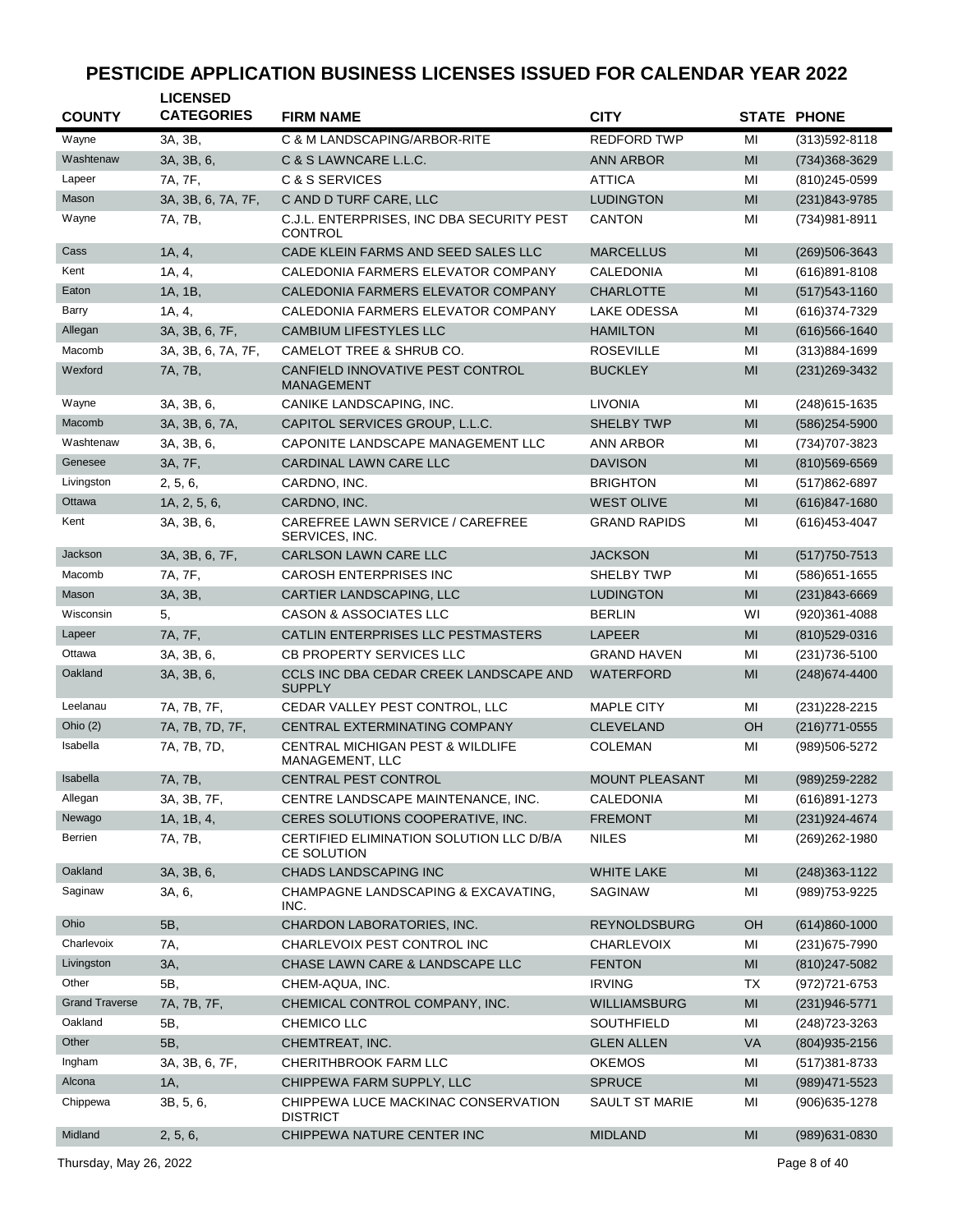| <b>COUNTY</b>         | <b>LICENSED</b><br><b>CATEGORIES</b> | <b>FIRM NAME</b>                                                         | <b>CITY</b>             |                | <b>STATE PHONE</b> |
|-----------------------|--------------------------------------|--------------------------------------------------------------------------|-------------------------|----------------|--------------------|
| Allegan               | 3A,                                  | CHOICE LANDSCAPE & LAWN CARE LLC                                         | <b>HAMILTON</b>         | MI             | $(616)638 - 6590$  |
| Macomb                | 3A, 3B, 6,                           | CHRIS SHOCK TREE & LANDSCAPE CARE, LLC                                   | <b>STERLING HEIGHTS</b> | MI             | (586)254-1955      |
| Newago                | 3A, 3B, 7F,                          | <b>CHRISTIAN BROTHERS LANDSCAPE &amp;</b><br><b>OUTDOOR SERVICES INC</b> | <b>FREMONT</b>          | MI             | (231) 301-2672     |
| Kent                  | 3A, 3B, 6,                           | CHUCKS LANDSCAPE MANAGEMENT, INC.                                        | <b>BYRON CENTER</b>     | MI             | (616) 878-9042     |
| Macomb                | 3A, 3B, 6, 7A, 7F,                   | CISCOS LANDSCAPING & DESIGN SERVICES,<br>INC.                            | <b>CLINTON TWP</b>      | MI             | (586)610-1731      |
| Eaton                 | 7A, 7B,                              | <b>CITY PEST CONTROL</b>                                                 | <b>POTTERVILLE</b>      | MI             | $(517)645 - 8005$  |
| Emmet                 | 3A, 3B,                              | <b>CJS CUSTOM CREATIONS LLC</b>                                          | <b>PETOSKEY</b>         | MI             | $(231)445 - 1818$  |
| Ottawa                | 2, 5, 6, 7F,                         | CLARKE AQUATIC SERVICES, INC.                                            | <b>NUNICA</b>           | MI             | (616) 638-6794     |
| <b>Illinois</b>       | 5,                                   | CLARKE AQUATIC SERVICES, INC.                                            | <b>ROSELLE</b>          | IL.            | (630)894-2000      |
| Macomb                | 3A, 3B, 5, 6, 7A,<br>7F,             | <b>CLASSIC TURF</b>                                                      | WARREN                  | MI             | (586) 757-7700     |
| Kent                  | 3A, 3B, 6,                           | CLEAN CUT LANDSCAPE MAINTENANCE LLC                                      | <b>ROCKFORD</b>         | MI             | $(616)633-3414$    |
| Wayne                 | 3A, 6,                               | <b>CLEAN GREEN LAWN SOLUTIONS LLC</b>                                    | <b>REDFORD</b>          | MI             | $(313)537 - 1590$  |
| Dickinson             | 3A, 3B, 6, 7A, 7B,                   | CLEAN KILL NORTH LLC                                                     | <b>NORWAY</b>           | MI             | (906) 774-7030     |
| Wisconsin             | 2, 3A, 3B, 5, 6,<br>7A, 7B,          | CLEAN-KILL PEST CONTROL, INC.                                            | <b>FLORENCE</b>         | WI             | (715) 696-6446     |
| <b>Branch</b>         | 5B,                                  | CLEAN-N-RESTORE PRESSURE WASHING LLC                                     | <b>BRONSON</b>          | MI             | $(517)317 - 3350$  |
| Kent                  | 5,                                   | <b>CLEAR WATER LAKE MANAGEMENT INC</b>                                   | <b>ROCKFORD</b>         | MI             | (616) 874-1569     |
| Wayne                 | 3A, 3B, 6, 7A, 7F,                   | CLIPPERS LAWN & LANDSCAPE MAINTENANCE<br>INC.                            | <b>LIVONIA</b>          | MI             | (734) 522-0025     |
| Oakland               | 7A, 7D,                              | CMC ANIMAL CONTROL LLC                                                   | LEONARD                 | MI             | (248) 904-5162     |
| Ingham                | 3A,                                  | C-MORE GREEN, INC.                                                       | <b>WILLIAMSTON</b>      | MI             | (517) 655-9135     |
| <b>Berrien</b>        | 7A, 7B, 7F,                          | COACH PEST SOLUTIONS, L.L.C.                                             | <b>BENTON HARBOR</b>    | MI             | (269) 223-4801     |
| Kalamazoo             | 1A, 1B,                              | <b>CO-ALLIANCE COOPERATIVE INC</b>                                       | <b>SCHOOLCRAFT</b>      | MI             | (269) 679-5226     |
| Indiana               | 1A,                                  | <b>CO-ALLIANCE LLP</b>                                                   | <b>ROLLING PRAIRIE</b>  | IN             | (219) 778-2015     |
| Van Buren             | 3A,                                  | COASTAL LANDSCAPE SUPPLY LLC                                             | <b>SOUTH HAVEN</b>      | MI             | (269) 637-4601     |
| <b>Grand Traverse</b> | 7A, 7F,                              | COBBS PEST CONTROL, INC.                                                 | <b>TRAVERSE CITY</b>    | MI             | (231) 929-1879     |
| Oakland               | 3B,                                  | <b>COLOMBO MARK</b>                                                      | <b>LEONARD</b>          | MI             | $(248)628 - 3522$  |
| Livingston            | 7A,                                  | <b>COMISKEYS PEST CONTROL CO</b>                                         | <b>BRIGHTON</b>         | MI             | (810)231-1094      |
| Macomb                | 7A,                                  | COMMERCIAL FOOD SERVICE INTEGRATED<br>PEST MGMT., INC                    | <b>MACOMB TWP</b>       | MI             | (586)292-8213      |
| Wayne                 | 3A, 3B, 6,                           | <b>COMMERCIAL GROUNDS SERVICES LLC</b>                                   | <b>DETROIT</b>          | MI             | $(313)316 - 6084$  |
| Delta                 | 3B, 5, 6,                            | COMMON COAST RESEARCH & CONSERVATION                                     | <b>BARK RIVER</b>       | MI             | $(906)369 - 4088$  |
| Oakland               | 3A, 3B, 6,                           | COMMUNITY ARBORIST, INC.                                                 | <b>FERNDALE</b>         | MI             | (248) 752-6630     |
| Cass                  | 1A,                                  | COMMUNITY MILLS, INC.                                                    | <b>CASSOPOLIS</b>       | M <sub>l</sub> | $(269)445 - 2401$  |
| Washtenaw             | 7A, 7B, 7D, 7F,                      | COMMUNITY PEST SOLUTIONS LLC                                             | <b>ANN ARBOR</b>        | MI             | (734) 994-5310     |
| Alpena                | 3A, 3B, 6, 7A, 7B,                   | <b>COMPANY ONE SPRAY SERVICE</b>                                         | <b>ALPENA</b>           | MI             | $(989)595 - 5506$  |
| Isabella              | 2, 6,                                | COMPLETE DEER MANAGEMENT LLC                                             | <b>CLARE</b>            | MI             | (231) 598-3200     |
| Ottawa                | 3A, 3B, 6,                           | COMPLETE LAWN & LANDSCAPING SERVICES<br><b>LLC</b>                       | <b>WEST OLIVE</b>       | MI             | (616) 510-3076     |
| Kent                  | 3A,                                  | <b>COMSTOCK TURF LLC</b>                                                 | <b>KENT CITY</b>        | MI             | (616) 299-4699     |
| Allegan               | 3A,                                  | CONLEY OUTDOOR SERVICES                                                  | SHELBYVILLE             | MI             | (269) 672-7949     |
| Oakland               | 3A, 3B, 6, 7A, 7D,<br>7F,            | CONTENDERS TREE & LAWN SPECIALISTS, INC.                                 | WATERFORD               | MI             | (248) 698-4470     |
| Huron                 | 1A,                                  | COOPERATIVE ELEVATOR CO.                                                 | <b>BAD AXE</b>          | MI             | (989) 269-9929     |
| Tuscola               | 1A, 1B,                              | COOPERATIVE ELEVATOR CO.                                                 | <b>FAIRGROVE</b>        | MI             | (989)693-6104      |
| Tuscola               | 1A, 1B,                              | COOPERATIVE ELEVATOR CO.                                                 | <b>GAGETOWN</b>         | M <sub>l</sub> | (989) 553-6679     |
| Huron                 | 1A, 4,                               | COOPERATIVE ELEVATOR CO.                                                 | <b>PIGEON</b>           | MI             | (989) 550-7869     |
| Huron                 | 1A,                                  | COOPERATIVE ELEVATOR CO.                                                 | <b>RUTH</b>             | MI             | (989)864-3391      |
| Lenawee               | 3A, 3B, 6,                           | COOPERS LAWNCARE, LLC                                                    | <b>ADRIAN</b>           | MI             | (517) 920-1080     |
| Livingston            | 3A, 3B, 6,                           | COOPERS TURF MANAGEMENT L.L.C.                                           | <b>LINDEN</b>           | MI             | $(517)548-6653$    |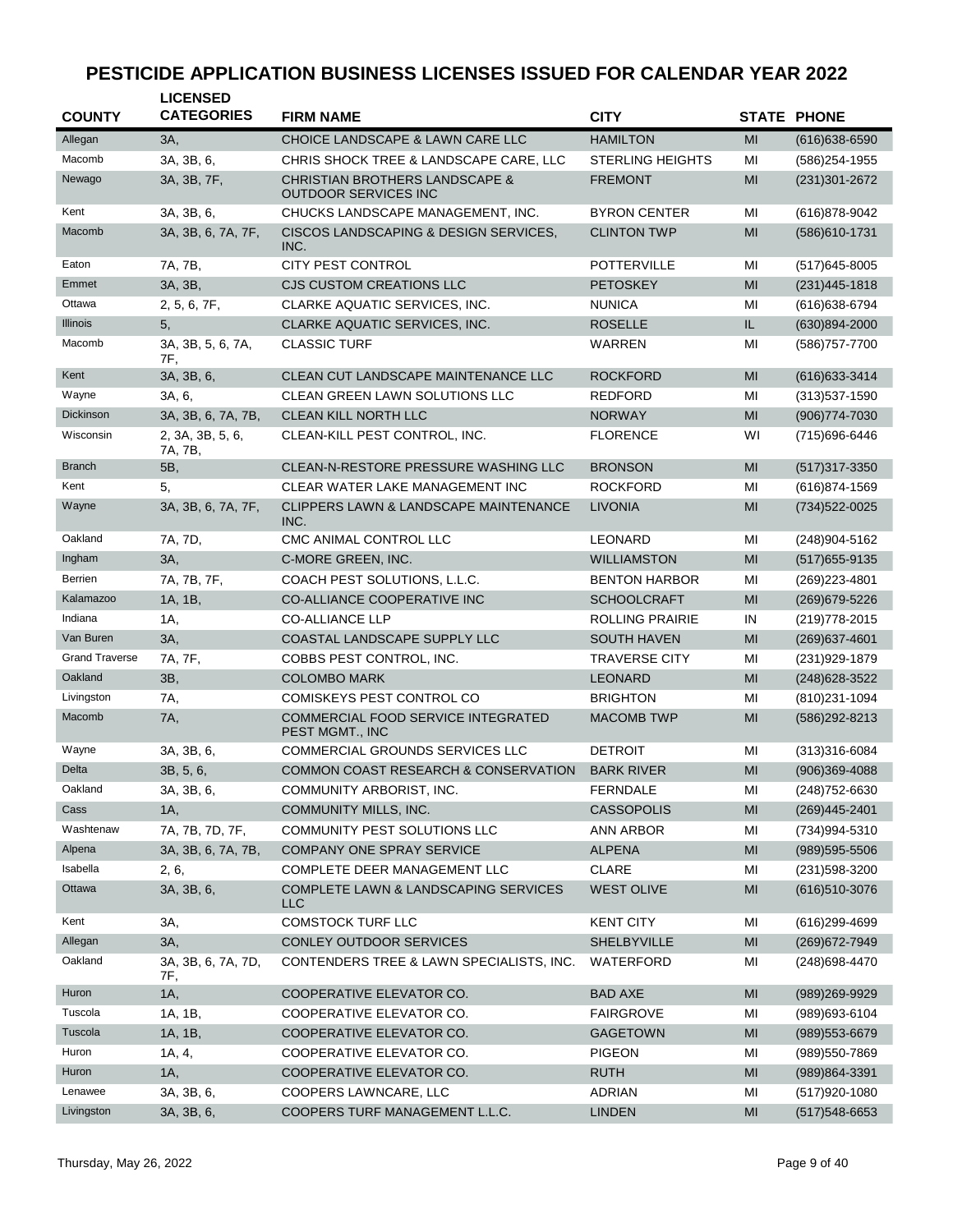| <b>COUNTY</b>         | <b>LICENSED</b><br><b>CATEGORIES</b> | <b>FIRM NAME</b>                                                    | <b>CITY</b>                 |                | <b>STATE PHONE</b> |
|-----------------------|--------------------------------------|---------------------------------------------------------------------|-----------------------------|----------------|--------------------|
| Oakland               | 7A, 7B, 7F,                          | CORE THERMAL CORP D/B/A PRESIDIO PEST<br><b>MANAGEMENT</b>          | <b>ORION</b>                | MI             | $(248)457 - 5233$  |
| Kent                  | 3A, 3B, 6,                           | <b>CORPORATE LANDSCAPE MAINTENANCE &amp;</b><br>SNOWPLOWING, L.L.C. | CALEDONIA                   | MI             | (616)891-0777      |
| Macomb                | 3A, 3B, 5, 6,                        | <b>COUNTRY CLUB LAWN LLC</b>                                        | <b>NEW BALTIMORE</b>        | MI             | (586) 725-6387     |
| Muskegon              | 3A, 3B,                              | COUNTRY CLUB QUALITY LAWNS, LLC                                     | <b>MUSKEGON</b>             | MI             | (231) 740-0505     |
| Jackson               | 10, 3A, 3B, 6, 7F,                   | COUNTRY CLUB TURF, INC.                                             | JACKSON                     | MI             | $(517)750 - 7513$  |
| Jackson               | ЗΑ.                                  | COUNTRYSIDE LAWN, INC.                                              | <b>PARMA</b>                | MI             | (517) 787-2847     |
| Gratiot               | 1A, 4,                               | COUNTRYWIDE AGRICULTURAL SERVICES, LLC                              | <b>MIDDLETON</b>            | MI             | (989) 289-2462     |
| Washtenaw             | 7A, 7B, 7F,                          | <b>CREATURE CONTROL, LLC</b>                                        | <b>GREGORY</b>              | MI             | (734)476-0166      |
| Ingham                | 1A,                                  | CREMER FARM CENTER, INC.                                            | <b>WILLIAMSTON</b>          | MI             | $(517)655 - 1566$  |
| Oakland               | 7A,                                  | CRITTER CATCHERS, INC.                                              | <b>METAMORA</b>             | MI             | (248) 432-2712     |
| Livingston            | 7A, 7D,                              | CRITTER CONTROL OF ANN ARBOR                                        | <b>WHITMORE LAKE</b>        | MI             | (734)449-5858      |
| Other                 | 7A,                                  | CRITTER CONTROL OPERATIONS INC                                      | MARIETTA                    | GА             | (404) 670-3170     |
| Shiawassee            | 3A, 3B, 6,                           | CROOKED TREE NURSERY, L.L.C.                                        | <b>OWOSSO</b>               | MI             | (989) 472-4408     |
| Oceana                | 1A, 1B, 1C, 2, AE,                   | CROP CARE COMPANY LLC                                               | <b>SHELBY</b>               | MI             | $(231)861 - 2210$  |
| Osceola               | 7A,                                  | <b>CROSSROADS PEST CONTROL</b>                                      | <b>REED CITY</b>            | MI             | (231) 832-1738     |
| Wayne                 | 3A,                                  | CROSSWINDS LANDSCAPING, LLC                                         | PLYMOUTH                    | MI             | (313) 333-0572     |
| Genesee               | 3A, 3B, 6,                           | CURBCO, INC.                                                        | <b>FLINT</b>                | MI             | (810) 232-2121     |
| Charlevoix            | 3A, 3B,                              | CURRIER LAWN MAINTENANCE INC.                                       | <b>CHARLEVOIX</b>           | MI             | (231) 547-2290     |
| Macomb                | 3A, 3B, 6,                           | <b>CURTIS SOD AND LANDSCAPING INC</b>                               | <b>CHESTERFIELD TWP</b>     | MI             | (586) 598-0270     |
| Washtenaw             | 3A, 3B, 6,                           | <b>CUSTOM CARE PROFESSIONALS/TCCPROS</b>                            | YPSILANTI                   | MI             | (734) 858-8815     |
| St. Joseph            | 3A, 3B,                              | CUSTOM LAWN CARE & LANDSCAPING INC                                  | <b>WHITE PIGEON</b>         | MI             | (269) 483-7359     |
| Oakland               | 3A.                                  | CUSTOM LAWN CARE SERVICES, INC.                                     | <b>ORTONVILLE</b>           | MI             | (248) 462-4404     |
| Genesee               | 3A, 3B, 6, 7A, 7F,<br>FUM,           | <b>CUSTOM PERSONALIZED LAWN CARE</b><br><b>CORPORATION</b>          | <b>FLINT</b>                | MI             | (810) 736-3214     |
| Ingham                | 3A, 7A, 7F,                          | <b>CUSTOM PERSONALIZED LAWN CARE</b><br><b>CORPORATION</b>          | LANSING                     | MI             | $(517)485 - 1500$  |
| Oakland               | 3A, 7A, 7F,                          | <b>CUSTOM PERSONALIZED LAWN CARE</b><br><b>CORPORATION</b>          | <b>NOVI</b>                 | MI             | (810) 736-3214     |
| Saginaw               | 3A, 7A, 7F,                          | <b>CUSTOM PERSONALIZED LAWN CARE</b><br><b>CORPORATION</b>          | SAGINAW                     | MI             | (810) 736-3214     |
| Monroe                | 3A,                                  | <b>CUSTOM SERVICES TOTAL LAWN AND</b><br>LANDSCAPE, LLC             | OTTAWA LAKE                 | MI             | (419)509-3661      |
| Oakland               | 5B,                                  | <b>CUSTOM SHINE LLC</b>                                             | <b>COMMERCE TOWNSHIP MI</b> |                | (248) 363-1911     |
| Macomb                | 3A, 6, 7A, 7F,                       | <b>CUSTOM TURF LAWN &amp; PEST LLC</b>                              | <b>HARRISON TWP</b>         | $\mathsf{MI}$  | (248) 867-1329     |
| Macomb                | 3A, 3B, 6,                           | CUSTOM TURF SOLUTIONS, L.L.C.                                       | ST CLAIR SHORES             | MI             | (586) 596-6341     |
| Other                 | 6,                                   | CUT ABOVE VEGETATION SERVICES LLC                                   | <b>ALLENTOWN</b>            | PA             | $(610)395 - 3213$  |
| Isabella              | 3A, 3B, 6, 7F,                       | <b>CUTLER TURF SERVICES LLC</b>                                     | <b>FARWELL</b>              | MI             | (989)506-1222      |
| Kent                  | 3A, 3B, 6,                           | CUTTER LAWNCARE & SNOWPLOWING, LLC                                  | <b>GRAND RAPIDS</b>         | MI             | $(616)735 - 1194$  |
| Emmet                 | 3A,                                  | CUTTING EDGE CARETAKING, INC.                                       | <b>HARBOR SPRINGS</b>       | MI             | (231) 526-4078     |
| Gratiot               | 3A, 3B, 6,                           | <b>CUTTING EDGE LAWN CARE &amp; SNOW REMOVAL</b><br><b>LLC</b>      | <b>CARSON CITY</b>          | MI             | (989)388-7537      |
| Ottawa                | 3A, 3B, 6,                           | CUTTING EDGE LAWN CARE, LLC                                         | <b>HOLLAND</b>              | MI             | (616) 875-8777     |
| <b>Grand Traverse</b> | 3A,                                  | CUTTING EDGE LAWN MANAGEMENT LLC                                    | <b>KALKASKA</b>             | MI             | $(231)947 - 5617$  |
| Washtenaw             | 3A, 3B, 6, 7A,                       | CYCLONE LAWN & LANDSCAPE, LLC                                       | <b>SOUTH LYON</b>           | MI             | (734)395-3989      |
| Wayne                 | 3A, 3B, 6, 7A, 7F,                   | D & B LANDSCAPING, INC.                                             | <b>LIVONIA</b>              | M <sub>l</sub> | (734) 524-1030     |
| Washtenaw             | 3A, 7A, 7F,                          | D & G NATURES WAY, INC.                                             | <b>BRIGHTON</b>             | MI             | (248) 437-3759     |
| Wayne                 | 5B,                                  | D & L WATER CONTROL, INC.                                           | <b>CANTON</b>               | MI             | (734) 455-6982     |
| <b>Grand Traverse</b> | 1C,                                  | D & W FARMS LLC                                                     | <b>TRAVERSE CITY</b>        | MI             | (231) 620-0345     |
| Wayne                 | 3A, 3B, 6,                           | D. A. ALEXANDER & COMPANY, INC.                                     | LIVONIA                     | MI             | (734) 427-0030     |
| Wayne                 | 3A, 3B, 6,                           | D.J.S PROPERTY MAINTENANCE, LLC                                     | <b>FLAT ROCK</b>            | ΜI             | (734) 231-8885     |
| Berrien               | 1A, 4,                               | DALE SEYFRED                                                        | <b>GALIEN</b>               | MI             | (269)545-8358      |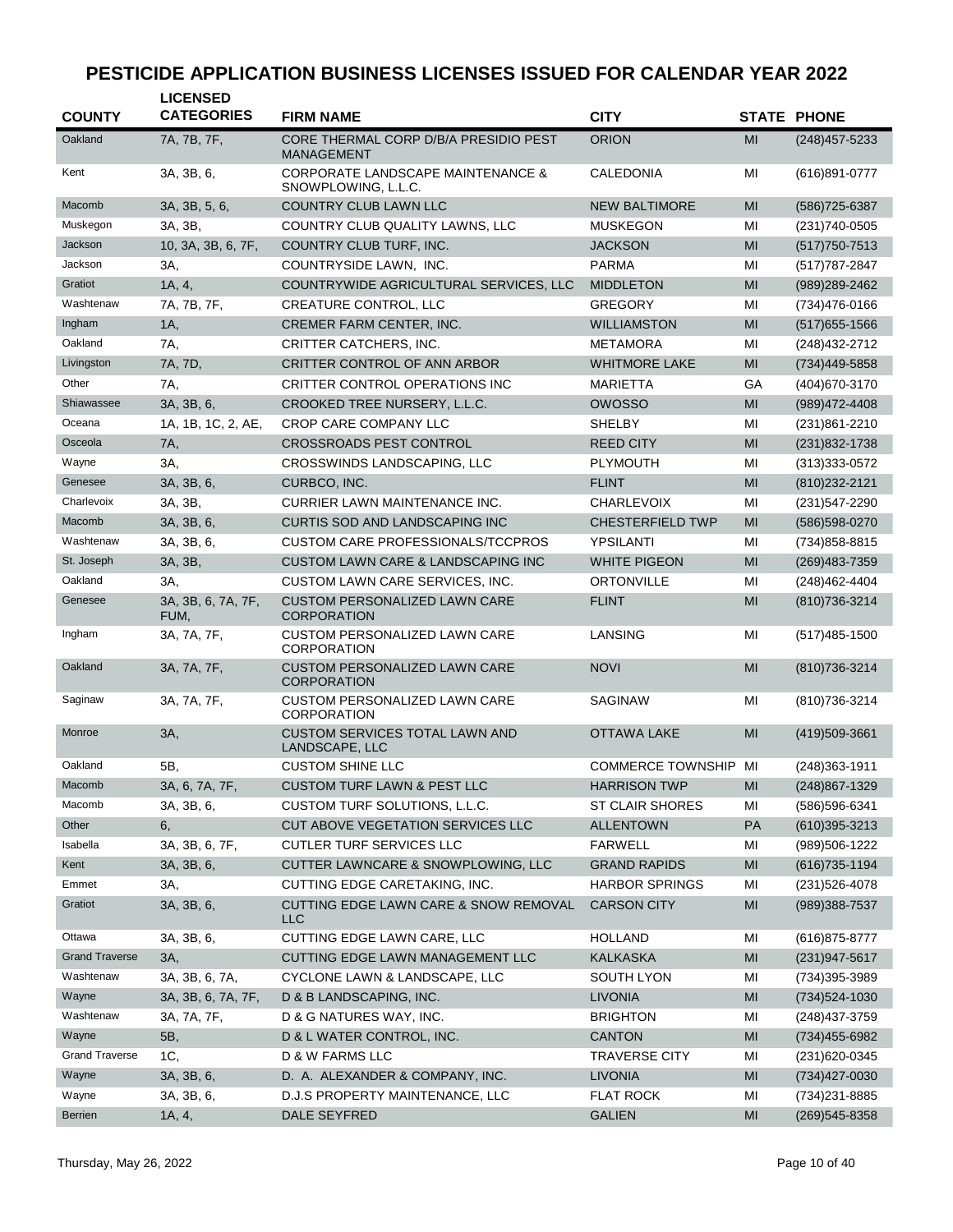| <b>COUNTY</b>         | <b>LICENSED</b><br><b>CATEGORIES</b> | <b>FIRM NAME</b>                                                         | <b>CITY</b>            |    | <b>STATE PHONE</b> |
|-----------------------|--------------------------------------|--------------------------------------------------------------------------|------------------------|----|--------------------|
| Kalamazoo             | 5C,                                  | DALE W. HUBBARD, INC. D/B/A CLEAN EARTH<br><b>ENVIRONMENTAL SERVICES</b> | <b>KALAMAZOO</b>       | MI | (269)381-2400      |
| Macomb                | 3A, 3B, 6, 7F,                       | DANA STEVENS ARBORIST INC                                                | SHELBY TWP             | МI | (586)481-3262      |
| Ingham                | 7A,                                  | DANNY C KATHERINE M ENTERPRISES LLC                                      | <b>EAST LANSING</b>    | MI | $(517)643 - 7368$  |
| Macomb                | 3A,                                  | DANS LAWN MAINTENANCE                                                    | <b>CLINTON TWP</b>     | MI | (586)286-6220      |
| Monroe                | 3A, 6,                               | DAVES COMPLETE LAWN CARE                                                 | <b>MONROE</b>          | MI | (734) 289-2057     |
| Ohio (2)              | 2, 3B, 5, 6, AE,                     | DAVEY RESOURCE GROUP INC                                                 | KENT                   | OН | (330) 673-5685     |
| Genesee               | 3A, 3B, 6, 7A, 7F,                   | DAVEYS PEST CONTROL                                                      | <b>BURTON</b>          | MI | (810) 922-5272     |
| Ohio $(2)$            | 5, 6,                                | DEANGELO CONTRACTING SERVICES LLC                                        | <b>FREMONT</b>         | OН | (567)280-9109      |
| Ohio $(2)$            | 6,                                   | DEANGELO CONTRACTING SERVICES LLC                                        | <b>SOUTH POINT</b>     | OH | (740)377-9914      |
| Genesee               | 7A, 7B, 7F,                          | <b>DEANS PEST SOLUTIONS</b>                                              | <b>CLIO</b>            | MI | $(810)813 - 4301$  |
| Van Buren             | 3A, 3B, 6,                           | DEBEST INCORPORATED                                                      | <b>SOUTH HAVEN</b>     | MI | $(269)$ 637-5666   |
| Macomb                | 3A, 3B, 6, 7A,                       | DECLARKS LANDSCAPING, INC.                                               | <b>ROMEO</b>           | MI | (586) 752-7200     |
| Leelanau              | 3B,                                  | DEERING TREE SERVICE                                                     | <b>MAPLE CITY</b>      | MI | (231) 228-6492     |
| Ohio                  | 7A, 7B, 7D, 7F,                      | DELROY PRODUCTS & PEST CONTROL, INC.                                     | <b>TOLEDO</b>          | OН | (419) 244-6498     |
| Oakland               | 3A,                                  | <b>DENNYS LANDSCAPING</b>                                                | <b>NORTHVILLE</b>      | MI | (248) 446-3377     |
| Oakland               | 3A, 3B,                              | DEPENDABLE GARDENER, LLC                                                 | <b>ROYAL OAK</b>       | MI | (248) 730-0403     |
| Wayne                 | 3A, 3B, 6,                           | DETAIL LANDSCAPE, INC.                                                   | <b>BELLEVILLE</b>      | MI | (734) 697-3600     |
| Macomb                | 7A, 7D, 7F,                          | DETROIT HEAT TREATMENT LLC                                               | <b>ST CLAIR SHORES</b> | MI | (586) 431-1127     |
| Kalamazoo             | 3A, 7F,                              | DEVISSER LANDSCAPE, INC.                                                 | <b>KALAMAZOO</b>       | MI | (269) 372-3400     |
| Kalamazoo             | 3A, 3B, 6,                           | DEYOUNG LANDSCAPE SERVICE, INC.                                          | <b>KALAMAZOO</b>       | MI | (269)349-2601      |
| Bay                   | 3A, 3B, 6,                           | DHERZBERG2 LLC                                                           | <b>BAY CITY</b>        | MI | (989) 980-5516     |
| Oakland               | 3A, 3B, 6,                           | DIAMOND LAWN SERVICE                                                     | TROY                   | MI | (248) 588-1888     |
| Mecosta               | 5, 6,                                | DIANE DUKES, INC.                                                        | <b>BIG RAPIDS</b>      | MI | $(231)796 - 2115$  |
| Dickinson             | 2, 5, 6,                             | DICKINSON CONSERVATION DISTRICT                                          | KINGSFORD              | MI | $(906)774-8441$    |
| St. Clair             | 7A, 7F,                              | DISCOUNT PEST CONTROL                                                    | <b>ALGONAC</b>         | MI | (586) 697-0284     |
| Genesee               | 3A, 3B, 6, 7F,                       | DITCH THE ITCH LLC                                                       | <b>GOODRICH</b>        | MI | (833)366-4824      |
| Saginaw               | 6,                                   | DIVERSE PROPERTY SERVICES INC                                            | FREELAND               | MI | (989)482-8845      |
| Kalamazoo             | 3A,                                  | DIXON LAWN CARE, LLC                                                     | <b>KALAMAZOO</b>       | MI | (269)344-3354      |
| Kent                  | 3A, 3B, 6,                           | DJS LANDSCAPE MANAGEMENT                                                 | <b>GRAND RAPIDS</b>    | MI | (616) 698-2700     |
| Delta                 | 6,                                   | DKS CONTRACTING, INC. D/B/A BUGLE<br>CONTRACTING                         | <b>CORNELL</b>         | MI | $(906)789-1507$    |
| <b>Grand Traverse</b> | 3A, 3B, 6,                           | <b>DLB OUTDOOR SERVICES</b>                                              | <b>INTERLOCHEN</b>     | MI | $(231)421 - 5189$  |
| Lenawee               | 3A, 3B, 6, 7A,                       | DMP TURF MANAGEMENT LLC                                                  | <b>TECUMSEH</b>        | ΜI | (517) 403-7142     |
| Macomb                | 3A, 3B, 7A, 7F,                      | DMW OUTDOOR PEST SOLUTIONS L.L.C.                                        | <b>CLINTON TWP</b>     | MI | (586) 612-2786     |
| Saginaw               | 3A, 3B, 6, 7A,                       | DOBIS LANDSCAPING, INC.                                                  | FREELAND               | MI | (989) 695-2515     |
| Wayne                 | 3A, 3B, 6,                           | DOEFFINGER MARK K                                                        | <b>PLYMOUTH</b>        | MI | (734) 453-2394     |
| Genesee               | 3A, 3B, 6, 7A,                       | DOING IT RIGHT PROPERTY MANAGEMENT LLC                                   | <b>CLIO</b>            | ΜI | (810)919-2431      |
| Sanilac               | 1A,                                  | DON MARTIN & SONS, INC.                                                  | <b>DECKER</b>          | MI | (989) 598-7255     |
| Saginaw               | 1A, 4,                               | DONALD J MORSE                                                           | <b>BIRCH RUN</b>       | MI | (989)239-2791      |
| Ottawa                | 3A, 3B,                              | DONS LAWN CARE SERVICE, INC.                                             | <b>HOLLAND</b>         | MI | $(616)392-6308$    |
| Oakland               | 3A, 3B, 6,                           | DOUBLE H. SERVICES, LLC                                                  | <b>TROY</b>            | MI | (248) 457-9445     |
| Wexford               | 3A, 3B, 6,                           | DOUBLE J BUILDING PLUS, LLC                                              | CADILLAC               | MI | (231) 878-4264     |
| Berrien               | 3A, 3B, 6,                           | <b>DOUGS FERTILIZING</b>                                                 | <b>ST JOSEPH</b>       | ΜI | (269) 876-8560     |
| Oakland               | 3A, 3B, 6, 7F,                       | DOUGS TREE CARE SERVICE, INC.                                            | <b>WATERFORD</b>       | MI | $(248)623 - 1453$  |
| <b>Branch</b>         | 1A, 1B,                              | DOVE AG SERVICES, INC.                                                   | UNION CITY             | ΜI | (517) 741-8200     |
| Wayne                 | 3A,                                  | DOWN TO EARTH LAWN SPRAY INC.                                            | <b>PLYMOUTH</b>        | MI | (734) 737-9100     |
| Oakland               | 3A, 3B, 6,                           | DOWNPOUR SPRINKLERS, LLC                                                 | ROCHESTER HILLS        | ΜI | (248) 852-7541     |
| St. Clair             | 3A,                                  | DOWNRIVER LAWN & LANDSCAPE, INC.                                         | <b>MARINE CITY</b>     | MI | (810) 765-9533     |
| Wayne                 | 7A, 7B,                              | DOWNRIVER PEST CONTROL, INC.                                             | SOUTHGATE              | MI | $(313)381 - 1877$  |
| Ottawa                | 7A,                                  | DRAKOS EXTERMINATING COMPANY INC.                                        | <b>SPRING LAKE</b>     | MI | $(616)846 - 4015$  |
| Monroe                | 3A, 3B, 5, 6,                        | DRM MAINTENANCE & MANAGEMENT COMPANY                                     | <b>DUNDEE</b>          | MI | (734) 529-5640     |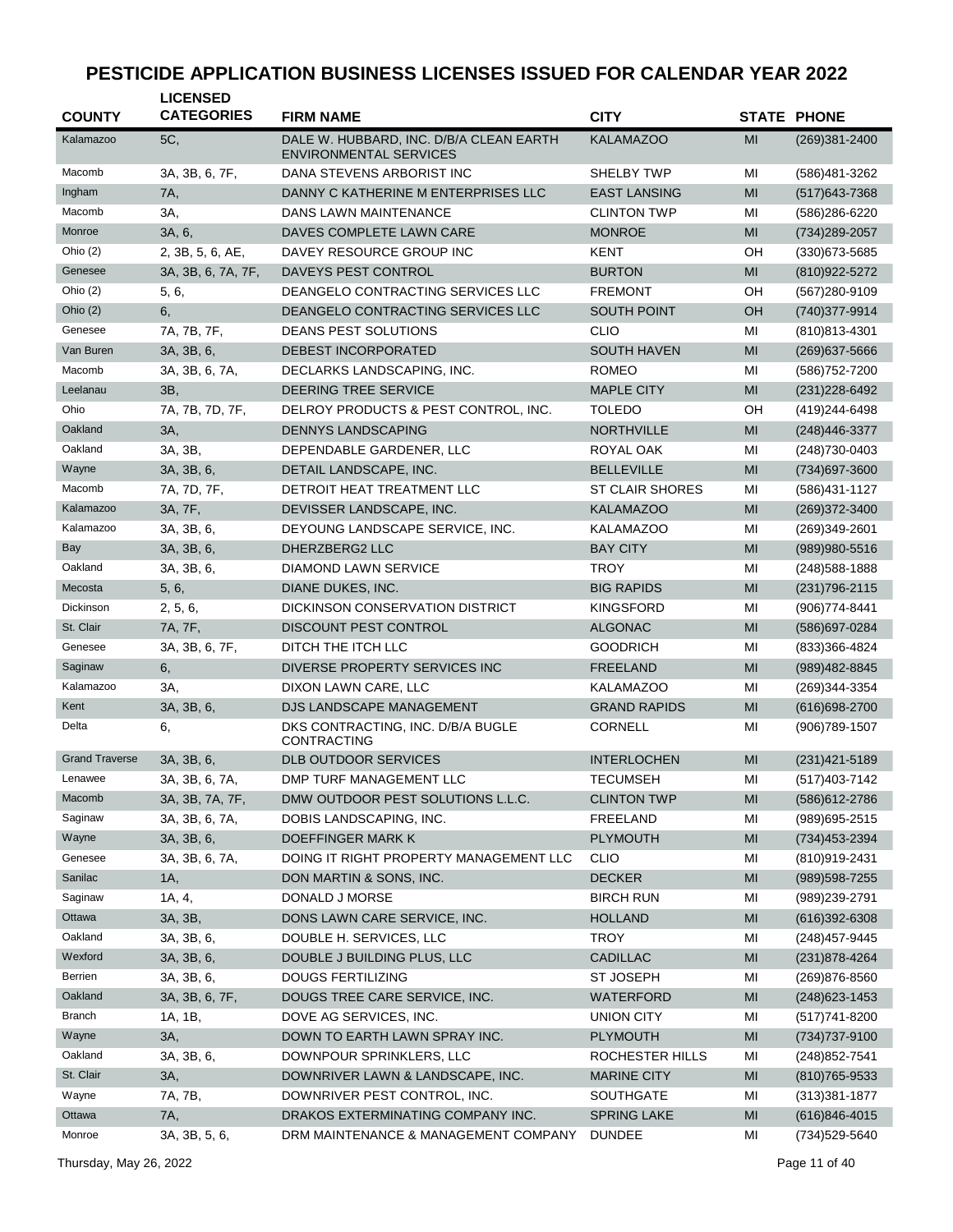| <b>COUNTY</b>         | <b>LICENSED</b><br><b>CATEGORIES</b> | <b>FIRM NAME</b>                                            | <b>CITY</b>             |                | <b>STATE PHONE</b> |
|-----------------------|--------------------------------------|-------------------------------------------------------------|-------------------------|----------------|--------------------|
| Emmet                 | 3A, 3B, 6, 7F,                       | DROST LANDSCAPE, INC.                                       | <b>PETOSKEY</b>         | MI             | (231) 348-2624     |
| Other                 | 5C,                                  | DUKES ROOT CONTROL, INC.                                    | <b>SYRACUSE</b>         | <b>NY</b>      | $(315)472 - 4781$  |
| Clinton               | 3A, 3B, 6,                           | DUKES SPRAYING SERVICE, INC.                                | <b>EAGLE</b>            | MI             | $(517)627 - 8283$  |
| Oakland               | 7A, 7D,                              | DUNNS WILDLIFE CONTROL D/B/A A & D ANIMAL<br><b>CONTROL</b> | <b>WHITE LAKE</b>       | MI             | (248) 693-7966     |
| Jackson               | 7A, 7B,                              | <b>DURITE EXTERMINATORS</b>                                 | <b>JACKSON</b>          | MI             | (517) 789-6777     |
| Wayne                 | 5B,                                  | DUSTY DUCTS, INC.                                           | <b>LIVONIA</b>          | MI             | $(313)381 - 7801$  |
| Ottawa                | 3A, 3B, 6, 7F,                       | DYKSTRA LANDSCAPE MANAGEMENT, INC.                          | <b>GRAND HAVEN</b>      | MI             | (616)842-1331      |
| Macomb                | 3A, 3B, 6, 7A, 7F,                   | DYNAMIC LAWN SERVICE, INC.                                  | <b>STERLING HEIGHTS</b> | MI             | $(586)731 - 1108$  |
| Oakland               | 3A, 6,                               | E & B MAINTENANCE SERVICES, INC.                            | <b>FARMINGTON HILLS</b> | MI             | (248) 427-0101     |
| Indiana               | 7A,                                  | E & D PEST CONTROL LLC                                      | <b>ANGOLA</b>           | IN             | (260) 833-3273     |
| Midland               | 1A, FUM,                             | E R SIMONS CO.                                              | <b>COLEMAN</b>          | MI             | $(989)465 - 1581$  |
| Chippewa              | 7A,                                  | E.U.P. PEST CONTROL                                         | <b>DRUMMOND ISLAND</b>  | MI             | $(906)322 - 0069$  |
| Midland               | 1A, 1B, 1C, 2, 3B,<br>5, 6, 7F, AE,  | EARLS SPRAY SERVICE, INC.                                   | <b>BRECKENRIDGE</b>     | MI             | (989)842-5916      |
| Macomb                | 3A,                                  | <b>EARLY BIRD EARLS</b>                                     | <b>LENOX</b>            | MI             | (586) 727-0377     |
| <b>Grand Traverse</b> | 3A,                                  | EARTH FRIENDLY LAWN CARE                                    | <b>TRAVERSE CITY</b>    | MI             | (231)409-7192      |
| Kent                  | 3A, 3B, 6,                           | EARTH SERVICE, INC.                                         | <b>GOWEN</b>            | MI             | $(616)984-6212$    |
| Huron                 | 6.                                   | EAST COAST LAND MANAGEMENT LLC                              | <b>PIGEON</b>           | MI             | (361) 219-6844     |
| Shiawassee            | 3A, 3B, 6,                           | EAST MICHIGAN NATIVE PLANTS LLC                             | <b>DURAND</b>           | MI             | $(810)333 - 7501$  |
| Macomb                | 3A,                                  | <b>EASTSIDE LANDSCAPING</b>                                 | <b>ROSEVILLE</b>        | MI             | (586) 772-6311     |
| Eaton                 | 1A,                                  | EATON ACRES FARMS SPRAY SERVICES                            | <b>EATON RAPIDS</b>     | MI             | $(517)663 - 3651$  |
| Tuscola               | 6,                                   | EC & S, LLC                                                 | <b>CASS CITY</b>        | MI             | (989) 670-3198     |
| St. Clair             | 7A, 7B,                              | ECO PEST CONTROL LLC                                        | <b>PORT HURON</b>       | MI             | (810) 728-5858     |
| Montcalm              | 6, 7A, 7B,                           | ECO PEST LLC                                                | <b>SIX LAKES</b>        | MI             | (734) 522-6565     |
| Oakland               | 2, 5,                                | ECOCHIC LANDSCAPE DESIGN INC.                               | WHITE LAKE TWP          | MI             | (248) 978-2300     |
| St. Clair             | 6, 7A, 7B, 7F,                       | ECOLAB INC.                                                 | YALE                    | MI             | $(810)357 - 4355$  |
| Indiana               | 7A, FUM,                             | ECOLAB, INC                                                 | <b>WESTFIELD</b>        | IN             | (800) 352-5376     |
| Oakland               | 7A, 7B, 7F,                          | ECOSHIELD PEST CONTROL DETROIT LLC                          | <b>TROY</b>             | MI             | $(313)466 - 6041$  |
| Oakland               | 7A, 7B, 7F,                          | ECOSHIELD PEST CONTROL OF DETROIT LLC                       | <b>WIXOM</b>            | MI             | $(313)466 - 6041$  |
| Oakland               | 7A, 7B,                              | ECO-SOUND PEST MANAGEMENT, LLC                              | <b>BIRMINGHAM</b>       | MI             | (248) 722-2081     |
| Oakland               | 7A,                                  | ECOTEC, INC.                                                | <b>HUNTINGTON WOODS</b> | MI             | (248) 543-7251     |
| Livingston            | 7A, 7D,                              | ECO-TECH PEST MANAGEMENT LLC                                | <b>HARTLAND</b>         | MI             | (248) 762-9594     |
| Macomb                | 3A, 7A,                              | ECOTURF LAWN CARE, LLC                                      | <b>STERLING HEIGHTS</b> | MI             | (586) 275-8406     |
| Ottawa                | 7A,                                  | ED EDELMAYER TERMITE AND PEST CONTROL                       | GRAND HAVEN             | ΜI             | (800) 294-7751     |
| Saginaw               | 3A, 3B,                              | ED HEINZ NURSERY & LANDSCAPING, INC.                        | <b>SAGINAW</b>          | M <sub>l</sub> | (989)213-3416      |
| Ohio                  | 1A, 1B, 1C, 3A, 4,<br>6,             | EDON FARMERS COOPERATIVE ASSOCIATION                        | <b>EDON</b>             | OH             | (419) 272-2415     |
| Oakland               | 7A, 7B, 7F,                          | EGANIX INC.                                                 | <b>AUBURN HILLS</b>     | MI             | (248) 880-5046     |
| St. Joseph            | 1A,                                  | EIGHTH DAY FARMS LLC                                        | <b>COLON</b>            | MI             | (269) 929-1857     |
| Oakland               | 3A, 3B, 6, 7A, 7F,                   | EISBRENNER LAWN CARE INC.                                   | ROYAL OAK               | MI             | (248)439-0072      |
| Macomb                | 3A, 3B, 6, 7F,                       | ELC, INC. D/B/A SPRING-GREEN LAWN CARE                      | <b>CLINTON TWP</b>      | MI             | (586)948-1525      |
| Wayne                 | 3A, 6, 7A,                           | ELEGANT GREENS LLC                                          | <b>BROWNSTOWN</b>       | M <sub>l</sub> | $(734)231 - 6050$  |
| Kent                  | 3A, 3B, 6, 7F,                       | ELITE LANDSCAPE MAINTENANCE                                 | <b>SPARTA</b>           | MI             | (616) 887-8556     |
| Genesee               | 3A, 3B, 6, 7A, 7F,                   | ELITE LAWN AND LANDSCAPE LLC                                | <b>FLUSHING</b>         | M <sub>l</sub> | $(810)639-8712$    |
| Wayne                 | 3A, 6, 7F,                           | ELITE LAWN SOLUTIONS LLC                                    | ALLEN PARK              | ΜI             | $(313)266 - 0421$  |
| Macomb                | 7A, 7B, 7F,                          | ELITE PEST MANAGEMENT                                       | <b>CLINTON TWP</b>      | MI             | (586)294-7055      |
| Muskegon              | 7A, 7B, 7F,                          | ELITE TURF & PEST MANAGEMENT, LLC                           | <b>MUSKEGON</b>         | MI             | (231) 737-7378     |
| Oakland               | 3A,                                  | ELOWSKY LAWN SERVICES LLC                                   | WATERFORD               | M <sub>l</sub> | $(248)802 - 6514$  |
| Berrien               | 3A,                                  | <b>EMERALD LAWN CARE</b>                                    | <b>BUCHANAN</b>         | ΜI             | (269) 695-1210     |
| Jackson               | 3A, 3B, 6,                           | EMERALD OUTDOOR, LLC                                        | SPRING ARBOR            | MI             | $(517)750 - 5296$  |
| Wayne                 | 3A, 7F,                              | EMERALD RICH LAWNS, INC.                                    | <b>ROMULUS</b>          | MI             | (734) 479-1234     |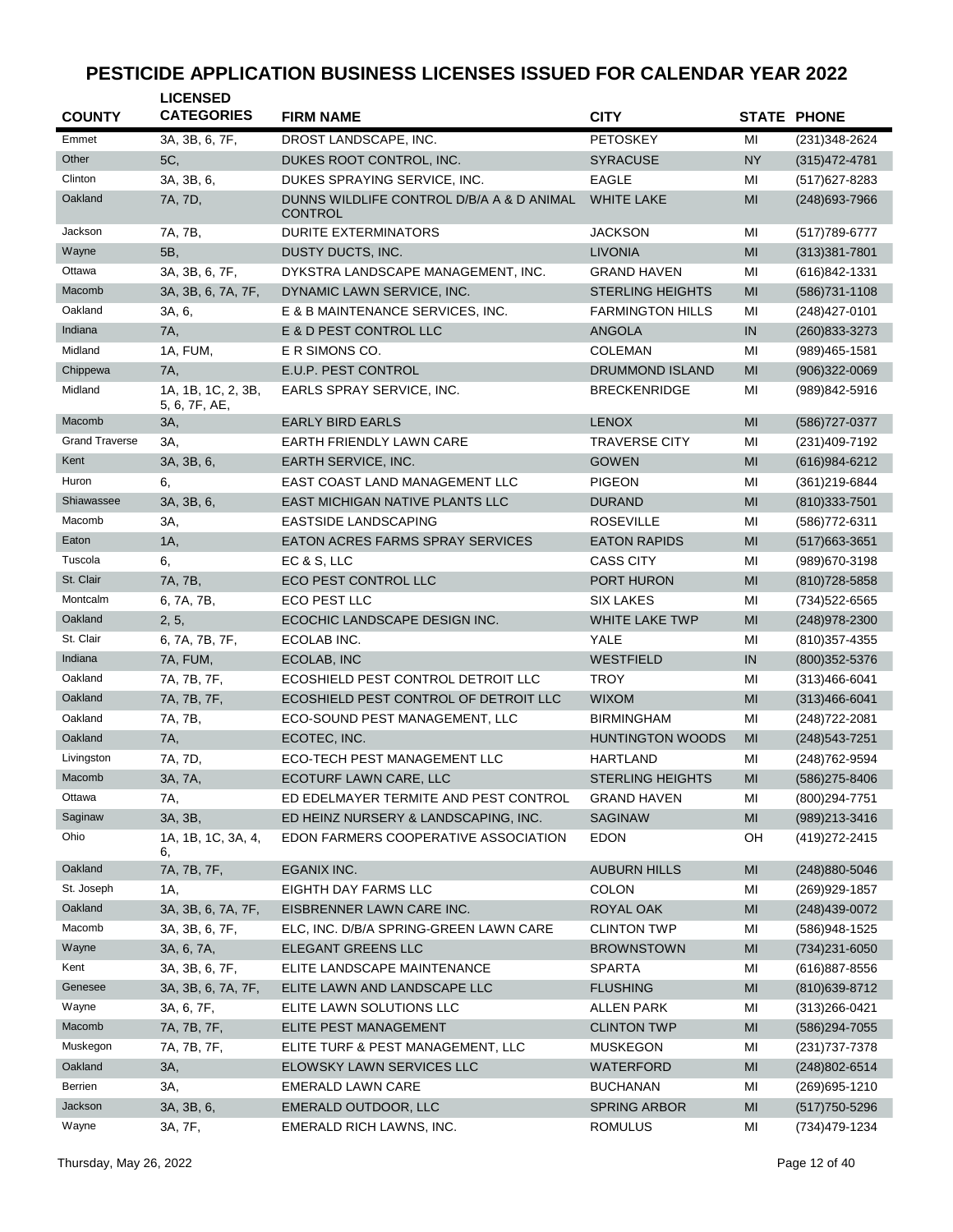| <b>COUNTY</b>             | <b>LICENSED</b><br><b>CATEGORIES</b> | <b>FIRM NAME</b>                                   | <b>CITY</b>            |                | <b>STATE PHONE</b> |
|---------------------------|--------------------------------------|----------------------------------------------------|------------------------|----------------|--------------------|
| Livingston                | 3A, 3B, 6,                           | <b>EMERALD TREE CARE LLC</b>                       | <b>HOWELL</b>          | MI             | (248)939-0225      |
| Ottawa                    | 7A, 7B, 7F,                          | EMPIRE PEST CONTROL LLC                            | <b>HOLLAND</b>         | MI             | $(616)796-8900$    |
| Chippewa                  | 7A, 7B,                              | END OF THE TRAIL PEST CONTROL                      | <b>DRUMMOND ISLAND</b> | MI             | (906)493-5291      |
| <b>Grand Traverse</b>     | 1C, FUM,                             | ENDEAVOR AG AND ENERGY LLP                         | <b>TRAVERSE CITY</b>   | MI             | $(231)946 - 5836$  |
| Eaton                     | 5B,                                  | <b>ENERCO CORPORATION</b>                          | <b>GRAND LEDGE</b>     | MI             | (517) 627-8444     |
| St. Clair                 | 3A,                                  | ENVIRO LAWN, INC.                                  | <b>ALLENTON</b>        | M <sub>l</sub> | $(810)395 - 4260$  |
| ZZZ - OTHER<br>STATES - B | 7A,                                  | ENVIRO MANAGEMENT GROUP LLC                        | PLEASANT GAP           | <b>PA</b>      | (814) 359-2600     |
| Oakland                   | 3A, 7A, 7B,                          | ENVIRONMENTAL EXTERMINATION, INC.                  | <b>SOUTHFIELD</b>      | MI             | (248) 626-0332     |
| Oakland                   | 7A, 7B, 7F,                          | ENVIRONMENTAL PEST CONTROL                         | WATERFORD              | MI             | (248) 656-8888     |
| Crawford                  | 7A, 7B, 7F,                          | ENVIRONMENTAL PEST CONTROL, INC.                   | <b>GRAYLING</b>        | MI             | (989)348-4500      |
| Macomb                    | 7A, 7B,                              | ENVIRONMENTAL SYSTEMS PEST CONTROL,<br>LLC         | <b>WASHINGTON TWP</b>  | MI             | (586) 731-2120     |
| Kent                      | 3A, 3B, 6, 7A, 7B,<br>7F,            | ENVIROSAFE, INC.                                   | <b>WYOMING</b>         | MI             | $(616)364 - 1890$  |
| Ohio (2)                  | 2, 5, 6,                             | <b>ENVIROSCIENCE INC</b>                           | <b>STOW</b>            | OH             | $(330)688 - 0111$  |
| Oakland                   | 3A, 3B, 7A, 7F,                      | <b>ENVIROTURF ENTERPRISES</b>                      | <b>LEONARD</b>         | MI             | (586) 224-2286     |
| Menominee                 | 7A, 7F,                              | ERDYES PEST CONTROL LLC                            | <b>MENOMINEE</b>       | MI             | (920)455-0373      |
| Wisconsin                 | 7A,                                  | ERSPAMER PEST MANAGEMENT LLC                       | <b>HURLEY</b>          | WI             | (715) 476-2687     |
| Huron                     | 3A, 3B, 6,                           | ESCH LANDSCAPING, L.L.C.                           | <b>PIGEON</b>          | MI             | (989) 453-2211     |
| Isabella                  | 7A,                                  | <b>ESSENTIAL PEST CONTROL LLC</b>                  | <b>CLARE</b>           | MI             | $(386)793-0169$    |
| Macomb                    | 3A,                                  | ESTATE LAWN CARE LLC                               | <b>BRUCE TWP</b>       | MI             | (586) 202-9008     |
| Wayne                     | 3A, 6,                               | <b>ESTES LAWNSCAPES</b>                            | <b>BELLEVILLE</b>      | MI             | $(313)292 - 4865$  |
| Lapeer                    | 1A, 1B, 1C, 2, 3A,<br>7F, AE,        | EVANS AVIATION, INC.                               | <b>IMLAY CITY</b>      | MI             | (810) 441-4077     |
| Livingston                | 3A, 6,                               | <b>EVER SO GREEN LLC</b>                           | <b>HOWELL</b>          | MI             | $(517)518 - 8523$  |
| Kent                      | 3A, 3B, 5, 6,                        | EVERETTS LANDSCAPE MANAGEMENT, INC.                | <b>GRAND RAPIDS</b>    | MI             | $(616)698-8064$    |
| Livingston                | 3A, 3B, 6,                           | EVERGREEN IRRIGATION, INC.                         | <b>HOWELL</b>          | MI             | (810) 923-7070     |
| Ottawa                    | 3A, 3B, 6,                           | EVERGREEN LANDSCAPING SERVICE, INC.                | <b>HOLLAND</b>         | MI             | (616)399-6876      |
| Ottawa                    | 3A, 3B, 6, 7F,                       | EVERGREEN LAWN CARE & SNOWPLOWING INC. MARNE       |                        | MI             | (616) 677-2300     |
| Berrien                   | ЗΑ,                                  | EVERGREEN LAWN CARE AND LANDSCAPING,<br><b>LLC</b> | <b>BENTON HARBOR</b>   | MI             | (269) 876-2483     |
| <b>Grand Traverse</b>     | 7A,                                  | <b>EVERGREEN SERVICES</b>                          | <b>TRAVERSE CITY</b>   | MI             | $(231)409-9405$    |
| Oakland                   | 7A, 7F,                              | <b>EVRAFTER LLC</b>                                | <b>LAKE ORION</b>      | MI             | (248) 838-8074     |
| Kalamazoo                 | 7A, 7B, 7F,                          | <b>EXACT PEST CONTROL SOLUTIONS LLC</b>            | <b>GALESBURG</b>       | MI             | (269) 552-8561     |
| Ottawa                    | 7A, 7B, 7F,                          | EXCEL TURF AND PEST LLC                            | <b>HOLLAND</b>         | MI             | $(616)610 - 7183$  |
| Oakland                   | 3A, 3B, 6,                           | EXCELL SNOW & TURF MAINTENANCE, L.L.C.             | <b>OAK PARK</b>        | MI             | (248) 544-1072     |
| St. Clair                 | 3A, 3B, 6,                           | EXECUTIVE LANDSCAPE MANAGEMENT                     | <b>MARINE CITY</b>     | MI             | (810) 765-5240     |
| Wayne                     | 3A, 6,                               | EXECUTIVE LANDSCAPING, INC.                        | <b>NORTHVILLE</b>      | MI             | $(248)348 - 8422$  |
| Kent                      | 7A, 7B, 7D, 7F,                      | EXECUTIVE PEST SOLUTIONS LLC                       | <b>BYRON CENTER</b>    | MI             | $(616)$ 238-2593   |
| Wayne                     | 5A,                                  | EXECUTIVE POOLS, INC.                              | <b>LIVONIA</b>         | MI             | $(248)477 - 7727$  |
| Wayne                     | 3A,                                  | EXECUTIVE PROPERTY MAINTENANCE, INC.               | PLYMOUTH               | MI             | (734) 656-8100     |
| Jackson                   | 3A, 3B, 6,                           | EXECUTIVE PROPERTY MANAGEMENT OF<br>MICHIGAN, LLC  | <b>JACKSON</b>         | MI             | $(517)990 - 0110$  |
| Wayne                     | 3A, 3B, 6, 7A, 7F,                   | EXPERIGREEN - DETROIT LLC                          | <b>LIVONIA</b>         | MI             | (810) 355-2929     |
| Wayne                     | 7A, 7B,                              | EXPERT PEST CONTROL INC.                           | <b>DETROIT</b>         | MI             | $(313)215-3344$    |
| Macomb                    | 3A,                                  | EXTERIOR CONCEPTS, INC.                            | SHELBY TWP             | MI             | (586) 323-3500     |
| <b>Branch</b>             | 7A, 7B, 7F,                          | EXTREME EXTERMINATING LLC                          | <b>COLDWATER</b>       | MI             | $(517)278-9922$    |
| St. Clair                 | 3A, 3B, 6,                           | <b>EXTREME GREEN LLC</b>                           | <b>COLUMBUS</b>        | MI             | (586) 588-2801     |
| Tuscola                   | 3A, 3B, 6,                           | <b>EXXTREME SERVICES LLC</b>                       | <b>CASS CITY</b>       | MI             | (989)325-0312      |
| Oakland                   | 3A, 3B,                              | F. J. LA FONTAINE & SONS LANDSCAPING CO.           | <b>FARMINGTON</b>      | MI             | (248) 477-9695     |
| Ohio                      | 1A,                                  | FALOR FARM CENTER INC.                             | <b>DELTA</b>           | OH             | (419) 822-4005     |
| Livingston                | 3B,                                  | FAMILY TREE DOCTOR, LLC                            | <b>HOWELL</b>          | MI             | (586)839-5444      |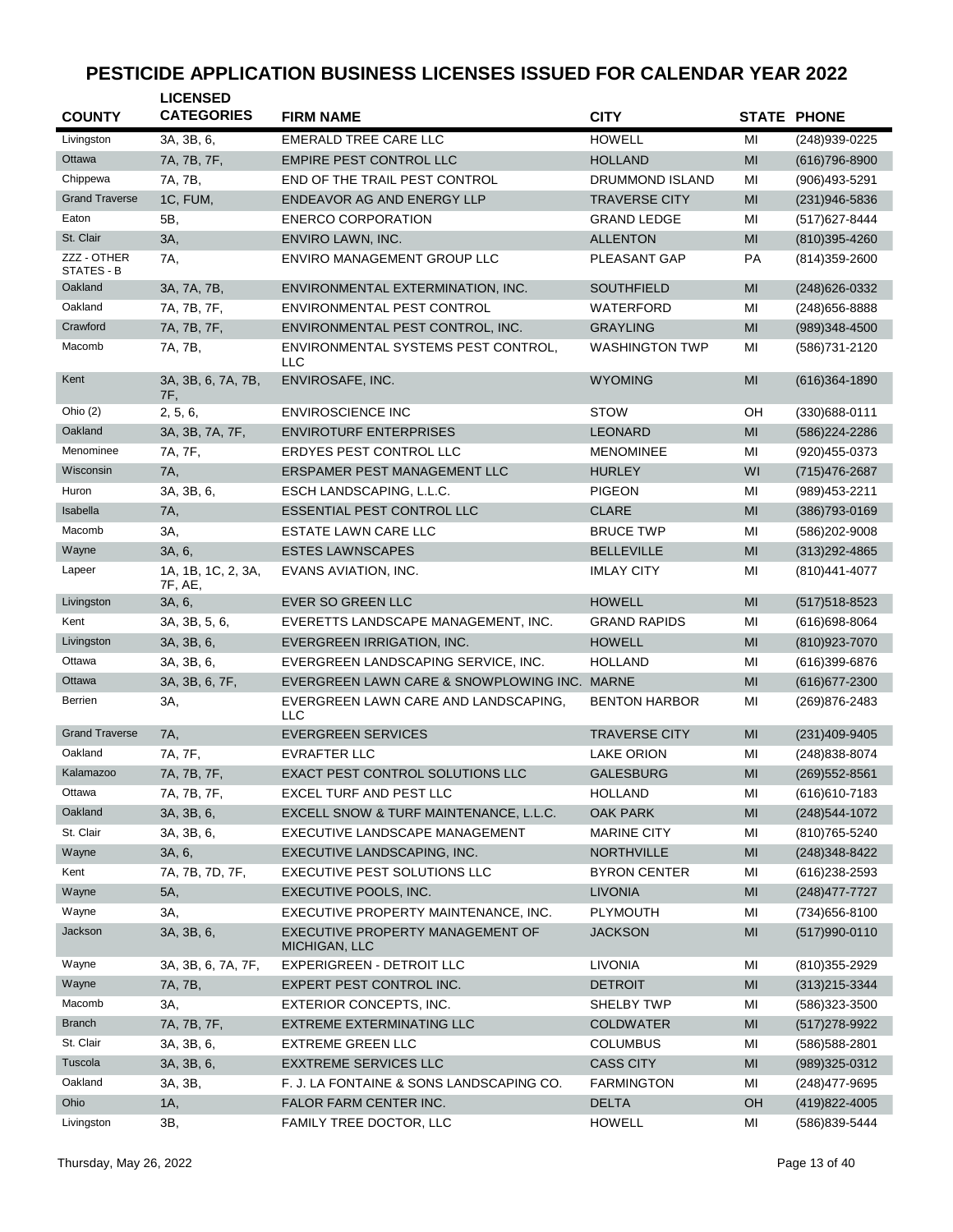| <b>COUNTY</b> | <b>LICENSED</b><br><b>CATEGORIES</b> | <b>FIRM NAME</b>                                                      | <b>CITY</b>             |    | <b>STATE PHONE</b> |
|---------------|--------------------------------------|-----------------------------------------------------------------------|-------------------------|----|--------------------|
| Ionia         | 5, 6,                                | FARM ENTERPRISES INC D/B/A MICHIGAN<br><b>WILDFLOWER FARM</b>         | <b>PORTLAND</b>         | МI | $(517)647 - 6010$  |
| Ottawa        | 1A, 1B, 4,                           | <b>FARMERS COOPERATIVE ELEVATOR CO.</b>                               | <b>ZEELAND</b>          | MI | (616) 748 - 1323   |
| Kent          | 3A, 3B, 6,                           | FARMERS GROUP, INC.                                                   | CALEDONIA               | MI | (616) 956-4103     |
| St. Clair     | 7A, 7F,                              | <b>FAST PACE SPIDER AND WASPS CONTROL</b>                             | <b>IRA</b>              | MI | $(810)824 - 6169$  |
| Genesee       | 5A,                                  | FAST POOL SERVICES, INC.                                              | <b>FLUSHING</b>         | MI | (810) 659-5102     |
| Bay           | 3A, 3B,                              | FELMLEE LANDSCAPE SERVICE, LLC                                        | <b>BAY CITY</b>         | MI | (989) 684-2120     |
| Gratiot       | 3B,                                  | FERRALLS TREE TRIMMING AND REMOVAL, INC.                              | <b>BANNISTER</b>        | MI | (989)862-4453      |
| Macomb        | 3A, 3B, 6, 7A,                       | <b>FERTILIZER PLUS INC</b>                                            | <b>WARREN</b>           | MI | (586) 978-7087     |
| Macomb        | 3A, 3B, 6,                           | FERT-SCAPE, INCORPORATED                                              | <b>STERLING HEIGHTS</b> | MI | (586)344-9012      |
| Lenawee       | 1A, 4,                               | <b>FIKE FARM CORPORATION</b>                                          | <b>JASPER</b>           | MI | $(517)443 - 5448$  |
| Bay           | 7A, 7B, 7F,                          | FINAL STOP PEST CONTROL                                               | FREELAND                | MI | (989)598-6583      |
| Lapeer        | 3A, 6,                               | FINELINE LANDSCAPE CONSTRUCTION AND<br><b>MAINTENANCE CORPORATION</b> | <b>IMLAY CITY</b>       | MI | (800) 447-4250     |
| Emmet         | ЗΒ.                                  | FIRMAN IRRIGATION & LANDSCAPE LIGHTING,<br><b>LLC</b>                 | <b>PETOSKEY</b>         | MI | (231)347-7499      |
| Genesee       | 7A, 7F,                              | FIRST CHOICE PEST CONTROL INC.                                        | <b>SWARTZ CREEK</b>     | MI | (810)308-1934      |
| Delta         | 3A, 3B,                              | FLINNS FLOWERS & GARDEN CENTER, INC.                                  | <b>ESCANABA</b>         | MI | $(906)786 - 5000$  |
| Monroe        | 3B, 7A, 7F,                          | FLORAL CITY TREE SERVICE, INC.                                        | <b>MONROE</b>           | MI | (734) 241-7510     |
| Wayne         | 3A, 3B, 6,                           | FORD MOTOR LAND DEVELOPMENT<br><b>CORPORATION</b>                     | <b>DEARBORN</b>         | MI | $(313)337 - 2591$  |
| Oakland       | 3A, 3B, 6, 7A, 7F,                   | FOREST GREEN LAWN SERVICES, INC.                                      | <b>ORTONVILLE</b>       | MI | (248) 475-0989     |
| Kent          | 3B,                                  | FOREVER GREEN TRANSPLANTING, LLC                                      | <b>BYRON CENTER</b>     | MI | (616)813-5346      |
| Kent          | 7A, 7F,                              | FOUR SCORE PEST CONTROL LLC                                           | <b>GRAND RAPIDS</b>     | MI | $(616)$ 236-3050   |
| Ottawa        | 3A, 3B, 6,                           | FOUR SEASONS COTTAGE AND HOME<br><b>SERVICES LLC</b>                  | <b>NUNICA</b>           | MI | (616)384-3389      |
| Montcalm      | 7A, 7B, FUM,                         | <b>FOUR SEASONS EXTERMINATING</b>                                     | <b>LAKEVIEW</b>         | MI | (989) 352-7777     |
| Oakland       | 3B,                                  | <b>FOUR SEASONS GARDEN CENTER</b>                                     | <b>OAK PARK</b>         | MI | (248) 543-4400     |
| Livingston    | 1A, 4,                               | FOWLERVILLE FARM SERVICES, LLC                                        | <b>FOWLERVILLE</b>      | MI | $(517)223 - 9148$  |
| Oakland       | 3A, 3B, 6,                           | FOX TURF MANAGEMENT. LLC                                              | COMMERCE,               | MI | (248) 292-1871     |
| Washtenaw     | 3A, 3B, 6,                           | FRALEIGHS LANDSCAPE NURSERY, INC.                                     | <b>DEXTER</b>           | MI | (734) 426-5067     |
| Kalamazoo     | 3A, 3B, 6,                           | <b>FRANCOS LAWN AND TREE SERVICES</b>                                 | <b>PORTAGE</b>          | MI | (269) 254-3366     |
| Genesee       | 3A, 3B, 6,                           | FRANK D. HAW L.L.C.                                                   | <b>DAVISON</b>          | MI | (810) 654-2836     |
| Indiana       | 7A, 7B,                              | <b>FRANKLIN PEST CONTROL</b>                                          | <b>MICHIGAN CITY</b>    | IN | (269)469-1900      |
| Saginaw       | 1A, FUM,                             | <b>FRANKS CROP WATCH, LLC</b>                                         | <b>HEMLOCK</b>          | MI | (989) 751-5631     |
| Allegan       | 7F,                                  | <b>FREDRICK VENTURES LLC</b>                                          | <b>HOLLAND</b>          | MI | $(616)566 - 0800$  |
| Saginaw       | 1A,                                  | FREELAND BEAN & GRAIN, INC.                                           | <b>FREELAND</b>         | MI | (989) 695-9131     |
| Wayne         | 3A, 3B, 6, 7A, 7F,                   | FREEMANS LAWN & LANDSCAPING LLC                                       | <b>ROMULUS</b>          | MI | (734)284-6013      |
| Saginaw       | 3B, 6,                               | FRESH CUT LAWN CARE, INC.                                             | <b>SAGINAW</b>          | MI | (989) 284-8738     |
| Ohio          | 3B, 7A, 7B, 7D, 7F,                  | FRIENDS TERMITE & PEST CONTROL, LLC                                   | <b>TOLEDO</b>           | OH | (419) 472-7378     |
| Kent          | 3A, 3B, 7A, 7B, 7F,                  | FROGREENS OUTDOOR SERVICES LLC                                        | <b>COMSTOCK PARK</b>    | MI | (616) 520-1978     |
| Allegan       | 6,                                   | FROM THE GROUND UP MANAGEMENT LLC                                     | WAYLAND                 | MI | $(616)780-0658$    |
| Kent          | 3A, 3B, 6,                           | FRONTIER LAWN & LANDSCAPE, LLC                                        | <b>ADA</b>              | MI | $(616)868 - 6247$  |
| Marquette     | 3A, 3B, 6, 7A,                       | FULLERS OUTDOOR MAINTENANCE LLC                                       | <b>MARQUETTE</b>        | MI | $(906)869 - 7080$  |
| Gratiot       | 1A, 4,                               | <b>GAPS FS LLC</b>                                                    | <b>MIDDLETON</b>        | MI | $(989)875 - 7661$  |
| Eaton         | 3A, 3B, 6,                           | GARDENSCAPES LAWN AND LANDSCAPE LLC                                   | CHARLOTTE               | MI | (517) 204-6564     |
| Saginaw       | 3A, 3B, 6,                           | <b>GARPIEL GROUP</b>                                                  | <b>SAGINAW</b>          | MI | (989) 797-4749     |
| Saginaw       | 3A, 3B,                              | GARY GUYMER LANDSCAPING, L.L.C.                                       | <b>HEMLOCK</b>          | MI | (989)860-7216      |
| Alcona        | 6,                                   | <b>GB LAWN CARE SERVICE LLC</b>                                       | <b>GRANT</b>            | MI | $(616)885 - 6072$  |
| Wayne         | 5, 6,                                | GEI CONSULTANTS OF MICHIGAN PC                                        | PLYMOUTH                | MI | (734) 680-1596     |
| Ottawa        | 5, 6,                                | GEI CONSULTANTS OF MICHIGAN, P.C.                                     | <b>ALLENDALE</b>        | MI | (616) 384-2710     |
| Allegan       | 6,                                   | <b>GENERATION III EXCAVATING, LLC</b>                                 | <b>HAMILTON</b>         | MI | (616) 688-5377     |
| Washtenaw     | 3A,                                  | GENSKE CUSTOM LAWN NUTRITION L.L.C.                                   | <b>DEXTER</b>           | MI | (734) 395-8571     |

Thursday, May 26, 2022 Page 14 of 40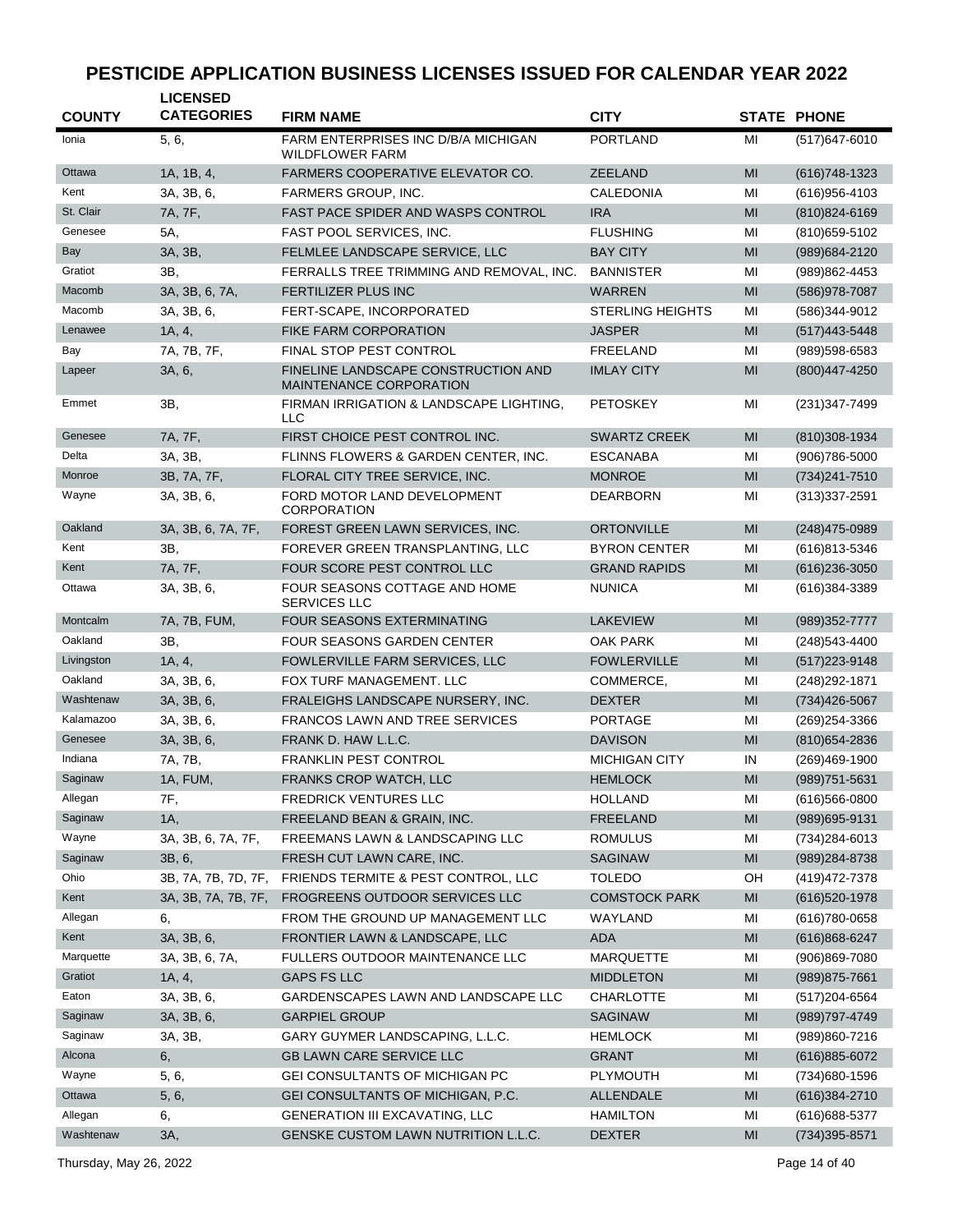| <b>COUNTY</b>          | <b>LICENSED</b><br><b>CATEGORIES</b> | <b>FIRM NAME</b>                                                      | <b>CITY</b>              |    | <b>STATE PHONE</b> |
|------------------------|--------------------------------------|-----------------------------------------------------------------------|--------------------------|----|--------------------|
| Washtenaw              | 1A,                                  | <b>GIRBACH AG LLC</b>                                                 | <b>MILAN</b>             | MI | (734) 260-9312     |
| Oakland                | 3A, 3B, 6,                           | <b>GLC LANDSCAPING LLC</b>                                            | <b>HIGHLAND</b>          | MI | (248)889-3003      |
| Leelanau               | 3A, 7A,                              | <b>GLEN ARBOR OUTDOOR</b>                                             | <b>GLENN ARBOR</b>       | MI | $(231)334 - 3650$  |
| Oakland                | 3A, 3B, 7F,                          | GO GREEN PROFESSIONAL SERVICES, INC.                                  | <b>WALLED LAKE</b>       | MI | (248) 387-6296     |
| Washtenaw              | 3A, 3B, 6,                           | <b>GOOD GUYS LAWN CARE LLC</b>                                        | <b>MILAN</b>             | MI | (734)470-6550      |
| Genesee                | 3A, 3B, 6,                           | GOOD-N-GREEN LAWN CARE, LLC.                                          | <b>MONTROSE</b>          | MI | (810) 639-5767     |
| Kent                   | 3A, 3B,                              | GOOTJES ASSOCIATES, INC.                                              | <b>KENTWOOD</b>          | MI | (616) 698-7300     |
| Sanilac                | 4,                                   | <b>GORDON BROTHERS &amp; SONS INC</b>                                 | <b>CROSWELL</b>          | MI | (810) 404-4545     |
| Ingham                 | 1A,                                  | <b>GRAF FARMS LLC</b>                                                 | <b>DANSVILLE</b>         | MI | (517)862-6284      |
| Kent                   | 2, 3B, 5, 6, 7F,                     | GRAND ARBOR GROUP, INC. D/B/A WEST<br>MICHIGAN TREE SERVICES          | <b>GRAND RAPIDS</b>      | MI | (616)364-4558      |
| Ottawa                 | 3A, 3B,                              | GRAND HAVEN GARDEN HOUSE, INC.                                        | <b>GRAND HAVEN</b>       | MI | (616) 935-7427     |
| Kent                   | 3A, 3B, 6,                           | GRAND RAPIDS LANDSCAPE MANAGEMENT, INC.                               | <b>GRAND RAPIDS</b>      | MI | (616) 245-7180     |
| Kent                   | 7A, 7F,                              | GRAND RAPIDS PEST CONTROL, INC.                                       | <b>GRAND RAPIDS</b>      | MI | (616) 784-2888     |
| Gogebic                | 1C, 2, 3A, 3B, 5, 6,                 | <b>GRAND TRAVERSE CONSERVATION DISTRICT</b>                           | <b>TRAVERSE CITY</b>     | MI | (231)941-0960      |
| Wexford                | 3A, 3B, 6,                           | <b>GRAND TRAVERSE HORTICULTURE LLC</b>                                | <b>MESICK</b>            | MI | (248) 252-3921     |
| Muskegon               | 3A, 3B,                              | <b>GRANULAWN LAWN CARE LLC</b>                                        | <b>NORTON SHORES</b>     | MI | (231) 733-3045     |
| Macomb                 | 3A,                                  | <b>GRANULE FEED</b>                                                   | <b>WARREN</b>            | MI | (586) 778-1459     |
| Oakland                | 3A, 3B, 6, 7F,                       | <b>GRASS JEDI TURF SERVICES LLC</b>                                   | <b>NOVI</b>              | MI | (734)740-5422      |
| Oakland                | 3A, 3B, 6, 7F,                       | <b>GRATIOT LANDSCAPING &amp; HOME</b><br><b>IMPROVEMENT INC</b>       | <b>CLINTON TWP</b>       | MI | (586) 859-7059     |
| Washtenaw              | 10, 1A, 1B, 1C,                      | <b>GREAT LAKES CROP TECH, LLC</b>                                     | <b>MILAN</b>             | ΜI | (734)845-0925      |
| Mackinac               | 7A, 7B, 7F,                          | <b>GREAT LAKES EXTERMINATING LLC</b>                                  | <b>ST IGNACE</b>         | MI | $(616)608 - 2405$  |
| Macomb                 | 3A, 3B, 6,                           | GREAT LAKES GROUNDS KEEPER, INC.                                      | SHELBY TWP               | MI | (586) 531-0721     |
| Genesee                | 3A, 3B, 6, 7A, 7F,<br>FUM,           | <b>GREAT LAKES LANDCARE, INC.</b>                                     | <b>FLINT</b>             | MI | $(810)$ 232-1133   |
| Oakland                | 3A, 3B, 6, 7F,                       | GREAT LAKES LANDSCAPE CO., INC.                                       | WATERFORD                | MI | (248) 673-5741     |
| Ottawa                 | 3A, 3B, 6,                           | <b>GREAT LAKES LANDSCAPES &amp; SNOW REMOVAL</b><br><b>LLC</b>        | <b>JENISON</b>           | MI | (616) 430-1037     |
| Macomb                 | 3A,                                  | <b>GREAT LAKES LANDSCAPING INC.</b>                                   | <b>CHESTERFIELD TWP</b>  | МI | (586) 756-5347     |
| <b>Grand Traverse</b>  | 3A, 3B, 6,                           | <b>GREAT LAKES LAWN &amp; LANDSCAPES</b>                              | <b>TRAVERSE CITY</b>     | MI | $(231)938-7003$    |
| St. Clair              | 3A.                                  | <b>GREAT LAKES LAWN CARE</b>                                          | <b>EAST CHINA TWP</b>    | MI | (810) 765-5330     |
| Muskegon               | 7A, 7D, 7F,                          | GREAT LAKES NUISANCE ANIMAL CONTROL LLC                               | N MUSKEGON               | MI | (231)830-6538      |
| Macomb                 | 7A, 7B, 7F,                          | GREAT LAKES PEST CONTROL COMPANY, INC.                                | WARREN                   | MI | (586) 772-7248     |
| St. Joseph             | 7A, 7B,                              | GREAT LAKES PEST CONTROL SERVICES, INC.                               | <b>STURGIS</b>           | MI | (269) 659-8730     |
| Indiana                | 7A, 7B, 7F,                          | GREAT LAKES PEST SOLUTIONS, INC.                                      | SOUTH BEND               | IN | (574) 288-1301     |
| St. Joseph             | 1A, 1B, 4,                           | <b>GREAT LAKES SEED SOLUTIONS LLC</b>                                 | THREE RIVERS             | MI | (269) 535-2125     |
| Menominee              | 2A,                                  | GREAT LAKES WOOD PRESERVATIVES, LLC                                   | <b>NADEAU</b>            | ΜI | $(906)639-2106$    |
| Oakland                | 3A, 3B, 5, 6,                        | <b>GREAT OAKS MAINTENANCE &amp; HORTICULTURAL</b><br>SERVICES, L.L.C. | <b>NOVI</b>              | MI | (248)449-4223      |
| Washtenaw              | 3A, 3B,                              | GREAT OUTDOORS TURF CARE                                              | <b>ANN ARBOR</b>         | ΜI | (734) 663-2200     |
| Macomb                 | 3A, 3B,                              | GREATER DETROIT LANDSCAPE CO.                                         | <b>WARREN</b>            | MI | $(586)777 - 2000$  |
| Huron                  | 3A, 6,                               | GREEN ACRE LANDSCAPING CO.                                            | BAD AXE                  | MI | (989)479-9074      |
| Washtenaw              | 3A, 6,                               | GREEN ACRES FERTILIZER COMPANY LLC                                    | YPSILANTI                | MI | (734) 320-3322     |
| Calhoun                | 3A, 3B, 6,                           | <b>GREEN ACRES LAWN &amp; TREE SERVICE</b>                            | <b>MARSHALL</b>          | ΜI | (269) 781-5337     |
| Lenawee                | 3A, 3B, 7A,                          | GREEN BORDERS, INC.                                                   | <b>ADRIAN</b>            | MI | $(517)467 - 2211$  |
| Oakland                | 3A,                                  | <b>GREEN CUT LAWN</b>                                                 | <b>BLOOMFIELD HILLS</b>  | MI | (248) 977-5162     |
| Oakland                | 3A, 3B, 6, 7A, 7F,                   | GREEN ERA LAWN TREE AND PEST LLC                                      | <b>COMMERCE TOWNSHIP</b> | MI | (248) 242-3285     |
| Barry                  | 1A, 3A, 3B, 6, 7A,<br>7F,            | <b>GREEN GRASS FERTILIZATION AND PEST</b><br><b>CONTROL</b>           | MIDDLEVILLE              | ΜI | (616)889-0514      |
| Ottawa                 | 5B, 7A,                              | GREEN HOME SOLUTIONS OF WEST MICHIGAN,<br>L.L.C.                      | <b>ZEELAND</b>           | MI | $(616)403-3752$    |
| Genesee                | 7A, 7F,                              | GREEN HORNET PEST CONTROL                                             | <b>FLINT</b>             | ΜI | (810) 245-1998     |
| Alcona                 | 3A, 6,                               | <b>GREEN KINGS LLC</b>                                                | <b>NILES</b>             | MI | (269)414-8226      |
| Thursday, May 26, 2022 |                                      |                                                                       |                          |    | Page 15 of 40      |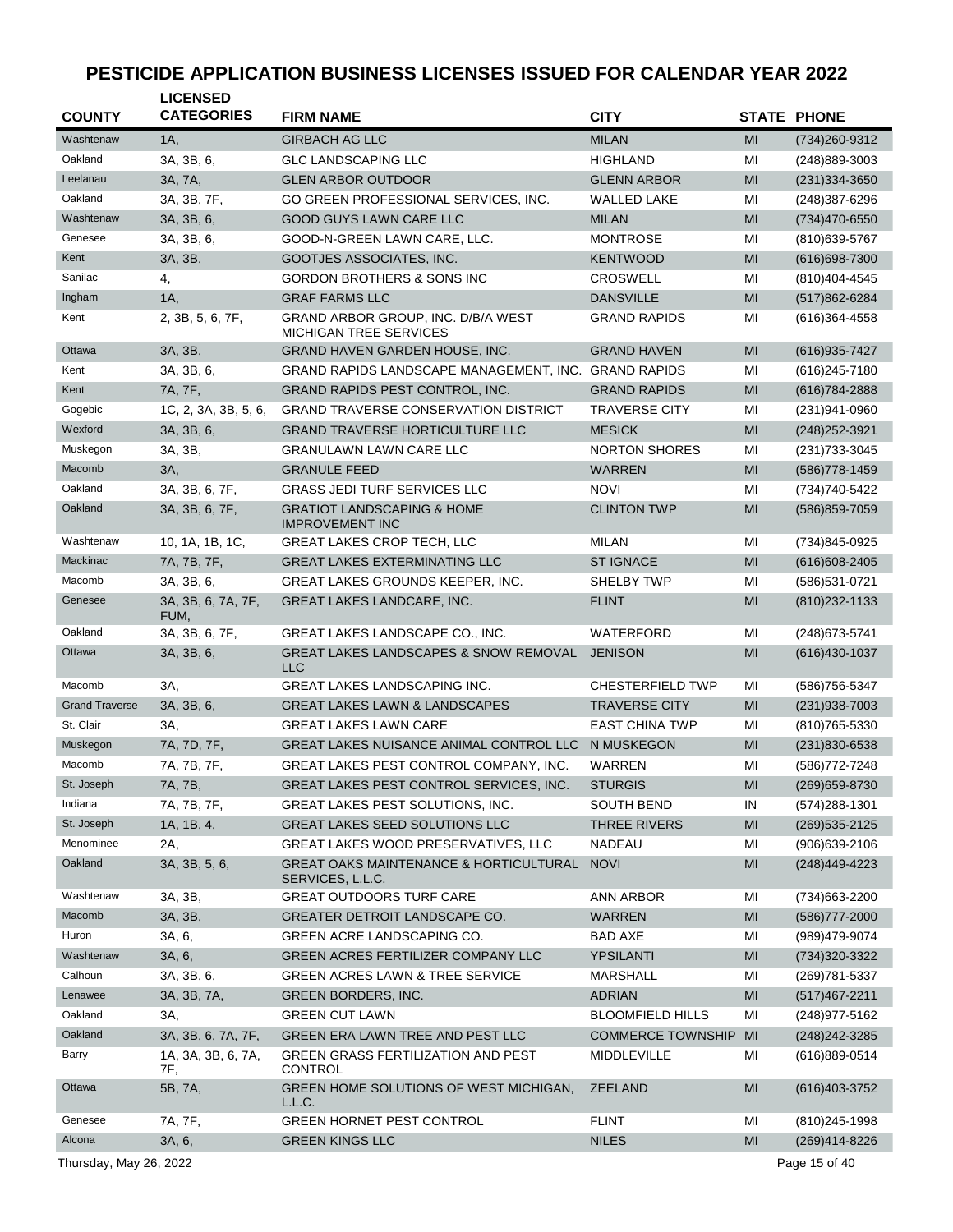| <b>COUNTY</b>         | <b>LICENSED</b><br><b>CATEGORIES</b> | <b>FIRM NAME</b>                                              | <b>CITY</b>          |                | <b>STATE PHONE</b> |
|-----------------------|--------------------------------------|---------------------------------------------------------------|----------------------|----------------|--------------------|
| Allegan               | 3A, 3B, 6,                           | <b>GREEN LAKE LANDSCAPING</b>                                 | <b>WAYLAND</b>       | MI             | $(616)262-3730$    |
| Oakland               | 3A, 3B,                              | GREEN LAND LAWN CARE, INC.                                    | <b>MILFORD</b>       | MI             | (248) 684-0099     |
| Macomb                | 2,                                   | <b>GREEN LEAF TREE CARE, LLC</b>                              | <b>RICHMOND</b>      | MI             | (810) 841-2442     |
| Ottawa                | 3A, 3B, 6,                           | <b>GREEN LEVEL PROPERTY CARE</b>                              | <b>SPRING LAKE</b>   | MI             | $(231)903 - 3101$  |
| St. Clair             | 3A, 3B, 6,                           | GREEN LINE TURF SERVICES, INC.                                | <b>ALLENTON</b>      | MI             | (586) 784-5785     |
| Washtenaw             | 3B,                                  | <b>GREEN MAGIC GROWERS, LLC</b>                               | ANN ARBOR            | MI             | (734) 665-3947     |
| Oakland               | 3A, 3B, 6, 7A, 7F,                   | GREEN MEADOWS LAWNSCAPE, INC.                                 | ROCHESTER HILLS      | MI             | (586) 254-7775     |
| St. Clair             | 3A,                                  | <b>GREEN MOWER LAWN MAINTENANCE LLC</b>                       | <b>FORT GRATIOT</b>  | MI             | (810)385-9472      |
| Oakland               | 3A, 3B, 6,                           | <b>GREEN PARKS LLC</b>                                        | <b>TROY</b>          | MI             | (248) 922-9712     |
| Washtenaw             | 3A, 3B, 6, 7F,                       | <b>GREEN PASTURES</b>                                         | <b>GREGORY</b>       | MI             | (734)904-0709      |
| Genesee               | 3A, 3B, 6, 7A, 7F,                   | GREEN PLANET LAWN & TREE CARE, LLC                            | <b>BURTON</b>        | MI             | (810) 742-5555     |
| Ottawa                | 3A, 6,                               | <b>GREEN PRO SOLUTIONS</b>                                    | ZEELAND              | MI             | (616) 477-4317     |
| Isabella              | 3A, 3B, 6,                           | GREEN SCENE LANDSCAPING, INC.                                 | MT. PLEASANT         | MI             | (989) 772-0430     |
| Allegan               | 1A, 1B, 3A, 3B, 6,                   | <b>GREEN SERVICES LLC</b>                                     | WAYLAND              | ΜI             | (616) 293-3679     |
| Gratiot               | 3A, 3B, 6,                           | <b>GREEN SIDE UP, LLC</b>                                     | <b>ALMA</b>          | MI             | (989)463-3995      |
| Wayne                 | 3A, 3B, 6,                           | <b>GREEN SOLUTIONS, LLC</b>                                   | <b>TRENTON</b>       | MI             | (734) 692-3872     |
| Oakland               | 3A, 3B, 6,                           | <b>GREEN STATE LANDSCAPING LLC</b>                            | <b>LAKE ORION</b>    | MI             | $(810)499 - 2233$  |
| <b>Grand Traverse</b> | 3A, 7F,                              | GREEN TEAM LAWN CARE, LLC                                     | <b>TRAVERSE CITY</b> | MI             | $(231)866 - 1860$  |
| Mecosta               | 3A, 3B,                              | GREEN THUMB LAWN & TURF SPECIALISTS, LLC                      | <b>BIG RAPIDS</b>    | MI             | (231) 796-4271     |
| Livingston            | 3A, 3B, 6,                           | GREEN UP LAWN & SPRINKLERS, LLC                               | <b>FOWLERVILLE</b>   | MI             | (517) 223-2070     |
| Kent                  | 3A, 3B, 6,                           | GREEN VIEW LAWN CARE, INC.                                    | <b>WYOMING</b>       | M <sub>l</sub> | (616) 452-8084     |
| Macomb                | 3A, 3B, 6, 7A, 7F,                   | GREEN X, LLC D/B/A GREEN X LAWN & TREE<br><b>CARE EXPERTS</b> | SHELBY TWP           | ΜI             | (586) 323-9300     |
| Hillsdale             | 3A, 3B, 6, 7A, 7F,                   | GREENBLADE ONE BY GREENSCAPE INC.                             | <b>ADDISON</b>       | MI             | (517) 547-3274     |
| Barry                 | 3A, 3B, 6, 7A, 7F,                   | GREENBLADE ONE BY GREENSCAPE INC.                             | MIDDLEVILLE          | ΜI             | (269) 795-8801     |
| Wayne                 | 3A, 3B, 6, 7A,                       | GREENER CONCEPTS LAWN & TREE CARE LLC                         | <b>GARDEN CITY</b>   | MI             | (734) 686-8588     |
| Oakland               | 3A,                                  | GREENER TURF LAWN FERTILIZING, LLC                            | SOUTH LYON           | MI             | (248)446-8835      |
| Kent                  | 7A, 7B, 7F,                          | <b>GREENIX HOLDINGS LLC</b>                                   | <b>KENTWOOD</b>      | MI             | $(616)915 - 7869$  |
| Oakland               | 7A, 7B, 7D, 7F,                      | <b>GREENIX HOLDINGS LLC</b>                                   | ROCHESTER HILLS      | MI             | (801) 960-7852     |
| Ohio $(2)$            | 7A, 7B, 7F,                          | <b>GREENIX HOLDINGS LLC</b>                                   | <b>TOLEDO</b>        | OH             | (386) 867-8528     |
| Oakland               | 7A, 7B, 7F,                          | <b>GREENIX HOLDINGS LLC</b>                                   | <b>WIXOM</b>         | MI             | (801) 960-7852     |
| Oakland               | 3A, 3B, 6, 7A, 7F,                   | <b>GREENLAWN LANDSCAPING MAINTENANCE CO.</b>                  | <b>FARMINGTON</b>    | MI             | (248) 474-6167     |
| Oakland               | 3A, 3B, 6, 7A, 7F,                   | GREENLINE LAWN SERVICE, L.L.C.                                | <b>TROY</b>          | MI             | (248) 765-1626     |
| Ottawa                | 3A, 3B, 6,                           | GREENLINE, INC.                                               | HUDSONVILLE          | $\mathsf{MI}$  | (616)896-0248      |
| Monroe                | 3A, 7F,                              | <b>GREENPROLAWN LLC</b>                                       | CARLETON             | MI             | (734) 709-8679     |
| Ottawa                | 3A, 6,                               | GREENQUEST PROFESSIONAL LAWN CARE, INC. NUNICA                |                      | MI             | $(616)837 - 8110$  |
| Muskegon              | 3A,                                  | GREENSCAPE LAWNS LLC                                          | <b>MOTAGUE</b>       | MI             | (231) 638-2589     |
| Oakland               | 3A, 3B, 6, 7A, 7F,                   | <b>GREENSPACE OUTDOOR SERVICES LLC</b>                        | WATERFORD            | M <sub>l</sub> | $(248)826 - 5296$  |
| Washtenaw             | 3A, 3B, 6, 7A, 7D,<br>7F,            | GREENSTREET TREE SERVICES LLC                                 | <b>DEXTER</b>        | ΜI             | (734)996-9020      |
| Oakland               | 3A, 3B, 6,                           | <b>GREENTREES, INC.</b>                                       | ROCHESTER HILLS      | MI             | $(248)852 - 1105$  |
| Allegan               | 3A, 3B,                              | <b>GREENWAY TURF MANAGEMENT, LLC</b>                          | ALLEGAN              | MI             | $(616)886 - 8908$  |
| Saginaw               | 4,                                   | <b>GREGORY MAHONEY</b>                                        | <b>ST CHARLES</b>    | MI             | (989) 280-2127     |
| Macomb                | 3A, 6,                               | <b>GRIZZLY GROUNDS LLC</b>                                    | <b>NEW BALTIMORE</b> | MI             | (586) 372-5303     |
| Wayne                 | 3A, 6, 7A, 7F,                       | GROSSE ILE LAWN SPRINKLER, INC.                               | <b>TRENTON</b>       | M <sub>l</sub> | (734) 285-4470     |
| Macomb                | 3A,                                  | GROSSE POINTE LANDSCAPING, INC.                               | <b>HARRISON TWP</b>  | MI             | (586)469-7590      |
| Allegan               | 3A, 3B,                              | GROUNDS MANAGEMENT SOLUTIONS, L.L.C.                          | <b>FENNVILLE</b>     | MI             | (269) 772-3134     |
| Ohio                  | 3A, 3B, 5, 6, 7A,                    | GROUNDS SERVICES, INC.                                        | WATERVILLE           | OH             | (419) 536-4344     |
| Wayne                 | 3A, 7A,                              | GROW IT GREEN, INC.                                           | <b>DEARBORN</b>      | MI             | $(313)584 - 8811$  |
| Indiana               | 3A, 3B, 7F,                          | GROW PROS LAWN CARE LLC                                       | <b>ELKHART</b>       | IN             | (574) 326-3526     |
| Wayne                 | 3A, 7A,                              | <b>GROWING GREENER LAWNS</b>                                  | <b>LIVONIA</b>       | MI             | (734) 451-2929     |
| Barry                 | 1A,                                  | <b>GRUESBECK AGRONOMY SERVICES, LLC</b>                       | <b>HASTINGS</b>      | MI             | (616) 902-0641     |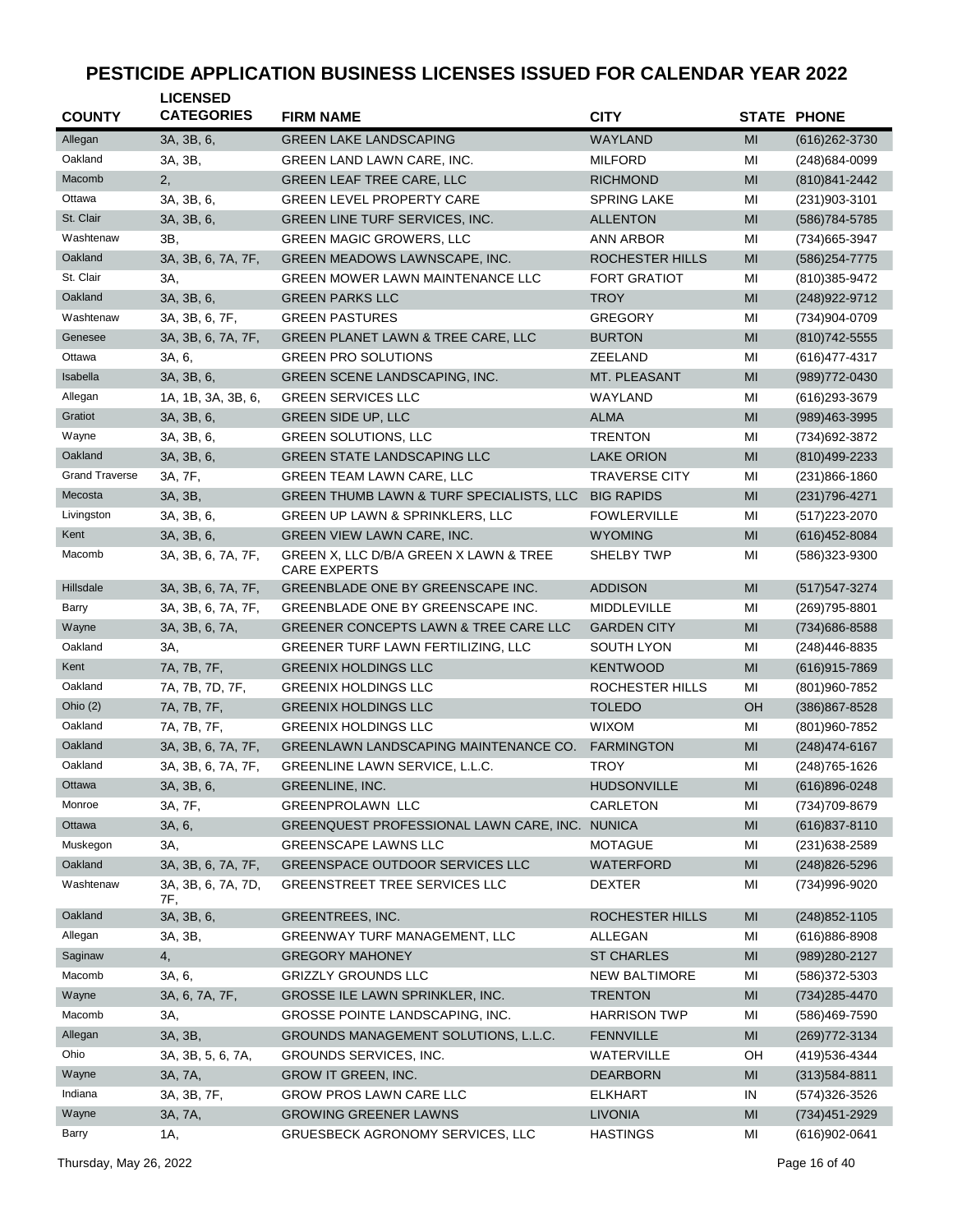| Oakland<br>3A, 7A, 7B, 7F,<br><b>GUARDIAN PEST CONTROL SERVICES LLC</b><br><b>COMMERCE TOWNSHIP MI</b><br>(248)444-8101<br>Wisconsin<br><b>GUARDIAN PEST SOLUTIONS, INC.</b><br>WI<br>3A, 3B, 5B, 6, 7A,<br><b>SUPERIOR</b><br>(715)399-7378<br>7D, 7F, FUM,<br>Washtenaw<br>ЗΒ.<br><b>GUARDIAN TREE EXPERTS, LLC</b><br><b>ANN ARBOR</b><br>ΜI<br>(734) 786-1688<br>Jackson<br>3A,<br><b>GUERNSEYS GROW GREEN LLC</b><br><b>CLARK LAKE</b><br>MI<br>$(517)206 - 5963$<br>Allegan<br>1B,<br>GUN VALLEY AG AND INDUSTRIAL SERVICES,<br>PLAINWELL<br>MI<br>(269) 207-6163<br>INC.<br>Calhoun<br>3A, 3B, 6,<br>GUTTERS R US, LLC D/B/A NEW HORIZON<br><b>MARSHALL</b><br>MI<br>(269) 781-5935<br>PROPERTY MANAGEMENT<br>Ottawa<br>3A, 3B, 6,<br>H & K LANDSCAPING, INC.<br><b>HUDSONVILLE</b><br>MI<br>(616) 291-4622<br>7A, 7B, 7D,<br>H AND M EXTERMINATORS, INC.<br><b>TOLEDO</b><br>OH<br>Ohio<br>(419) 244-9556<br>10, 3A, 3B, 5, 6,<br>H T A COMPANIES, INC.<br><b>DIMONDALE</b><br>Eaton<br>ΜI<br>(517) 482-2007<br>7A, 7F,<br>Wayne<br>5B,<br>H. V. BURTON COMPANY<br><b>LIVONIA</b><br>MI<br>(734) 261-4220<br>Kent<br>2A,<br>HAGER WOOD PRESERVING, LLC<br><b>WYOMING</b><br>MI<br>$(616)$ 248-0905<br>Houghton<br>3A, 3B,<br>MI<br>HALONEN LANDSCAPING, INC.<br><b>ATLANTIC MINE</b><br>(906)482-5296<br>Allegan<br>1A, 1B, 1C, 2, 3B,<br>HAMILTON HELICOPTERS, INC.<br><b>HAMILTON</b><br>MI<br>$(616)291 - 5808$<br>5, 6, 7F, AE,<br>Ingham<br>7A, 7B,<br><b>HAMILTONS PEST CONTROL</b><br><b>EAST LANSING</b><br>MI<br>(269)908-8864<br>Other<br>1A, 1B, 1C, 2, 5,<br>HAMMOCK FLYING SERVICE INC.<br>SMITHVILLE<br>AR<br>(870) 878-6166<br>6, AE,<br>Wayne<br>7A,<br>HAMTRAMCK PEST CONTROL LLC<br><b>DETROIT</b><br>MI<br>$(313)704 - 3467$<br>HANDS TO WORK L.L.C.<br>Livingston<br>3B,<br><b>BRIGHTON</b><br>MI<br>(810) 599-4055<br>Muskegon<br>7A, 7B,<br>HANES EXTERMINATING, INC.<br><b>MUSKEGON</b><br>MI<br>$(231)773 - 2847$<br>Mason<br>7A, 7F,<br>HANSENS TRI COUNTY PEST CONTROL<br><b>FREE SOIL</b><br>MI<br>$(231)464 - 5020$<br>Menominee<br>3A, 3B, 7F,<br>HAPPY HEN LAWN SERVICE LLC<br><b>MENOMINEE</b><br>MI<br>(715)504-9330<br>Gladwin<br>3A, 3B, 6, 7A, 7F,<br><b>HAPPY LAWN</b><br><b>GLADWIN</b><br>MI<br>(989) 721-0433<br>Ottawa<br>3A, 3B, 6, 7F,<br>HARKES LANDSCAPE MANAGEMENT, LLC<br><b>HUDSONVILLE</b><br>MI<br>$(616)$ 534-4013<br>Oakland<br>HARRCO HOLDINGS INC<br><b>TROY</b><br>7A, 7F,<br>MI<br>$(248)825 - 6267$<br>Wayne<br>3A, 3B, 6,<br>HARRELLS, LLC OF FLORIDA<br><b>LIVONIA</b><br>MI<br>$(734)744-6013$<br>Wexford<br>5, 7D,<br>HARRIETTA HILLS TROUT FARM, LLC<br><b>HARRIETTA</b><br>MI<br>(231) 389-2514<br>Tuscola<br>4, FUM,<br>HARRINGTON SEEDS, INC.<br><b>REESE</b><br>MI<br>(989)868-4750<br>Wayne<br>7A,<br>HARRIS PEST CONTROL<br><b>DETROIT</b><br>MI<br>(313) 372-9188<br>Macomb<br>3A, 3B,<br><b>HARRISON TREE SERVICE</b><br><b>STERLING HEIGHTS</b><br>MI<br>(248) 542-9749<br>Shiawassee<br>HARVEST MILLS, INC.<br><b>DURAND</b><br>MI<br>(989) 288-3302<br>1A,<br><b>HASKIN FARMS, LLC</b><br><b>LAKE ODESSA</b><br>Ionia<br>1A, 4,<br>MI<br>$(616)374-7027$<br><b>Branch</b><br>1A, 3A,<br>HAWLEY ENTERPRISES, LLC<br><b>COLDWATER</b><br>ΜI<br>(517) 278-2969<br>Berrien<br>HAZEN LAWN CARE & SNOW PLOWING, INC.<br>M <sub>l</sub><br>3A,<br><b>STEVENSVILLE</b><br>$(269)252 - 4399$<br>Oakland<br>HDM LAWN & SNOW LLC DBA GREAT LAWNS<br>3A, 3B, 6,<br><b>TROY</b><br>ΜI<br>(248) 797-1494<br><b>BELDING</b><br>M <sub>l</sub><br>Kent<br>3A,<br>HEALTHY LAWN CARE, CO.<br>$(616)691 - 8517$<br>Kent<br>3B, 6,<br>HEARTWOOD TREE CARE<br><b>GRAND RAPIDS</b><br>MI<br>(616)490-9322<br>Monroe<br>$\mathsf{MI}$<br>3A, 3B, 6,<br><b>HEATH LAWN CARE</b><br><b>MILAN</b><br>$(734)368 - 5410$<br>Other<br>1B,<br>HEIL CONTROL, LLC<br>MEADVILLE<br>PA<br>(814) 671-1759<br>Eaton<br>3A, 3B, 6,<br><b>HEIN &amp; SONS INC</b><br><b>GRAND LEDGE</b><br>MI<br>$(517)622 - 5296$<br>Kent<br>3A, 3B, 6,<br>HEKMAN LANDSCAPE MANAGEMENT, L.L.C.<br><b>GRAND RAPIDS</b><br>ΜI<br>$(616)361-6407$<br>Bay<br>1A, 1B, 4,<br><b>BAY CITY</b><br>MI<br>HELENA AGRI ENTERPRISES LLC<br>(989) 667-0804<br>Sanilac<br>1A, 4,<br>HELENA AGRI ENTERPRISES LLC<br>CROSWELL<br>ΜI<br>(810) 679-3565<br>Ohio<br>1A, 4,<br>OH<br>HELENA AGRI-ENTERPRISES<br><b>MARTIN</b><br>(419) 855-7778<br>Indiana<br>HELENA AGRI-ENTERPRISES LLC<br><b>GOSHEN</b><br>1A,<br>IN<br>(574) 642-4963<br>1A, 1B, 4,<br>Lapeer<br>HELENA AGRI-ENTERPRISES LLC<br>MI<br><b>IMLAY CITY</b><br>(810) 724-2204<br>Indiana<br>1A,<br>HELENA AGRI-ENTERPRISES LLC<br><b>NEW CARLISLE</b><br>IN<br>(574) 654-0180<br>Montcalm<br>1A, 4,<br><b>VESTABURG</b><br>M <sub>l</sub><br>HELENA AGRI-ENTERPRISES LLC<br>$(989)268 - 3001$<br>Ottawa | <b>COUNTY</b> | <b>LICENSED</b><br><b>CATEGORIES</b> | <b>FIRM NAME</b>           | <b>CITY</b>    |    | <b>STATE PHONE</b> |
|-------------------------------------------------------------------------------------------------------------------------------------------------------------------------------------------------------------------------------------------------------------------------------------------------------------------------------------------------------------------------------------------------------------------------------------------------------------------------------------------------------------------------------------------------------------------------------------------------------------------------------------------------------------------------------------------------------------------------------------------------------------------------------------------------------------------------------------------------------------------------------------------------------------------------------------------------------------------------------------------------------------------------------------------------------------------------------------------------------------------------------------------------------------------------------------------------------------------------------------------------------------------------------------------------------------------------------------------------------------------------------------------------------------------------------------------------------------------------------------------------------------------------------------------------------------------------------------------------------------------------------------------------------------------------------------------------------------------------------------------------------------------------------------------------------------------------------------------------------------------------------------------------------------------------------------------------------------------------------------------------------------------------------------------------------------------------------------------------------------------------------------------------------------------------------------------------------------------------------------------------------------------------------------------------------------------------------------------------------------------------------------------------------------------------------------------------------------------------------------------------------------------------------------------------------------------------------------------------------------------------------------------------------------------------------------------------------------------------------------------------------------------------------------------------------------------------------------------------------------------------------------------------------------------------------------------------------------------------------------------------------------------------------------------------------------------------------------------------------------------------------------------------------------------------------------------------------------------------------------------------------------------------------------------------------------------------------------------------------------------------------------------------------------------------------------------------------------------------------------------------------------------------------------------------------------------------------------------------------------------------------------------------------------------------------------------------------------------------------------------------------------------------------------------------------------------------------------------------------------------------------------------------------------------------------------------------------------------------------------------------------------------------------------------------------------------------------------------------------------------------------------------------------------------------------------------------------------------------------------------------------------------------------------------------------------------------------------------------------------------------------------------------------------------------------------------------------------------------------------------------------------------------------------------------------------------------------------------------------------------------------------------------------------------------------------------------------------------------------------------------------------------------------|---------------|--------------------------------------|----------------------------|----------------|----|--------------------|
|                                                                                                                                                                                                                                                                                                                                                                                                                                                                                                                                                                                                                                                                                                                                                                                                                                                                                                                                                                                                                                                                                                                                                                                                                                                                                                                                                                                                                                                                                                                                                                                                                                                                                                                                                                                                                                                                                                                                                                                                                                                                                                                                                                                                                                                                                                                                                                                                                                                                                                                                                                                                                                                                                                                                                                                                                                                                                                                                                                                                                                                                                                                                                                                                                                                                                                                                                                                                                                                                                                                                                                                                                                                                                                                                                                                                                                                                                                                                                                                                                                                                                                                                                                                                                                                                                                                                                                                                                                                                                                                                                                                                                                                                                                                                                                               |               |                                      |                            |                |    |                    |
|                                                                                                                                                                                                                                                                                                                                                                                                                                                                                                                                                                                                                                                                                                                                                                                                                                                                                                                                                                                                                                                                                                                                                                                                                                                                                                                                                                                                                                                                                                                                                                                                                                                                                                                                                                                                                                                                                                                                                                                                                                                                                                                                                                                                                                                                                                                                                                                                                                                                                                                                                                                                                                                                                                                                                                                                                                                                                                                                                                                                                                                                                                                                                                                                                                                                                                                                                                                                                                                                                                                                                                                                                                                                                                                                                                                                                                                                                                                                                                                                                                                                                                                                                                                                                                                                                                                                                                                                                                                                                                                                                                                                                                                                                                                                                                               |               |                                      |                            |                |    |                    |
|                                                                                                                                                                                                                                                                                                                                                                                                                                                                                                                                                                                                                                                                                                                                                                                                                                                                                                                                                                                                                                                                                                                                                                                                                                                                                                                                                                                                                                                                                                                                                                                                                                                                                                                                                                                                                                                                                                                                                                                                                                                                                                                                                                                                                                                                                                                                                                                                                                                                                                                                                                                                                                                                                                                                                                                                                                                                                                                                                                                                                                                                                                                                                                                                                                                                                                                                                                                                                                                                                                                                                                                                                                                                                                                                                                                                                                                                                                                                                                                                                                                                                                                                                                                                                                                                                                                                                                                                                                                                                                                                                                                                                                                                                                                                                                               |               |                                      |                            |                |    |                    |
|                                                                                                                                                                                                                                                                                                                                                                                                                                                                                                                                                                                                                                                                                                                                                                                                                                                                                                                                                                                                                                                                                                                                                                                                                                                                                                                                                                                                                                                                                                                                                                                                                                                                                                                                                                                                                                                                                                                                                                                                                                                                                                                                                                                                                                                                                                                                                                                                                                                                                                                                                                                                                                                                                                                                                                                                                                                                                                                                                                                                                                                                                                                                                                                                                                                                                                                                                                                                                                                                                                                                                                                                                                                                                                                                                                                                                                                                                                                                                                                                                                                                                                                                                                                                                                                                                                                                                                                                                                                                                                                                                                                                                                                                                                                                                                               |               |                                      |                            |                |    |                    |
|                                                                                                                                                                                                                                                                                                                                                                                                                                                                                                                                                                                                                                                                                                                                                                                                                                                                                                                                                                                                                                                                                                                                                                                                                                                                                                                                                                                                                                                                                                                                                                                                                                                                                                                                                                                                                                                                                                                                                                                                                                                                                                                                                                                                                                                                                                                                                                                                                                                                                                                                                                                                                                                                                                                                                                                                                                                                                                                                                                                                                                                                                                                                                                                                                                                                                                                                                                                                                                                                                                                                                                                                                                                                                                                                                                                                                                                                                                                                                                                                                                                                                                                                                                                                                                                                                                                                                                                                                                                                                                                                                                                                                                                                                                                                                                               |               |                                      |                            |                |    |                    |
|                                                                                                                                                                                                                                                                                                                                                                                                                                                                                                                                                                                                                                                                                                                                                                                                                                                                                                                                                                                                                                                                                                                                                                                                                                                                                                                                                                                                                                                                                                                                                                                                                                                                                                                                                                                                                                                                                                                                                                                                                                                                                                                                                                                                                                                                                                                                                                                                                                                                                                                                                                                                                                                                                                                                                                                                                                                                                                                                                                                                                                                                                                                                                                                                                                                                                                                                                                                                                                                                                                                                                                                                                                                                                                                                                                                                                                                                                                                                                                                                                                                                                                                                                                                                                                                                                                                                                                                                                                                                                                                                                                                                                                                                                                                                                                               |               |                                      |                            |                |    |                    |
|                                                                                                                                                                                                                                                                                                                                                                                                                                                                                                                                                                                                                                                                                                                                                                                                                                                                                                                                                                                                                                                                                                                                                                                                                                                                                                                                                                                                                                                                                                                                                                                                                                                                                                                                                                                                                                                                                                                                                                                                                                                                                                                                                                                                                                                                                                                                                                                                                                                                                                                                                                                                                                                                                                                                                                                                                                                                                                                                                                                                                                                                                                                                                                                                                                                                                                                                                                                                                                                                                                                                                                                                                                                                                                                                                                                                                                                                                                                                                                                                                                                                                                                                                                                                                                                                                                                                                                                                                                                                                                                                                                                                                                                                                                                                                                               |               |                                      |                            |                |    |                    |
|                                                                                                                                                                                                                                                                                                                                                                                                                                                                                                                                                                                                                                                                                                                                                                                                                                                                                                                                                                                                                                                                                                                                                                                                                                                                                                                                                                                                                                                                                                                                                                                                                                                                                                                                                                                                                                                                                                                                                                                                                                                                                                                                                                                                                                                                                                                                                                                                                                                                                                                                                                                                                                                                                                                                                                                                                                                                                                                                                                                                                                                                                                                                                                                                                                                                                                                                                                                                                                                                                                                                                                                                                                                                                                                                                                                                                                                                                                                                                                                                                                                                                                                                                                                                                                                                                                                                                                                                                                                                                                                                                                                                                                                                                                                                                                               |               |                                      |                            |                |    |                    |
|                                                                                                                                                                                                                                                                                                                                                                                                                                                                                                                                                                                                                                                                                                                                                                                                                                                                                                                                                                                                                                                                                                                                                                                                                                                                                                                                                                                                                                                                                                                                                                                                                                                                                                                                                                                                                                                                                                                                                                                                                                                                                                                                                                                                                                                                                                                                                                                                                                                                                                                                                                                                                                                                                                                                                                                                                                                                                                                                                                                                                                                                                                                                                                                                                                                                                                                                                                                                                                                                                                                                                                                                                                                                                                                                                                                                                                                                                                                                                                                                                                                                                                                                                                                                                                                                                                                                                                                                                                                                                                                                                                                                                                                                                                                                                                               |               |                                      |                            |                |    |                    |
|                                                                                                                                                                                                                                                                                                                                                                                                                                                                                                                                                                                                                                                                                                                                                                                                                                                                                                                                                                                                                                                                                                                                                                                                                                                                                                                                                                                                                                                                                                                                                                                                                                                                                                                                                                                                                                                                                                                                                                                                                                                                                                                                                                                                                                                                                                                                                                                                                                                                                                                                                                                                                                                                                                                                                                                                                                                                                                                                                                                                                                                                                                                                                                                                                                                                                                                                                                                                                                                                                                                                                                                                                                                                                                                                                                                                                                                                                                                                                                                                                                                                                                                                                                                                                                                                                                                                                                                                                                                                                                                                                                                                                                                                                                                                                                               |               |                                      |                            |                |    |                    |
|                                                                                                                                                                                                                                                                                                                                                                                                                                                                                                                                                                                                                                                                                                                                                                                                                                                                                                                                                                                                                                                                                                                                                                                                                                                                                                                                                                                                                                                                                                                                                                                                                                                                                                                                                                                                                                                                                                                                                                                                                                                                                                                                                                                                                                                                                                                                                                                                                                                                                                                                                                                                                                                                                                                                                                                                                                                                                                                                                                                                                                                                                                                                                                                                                                                                                                                                                                                                                                                                                                                                                                                                                                                                                                                                                                                                                                                                                                                                                                                                                                                                                                                                                                                                                                                                                                                                                                                                                                                                                                                                                                                                                                                                                                                                                                               |               |                                      |                            |                |    |                    |
|                                                                                                                                                                                                                                                                                                                                                                                                                                                                                                                                                                                                                                                                                                                                                                                                                                                                                                                                                                                                                                                                                                                                                                                                                                                                                                                                                                                                                                                                                                                                                                                                                                                                                                                                                                                                                                                                                                                                                                                                                                                                                                                                                                                                                                                                                                                                                                                                                                                                                                                                                                                                                                                                                                                                                                                                                                                                                                                                                                                                                                                                                                                                                                                                                                                                                                                                                                                                                                                                                                                                                                                                                                                                                                                                                                                                                                                                                                                                                                                                                                                                                                                                                                                                                                                                                                                                                                                                                                                                                                                                                                                                                                                                                                                                                                               |               |                                      |                            |                |    |                    |
|                                                                                                                                                                                                                                                                                                                                                                                                                                                                                                                                                                                                                                                                                                                                                                                                                                                                                                                                                                                                                                                                                                                                                                                                                                                                                                                                                                                                                                                                                                                                                                                                                                                                                                                                                                                                                                                                                                                                                                                                                                                                                                                                                                                                                                                                                                                                                                                                                                                                                                                                                                                                                                                                                                                                                                                                                                                                                                                                                                                                                                                                                                                                                                                                                                                                                                                                                                                                                                                                                                                                                                                                                                                                                                                                                                                                                                                                                                                                                                                                                                                                                                                                                                                                                                                                                                                                                                                                                                                                                                                                                                                                                                                                                                                                                                               |               |                                      |                            |                |    |                    |
|                                                                                                                                                                                                                                                                                                                                                                                                                                                                                                                                                                                                                                                                                                                                                                                                                                                                                                                                                                                                                                                                                                                                                                                                                                                                                                                                                                                                                                                                                                                                                                                                                                                                                                                                                                                                                                                                                                                                                                                                                                                                                                                                                                                                                                                                                                                                                                                                                                                                                                                                                                                                                                                                                                                                                                                                                                                                                                                                                                                                                                                                                                                                                                                                                                                                                                                                                                                                                                                                                                                                                                                                                                                                                                                                                                                                                                                                                                                                                                                                                                                                                                                                                                                                                                                                                                                                                                                                                                                                                                                                                                                                                                                                                                                                                                               |               |                                      |                            |                |    |                    |
|                                                                                                                                                                                                                                                                                                                                                                                                                                                                                                                                                                                                                                                                                                                                                                                                                                                                                                                                                                                                                                                                                                                                                                                                                                                                                                                                                                                                                                                                                                                                                                                                                                                                                                                                                                                                                                                                                                                                                                                                                                                                                                                                                                                                                                                                                                                                                                                                                                                                                                                                                                                                                                                                                                                                                                                                                                                                                                                                                                                                                                                                                                                                                                                                                                                                                                                                                                                                                                                                                                                                                                                                                                                                                                                                                                                                                                                                                                                                                                                                                                                                                                                                                                                                                                                                                                                                                                                                                                                                                                                                                                                                                                                                                                                                                                               |               |                                      |                            |                |    |                    |
|                                                                                                                                                                                                                                                                                                                                                                                                                                                                                                                                                                                                                                                                                                                                                                                                                                                                                                                                                                                                                                                                                                                                                                                                                                                                                                                                                                                                                                                                                                                                                                                                                                                                                                                                                                                                                                                                                                                                                                                                                                                                                                                                                                                                                                                                                                                                                                                                                                                                                                                                                                                                                                                                                                                                                                                                                                                                                                                                                                                                                                                                                                                                                                                                                                                                                                                                                                                                                                                                                                                                                                                                                                                                                                                                                                                                                                                                                                                                                                                                                                                                                                                                                                                                                                                                                                                                                                                                                                                                                                                                                                                                                                                                                                                                                                               |               |                                      |                            |                |    |                    |
|                                                                                                                                                                                                                                                                                                                                                                                                                                                                                                                                                                                                                                                                                                                                                                                                                                                                                                                                                                                                                                                                                                                                                                                                                                                                                                                                                                                                                                                                                                                                                                                                                                                                                                                                                                                                                                                                                                                                                                                                                                                                                                                                                                                                                                                                                                                                                                                                                                                                                                                                                                                                                                                                                                                                                                                                                                                                                                                                                                                                                                                                                                                                                                                                                                                                                                                                                                                                                                                                                                                                                                                                                                                                                                                                                                                                                                                                                                                                                                                                                                                                                                                                                                                                                                                                                                                                                                                                                                                                                                                                                                                                                                                                                                                                                                               |               |                                      |                            |                |    |                    |
|                                                                                                                                                                                                                                                                                                                                                                                                                                                                                                                                                                                                                                                                                                                                                                                                                                                                                                                                                                                                                                                                                                                                                                                                                                                                                                                                                                                                                                                                                                                                                                                                                                                                                                                                                                                                                                                                                                                                                                                                                                                                                                                                                                                                                                                                                                                                                                                                                                                                                                                                                                                                                                                                                                                                                                                                                                                                                                                                                                                                                                                                                                                                                                                                                                                                                                                                                                                                                                                                                                                                                                                                                                                                                                                                                                                                                                                                                                                                                                                                                                                                                                                                                                                                                                                                                                                                                                                                                                                                                                                                                                                                                                                                                                                                                                               |               |                                      |                            |                |    |                    |
|                                                                                                                                                                                                                                                                                                                                                                                                                                                                                                                                                                                                                                                                                                                                                                                                                                                                                                                                                                                                                                                                                                                                                                                                                                                                                                                                                                                                                                                                                                                                                                                                                                                                                                                                                                                                                                                                                                                                                                                                                                                                                                                                                                                                                                                                                                                                                                                                                                                                                                                                                                                                                                                                                                                                                                                                                                                                                                                                                                                                                                                                                                                                                                                                                                                                                                                                                                                                                                                                                                                                                                                                                                                                                                                                                                                                                                                                                                                                                                                                                                                                                                                                                                                                                                                                                                                                                                                                                                                                                                                                                                                                                                                                                                                                                                               |               |                                      |                            |                |    |                    |
|                                                                                                                                                                                                                                                                                                                                                                                                                                                                                                                                                                                                                                                                                                                                                                                                                                                                                                                                                                                                                                                                                                                                                                                                                                                                                                                                                                                                                                                                                                                                                                                                                                                                                                                                                                                                                                                                                                                                                                                                                                                                                                                                                                                                                                                                                                                                                                                                                                                                                                                                                                                                                                                                                                                                                                                                                                                                                                                                                                                                                                                                                                                                                                                                                                                                                                                                                                                                                                                                                                                                                                                                                                                                                                                                                                                                                                                                                                                                                                                                                                                                                                                                                                                                                                                                                                                                                                                                                                                                                                                                                                                                                                                                                                                                                                               |               |                                      |                            |                |    |                    |
|                                                                                                                                                                                                                                                                                                                                                                                                                                                                                                                                                                                                                                                                                                                                                                                                                                                                                                                                                                                                                                                                                                                                                                                                                                                                                                                                                                                                                                                                                                                                                                                                                                                                                                                                                                                                                                                                                                                                                                                                                                                                                                                                                                                                                                                                                                                                                                                                                                                                                                                                                                                                                                                                                                                                                                                                                                                                                                                                                                                                                                                                                                                                                                                                                                                                                                                                                                                                                                                                                                                                                                                                                                                                                                                                                                                                                                                                                                                                                                                                                                                                                                                                                                                                                                                                                                                                                                                                                                                                                                                                                                                                                                                                                                                                                                               |               |                                      |                            |                |    |                    |
|                                                                                                                                                                                                                                                                                                                                                                                                                                                                                                                                                                                                                                                                                                                                                                                                                                                                                                                                                                                                                                                                                                                                                                                                                                                                                                                                                                                                                                                                                                                                                                                                                                                                                                                                                                                                                                                                                                                                                                                                                                                                                                                                                                                                                                                                                                                                                                                                                                                                                                                                                                                                                                                                                                                                                                                                                                                                                                                                                                                                                                                                                                                                                                                                                                                                                                                                                                                                                                                                                                                                                                                                                                                                                                                                                                                                                                                                                                                                                                                                                                                                                                                                                                                                                                                                                                                                                                                                                                                                                                                                                                                                                                                                                                                                                                               |               |                                      |                            |                |    |                    |
|                                                                                                                                                                                                                                                                                                                                                                                                                                                                                                                                                                                                                                                                                                                                                                                                                                                                                                                                                                                                                                                                                                                                                                                                                                                                                                                                                                                                                                                                                                                                                                                                                                                                                                                                                                                                                                                                                                                                                                                                                                                                                                                                                                                                                                                                                                                                                                                                                                                                                                                                                                                                                                                                                                                                                                                                                                                                                                                                                                                                                                                                                                                                                                                                                                                                                                                                                                                                                                                                                                                                                                                                                                                                                                                                                                                                                                                                                                                                                                                                                                                                                                                                                                                                                                                                                                                                                                                                                                                                                                                                                                                                                                                                                                                                                                               |               |                                      |                            |                |    |                    |
|                                                                                                                                                                                                                                                                                                                                                                                                                                                                                                                                                                                                                                                                                                                                                                                                                                                                                                                                                                                                                                                                                                                                                                                                                                                                                                                                                                                                                                                                                                                                                                                                                                                                                                                                                                                                                                                                                                                                                                                                                                                                                                                                                                                                                                                                                                                                                                                                                                                                                                                                                                                                                                                                                                                                                                                                                                                                                                                                                                                                                                                                                                                                                                                                                                                                                                                                                                                                                                                                                                                                                                                                                                                                                                                                                                                                                                                                                                                                                                                                                                                                                                                                                                                                                                                                                                                                                                                                                                                                                                                                                                                                                                                                                                                                                                               |               |                                      |                            |                |    |                    |
|                                                                                                                                                                                                                                                                                                                                                                                                                                                                                                                                                                                                                                                                                                                                                                                                                                                                                                                                                                                                                                                                                                                                                                                                                                                                                                                                                                                                                                                                                                                                                                                                                                                                                                                                                                                                                                                                                                                                                                                                                                                                                                                                                                                                                                                                                                                                                                                                                                                                                                                                                                                                                                                                                                                                                                                                                                                                                                                                                                                                                                                                                                                                                                                                                                                                                                                                                                                                                                                                                                                                                                                                                                                                                                                                                                                                                                                                                                                                                                                                                                                                                                                                                                                                                                                                                                                                                                                                                                                                                                                                                                                                                                                                                                                                                                               |               |                                      |                            |                |    |                    |
|                                                                                                                                                                                                                                                                                                                                                                                                                                                                                                                                                                                                                                                                                                                                                                                                                                                                                                                                                                                                                                                                                                                                                                                                                                                                                                                                                                                                                                                                                                                                                                                                                                                                                                                                                                                                                                                                                                                                                                                                                                                                                                                                                                                                                                                                                                                                                                                                                                                                                                                                                                                                                                                                                                                                                                                                                                                                                                                                                                                                                                                                                                                                                                                                                                                                                                                                                                                                                                                                                                                                                                                                                                                                                                                                                                                                                                                                                                                                                                                                                                                                                                                                                                                                                                                                                                                                                                                                                                                                                                                                                                                                                                                                                                                                                                               |               |                                      |                            |                |    |                    |
|                                                                                                                                                                                                                                                                                                                                                                                                                                                                                                                                                                                                                                                                                                                                                                                                                                                                                                                                                                                                                                                                                                                                                                                                                                                                                                                                                                                                                                                                                                                                                                                                                                                                                                                                                                                                                                                                                                                                                                                                                                                                                                                                                                                                                                                                                                                                                                                                                                                                                                                                                                                                                                                                                                                                                                                                                                                                                                                                                                                                                                                                                                                                                                                                                                                                                                                                                                                                                                                                                                                                                                                                                                                                                                                                                                                                                                                                                                                                                                                                                                                                                                                                                                                                                                                                                                                                                                                                                                                                                                                                                                                                                                                                                                                                                                               |               |                                      |                            |                |    |                    |
|                                                                                                                                                                                                                                                                                                                                                                                                                                                                                                                                                                                                                                                                                                                                                                                                                                                                                                                                                                                                                                                                                                                                                                                                                                                                                                                                                                                                                                                                                                                                                                                                                                                                                                                                                                                                                                                                                                                                                                                                                                                                                                                                                                                                                                                                                                                                                                                                                                                                                                                                                                                                                                                                                                                                                                                                                                                                                                                                                                                                                                                                                                                                                                                                                                                                                                                                                                                                                                                                                                                                                                                                                                                                                                                                                                                                                                                                                                                                                                                                                                                                                                                                                                                                                                                                                                                                                                                                                                                                                                                                                                                                                                                                                                                                                                               |               |                                      |                            |                |    |                    |
|                                                                                                                                                                                                                                                                                                                                                                                                                                                                                                                                                                                                                                                                                                                                                                                                                                                                                                                                                                                                                                                                                                                                                                                                                                                                                                                                                                                                                                                                                                                                                                                                                                                                                                                                                                                                                                                                                                                                                                                                                                                                                                                                                                                                                                                                                                                                                                                                                                                                                                                                                                                                                                                                                                                                                                                                                                                                                                                                                                                                                                                                                                                                                                                                                                                                                                                                                                                                                                                                                                                                                                                                                                                                                                                                                                                                                                                                                                                                                                                                                                                                                                                                                                                                                                                                                                                                                                                                                                                                                                                                                                                                                                                                                                                                                                               |               |                                      |                            |                |    |                    |
|                                                                                                                                                                                                                                                                                                                                                                                                                                                                                                                                                                                                                                                                                                                                                                                                                                                                                                                                                                                                                                                                                                                                                                                                                                                                                                                                                                                                                                                                                                                                                                                                                                                                                                                                                                                                                                                                                                                                                                                                                                                                                                                                                                                                                                                                                                                                                                                                                                                                                                                                                                                                                                                                                                                                                                                                                                                                                                                                                                                                                                                                                                                                                                                                                                                                                                                                                                                                                                                                                                                                                                                                                                                                                                                                                                                                                                                                                                                                                                                                                                                                                                                                                                                                                                                                                                                                                                                                                                                                                                                                                                                                                                                                                                                                                                               |               |                                      |                            |                |    |                    |
|                                                                                                                                                                                                                                                                                                                                                                                                                                                                                                                                                                                                                                                                                                                                                                                                                                                                                                                                                                                                                                                                                                                                                                                                                                                                                                                                                                                                                                                                                                                                                                                                                                                                                                                                                                                                                                                                                                                                                                                                                                                                                                                                                                                                                                                                                                                                                                                                                                                                                                                                                                                                                                                                                                                                                                                                                                                                                                                                                                                                                                                                                                                                                                                                                                                                                                                                                                                                                                                                                                                                                                                                                                                                                                                                                                                                                                                                                                                                                                                                                                                                                                                                                                                                                                                                                                                                                                                                                                                                                                                                                                                                                                                                                                                                                                               |               |                                      |                            |                |    |                    |
|                                                                                                                                                                                                                                                                                                                                                                                                                                                                                                                                                                                                                                                                                                                                                                                                                                                                                                                                                                                                                                                                                                                                                                                                                                                                                                                                                                                                                                                                                                                                                                                                                                                                                                                                                                                                                                                                                                                                                                                                                                                                                                                                                                                                                                                                                                                                                                                                                                                                                                                                                                                                                                                                                                                                                                                                                                                                                                                                                                                                                                                                                                                                                                                                                                                                                                                                                                                                                                                                                                                                                                                                                                                                                                                                                                                                                                                                                                                                                                                                                                                                                                                                                                                                                                                                                                                                                                                                                                                                                                                                                                                                                                                                                                                                                                               |               |                                      |                            |                |    |                    |
|                                                                                                                                                                                                                                                                                                                                                                                                                                                                                                                                                                                                                                                                                                                                                                                                                                                                                                                                                                                                                                                                                                                                                                                                                                                                                                                                                                                                                                                                                                                                                                                                                                                                                                                                                                                                                                                                                                                                                                                                                                                                                                                                                                                                                                                                                                                                                                                                                                                                                                                                                                                                                                                                                                                                                                                                                                                                                                                                                                                                                                                                                                                                                                                                                                                                                                                                                                                                                                                                                                                                                                                                                                                                                                                                                                                                                                                                                                                                                                                                                                                                                                                                                                                                                                                                                                                                                                                                                                                                                                                                                                                                                                                                                                                                                                               |               |                                      |                            |                |    |                    |
|                                                                                                                                                                                                                                                                                                                                                                                                                                                                                                                                                                                                                                                                                                                                                                                                                                                                                                                                                                                                                                                                                                                                                                                                                                                                                                                                                                                                                                                                                                                                                                                                                                                                                                                                                                                                                                                                                                                                                                                                                                                                                                                                                                                                                                                                                                                                                                                                                                                                                                                                                                                                                                                                                                                                                                                                                                                                                                                                                                                                                                                                                                                                                                                                                                                                                                                                                                                                                                                                                                                                                                                                                                                                                                                                                                                                                                                                                                                                                                                                                                                                                                                                                                                                                                                                                                                                                                                                                                                                                                                                                                                                                                                                                                                                                                               |               |                                      |                            |                |    |                    |
|                                                                                                                                                                                                                                                                                                                                                                                                                                                                                                                                                                                                                                                                                                                                                                                                                                                                                                                                                                                                                                                                                                                                                                                                                                                                                                                                                                                                                                                                                                                                                                                                                                                                                                                                                                                                                                                                                                                                                                                                                                                                                                                                                                                                                                                                                                                                                                                                                                                                                                                                                                                                                                                                                                                                                                                                                                                                                                                                                                                                                                                                                                                                                                                                                                                                                                                                                                                                                                                                                                                                                                                                                                                                                                                                                                                                                                                                                                                                                                                                                                                                                                                                                                                                                                                                                                                                                                                                                                                                                                                                                                                                                                                                                                                                                                               |               |                                      |                            |                |    |                    |
|                                                                                                                                                                                                                                                                                                                                                                                                                                                                                                                                                                                                                                                                                                                                                                                                                                                                                                                                                                                                                                                                                                                                                                                                                                                                                                                                                                                                                                                                                                                                                                                                                                                                                                                                                                                                                                                                                                                                                                                                                                                                                                                                                                                                                                                                                                                                                                                                                                                                                                                                                                                                                                                                                                                                                                                                                                                                                                                                                                                                                                                                                                                                                                                                                                                                                                                                                                                                                                                                                                                                                                                                                                                                                                                                                                                                                                                                                                                                                                                                                                                                                                                                                                                                                                                                                                                                                                                                                                                                                                                                                                                                                                                                                                                                                                               |               |                                      |                            |                |    |                    |
|                                                                                                                                                                                                                                                                                                                                                                                                                                                                                                                                                                                                                                                                                                                                                                                                                                                                                                                                                                                                                                                                                                                                                                                                                                                                                                                                                                                                                                                                                                                                                                                                                                                                                                                                                                                                                                                                                                                                                                                                                                                                                                                                                                                                                                                                                                                                                                                                                                                                                                                                                                                                                                                                                                                                                                                                                                                                                                                                                                                                                                                                                                                                                                                                                                                                                                                                                                                                                                                                                                                                                                                                                                                                                                                                                                                                                                                                                                                                                                                                                                                                                                                                                                                                                                                                                                                                                                                                                                                                                                                                                                                                                                                                                                                                                                               |               |                                      |                            |                |    |                    |
|                                                                                                                                                                                                                                                                                                                                                                                                                                                                                                                                                                                                                                                                                                                                                                                                                                                                                                                                                                                                                                                                                                                                                                                                                                                                                                                                                                                                                                                                                                                                                                                                                                                                                                                                                                                                                                                                                                                                                                                                                                                                                                                                                                                                                                                                                                                                                                                                                                                                                                                                                                                                                                                                                                                                                                                                                                                                                                                                                                                                                                                                                                                                                                                                                                                                                                                                                                                                                                                                                                                                                                                                                                                                                                                                                                                                                                                                                                                                                                                                                                                                                                                                                                                                                                                                                                                                                                                                                                                                                                                                                                                                                                                                                                                                                                               |               |                                      |                            |                |    |                    |
|                                                                                                                                                                                                                                                                                                                                                                                                                                                                                                                                                                                                                                                                                                                                                                                                                                                                                                                                                                                                                                                                                                                                                                                                                                                                                                                                                                                                                                                                                                                                                                                                                                                                                                                                                                                                                                                                                                                                                                                                                                                                                                                                                                                                                                                                                                                                                                                                                                                                                                                                                                                                                                                                                                                                                                                                                                                                                                                                                                                                                                                                                                                                                                                                                                                                                                                                                                                                                                                                                                                                                                                                                                                                                                                                                                                                                                                                                                                                                                                                                                                                                                                                                                                                                                                                                                                                                                                                                                                                                                                                                                                                                                                                                                                                                                               |               |                                      |                            |                |    |                    |
|                                                                                                                                                                                                                                                                                                                                                                                                                                                                                                                                                                                                                                                                                                                                                                                                                                                                                                                                                                                                                                                                                                                                                                                                                                                                                                                                                                                                                                                                                                                                                                                                                                                                                                                                                                                                                                                                                                                                                                                                                                                                                                                                                                                                                                                                                                                                                                                                                                                                                                                                                                                                                                                                                                                                                                                                                                                                                                                                                                                                                                                                                                                                                                                                                                                                                                                                                                                                                                                                                                                                                                                                                                                                                                                                                                                                                                                                                                                                                                                                                                                                                                                                                                                                                                                                                                                                                                                                                                                                                                                                                                                                                                                                                                                                                                               |               |                                      |                            |                |    |                    |
|                                                                                                                                                                                                                                                                                                                                                                                                                                                                                                                                                                                                                                                                                                                                                                                                                                                                                                                                                                                                                                                                                                                                                                                                                                                                                                                                                                                                                                                                                                                                                                                                                                                                                                                                                                                                                                                                                                                                                                                                                                                                                                                                                                                                                                                                                                                                                                                                                                                                                                                                                                                                                                                                                                                                                                                                                                                                                                                                                                                                                                                                                                                                                                                                                                                                                                                                                                                                                                                                                                                                                                                                                                                                                                                                                                                                                                                                                                                                                                                                                                                                                                                                                                                                                                                                                                                                                                                                                                                                                                                                                                                                                                                                                                                                                                               |               |                                      |                            |                |    |                    |
|                                                                                                                                                                                                                                                                                                                                                                                                                                                                                                                                                                                                                                                                                                                                                                                                                                                                                                                                                                                                                                                                                                                                                                                                                                                                                                                                                                                                                                                                                                                                                                                                                                                                                                                                                                                                                                                                                                                                                                                                                                                                                                                                                                                                                                                                                                                                                                                                                                                                                                                                                                                                                                                                                                                                                                                                                                                                                                                                                                                                                                                                                                                                                                                                                                                                                                                                                                                                                                                                                                                                                                                                                                                                                                                                                                                                                                                                                                                                                                                                                                                                                                                                                                                                                                                                                                                                                                                                                                                                                                                                                                                                                                                                                                                                                                               |               |                                      |                            |                |    |                    |
|                                                                                                                                                                                                                                                                                                                                                                                                                                                                                                                                                                                                                                                                                                                                                                                                                                                                                                                                                                                                                                                                                                                                                                                                                                                                                                                                                                                                                                                                                                                                                                                                                                                                                                                                                                                                                                                                                                                                                                                                                                                                                                                                                                                                                                                                                                                                                                                                                                                                                                                                                                                                                                                                                                                                                                                                                                                                                                                                                                                                                                                                                                                                                                                                                                                                                                                                                                                                                                                                                                                                                                                                                                                                                                                                                                                                                                                                                                                                                                                                                                                                                                                                                                                                                                                                                                                                                                                                                                                                                                                                                                                                                                                                                                                                                                               |               |                                      |                            |                |    |                    |
|                                                                                                                                                                                                                                                                                                                                                                                                                                                                                                                                                                                                                                                                                                                                                                                                                                                                                                                                                                                                                                                                                                                                                                                                                                                                                                                                                                                                                                                                                                                                                                                                                                                                                                                                                                                                                                                                                                                                                                                                                                                                                                                                                                                                                                                                                                                                                                                                                                                                                                                                                                                                                                                                                                                                                                                                                                                                                                                                                                                                                                                                                                                                                                                                                                                                                                                                                                                                                                                                                                                                                                                                                                                                                                                                                                                                                                                                                                                                                                                                                                                                                                                                                                                                                                                                                                                                                                                                                                                                                                                                                                                                                                                                                                                                                                               |               |                                      |                            |                |    |                    |
|                                                                                                                                                                                                                                                                                                                                                                                                                                                                                                                                                                                                                                                                                                                                                                                                                                                                                                                                                                                                                                                                                                                                                                                                                                                                                                                                                                                                                                                                                                                                                                                                                                                                                                                                                                                                                                                                                                                                                                                                                                                                                                                                                                                                                                                                                                                                                                                                                                                                                                                                                                                                                                                                                                                                                                                                                                                                                                                                                                                                                                                                                                                                                                                                                                                                                                                                                                                                                                                                                                                                                                                                                                                                                                                                                                                                                                                                                                                                                                                                                                                                                                                                                                                                                                                                                                                                                                                                                                                                                                                                                                                                                                                                                                                                                                               |               |                                      |                            |                |    |                    |
|                                                                                                                                                                                                                                                                                                                                                                                                                                                                                                                                                                                                                                                                                                                                                                                                                                                                                                                                                                                                                                                                                                                                                                                                                                                                                                                                                                                                                                                                                                                                                                                                                                                                                                                                                                                                                                                                                                                                                                                                                                                                                                                                                                                                                                                                                                                                                                                                                                                                                                                                                                                                                                                                                                                                                                                                                                                                                                                                                                                                                                                                                                                                                                                                                                                                                                                                                                                                                                                                                                                                                                                                                                                                                                                                                                                                                                                                                                                                                                                                                                                                                                                                                                                                                                                                                                                                                                                                                                                                                                                                                                                                                                                                                                                                                                               |               | 3A, 3B, 6,                           | HENRY KATERBERG LANDSCAPES | <b>JENISON</b> | MI | (616) 293-7531     |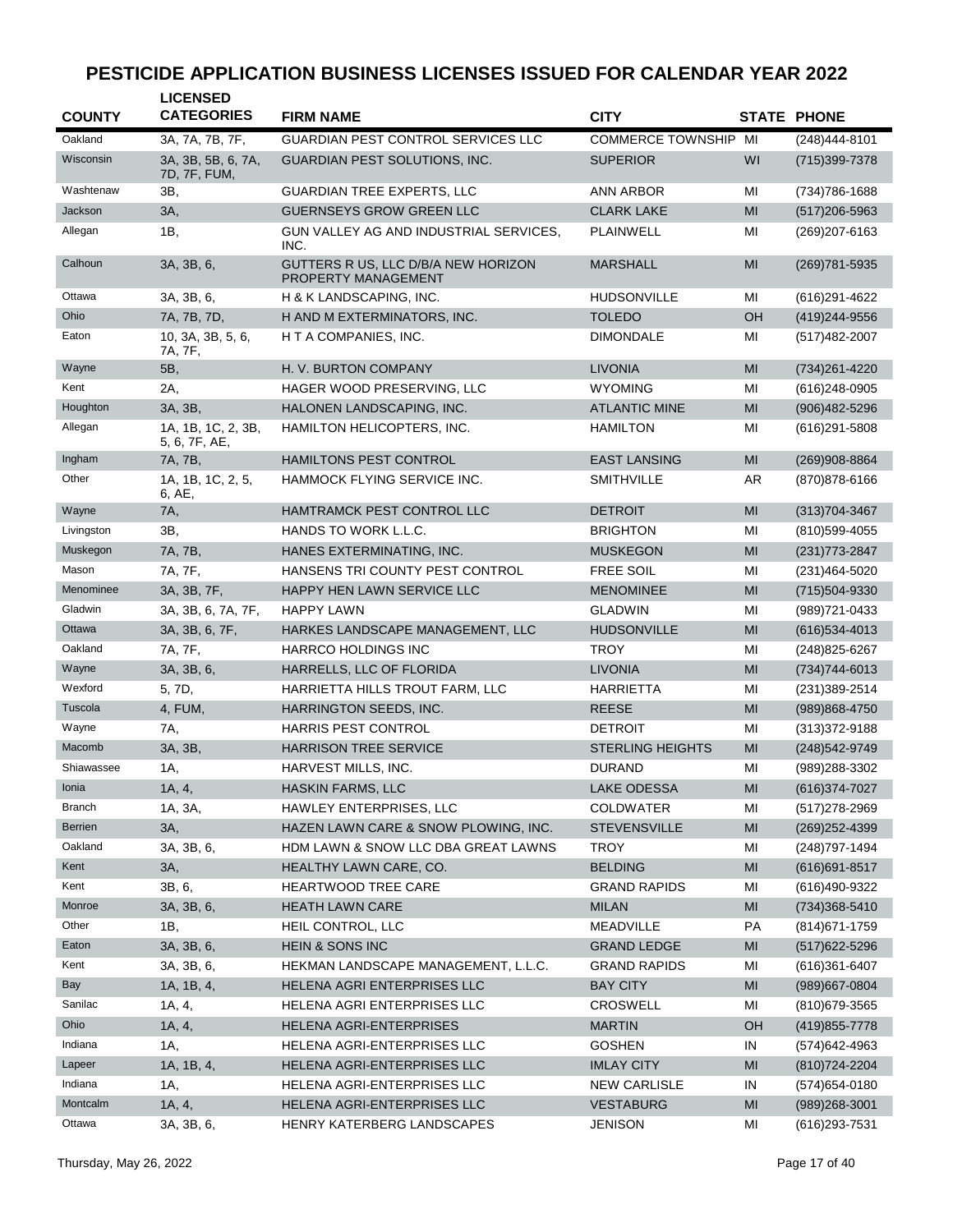| <b>COUNTY</b>         | <b>LICENSED</b><br><b>CATEGORIES</b> | <b>FIRM NAME</b>                                                   | <b>CITY</b>              |                | <b>STATE PHONE</b> |
|-----------------------|--------------------------------------|--------------------------------------------------------------------|--------------------------|----------------|--------------------|
| Montcalm              | 1A, 1B, 1C, AE,                      | <b>HERITAGE AG. L.L.C.</b>                                         | <b>LAKEVIEW</b>          | MI             | (989)352-6731      |
| Oakland               | 3A, 3B, 6, 7F,                       | HERITAGE AND COMPANY INC                                           | <b>OXFORD</b>            | MI             | $(248)393 - 1311$  |
| Oakland               | 3A, 6, 7A, 7F,                       | HERSCHS LAWN SPRAY, INC.                                           | <b>OAK PARK</b>          | MI             | (800) 843-5296     |
| Allegan               | 3A, 3B, 6,                           | HEYBOER LANDSCAPE MAINTENANCE, INC.                                | <b>CALEDONIA</b>         | MI             | (616) 877-4077     |
| Roscommon             | 3A,                                  | <b>HIGGINS LAKE LANDSCAPING LLC</b>                                | <b>ROSCOMMON</b>         | MI             | (989) 821-5858     |
| <b>Branch</b>         | 3A,                                  | <b>HIGH PERFORMANCE LAWN CARE</b>                                  | <b>COLDWATER</b>         | MI             | $(517)617 - 7858$  |
| <b>Branch</b>         | 3A, 3B, 6, 7F,                       | <b>HIGH PERFORMANCE LAWNS LLC</b>                                  | <b>COLDWATER</b>         | MI             | (517) 462-8789     |
| Cass                  | 1A, 1B,                              | HIGH QUALITY FARMS PARTNERSHIP                                     | <b>DECATUR</b>           | MI             | (269) 423-9398     |
| Osceola               | 1A,                                  | <b>HIGHLAND RANCH LLC</b>                                          | <b>MARION</b>            | MI             | (231) 878-1570     |
| Kent                  | 3A, 3B, 6,                           | HILBRANDS LANDSCAPE MANAGEMENT                                     | <b>ADA</b>               | MI             | (616) 942-9591     |
| Macomb                | 3A,                                  | <b>HILL FERTILIZATION SERVICES</b>                                 | <b>STERLING HEIGHTS</b>  | MI             | (586)209-8510      |
| Washtenaw             | 3A, 3B, 6,                           | HILL TOP PROPERTY SERVICES, INC.                                   | <b>YPSILANTI</b>         | MI             | (734) 572-1900     |
| Monroe                | 3A, 6,                               | HINKLEYS OUTDOOR SERVICES                                          | <b>MONROE</b>            | MI             | (734) 915-7162     |
| Calhoun               | 1A, 4,                               | HOFFMAN AG SERVICE, LTD.                                           | <b>MARSHALL</b>          | MI             | (269) 781-2245     |
| Kent                  | 3A, 3B, 6,                           | HOFFMAN LAWN CARE LLC                                              | <b>GRAND RAPIDS</b>      | MI             | (616)893-3503      |
| <b>Grand Traverse</b> | 7A, 7B, 7F,                          | HOGARTHS PEST CONTROL, INC.                                        | <b>WILLIAMSBURG</b>      | MI             | $(231)264 - 6060$  |
| Oakland               | 5B,                                  | H-O-H WATER TECHNOLOGY, INC.                                       | <b>WALLED LAKE</b>       | MI             | (248) 669-6667     |
| Livingston            | 5, 6,                                | <b>HOLLAND ENGINEERING INC</b>                                     | <b>BRIGHTON</b>          | MI             | (616) 827-7322     |
| Oakland               | 7A,                                  | HOME DEFENSE PEST CONTROL, LLC                                     | <b>FARMINGTON</b>        | MI             | (734)968-3089      |
| Oakland               | 3A, 3B, 6,                           | HOMEGROWN LANDSCAPE LLC                                            | <b>ORTONVILLE</b>        | MI             | $(248)240 - 6960$  |
| Macomb                | 7A,                                  | HOMERUN PEST CONTROL LLC                                           | <b>ROSEVILLE</b>         | MI             | $(313)779 - 0117$  |
| <b>Grand Traverse</b> | 3A, 3B,                              | <b>HOMETOWN LAWN SERVICE</b>                                       | <b>TRAVERSE CITY</b>     | MI             | $(231)633 - 5418$  |
| Ingham                | 3A, 3B, 6, 7A, 7F,                   | HOMETOWN PEST & LAWN LLC                                           | <b>HOLT</b>              | MI             | $(810)355 - 7100$  |
| Oakland               | 5B,                                  | HONE ENGINEERING, INC.                                             | <b>FARMINGTON HILLS</b>  | MI             | (586) 854-0512     |
| losco                 | 3A, 3B, 6, 7A,                       | HONEST LAWN, L.L.C.                                                | <b>EAST TAWAS</b>        | MI             | (989)362-2800      |
| Allegan               | 2, 3B, 6,                            | HONEYTREE NURSERY                                                  | <b>SHELBYVILLE</b>       | MI             | (269) 792-9317     |
| Hillsdale             | 3A, 6, 7A, 7F,                       | <b>HOOP LAWN &amp; SNOW LLC</b>                                    | <b>HILLSDALE</b>         | MI             | $(517)357 - 4211$  |
| Wayne                 | 2A,                                  | HOOVER TREATED WOOD PRODUCTS, INC.                                 | <b>DETROIT</b>           | MI             | $(313)365 - 9460$  |
| Livingston            | 3A, 3B, 6,                           | HORIZON LANDSCAPE, INC.                                            | <b>HARTLAND</b>          | MI             | (810) 632-9292     |
| Kalkaska              | 7A, 7F,                              | HORTON LIMITED, LLC                                                | <b>KALKASKA</b>          | MI             | $(231)645 - 4337$  |
| Eaton                 | 7A, 7B, 7F,                          | <b>HORTONS PEST LLC</b>                                            | <b>OLIVET</b>            | MI             | (517) 652-2632     |
| Ingham                | 7A, 7B,                              | HULLS PEST CONTROL                                                 | <b>LANSING</b>           | MI             | $(517)896-0693$    |
| Oakland               | 3A, 3B, 6,                           | HUNDICH LANDSCAPE SERVICES INC                                     | ROCHESTER HILLS          | MI             | (248) 289-6243     |
| Ingham                | 3A, 3B, 6,                           | HUNDRED ACRE WOODS, INC.                                           | <b>WILLIAMSTON</b>       | MI             | $(517)655 - 5600$  |
| Kent                  | 3A, 7F,                              | HUNTER BUG LAWNCARE & SNOW REMOVAL<br>LLC                          | <b>ROCKFORD</b>          | MI             | (616) 745-4280     |
| Macomb                | 7A, 7B, 7D, FUM,                     | HUNTER PEST CONTROL INC.                                           | <b>EASTPOINTE</b>        | MI             | (586) 772-4687     |
| Allegan               | 3B,                                  | HUNTREE NURSERY, INC.                                              | <b>FENNVILLE</b>         | MI             | (269) 543-3761     |
| Otsego                | 2, 5, 6,                             | HURON PINES RESOURCE CONSERVATION AND<br>DEVELOPMENT COUNCIL, INC. | GAYLORD                  | MI             | (989)448-2293      |
| Presque Isle          | 3A,                                  | HURON SHORES LAWN SPRAYING                                         | <b>ROGERS CITY</b>       | ΜI             | (989) 734-2750     |
| Missaukee             | 2A,                                  | HYDROLAKE, INC.                                                    | <b>MCBAIN</b>            | MI             | (231) 825-2233     |
| Indiana               | 3A,                                  | HYDROSEED, INCORPORATED                                            | <b>OSCEOLA</b>           | IN             | (574) 674-5296     |
| Monroe                | 1A, 1B,                              | IDA FARMERS CO-OPERATIVE COMPANY                                   | <b>IDA</b>               | M <sub>l</sub> | (734) 269-3325     |
| Wayne                 | 3A, 3B, 6, 7A, 7F,                   | INDEPENDENT LAWN SERVICE, INC.                                     | <b>LIVONIA</b>           | MI             | (734) 667-2476     |
| Other                 | 3A, 3B,                              | <b>INDIGO SPORTS LLC</b>                                           | <b>RESTON</b>            | <b>VA</b>      | (703) 761-1444     |
| Eaton                 | 7A, 7B,                              | INDUSTRIAL PEST MANAGEMENT AND<br>CONSULTING L.L.C.                | <b>EATON RAPIDS</b>      | ΜI             | (517) 663-8492     |
| Genesee               | 7A, 7F,                              | INSECT ASSASSIN AGENCY LLC                                         | <b>FLINT</b>             | MI             | (810)399-8034      |
| Washtenaw             | 7A, 7B, 7F,                          | INSECTECH INC.                                                     | YPSILANTI                | MI             | (734) 487-7024     |
| Wisconsin             | 1A,                                  | INSIGHT FS - A DIVISION OF GROWMARK INC                            | <b>ANTIGO</b>            | WI             | (920) 674-1024     |
| Kent                  | 3A, 3B, 6,                           | INTEGRATED LANDSCAPES & GARDENING<br>SERVICES, LLC                 | <b>EAST GRAND RAPIDS</b> | ΜI             | (616) 719-8849     |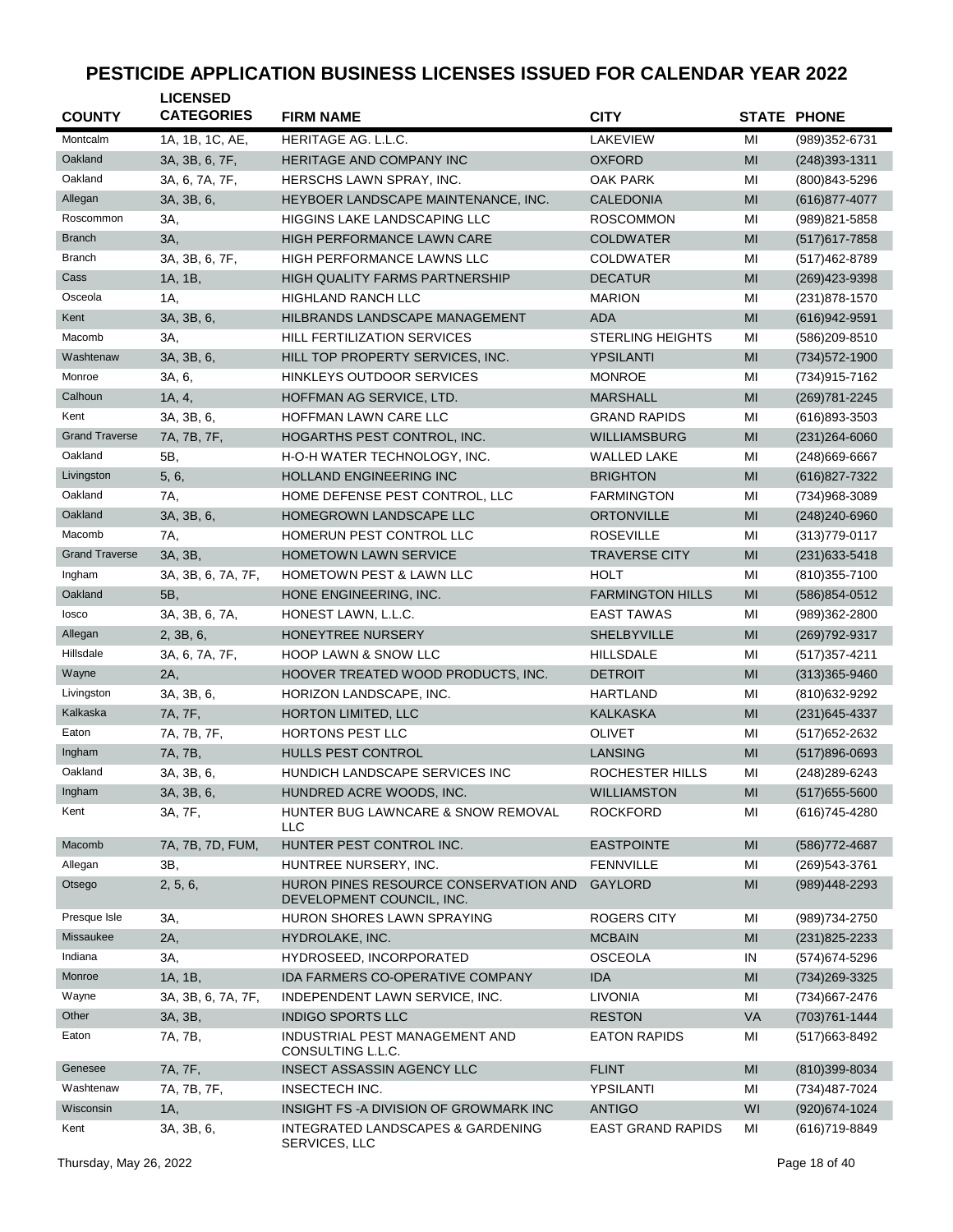| <b>COUNTY</b>             | <b>LICENSED</b><br><b>CATEGORIES</b> | <b>FIRM NAME</b>                                             | <b>CITY</b>             |                | <b>STATE PHONE</b>                |
|---------------------------|--------------------------------------|--------------------------------------------------------------|-------------------------|----------------|-----------------------------------|
| Kent                      | <b>7E.</b>                           | <b>INTEGRATED PLANTSCAPES LLC</b>                            | <b>BYRON CENTER</b>     | MI             | (616) 878-3200                    |
| Wayne                     | 7A, 7F,                              | INTEGRATION PEST MANAGEMENT LLC                              | <b>TAYLOR</b>           | MI             | $(313)597 - 2956$                 |
| Ottawa                    | 3A, 3B,                              | INTEGRITY LANDSCAPE MANAGEMENT LLC                           | <b>ZEELAND</b>          | MI             | (616) 772-7600                    |
| Ottawa                    | 5, 6,                                | INTEGRITY TREE SERVICES, LLC                                 | <b>GRANDVILLE</b>       | MI             | $(616)301 - 1300$                 |
| Berrien                   | 3A,                                  | INTEGRITY TURF & LANDSCAPING L.L.C.                          | <b>NILES</b>            | MI             | (574)340-7949                     |
| Ottawa                    | 7A, 7B, 7F,                          | IPM SERVICES, INC.                                           | <b>JENISON</b>          | MI             | $(616)878 - 3059$                 |
| Kalamazoo                 | 3A, 3B, 6,                           | IRISH AYRES ENTERPRISES, L.L.C.                              | <b>PORTAGE</b>          | MI             | (269)382-5296                     |
| Iron                      | 2, 3A, 5, 6,                         | IRON BARAGA CONSERVATION DISTRICT                            | <b>CRYSTAL FALLS</b>    | MI             | (906) 875-3765                    |
| Ottawa                    | 3A, 3B, 6,                           | <b>ISRAELS PROPERTY SERVICES, LLC</b>                        | <b>HOLLAND</b>          | MI             | (616)399-4957                     |
| Other                     | 7F,                                  | <b>IVY OAKS ANALYTICS LLC</b>                                | <b>SCRANTON</b>         | PA             | (844) 489-6257                    |
| Ionia                     | 1A, 1B, 4,                           | <b>J &amp; J GALLAGHER FARM SERVICES LLC</b>                 | <b>BELDING</b>          | MI             | (616) 761-3243                    |
| Midland                   | 3A, 3B, 6, 7A,                       | J A LEWIS INVESTMENTS LLC DBA EARTHS WAY                     | <b>MIDLAND</b>          | MI             | (989)600-9238                     |
|                           |                                      | <b>LAWN CARE</b>                                             |                         |                |                                   |
| Oakland                   | 3A,                                  | J. GREATHOUSE LANDSCAPING, INC.                              | <b>HUNTINGTON WOODS</b> | MI             | (586) 615-3545                    |
| <b>Grand Traverse</b>     | 3A, 3B,                              | J.P. MAINTENANCE, INC.                                       | <b>GRAWN</b>            | MI             | (231) 922-0659                    |
| Genesee                   | 3A, 3B, 6, 7F,                       | JACK & THE BEANSTALK LAWN CARE, INC.                         | <b>BURTON</b>           | MI             | (810) 736-1904                    |
| Kent                      | 3A, 7F,                              | JACKS LAWN SERVICE AND SNOWPLOWING,<br>INC.                  | <b>BYRON CENTER</b>     | MI             | $(616)698 - 8616$                 |
| Monroe                    | 3A, 6,                               | JACKS LAWN SERVICE, INC.                                     | <b>MONROE</b>           | MI             | (734) 243-3382                    |
| Clinton                   | 1A,                                  | <b>JACOB CLARK</b>                                           | <b>EAGLE</b>            | MI             | (517)449-5320                     |
| ZZZ - OTHER<br>STATES - B | 6,                                   | <b>JAFLO INC</b>                                             | <b>ALLENTOWN</b>        | PA             | (610)395-3213                     |
| Washtenaw                 | 3A, 3B, 5, 6,                        | <b>JAKES CURBSIDE APPEAL LLC</b>                             | <b>MANCHESTER</b>       | MI             | (734) 250-9717                    |
| Kent                      | 3A, 3B, 6,                           | JAKES QUALITY LAWN CARE LLC                                  | <b>GRAND RAPIDS</b>     | MI             | (616)294-0539                     |
| Manistee                  | 2, 3B, 5, 6,                         | JAMES SCARLATA CONSULTING FORESTER, LLC MANISTEE             |                         | MI             | $(231)723 - 6996$                 |
| Oakland                   | 3B, 5, 6, 7F,                        | JC LIVING WATERS, INC.                                       | <b>PONTIAC</b>          | MI             | (248) 431-7966                    |
| Alpena                    | 3A, 3B, 6,                           | JD MCCONNELL INC                                             | <b>ALPENA</b>           | MI             | (989) 354-8419                    |
| Charlevoix                | 7A, 7B,                              | JEB PEST CONTROL, LLC                                        | <b>BOYNE CITY</b>       | MI             | (231) 582-0170                    |
| Saginaw                   | 4.                                   | <b>JEFF KARST</b>                                            | <b>FRANKENMUTH</b>      | MI             | (989) 652-9569                    |
| Ingham                    | 3A, 3B, 6, 7F,                       | JEMS TYLER ENTERPRISES, INC. DBA SPARTAN<br>LAWN CARE, INC.  | <b>DEWITT</b>           | MI             | $(517)333 - 4538$                 |
| Genesee                   | 7A, 7F,                              | <b>JENKS PEST SOLUTIONS</b>                                  | <b>SWARTZ CREEK</b>     | MI             | (810)922-0303                     |
| Montcalm                  | 3A, 3B, 6, 7F,                       | JENSENS LAWN CARE AND GARDEN CENTER                          | <b>GREENVILLE</b>       | MI             | (616) 754-5340                    |
| <b>Grand Traverse</b>     | 3A, 3B, 6,                           | JETTS LAWN CARE, LLC                                         | <b>BUCKLEY</b>          | MI             | (231) 631-1284                    |
| Allegan                   | 3A, 3B, 6,                           | <b>JJJ TURF CARE LLC</b>                                     | WAYLAND                 | MI             | (616)889-9184                     |
| Ottawa                    | 3A, 3B,                              | <b>JNK LAWN CARE</b>                                         | <b>HUDSONVILLE</b>      | MI             | (616) 293-1642                    |
| Washtenaw                 | 1A, 1B, 4, FUM,                      | JOHN MARION, INC.                                            | <b>SALINE</b>           | MI             | (734)429-5740                     |
| Van Buren                 | 3A, 3B, 6,                           | JOHNSON THOMAS L / DBA PROFESSIONAL<br>HORTICULTURE SERVICES | <b>DOWAGIAC</b>         | MI             | (269) 876-1340                    |
| Wayne                     | 7A,                                  | JONES PEST CONTROL COMPANY                                   | <b>WYANDOTTE</b>        | MI             | (734) 635-7001                    |
| Ingham                    | 1A,                                  | JORGENSEN FARM ELEVATOR, INC.                                | <b>WILLIAMSTON</b>      | M <sub>l</sub> | $(517)655 - 2121$                 |
| Ohio                      | 7A, 7B, 7D,                          | JOURDAIN TERRY                                               | HOLLAND                 | OH             | (419) 726-0483                    |
| Manistee                  | 3A, 7A, 7F,                          | <b>JUS GREEN LAWN SOLUTIONS</b>                              | <b>MANISTEE</b>         | MI             | $(231)510-5148$                   |
| Kent                      | 3B, 6, 7A,                           | <b>JWF ENTERPRISES LLC</b>                                   | <b>LOWELL</b>           | MI             | $(616)240-1890$                   |
| Ottawa                    | 1A,                                  | K & H GRAIN, INC.                                            | <b>MARNE</b>            | MI             | $(616)785 - 9505$                 |
| Berrien                   | 7A, 7B,                              | K & K PEST CONTROL SERVICES                                  | <b>NILES</b>            | MI             | (269)845-5253                     |
| Oakland                   | 3B,                                  | K & S TREE SERVICE, INC.                                     | <b>LEONARD</b>          | MI             | (248) 236-9299                    |
| Berrien                   | 7A, 7B,                              | K.A.L. PEST SOLUTIONS                                        | <b>BENTON HARBOR</b>    | MI             |                                   |
| Ionia                     | 3A,                                  | K-13 LAWN CARE                                               | <b>PORTLAND</b>         | M <sub>l</sub> | (269)369-3458                     |
| Wisconsin                 | 3A, 3B, 7A, 7F,                      | <b>K2 PEST CONTROL</b>                                       | <b>CONOVER</b>          | WI             | (517) 647-6237                    |
| Ottawa                    | 7A, 7F,                              | KAAMA SYSTEMS, INC.                                          | <b>WYOMING</b>          | MI             | (715)891-2501<br>$(616)$ 559-4288 |
| Saginaw                   |                                      |                                                              |                         |                |                                   |
| Ottawa                    | 3A, 3B, 6,                           | KABLE LANDSCAPING INC.<br><b>KAMER LAWN CARE</b>             | FREELAND                | MI<br>MI       | (989) 695-5222                    |
|                           | 3A,                                  |                                                              | <b>HUDSONVILLE</b>      |                | (616) 669-9312                    |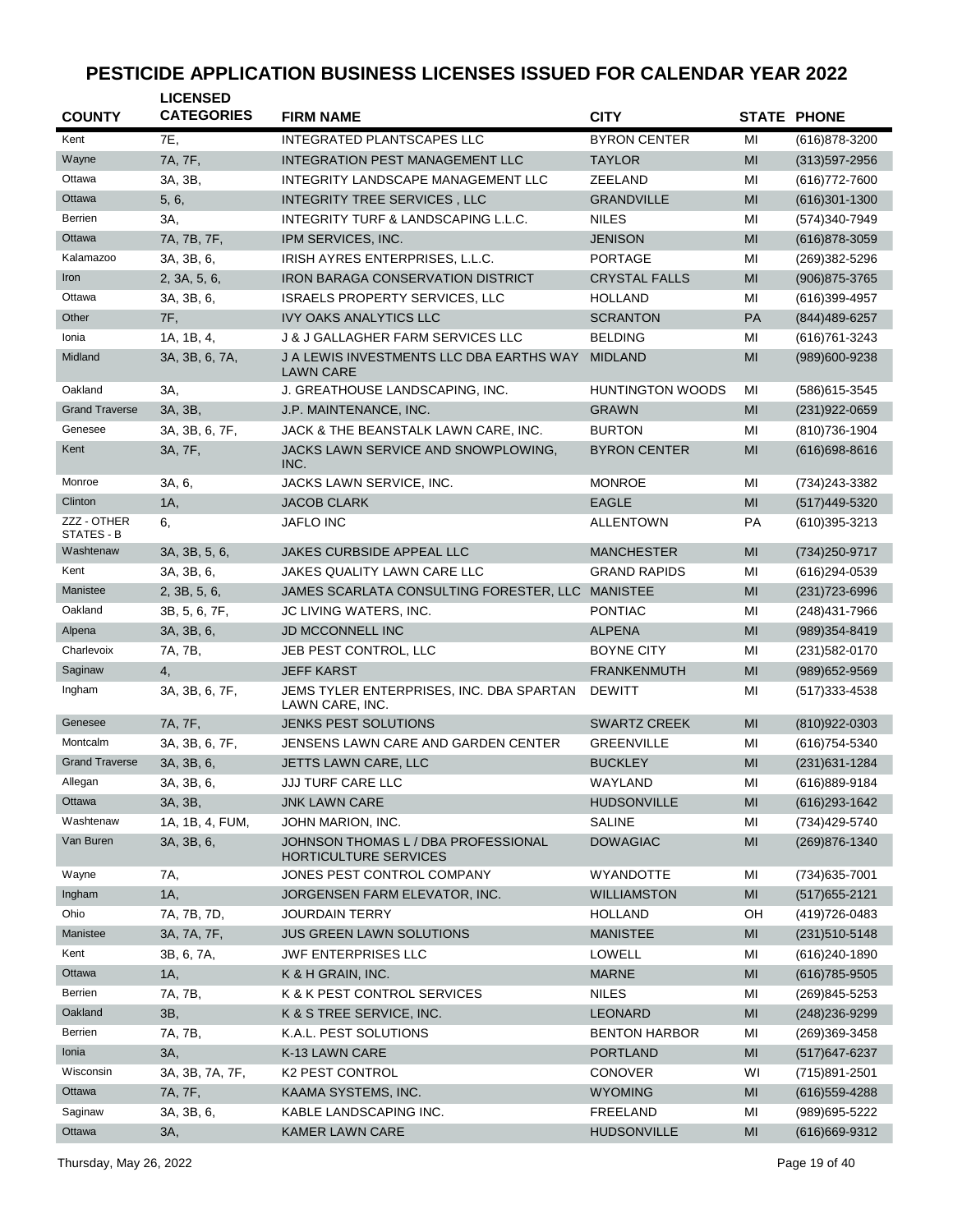| <b>COUNTY</b>          | <b>LICENSED</b><br><b>CATEGORIES</b> | <b>FIRM NAME</b>                                         | <b>CITY</b>             |           | <b>STATE PHONE</b> |
|------------------------|--------------------------------------|----------------------------------------------------------|-------------------------|-----------|--------------------|
| Tuscola                | 5, 6,                                | KAPPEN EXCAVATING, LLC                                   | CARO                    | MI        | (989) 673-7663     |
| Tuscola                | 3B, 5, 6,                            | KAPPEN SPECIALTY SERVICES, LLC                           | <b>CASS CITY</b>        | MI        | (989) 673-5313     |
| Kent                   | 3A, 3B,                              | <b>KAPPES LANDSCAPES INC</b>                             | <b>GRAND RAPIDS</b>     | MI        | $(616)363-6400$    |
| Wisconsin              | 2A,                                  | KARCZ UTILITY SERVICES, LLC                              | <b>PULASKI</b>          | WI        | (920) 822-2663     |
| Lenawee                | 3A, 3B, 6,                           | KARLE LANDSCAPING & NURSERY, LLC                         | <b>TIPTON</b>           | MI        | (517) 403-2911     |
| St. Clair              | 3A,                                  | <b>KASNERS LANDSCAPING</b>                               | <b>ALGONAC</b>          | MI        | (810) 650-4241     |
| Kent                   | 3A, 3B, 5, 6,                        | KATERBERG-VERHAGE, INC.                                  | <b>GRAND RAPIDS</b>     | MI        | $(616)949-3030$    |
| Lenawee                | 3A, 7A, 7F,                          | KAY AG SALES LLC                                         | <b>PALMYRA</b>          | MI        | (517) 673-9928     |
| Ingham                 | 7A, 7B,                              | <b>KC PEST CONTROL</b>                                   | <b>DANSVILLE</b>        | MI        | (571) 206-2630     |
| Emmet                  | 3A, 3B, 7A,                          | KELLER CARETAKING, LLC                                   | <b>HARBOR SPRINGS</b>   | MI        | (231) 526-8420     |
| Kalamazoo              | 7A, 7B, 7F,                          | KELLER PEST CONTROL                                      | <b>PORTAGE</b>          | MI        | (269)329-2698      |
| Oakland                | 7A, 7F,                              | <b>KELMAR LLC</b>                                        | <b>FARMINGTON HILLS</b> | MI        | (248) 494-8595     |
| St. Clair              | 3A, 3B, 6,                           | KENNEDY-CARE LAWN FERTILIZING, INC.                      | PORT HURON              | MI        | (810) 989-4769     |
| Kent                   | 2, 3B, 5, 6,                         | <b>KENT COUNTY CONSERVATION DISTRICT</b>                 | <b>GRAND RAPIDS</b>     | MI        | $(616)222 - 5801$  |
| Oakland                | 3A,                                  | KENTS LAWN CARE, LLC                                     | <b>LEONARD</b>          | MI        | (248) 628-7972     |
| St. Clair              | 3A, 3B, 5, 6, 7A,                    | KEVINS LAWN CARE AND SNOW REMOVAL, INC.                  | <b>ST CLAIR</b>         | MI        | (810) 329-3633     |
| Hillsdale              | 1A,                                  | KIES FARMS, L.L.C.                                       | <b>ALLEN</b>            | MI        | (517)869-2158      |
| Macomb                 | 3A, 3B, 6, 7A,                       | KING GREEN, LLC                                          | <b>EASTPOINTE</b>       | MI        | (586)293-6700      |
| Montcalm               | 4,                                   | <b>KIPP FARM SERVICES LLC</b>                            | <b>EDMORE</b>           | MI        | $(989)506-0669$    |
| Lapeer                 | 3A,                                  | KIRTLAND LANDSCAPE INC.                                  | COLUMBIAVILLE           | MI        | (810) 895-9540     |
| Oakland                | 3A, 6,                               | KIWI LANDSCAPING INC.                                    | <b>WALLED LAKE</b>      | MI        | $(248)$ 685-1014   |
| Washtenaw              | ЗΑ,                                  | <b>KLEPASKIS LAWN SPRAY</b>                              | <b>DEXTER</b>           | MI        | (734) 426-2511     |
| Kent                   | 3A, 3B, 6,                           | KLOOSTERMAN LANDSCAPING, INC.                            | <b>CALEDONIA</b>        | MI        | $(616)891 - 9380$  |
| Indiana                | 5B,                                  | <b>KML INC</b>                                           | <b>LAOTTO</b>           | IN        | (260)897-3723      |
| Kent                   | 3A, 3B, 6,                           | KNAPP VALLEY LANDSCAPING, INC.                           | <b>GRAND RAPIDS</b>     | MI        | $(616)363 - 8086$  |
| Livingston             | 7A, 7B, 7F,                          | KNOCKEM OUT PEST CONTROL, LLC                            | <b>HOWELL</b>           | MI        | (517) 548-7709     |
| Kent                   | 7A, 7B,                              | KNOCKOUT PEST SERVICES LLC                               | <b>BYRON CENTER</b>     | MI        | $(616)550 - 8371$  |
| Saginaw                | 3A, 3B, 6,                           | KNOLL LAWN SPRAY LLC                                     | <b>HEMLOCK</b>          | MI        | (989) 737-5400     |
| Ottawa                 | 3A, 3B, 6,                           | KONEWIN, INC.                                            | <b>GRAND RAPIDS</b>     | MI        | $(616)322 - 2986$  |
| Wisconsin              | 7A,                                  | <b>KRAUSE JAMES H</b>                                    | <b>OWEN</b>             | WI        | (715)360-8940      |
| Kent                   | 3A, 3B, 6,                           | <b>KREGEL ENTERPRISES LLC</b>                            | <b>GRANDVILLE</b>       | MI        | $(616)$ 558-1911   |
| Kent                   | 3A, 3B, 6,                           | KREGEL LANDSCAPE SERVICE, L.L.C.                         | <b>BYRON CENTER</b>     | MI        | (616) 531-9241     |
| Monroe                 | 4,                                   | <b>KREPS FARMS</b>                                       | <b>TEMPERANCE</b>       | MI        | (734) 777-8159     |
| Macomb                 | 3A,                                  | KRISS LAWN CARE AND SNOW REMOVAL                         | <b>STERLING HEIGHTS</b> | MI        | (586)864-6260      |
| Wayne                  | 3A,                                  | KS LANDSCAPING L.L.C.                                    | SOUTHGATE               | MI        | $(313)415 - 6162$  |
| Cass                   | 7A, 7F,                              | KSA CONTROL LLC DBA MOSQUITO JOE OF<br><b>SOUTH BEND</b> | EDWARDSBURG             | MI        | (574) 699-9581     |
| Indiana                | 3A,                                  | KUBIAKS LAWN SERVICE, INC.                               | <b>SOUTH BEND</b>       | IN        | $(574)855 - 1850$  |
| Minnesota              | 5B,                                  | KURITA AMERICA INC                                       | <b>MINNEAPOLIS</b>      | <b>MN</b> | (866) 663-7633     |
| Macomb                 | 3A,                                  | <b>KUT LLC</b>                                           | <b>EAST POINTE</b>      | MI        | (586) 774-0020     |
| Kent                   | ЗΑ,                                  | KWANTES LAWNCARE & LANDSCAPING LLC                       | <b>BYRON CENTER</b>     | MI        | (616) 583-4840     |
| Monroe                 | 3A, 6,                               | KYLES LAWN & LANDSCAPING, INC.                           | LUNA PIER               | MI        | (734)848-3253      |
| <b>Grand Traverse</b>  | 1C, 3B,                              | L & S TREE SERVICE AND NURSERY, LLC                      | <b>TRAVERSE CITY</b>    | MI        | (231) 715-6022     |
| Antrim                 | 7A,                                  | L.T. KRITTER KATCHER, INC.                               | <b>CENTRAL LAKE</b>     | MI        | (231) 350-0238     |
| Hillsdale              | 7A, 7B, 7F,                          | LA RUES PEST CONTROL LLC                                 | <b>NORTH ADAMS</b>      | MI        | (517) 701-9899     |
| Alger                  | 7A,                                  | LADY KILLERS PEST CONTROL, LLC                           | <b>MUNISING</b>         | MI        | $(906)202 - 0812$  |
| Indiana                | 5,                                   | LAKE & POND BIOLOGISTS LLC                               | <b>CHESTERTON</b>       | IN        | (219) 508-1187     |
| Wisconsin              | 5,                                   | LAKE AND POND SOLUTIONS LLC                              | <b>GREENVILLE</b>       | WI        | (920) 757-9447     |
| Muskegon               | 3A, 3B, 6,                           | LAKE HARBOR GARDENS, LLC                                 | <b>NORTON SHORES</b>    | MI        | (231) 206-3028     |
| Eaton                  | 3A, 3B, 6,                           | LAKE STATE LANDSCAPING & SNOW, LLC                       | <b>EATON RAPIDS</b>     | MI        | $(517)322 - 2646$  |
| Genesee                | 5, 6,                                | LAKEPRO, INC.                                            | <b>SWARTZ CREEK</b>     | MI        | (810) 635-4400     |
| Dickinson              | 7A,                                  | LAKESHORE EXTERMINATING COMPANY                          | <b>IRON MOUNTAIN</b>    | MI        | (906) 774-1071     |
| Thursday, May 26, 2022 |                                      |                                                          |                         |           | Page 20 of 40      |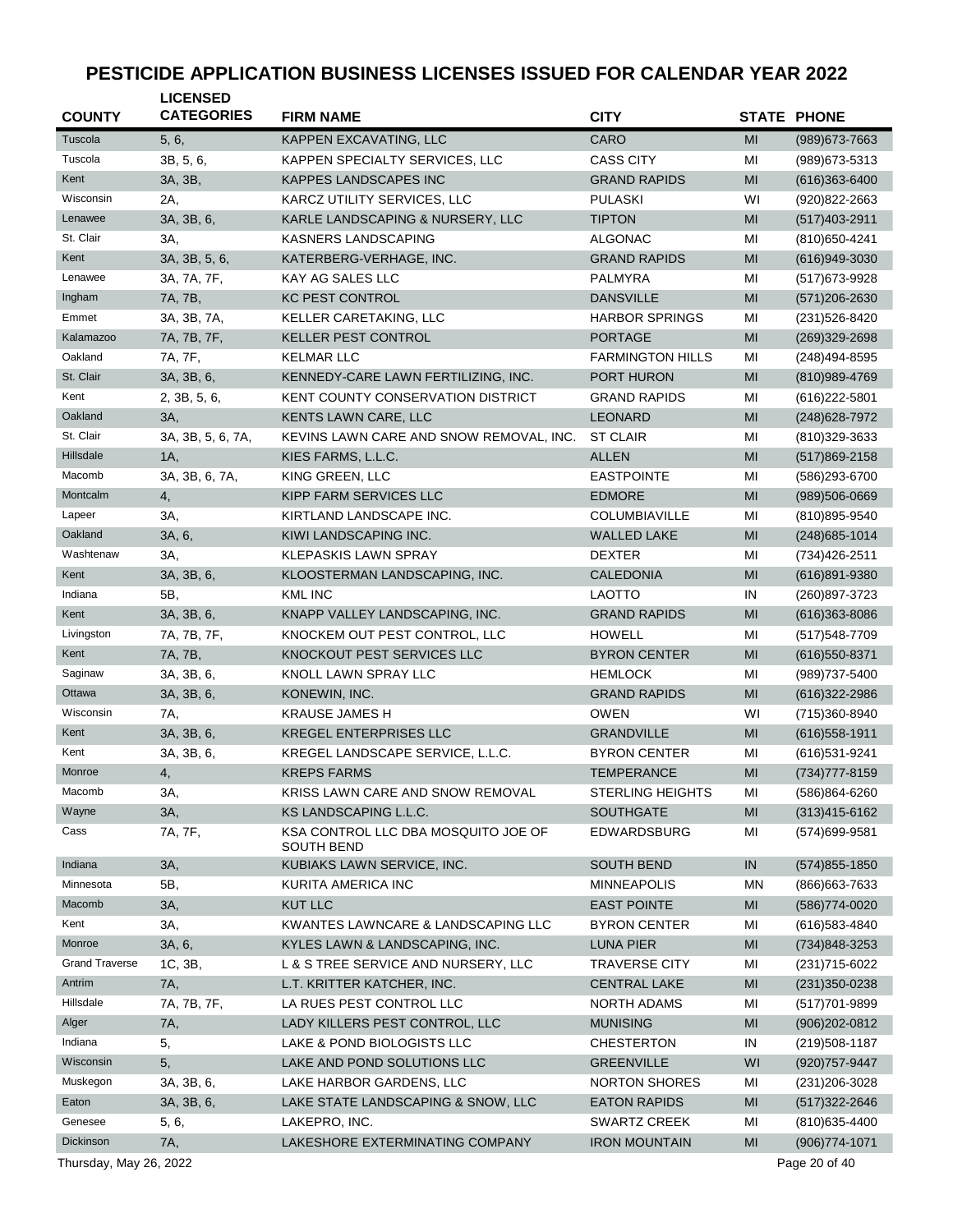| <b>COUNTY</b>         | <b>LICENSED</b><br><b>CATEGORIES</b> | <b>FIRM NAME</b>                                   | <b>CITY</b>            |    | <b>STATE PHONE</b> |
|-----------------------|--------------------------------------|----------------------------------------------------|------------------------|----|--------------------|
| Muskegon              | 3A,                                  | <b>LAKESHORE LAWN PRO</b>                          | <b>FRUITPORT</b>       | MI | (231) 670-0190     |
| Ottawa                | 3A, 3B, 6,                           | LAKESHORE PROPERTY SERVICES LLC                    | <b>GRAND HAVEN</b>     | MI | (616)414-5353      |
| Macomb                | 3A, 3B, 6,                           | LAKESHORE TURF SERVICES LLC                        | <b>ST CLAIR SHORES</b> | MI | (586)899-5428      |
| Oakland               | 3A, 3B, 5, 6,                        | LAND AND LAKE MANAGEMENT, LLC                      | <b>OXFORD</b>          | MI | (248) 202-4734     |
| Ohio                  | 3A, 3B, 7F,                          | LAND ART, INC.                                     | <b>PERRYSBURG</b>      | OН | (419) 666-5296     |
| Ingham                | 3A, 6,                               | LAND VISIONS, INC.                                 | LANSING                | MI | (517) 853-8725     |
| <b>Grand Traverse</b> | 3A, 3B, 6,                           | LANDGREEN LAWNCARE, L.L.C.                         | <b>TRAVERSE CITY</b>   | MI | (231) 357-9968     |
| Clinton               | 3A,                                  | LANDMARK LANDSCAPE INCORPORATED                    | <b>HASLETT</b>         | MI | (517) 339-7577     |
| Wayne                 | 3A, 3B, 6,                           | LANDSCAPE CONSULTANTS, LLC                         | <b>WESTLAND</b>        | MI | $(734)453 - 4005$  |
| Midland               | 3A,                                  | LANDSCAPE CRAFTSMEN, LLC                           | <b>MIDLAND</b>         | MI | (989)839-0058      |
| Ottawa                | 3A, 3B, 7F,                          | LANDSCAPE DESIGN SERVICES, INC.                    | <b>HOLLAND</b>         | MI | (616) 399-1734     |
| Kent                  | 3B, 6,                               | LANDSCAPE HOLDING LLC                              | <b>CEDAR SPRINGS</b>   | MI | (616) 485-7276     |
| <b>Grand Traverse</b> | 3A,                                  | LANDSCAPE MANAGEMENT OF NORTHERN                   | <b>GRAWN</b>           | MI | (231) 276-9210     |
|                       |                                      | <b>MICHIGAN</b>                                    |                        |    |                    |
| Macomb                | 3A, 3B, 6, 7A, 7D,<br>7F,            | LANDSCAPE SERVICES, INC.                           | <b>CLINTON TWP</b>     | MI | (586) 741-5296     |
| Illinois              | 6,                                   | LANRACORP, INC.                                    | <b>BROWNSTOWN</b>      | IL | (618) 427-3242     |
| Oakland               | 3A, 3B, 6,                           | LAPLANTES MAINTENANCE AND ARBORIST LLC             | <b>TROY</b>            | MI | (248) 528-1309     |
| <b>Bay</b>            | 3A, 6,                               | <b>LARRYS LAWN CARE</b>                            | <b>AUBURN</b>          | MI | (989) 662-7006     |
| Kent                  | 3A, 3B, 6,                           | LARRYS LAWN SERVICE AND SNOW PLOWING<br><b>LLC</b> | <b>WYOMING</b>         | MI | (616) 241-5203     |
| Mason                 | 3A, 3B, 7A, 7F,                      | LARSENS LANDSCAPING, LLC                           | <b>SCOTTVILLE</b>      | MI | $(231)757 - 3850$  |
| Emmet                 | 3A, 3B, 5, 7A, 7B,<br>7F,            | LAUER PEST CONTROL, INC.                           | <b>HARBOR SPRINGS</b>  | MI | $(231)348-9116$    |
| Muskegon              | 3A,                                  | <b>LAWN BARBER</b>                                 | <b>NORTH MUSKEGON</b>  | MI | $(231)766 - 0863$  |
| Ohio                  | 3A.                                  | <b>LAWN CREATIONS</b>                              | <b>SYLVANIA</b>        | OH | (419) 843-3867     |
| Kent                  | 3A, 3B, 6, 7A, 7F,                   | LAWN DOCTOR OF GR                                  | <b>KENTWOOD</b>        | MI | $(616)281 - 7109$  |
| Kalamazoo             | 3A, 3B, 6, 7F,                       | LAWN DOCTOR OF KALAMAZOO / PORTAGE                 | <b>PORTAGE</b>         | MI | (269) 321-1731     |
| Saginaw               | 3A, 3B, 6, 7A, 7F,                   | LAWN DOCTOR OF MID-MICHIGAN                        | <b>BRIDGEPORT</b>      | MI | (989) 652-8750     |
| Washtenaw             | 3A, 3B, 6,                           | LAWN ENFORCEMENT INC                               | <b>MILAN</b>           | MI | (734)474-2342      |
| Charlevoix            | 3A, 3B, 6,                           | LAWN LOGIC INC.                                    | <b>CHARLEVOIX</b>      | MI | (231) 547-3472     |
| Indiana               | 3A.                                  | LAWN MEDIC, INC.                                   | <b>SOUTH BEND</b>      | IN | (574) 251-9000     |
| Kent                  | 3A, 3B, 6, 7A, 7F,                   | LAWN RX, INC.                                      | <b>GRAND RAPIDS</b>    | MI | $(616)977 - 0500$  |
| Ingham                | 3A, 3B, 6, 7A, 7F,                   | <b>LAWN STARS GROUP LLC</b>                        | <b>WILLIAMSTON</b>     | MI | (517)420-0710      |
| Clinton               | 3A, 3B, 6, 7A, 7F,                   | LAWN TECH OF MICHIGAN, INC.                        | EAGLE                  | MI | (517) 627-9669     |
| Cass                  | 3A, 3B, 6,                           | LAWN TECHS LLC                                     | EDWARDSBURG            | MI | $(269)655 - 4008$  |
| Ottawa                | 3A,                                  | LAWN WORKS OF WEST MICHIGAN, L.L.C.                | <b>HOLLAND</b>         | MI | $(616)886 - 9836$  |
| Ingham                | 3A,                                  | LAWNS AND MORE, INC.                               | <b>OKEMOS</b>          | MI | $(517)347 - 0003$  |
| Kent                  | 3A, 3B,                              | <b>LAWNS OF DISTINCTION</b>                        | <b>GRAND RAPIDS</b>    | MI | $(616)361 - 7987$  |
| St. Joseph            | 1A, 1B,                              | LBS CUSTOM APPLICATIONS, LLC                       | <b>STURGIS</b>         | MI | (269)503-6652      |
| Huron                 | 3A, 3B, 6,                           | LEES PREMIUM GREENS, INC.                          | <b>BAY PORT</b>        | MI | (989) 453-3919     |
| Leelanau              | 1C,                                  | LEGACY VINEYARD SERVICES LLC                       | <b>TRAVERSE CITY</b>   | MI | $(231)941 - 7181$  |
| Ottawa                | 3A, 3B,                              | LEGEND SERVICES INC                                | <b>MARNE</b>           | MI | (616) 677-3305     |
| Allegan               | 3A, 3B, 6,                           | LENHARTS LAWN & LANDSCAPING LLC                    | <b>DORR</b>            | MI | (616)890-5130      |
| Alger                 |                                      | LENS LAWN SERVICE L.L.C.                           | <b>AUTRAIN</b>         | MI | (906)892-8417      |
| Berrien               | 3A,                                  |                                                    |                        |    |                    |
|                       | 7A, 7B,                              | LEONARDS TERMITE AND PEST CONTROL                  | <b>NILES</b>           | MI | (269)470-4656      |
| Macomb                | 7A, 7B,                              | LEOS PEST CONTROL                                  | <b>RILEY</b>           | MI | (810) 523-9295     |
| Livingston            | 3A, 3B, 6, 7F,                       | LEPPEK NURSERY, INC.                               | <b>BRIGHTON</b>        | MI | (810) 227-2566     |
| <b>Grand Traverse</b> | 3A, 6,                               | LEWIS LAWN SERVICE LLC                             | <b>TRAVERSE CITY</b>   | MI | $(231)632 - 1502$  |
| Wayne                 | 7A, 7B,                              | LEWIS-MILLER EXTERMINATING SERVICE, INC.           | <b>ECORSE</b>          | MI | (313) 382-0395     |
| Jackson               | 3A, 3B, 6, 7F,                       | <b>LGLV INVESTMENTS LLC</b>                        | <b>JACKSON</b>         | MI | (517) 937-3644     |
| Ottawa                | 7A, 7B,                              | LIBERTY PEST CONTROL, LLC                          | <b>GRAND HAVEN</b>     | MI | (616)847-0253      |
| Washtenaw             | 3A, 3B,                              | LIGHTHOUSE ENTERPRISES LLC                         | YPSILANTI              | MI | (734) 730-1045     |

Thursday, May 26, 2022 2001 2012 2013 2022 2013 2022 2014 2022 2014 2022 2014 2022 2014 2022 2015 2022 2016 2022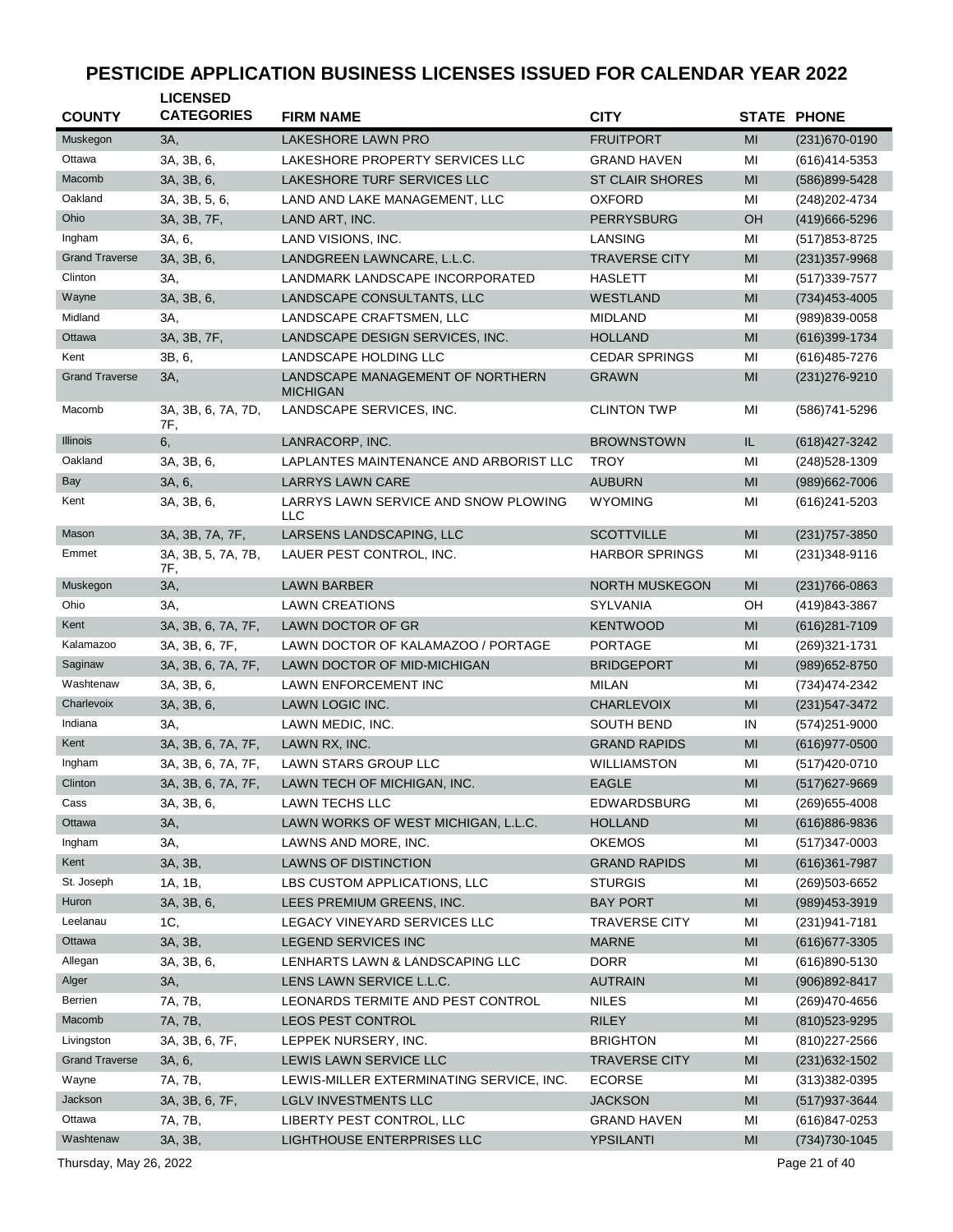| <b>COUNTY</b> | <b>LICENSED</b><br><b>CATEGORIES</b> | <b>FIRM NAME</b>                                          | <b>CITY</b>         |                | <b>STATE PHONE</b> |
|---------------|--------------------------------------|-----------------------------------------------------------|---------------------|----------------|--------------------|
| Oakland       | 3B,                                  | LIGHTNING LAWN & LANDSCAPE, INC                           | <b>SOUTH LYON</b>   | MI             | (248)446-8903      |
| Wayne         | 7A,                                  | LIGHTS OUT PEST ELIMINATION LLC                           | <b>ROMULUS</b>      | MI             | (734)620-6634      |
| Indiana       | 1A, 1B, 1C,                          | LIMA ELEVATOR COMPANY, INC.                               | HOWE.               | IN             | $(260)562 - 2113$  |
| Wayne         | 3A,                                  | LINKS AT GATEWAY LLC                                      | <b>ROMULUS</b>      | MI             | (734) 751-1612     |
| Hillsdale     | 7A, FUM,                             | LITCHFIELD GRAIN CO.                                      | <b>LITCHFIELD</b>   | MI             | (517) 542-2328     |
| Washtenaw     | 6,                                   | LITTLE HOUSE LANDSCAPES LLC                               | ANN ARBOR           | MI             | (734) 224-2080     |
| Wayne         | 3A, 3B, 6,                           | LITTLE MAN LAWN CARE. LLC / J AVERIE LLC                  | <b>PLYMOUTH</b>     | MI             | (734)306-0792      |
| Livingston    | 3A, 6,                               | LIVINGSTON LANDSCAPE, LLC                                 | <b>FOWLERVILLE</b>  | MI             | (517) 223-4726     |
| Oakland       | 3A, 6, 7A, 7F,                       | LJ LANDSCAPE BEAUTIFICATION SERVICES LLC                  | <b>AUBURN HILLS</b> | MI             | (248) 972-6063     |
| Genesee       | 3A, 6,                               | <b>LL&amp;S SERVICES</b>                                  | <b>SWARTZ CREEK</b> | MI             | (810) 394-2775     |
| Macomb        | 3A,                                  | LONE STAR, INC.                                           | <b>SHELBY TWP</b>   | MI             | (586)991-0210      |
| Lenawee       | 3A, 3B, 6,                           | LOPRESTI LAWNSCAPE LLC                                    | <b>CLINTON</b>      | MI             | (734) 678-8212     |
| Huron         | 3A, 6,                               | LORENS LAWN CARE LLC                                      | <b>BAY PORT</b>     | MI             | $(989)550 - 1836$  |
| Washtenaw     | 3B,                                  | LOTUS GARDENSCAPES INC                                    | <b>DEXTER</b>       | MI             | (734)426-6600      |
| Kent          | 3A, 6,                               | LUBBERS LANDSCAPE LLC                                     | <b>GRANDVILLE</b>   | MI             | $(616)$ 531-0654   |
| Wayne         | 3A, 3B, 6, 7A, 7F,                   | LUCIA LANDSCAPING INC.                                    | <b>GROSSE PTE</b>   | MI             | (313)881-9241      |
| Ohio          | 1A, 1B, 1C,                          | LUCKEY FARMERS, INC.                                      | <b>BERKEY</b>       | OH             | (419)829-2791      |
| Lapeer        | 3A,                                  | <b>LUCKY LAWN CARE</b>                                    | <b>HADLEY</b>       | MI             | (810) 877-0946     |
| Livingston    | 3A, 3B, 6, 7A, 7D,                   | <b>LUSH LAWN</b>                                          | <b>BRIGHTON</b>     | M <sub>l</sub> | (810) 695-7828     |
| Wayne         | 7F.<br>3A, 3B, 6, 7A, 7D,            | <b>LUSH LAWN</b>                                          | <b>CANTON</b>       | ΜI             | (734) 233-3010     |
| Genesee       | 7F,<br>3A, 3B, 6, 7A, 7D,<br>7F,     | <b>LUSH LAWN</b>                                          | <b>GRAND BLANC</b>  | MI             | (810) 695-7828     |
| Oakland       | 3A, 3B, 6, 7A, 7D,<br>7F,            | <b>LUSH LAWN</b>                                          | ROCHESTER HILLS     | MI             | (248) 299-5784     |
| Indiana       | 1A, 1B, 1C, 2, 7F,<br>AE,            | LUTES FLYING SERVICE INC.                                 | <b>SHIPSHEWANA</b>  | IN             | $(260)768 - 4058$  |
| Wexford       | 2,                                   | LUTKE FOREST PRODUCTS INC                                 | <b>MENTON</b>       | MI             | $(231)824 - 6655$  |
| Macomb        | 3A,                                  | LUXURY LAWN CARE SERVICES LLC                             | <b>CLINTON TWP</b>  | MI             | (586)412-2109      |
| Midland       | 3A, 3B, 6, 7F,                       | M & K LAWN CARE, INC. DBA WEED MAN MID<br><b>MICHIGAN</b> | <b>MIDLAND</b>      | ΜI             | (989) 832-5051     |
| Mecosta       | 3A, 3B, 6,                           | M & M LAWN CARE AND SNOWPLOWING, LLC                      | <b>PARIS</b>        | MI             | (231) 796-4956     |
| Macomb        | 3B,                                  | <b>MP TREE SERVICE</b>                                    | <b>EAST POINTE</b>  | MI             | (586) 771-3558     |
| Saginaw       | 3A, 3B, 6,                           | M. HEINZ LANDSCAPING, L.C.                                | <b>FREELAND</b>     | MI             | (989) 692-4240     |
| Cass          | 3A, 3B, 5, 6,                        | M.A.A.C PROPERTY SERVICES                                 | <b>NILES</b>        | MI             | (269) 687-8845     |
| Genesee       | 3A, 3B, 6,                           | <b>MAC LAWN CARE</b>                                      | <b>BURTON</b>       | MI             | $(810)744 - 1100$  |
| Ottawa        | 3A, 3B, 6,                           | MACATAWA LANDSCAPING AND LAWNCARE,<br>INC.                | ZEELAND             | ΜI             | (616) 748-1965     |
| Charlevoix    | 3A, 3B, 7A,                          | MACNAUGHTONS PEST CONTROL, INC.                           | <b>BOYNE CITY</b>   | MI             | $(231)582 - 6804$  |
| Kent          | 7A, 7D,                              | <b>MADD HATTER CRITTERS LLC</b>                           | <b>SAND LAKE</b>    | MI             | (616) 250-3370     |
| Midland       | 3A, 3B, 6,                           | MAINSCAPE INC.                                            | <b>MIDLAND</b>      | MI             | (989) 297-5149     |
| Kalkaska      | 6,                                   | MAINTENANCE CONTRACTING, LLC                              | FIFE LAKE           | ΜI             | (231) 590-0770     |
| Clinton       | 3B,                                  | MAJESTIC TREE CARE SPECIALISTS, LLC                       | <b>DEWITT</b>       | MI             | $(517)669-7311$    |
| Ottawa        | 7F,                                  | MAJIC MOSQUITO FORMULA LLC                                | <b>HOLLAND</b>      | ΜI             | $(616)990 - 2061$  |
| Genesee       | 3A, 3B, 6, 7A, 7F,                   | MANTIS PEST MANAGEMENT SERVICES LLC                       | <b>FLUSHING</b>     | MI             | $(734)754 - 3131$  |
| Macomb        | 7A, 7B, 7D, 7F,                      | MAPLE LANE PEST CONTROL, INC.                             | WARREN              | ΜI             | (586)939-6810      |
| Emmet         | 3A, 3B, 6,                           | MARCO, LLC                                                | <b>PETOSKEY</b>     | MI             | $(231)348-2919$    |
| Washtenaw     | 3B, 6,                               | MARGOLIS NURSERY, INC.                                    | YPSILANTI           | ΜI             | (734)482-0771      |
| St. Clair     | 3B, 6,                               | MARINE CITY NURSERY CO.                                   | <b>CHINA</b>        | MI             | $(810)765 - 5533$  |
| Macomb        | 3A, 7A, 7F,                          | <b>MARINOS LANDSCAPE</b>                                  | SHELBY TWP          | ΜI             | (586)803-3860      |
| Gladwin       | 1A, 6,                               | MARK KING D/B/A MICHIGAN FOOD PLOT<br><b>SPECIALISTS</b>  | <b>GLADWIN</b>      | MI             | $(810)923 - 0601$  |
| Allegan       | 2, 6,                                | MARK P JANKE CONSULTING FORESTER LLC                      | ALLEGAN             | MI             | (269) 673-7367     |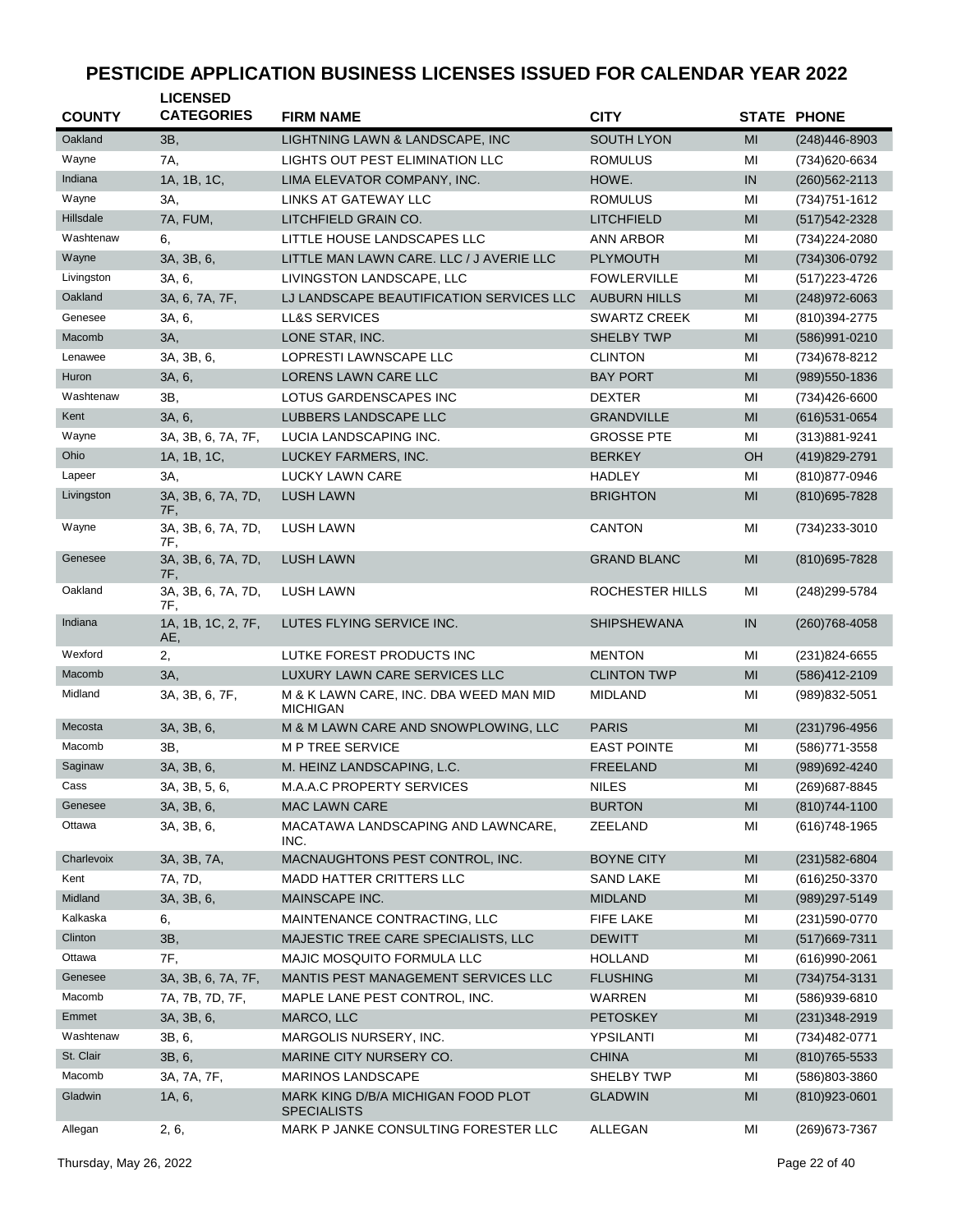| <b>COUNTY</b>  | <b>LICENSED</b><br><b>CATEGORIES</b> | <b>FIRM NAME</b>                                                    | <b>CITY</b>             |                | <b>STATE PHONE</b> |
|----------------|--------------------------------------|---------------------------------------------------------------------|-------------------------|----------------|--------------------|
| Huron          | 3A, 3B, 6,                           | <b>MARKS LAWN &amp; LANDSCAPE LLC</b>                               | <b>UBLY</b>             | MI             | (989) 658-8821     |
| Marquette      | 5, 6,                                | MARQUETTE COUNTY CONSERVATION DISTRICT MARQUETTE                    |                         | MI             | $(906)226 - 8871$  |
| Calhoun        | 3A,                                  | MARSHALL CUTTING EDGE, INC.                                         | <b>BATTLE CREEK</b>     | MI             | (269)963-7699      |
| Macomb         | 3A, 3B, 6, 7A,                       |                                                                     |                         |                |                    |
|                |                                      | MARSHALL LANDSCAPE, INC.                                            | <b>WARREN</b>           | MI             | (313) 885-7272     |
| Shiawassee     | 7A, 7B,                              | MARSHALS PEST CONTROL                                               | <b>NEW LOTHROP</b>      | MI             | (810)348-6390      |
| Indiana        | 3A, 3B,                              | MARTINS GREEN GREEN LAWN SERVICE                                    | <b>ELKHART</b>          | IN             | (574) 522-5296     |
| Mason          | 2, 3B, 5, 6,                         | <b>MASON-LAKE CONSERVATION DISTRICT</b>                             | <b>SCOTTVILLE</b>       | MI             | (231) 757-3708     |
| Calhoun        | 3A, 3B, 6,                           | MASON-LUDLOW LANDSCAPING & IRRIGATION,<br>INC.                      | <b>SPRINGFIELD</b>      | MI             | (269)968-4977      |
| Oakland        | ЗΑ,                                  | MASTER CARE LAWNSCAPE INC DBA PRO-<br><b>SCAPE LANDSCAPING</b>      | <b>ROCHESTER</b>        | MI             | $(248)650 - 8860$  |
| <b>Berrien</b> | 3A,                                  | MASTER GARDENER LAWN CARE OF BERRIEN<br><b>LLC</b>                  | <b>ST JOSEPH</b>        | MI             | (269)930-2323      |
| Macomb         | ЗΑ,                                  | MASTER GARDENER LAWN CARE OF MACOMB,<br><b>LLC</b>                  | <b>WASHINGTON TWP</b>   | MI             | (586)801-0497      |
| Macomb         | 3A,                                  | MASTER GARDENER LAWN CARE OF<br><b>ROCHESTER</b>                    | <b>WASHINGTON TWP</b>   | MI             | (586) 604-5186     |
| Ottawa         | 3A,                                  | <b>MASTERPIECE LAWN CARE</b>                                        | <b>COOPERSVILLE</b>     | MI             | (616)366-6581      |
| Ottawa         | 3A, 3B, 6,                           | MATRIX LANDSCAPE AND LAWN MAINTENANCE                               | <b>GRAND HAVEN</b>      | MI             | $(616)837 - 9900$  |
|                |                                      | OF WEST MICHIGAN, LLC                                               |                         |                |                    |
| Allegan        | 3A, 3B, 6,                           | MATTS LANDSCAPE MANAGEMENT LLC                                      | <b>DORR</b>             | MI             | (616) 914-2550     |
| Ottawa         | 3A, 3B, 6,                           | <b>MATTSON LANDSCAPING INC.</b>                                     | <b>WEST OLIVE</b>       | MI             | (616) 212-8579     |
| Clinton        | ЗΑ,                                  | <b>MAXIMUM PRIDE LAWN CARE</b>                                      | <b>OVID</b>             | MI             | (517) 749-1622     |
| Midland        | 1A,                                  | <b>MAXWELL SEED FARMS</b>                                           | <b>HOPE</b>             | MI             | (989)689-4060      |
| <b>Branch</b>  | 1A, 1B,                              | MAYER CUSTOM AG LLC                                                 | <b>BRONSON</b>          | MI             | (574)320-6864      |
| Livingston     | 3B, 6,                               | <b>MAYHEWS TREE FARM &amp; NURSERY</b>                              | <b>FOWLERVILLE</b>      | MI             | $(517)223 - 3373$  |
| Livingston     | 2, 3A, 3B, 5, 6, 7F,                 | MCFARLAND TREE SERVICE LLC                                          | <b>PINCKNEY</b>         | MI             | (734)904-8639      |
| Macomb         | 7A, 7B,                              | MCINERNEY PEST CONTROL INCORPORATED                                 | <b>ST CLAIR SHORES</b>  | MI             | (586) 773-7217     |
| Gladwin        | 1A,                                  | MCKIMMY AG SERVICES LLC                                             | <b>GLADWIN</b>          | MI             | (989)426-1816      |
| Calhoun        | 3A, 3B,                              | MDB TREE & LAWN CARE L.L.C.                                         | <b>TEKONSHA</b>         | MI             | (517) 917-3242     |
| Tuscola        | 1A, 1B, 6,                           | MDM CUSTOM SERVICES LLC                                             | <b>CASS CITY</b>        | MI             | (989) 670-2424     |
| Livingston     | 3A, 3B, 6,                           | MEADOWBROOK ACRES MAINTENANCE, INC.                                 | <b>BRIGHTON</b>         | MI             | (248) 437-7199     |
| Oakland        | 3A, 3B, 6,                           | MEADOWBROOK SERVICES, LLC                                           | <b>FARMINGTON HILLS</b> | MI             | (248)474-9638      |
| Cass           | 4,                                   | MEADOW-LARK FARMS, INC.                                             | <b>UNION</b>            | MI             | (574) 320-3190     |
| Wayne          | ЗΑ,                                  | <b>METRO AUTOMATED SPRINKLERS</b>                                   | <b>CANTON</b>           | MI             | (248) 473-7485     |
| Livingston     | 3A, 3B, 6,                           | METRO WEST OUTDOOR SERVICES, LLC                                    | <b>PINCKNEY</b>         | MI             | (734) 474-3512     |
|                | 3A, 3B, 6, 7F,                       |                                                                     | <b>HOWELL</b>           |                |                    |
| Livingston     |                                      | MGR SERVICES LLC                                                    |                         | MI             | (734)890-2797      |
| Macomb         | 7A, 7F,                              | MI MOSQUITO AUTHORITY LLC                                           | <b>SHELBY TWP</b>       | MI             | $(856)256 - 5262$  |
| Benzie         | 7A, 7B, 7F,                          | MI PEST LLC                                                         | <b>BEULAH</b>           | MI             | $(231)715 - 1830$  |
| Gratiot        | 1A, 1B, 3A, 6, 7D,<br>FUM,           | MICHIGAN AGRICULTURAL COMMODITIES, INC.                             | <b>MIDDLETON</b>        | MI             | (989) 236-7263     |
| Calhoun        | 7A, 7F,                              | MICHIGAN BED BUG SPECIALISTS LLC                                    | <b>MARSHALL</b>         | MI             | (269) 275-8219     |
| Ingham         | 1A, 4, FUM,                          | MICHIGAN CROP IMPROVEMENT ASSOCIATION                               | <b>OKEMOS</b>           | MI             | $(517)332 - 3546$  |
| Oakland        | 5B,                                  | MICHIGAN DEER TRACKN HOUNDS LLC DBA<br><b>MDTH SERVICES</b>         | <b>WHITE LAKE</b>       | MI             | (248) 200-9805     |
| Oakland        | 5B,                                  | MICHIGAN ELITE WINDOW CLEANING LLC                                  | <b>WATERFORD</b>        | MI             | (248) 464-3887     |
| Macomb         | 3A, 6, 7A, 7F,                       | MICHIGAN FINEST LAWN AND PEST CARE INC                              | <b>ROSEVILLE</b>        | ΜI             | (586)668-9383      |
| Oakland        | 3A, 3B,                              | MICHIGAN GREENSKEEPER, INC.                                         | <b>ORION</b>            | M <sub>l</sub> | (248)393-0973      |
| Wayne          | 3A, 6,                               | MICHIGAN HIGHWAY CONTRACTING, INC.                                  | <b>LIVONIA</b>          | ΜI             | (734) 744-5446     |
| Oakland        | 7A, 7F,                              | MICHIGAN JOE, LLC D/B/A MOSQUITO JOE                                | <b>WIXOM</b>            | MI             | $(248)507 - 4014$  |
| Midland        | 5, 6,                                | MICHIGAN LAKEFRONT SOLUTIONS LLC                                    | <b>MIDLAND</b>          | ΜI             | $(989)967 - 3600$  |
| Ottawa         | 3A, 3B, 6, 7A, 7F,                   | MICHIGAN LANDSCAPE SERVICES LLC DBA<br>DEVRIES LANDSCAPE MANAGEMENT | <b>JENISON</b>          | MI             | $(616)669-0500$    |
| Jackson        | 3A,                                  | MICHIGAN LAWN & LANDSCAPE                                           | <b>HANOVER</b>          | MI             | (517) 474-2231     |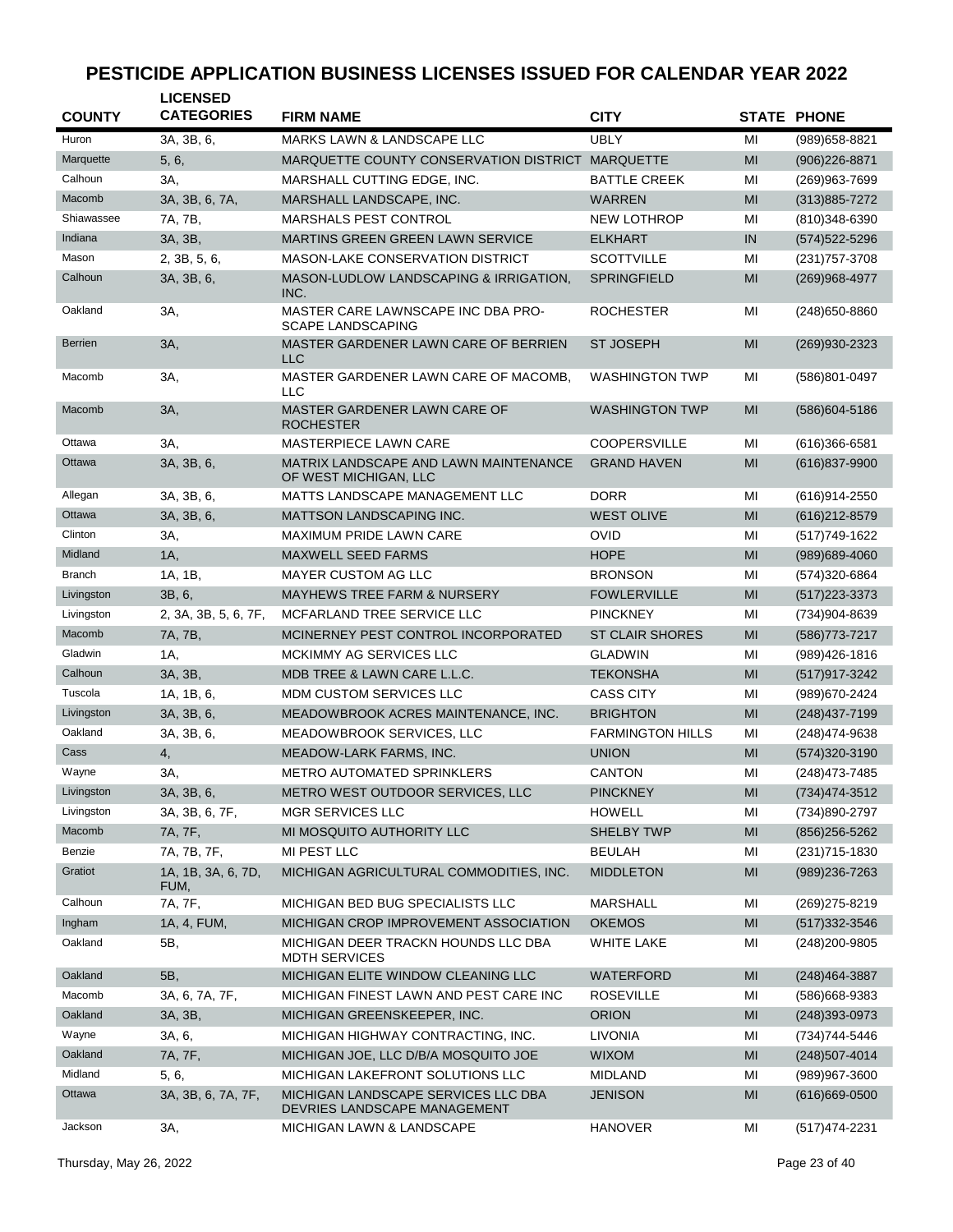| <b>COUNTY</b>         | <b>LICENSED</b><br><b>CATEGORIES</b> | <b>FIRM NAME</b>                                         | <b>CITY</b>             |    | <b>STATE PHONE</b> |
|-----------------------|--------------------------------------|----------------------------------------------------------|-------------------------|----|--------------------|
| Livingston            | 3A, 3B, 6, 7A, 7F,                   | MICHIGAN LAWN & SNOW SERVICE LLC                         | <b>BRIGHTON</b>         | MI | (810) 844-5200     |
| St. Clair             | 3A, 3B, 6, 7F,                       | MICHIGAN LAWN MAINTENANCE, INC.                          | <b>ST CLAIR</b>         | MI | (810)329-9466      |
| Kalamazoo             | 3A,                                  | MICHIGAN LAWN SERVICES, INC.                             | <b>RICHLAND</b>         | MI | (269) 629-1500     |
| Lapeer                | 3A, 3B, 6,                           | MICHIGAN MAINTENANCE MANAGEMENT, INC.                    | <b>ALMONT</b>           | MI | (810) 798-2215     |
| Montcalm              | 7A, 7B,                              | MICHIGAN PEST CONTROL SERVICES INC.                      | <b>SIDNEY</b>           | MI | (989)328-2234      |
| Washtenaw             | 5C,                                  | MICHIGAN POWER RODDING INC                               | <b>ANN ARBOR</b>        | MI | (734) 761-7154     |
| Kent                  | 7A, 7B, 7F,                          | MICHIGAN TERMITE SERVICE, INC.                           | <b>GRAND RAPIDS</b>     | MI | (616) 735-1840     |
| Ottawa                | 5C,                                  | MICHIGAN WASTE AND ENVIRONMENTAL<br><b>SERVICES INC</b>  | <b>SPRING LAKE</b>      | MI | (616)842-5535      |
| Isabella              | 7A, 7B,                              | MID MICHIGAN PEST MANAGEMENT, INC.                       | <b>CLARE</b>            | MI | (989)386-9622      |
| Saginaw               | 3A, 3B, 6,                           | <b>MID MICHIGAN PROPERTY SOLUTIONS</b>                   | <b>HEMLOCK</b>          | MI | (989)820-6299      |
| Shiawassee            | 3A, 3B, 6,                           | MID MICHIGAN TURF CARE INC.                              | OWOSSO                  | MI | (989) 723-7870     |
| Midland               | 7A, 7B,                              | MIDLAND PEST CONTROL                                     | <b>MIDLAND</b>          | MI | (989) 631-3574     |
| Montcalm              | 1A, 1B, 1C, 2, 3B,<br>5, 6, 7F, AE,  | MID-MICHIGAN HELICOPTER INC.                             | <b>GREENVILLE</b>       | MI | (616) 754-5184     |
| Clinton               | 5,                                   | <b>MID-MICHIGAN PONDS LLC</b>                            | <b>BATH</b>             | MI | $(517)927 - 4830$  |
| Kent                  | 7F,                                  | <b>MID-MITTEN MOSQUITO CONTROL</b>                       | <b>ROCKFORD</b>         | MI | (616)460-8823      |
| Oakland               | 3A, 3B, 6,                           | MIDWEST LANDSCAPE, INC.                                  | <b>NOVI</b>             | MI | (248) 426-9108     |
| Ottawa                | 7A, 7F,                              | <b>MIKE KIAUNIS</b>                                      | <b>GRAND HAVEN</b>      | MI | (616)402-8947      |
| Huron                 | 3A, 3B, 6,                           | <b>MIKES LANDSCAPING</b>                                 | <b>BAD AXE</b>          | MI | (989) 269-7505     |
| Otsego                | 3A, 3B, 6,                           | MIKES LAWN SERVICES, L.L.C.                              | <b>GAYLORD</b>          | MI | (989)732-8336      |
| Ogemaw                | 1A,                                  | MILLER FEED, INC.                                        | <b>PRESCOTT</b>         | MI | (989) 345-1753     |
| Oakland               | 3A, 3B,                              | MILLER LANDSCAPE, INC.                                   | <b>ORION</b>            | MI | (248)391-2889      |
| Indiana               | <b>7A</b> ,                          | MILLER SPRAY SERVICE, INC.                               | <b>SHIPSHEWANA</b>      | IN | (574) 825-9776     |
| Marquette             | 7A, 7B,                              | MISSION ONE EXTERMINATING CO.                            | <b>GWINN</b>            | MI | $(906)346 - 7753$  |
| Kent                  | 5B,                                  | MITCO, INC. A DIVISION OF DUBOIS CHEMICALS<br><b>INC</b> | <b>GRAND RAPIDS</b>     | MI | $(513)956 - 2581$  |
| Kent                  | 7A, 7F,                              | <b>MITTEN MOSQUITO CONTROL LLC</b>                       | <b>KENTWOOD</b>         | MI | (616)889-1152      |
| Allegan               | 3A, 3B,                              | <b>MJA LANDSCAPE LLC</b>                                 | WAYLAND                 | MI | $(616)813-6331$    |
| Kent                  | 3A, 3B, 6, 7A, 7F,                   | <b>MJR LANDSCAPE</b>                                     | <b>WYOMING</b>          | MI | (616)432-9876      |
| <b>Grand Traverse</b> | 3A,                                  | MM2 LIMITED                                              | <b>TRAVERSE CITY</b>    | MI | $(231)929-3293$    |
| Gratiot               | 4,                                   | MOBILE SEED SERVICE, INC.                                | <b>SUMNER</b>           | MI | (989) 875-4367     |
| Livingston            | 3A, 3B, 6,                           | MODERN LAWN, TREE & SHRUB CARE LLC                       | <b>BRIGHTON</b>         | MI | (248) 437-0496     |
| Genesee               | 3A, 3B,                              | MOE SALES & SERVICE INC                                  | <b>BURTON</b>           | MI | (810) 744-3520     |
| Genesee               | 3A, 7F,                              | MOJOS MOSQUITO AND LAWN CARE LLC                         | <b>CLIO</b>             | MI | (810) 644-5225     |
| Allegan               | 1A,                                  | MOLINE CO-OPERATIVE MILLING COMPANY                      | <b>MOLINE</b>           | MI | (616) 877-4631     |
| Tuscola               | 6,                                   | MONCHILOV EXCAVATING, INC                                | <b>FAIRGROVE</b>        | MI | (989)693-6690      |
| Kent                  | 3A, 3B, 6,                           | MONSMA LANDSCAPE & MAINTENANCE, INC.                     | ADA                     | MI | (616)868-5767      |
| Muskegon              | 3A, 3B, 6,                           | MONTAGUE TREE FARMS, LTD                                 | <b>MONTAGUE</b>         | MI | (231)894-2020      |
| Livingston            | 3A,                                  | MORRISON PROPERTY MAINTENANCE, INC                       | <b>FOWLERVILLE</b>      | MI | (517) 294-0473     |
| <b>Berrien</b>        | 7A, 7F,                              | MOSQUITO BEATERS LLC DBA MOSQUITO MOB                    | <b>COLOMA</b>           | MI | (833)880-9759      |
| Washtenaw             | 7F,                                  | MOSQUITO CONTROL OF MICHIGAN INC.                        | YPSILANTI               | MI | (734)922-5700      |
| Oakland               | 7A, 7F,                              | MOSQUITO JOE NORTH OAKLAND COUNTY LLC                    | WATERFORD               | MI | $(248)$ 257-2000   |
| Oakland               | 7A, 7F,                              | MOSQUITO JOE OF METRO DETROIT                            | <b>BLOOMFIELD HILLS</b> | MI | (248)379-1814      |
| Genesee               | 3A, 3B, 6, 7A, 7F,                   | MOSQUITO PRO LLC                                         | <b>FLINT</b>            | MI | (800) 215-0319     |
| Calhoun               | 7A, 7F,                              | MOSQUITO SHIELD OF WEST MICHIGAN                         | <b>KALAMAZOO</b>        | MI | (269) 763-9248     |
| Ohio $(2)$            | 7A, 7F,                              | <b>MOSQUITO TERMINATORS</b>                              | <b>MAUMEE</b>           | OH | (419) 285-9009     |
| Wayne                 | 7A, 7B,                              | MOTOR CITY PEST CONTROL CO.                              | <b>DETROIT</b>          | MI | $(313)931 - 5000$  |
| Macomb                | 3B,                                  | MOUNT VERNON TREE AND LANDSCAPE<br>SERVICE, INC.         | <b>ROMEO</b>            | MI | (586) 752-7561     |
| St. Clair             | 3A, 3B, 6,                           | MOWING MADNESS PROFESSIONAL LAWN<br>CARE, LLC            | <b>ALGONAC</b>          | MI | (810) 794-0407     |
| Wayne                 | 7A,                                  | <b>MR PEST LLC</b>                                       | <b>LIVONIA</b>          | MI | (248) 429-2085     |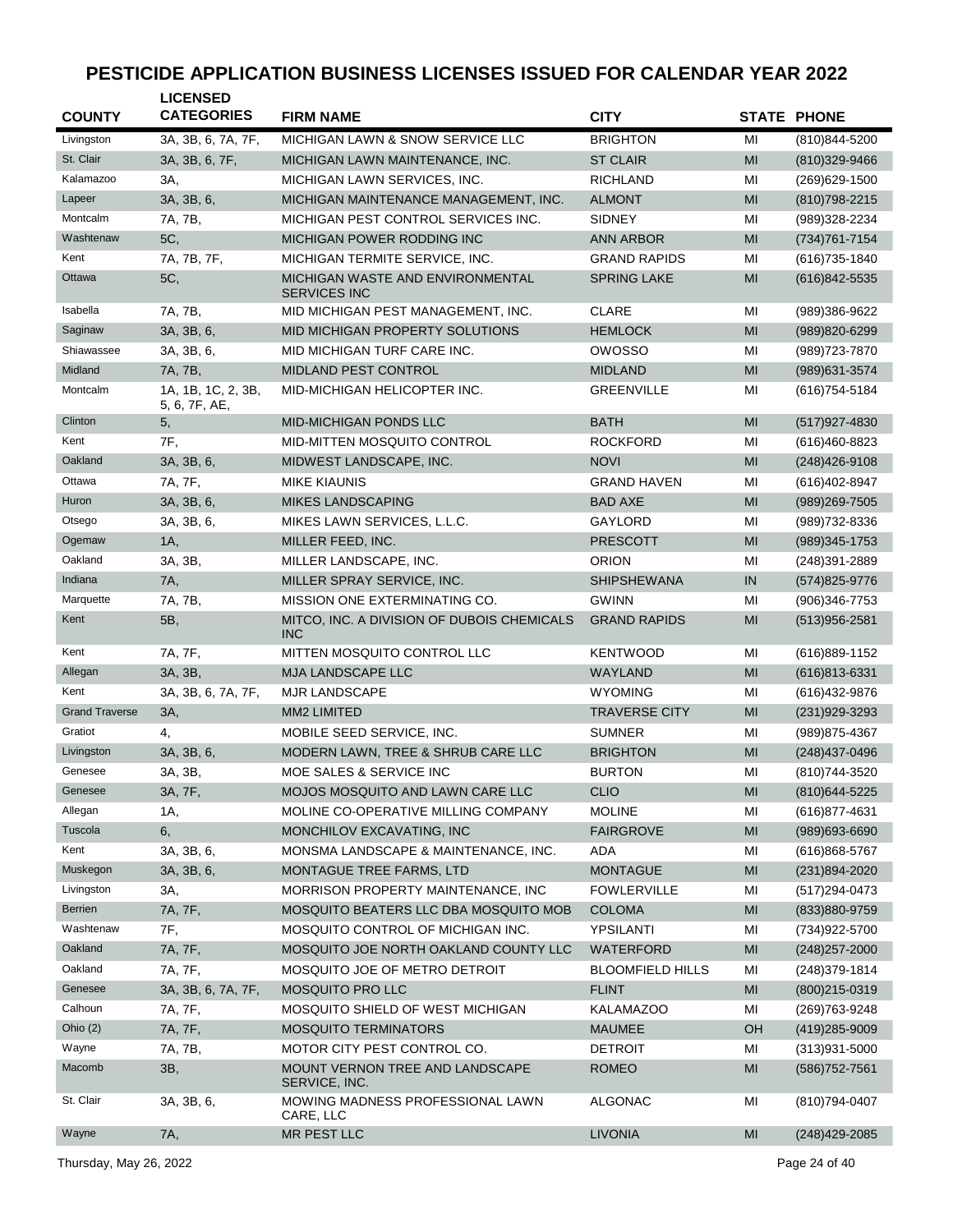| <b>COUNTY</b>          | <b>LICENSED</b><br><b>CATEGORIES</b> | <b>FIRM NAME</b>                                                 | <b>CITY</b>             |                | <b>STATE PHONE</b> |
|------------------------|--------------------------------------|------------------------------------------------------------------|-------------------------|----------------|--------------------|
| Kent                   | 3A, 3B, 6,                           | MR. BILLS LAND TREE SNOW, LLC                                    | <b>GRAND RAPIDS</b>     | MI             | $(616)361 - 2883$  |
| Wayne                  | 3A, 3B, 6, 7A, 7F,                   | MR. GREEN LAWN SPRAYING CO.                                      | <b>PLYMOUTH</b>         | MI             | $(734)453 - 1219$  |
| Saginaw                | 3A, 3B, 6, 7A,                       | <b>MURIN COMPANY</b>                                             | <b>FREELAND</b>         | MI             | (989) 781-1850     |
| Muskegon               | 2, 3B, 5, 6,                         | MUSKEGON COUNTY SOIL CONSERVATION<br><b>DISTRICT</b>             | <b>TWIN LAKE</b>        | MI             | (231) 828-5097     |
| <b>Grand Traverse</b>  | 1C,                                  | MUTUAL FARM MANAGEMENT COMPANY, L.L.C.                           | <b>TRAVERSE CITY</b>    | MI             | (231) 933-7190     |
| Wayne                  | 7A, 7F,                              | MWILDLIFE INSPECTION LLC                                         | <b>GARDEN CITY</b>      | MI             | (734) 297-6828     |
| Wayne                  | 3A, 3B, 6, 7F,                       | <b>MY ARBORIST LLC</b>                                           | <b>PLYMOUTH</b>         | MI             | $(248)378 - 1111$  |
| Oakland                | 3A, 3B, 6, 7A, 7F,                   | MY FERTILIZING COMPANY, INC.                                     | COMMERCE,               | MI             | $(248)923 - 1000$  |
| Kent                   | 3A, 3B, 6, 7A,                       | <b>MY TURF LLC</b>                                               | <b>BYRON CENTER</b>     | MI             | (616) 813-3135     |
| Oceana                 | 7A, 7D,                              | <b>MYRAS PEST CONTROL</b>                                        | <b>HESPERIA</b>         | MI             | $(231)854 - 2119$  |
| Leelanau               | 7D,                                  | N W MI WILDLIFE PEST CONTROL LLC                                 | <b>SUTTONS BAY</b>      | MI             | (231) 631-5210     |
| Oakland                | 5B.                                  | NALCO COMPANY LLC                                                | <b>FARMINGTON HILLS</b> | MI             | (810) 265-0461     |
| Jackson                | 1A, 4,                               | NAPOLEON FEED MILL, INC.                                         | <b>NAPOLEON</b>         | MI             | (517) 536-8311     |
| Ingham                 | 7A, 7B, 7D,                          | NATIONAL WILDLIFE CONTROL LLC                                    | LANSING                 | MI             | $(517)525 - 4753$  |
| Van Buren              | 3A,                                  | NATIVE GREEN LAWNCARE LLC                                        | <b>SOUTH HAVEN</b>      | MI             | (269)903-6070      |
| Oakland                | 5, 6,                                | NATURAL COMMUNITY SERVICES. LLC                                  | <b>WEST BLOOMFIELD</b>  | MI             | (248) 672-7611     |
| Jackson                | 6,                                   | NATURAL ENVIRONMENTAL RECLAMATION<br>CONCEPTS, INC.              | <b>HANOVER</b>          | MI             | (517) 563-2898     |
| Kent                   | 3A, 3B, 6,                           | NATURAL LANDSCAPES SERVICES                                      | <b>ROCKFORD</b>         | MI             | (616) 437-0389     |
| Wayne                  | 3A, 3B, 6, 7A, 7F,                   | NATURAL WAY INC                                                  | <b>TAYLOR</b>           | MI             | (248) 239-4000     |
| Oakland                | 3A, 3B, 6, 7A, 7F,                   | NATURAL WAY, INC.                                                | <b>FARMINGTON HILLS</b> | MI             | (248) 239-4000     |
| Oakland                | 3A, 3B, 6, 7A, 7F,                   | NATURAL WAY, INC.                                                | <b>LAKE ORION</b>       | MI             | $(248)$ 239-4000   |
| Macomb                 | 3A, 3B, 6, 7A, 7F,                   | NATURAL WAY, INC.                                                | <b>ROSEVILLE</b>        | MI             | (248) 239-4000     |
| Oakland                | 3A, 3B, 6,                           | NATURE - SCAPE, INC.                                             | <b>SOUTHFIELD</b>       | MI             | $(248)423-4238$    |
| Kent                   | 7D,                                  | NATURE SERVICES LLC                                              | <b>CALEDONIA</b>        | MI             | (616) 600 - 1200   |
| Indiana                | 3A, 3B,                              | NATURESCAPE SERVICES LLC                                         | <b>ELKHART</b>          | IN             | $(574)294 - 2010$  |
| Kalamazoo              | 3A, 3B, 7F,                          | NATURESCAPE, INC.                                                | <b>GALESBURG</b>        | MI             | (269) 358-8677     |
| Ottawa                 | 3A, 3B, 7F,                          | NATURESCAPE, INC.                                                | <b>HUDSONVILLE</b>      | MI             | (616) 425-5510     |
| Delta                  | 3A,                                  | NAULTS GREEN LAWN LIQUID FERTILIZER, INC.                        | <b>GLADSTONE</b>        | MI             | $(906)399 - 0941$  |
| Calhoun                | 3A, 3B, 6,                           | NAVIGATIONS, INCORPORATED                                        | <b>BATTLE CREEK</b>     | MI             | $(269)788 - 6500$  |
| Kalamazoo              | 3A, 3B, 6,                           | NAYLOR LANDSCAPE MANAGEMENT, INC.                                | <b>KALAMAZOO</b>        | MI             | (269) 375-0084     |
| Other                  | 5B,                                  | <b>NCH CORPORATION</b>                                           | <b>IRVING</b>           | <b>TX</b>      | (972) 721-6753     |
| Isabella               | 3A, 3B, 6, 7F.                       | NEAT & GREEN LAWN CARE, INC.                                     | MT PLEASANT             | ΜI             | (989) 772-5139     |
| Ohio                   | 3A, 3B,                              | NEW CENTURY TREE & LAWN, INC.                                    | <b>WAUSEON</b>          | OН             | (419) 335-7337     |
| Mecosta                | 3A, 3B, 6,                           | NEW HORIZONS LANDSCAPE LLC                                       | <b>BIG RAPIDS</b>       | MI             | (231) 796-0925     |
| Kent                   | 3A, 3B, 6,                           | NEW LIFE ARBORICULTURAL SERVICES INC                             | <b>GRAND RAPIDS</b>     | M <sub>l</sub> | $(616)287 - 2004$  |
| Missaukee              | ЗΑ,                                  | NEWELLS EVERGREEN NURSERY, LLC                                   | <b>LAKE CITY</b>        | ΜI             | (231)510-1030      |
| Macomb                 | 3A, 3B, 6, 7A, 7F,                   | <b>NEXGREEN LLC</b>                                              | <b>STERLING HEIGHTS</b> | MI             | $(248)918-5160$    |
| Indiana                | 1A, 1B, 1C, 2, 7F,<br>AE,            | NICKS FLYING SERVICE INC                                         | LAGRANGE                | IN             | (260)499-4710      |
| Oakland                | 3A, 3B, 6, 7F,                       | NIELSEN PRO LLC                                                  | <b>ROCHESTER</b>        | MI             | $(248)495 - 4618$  |
| Calhoun                | 7A, 7B,                              | NIGHTHAWK PEST SERVICE                                           | <b>BATTLE CREEK</b>     | MI             | (269) 962-7748     |
| Berrien                | 7A, 7B,                              | NILES EXTERMINATION CO., L.L.C.                                  | <b>NILES</b>            | MI             | $(269)683 - 2266$  |
| Livingston             | 3A, 3B, 5, 6,                        | NISWANDER ENVIRONMENTAL, LLC                                     | <b>BRIGHTON</b>         | ΜI             | (810) 225-0539     |
| <b>Grand Traverse</b>  | 7A, 7F,                              | NIX PEST SOLUTIONS LLC                                           | <b>TRAVERSE CITY</b>    | MI             | $(231)486 - 5058$  |
| Oakland                | 3A, 7A, 7F,                          | NMB ENTERPRISES INC. D/B/A CJB PEST &<br><b>MOSQUITO CONTROL</b> | <b>FARMINGTON HILLS</b> | ΜI             | (248) 888-7727     |
| Oakland                | 3A, 3B, 6, 7A, 7F,                   | NOBLE CONTROL LLC                                                | ROYAL OAK               | MI             | (248) 376-7977     |
| Oakland                | 7A, 7B,                              | NOBLE PEST CONTROL LLC                                           | <b>TROY</b>             | ΜI             | (248) 953-5860     |
| Ogemaw                 | 1A,                                  | NORTH CENTRAL FEED & SUPPLY                                      | <b>WEST BRANCH</b>      | MI             | (989)345-0428      |
| Allegan                | 7A, 7B, 7F,                          | NORTH SHORE PEST CONTROL, INC.                                   | <b>BLOOMINGDALE</b>     | ΜI             | (269) 521-6462     |
| <b>Grand Traverse</b>  | 6, 7A, 7B, 7F,                       | NORTH SHORE SERVICES, INC.                                       | <b>KINGSLEY</b>         | MI             | $(231)943 - 5125$  |
| Thursday, May 26, 2022 |                                      |                                                                  |                         |                | Page 25 of 40      |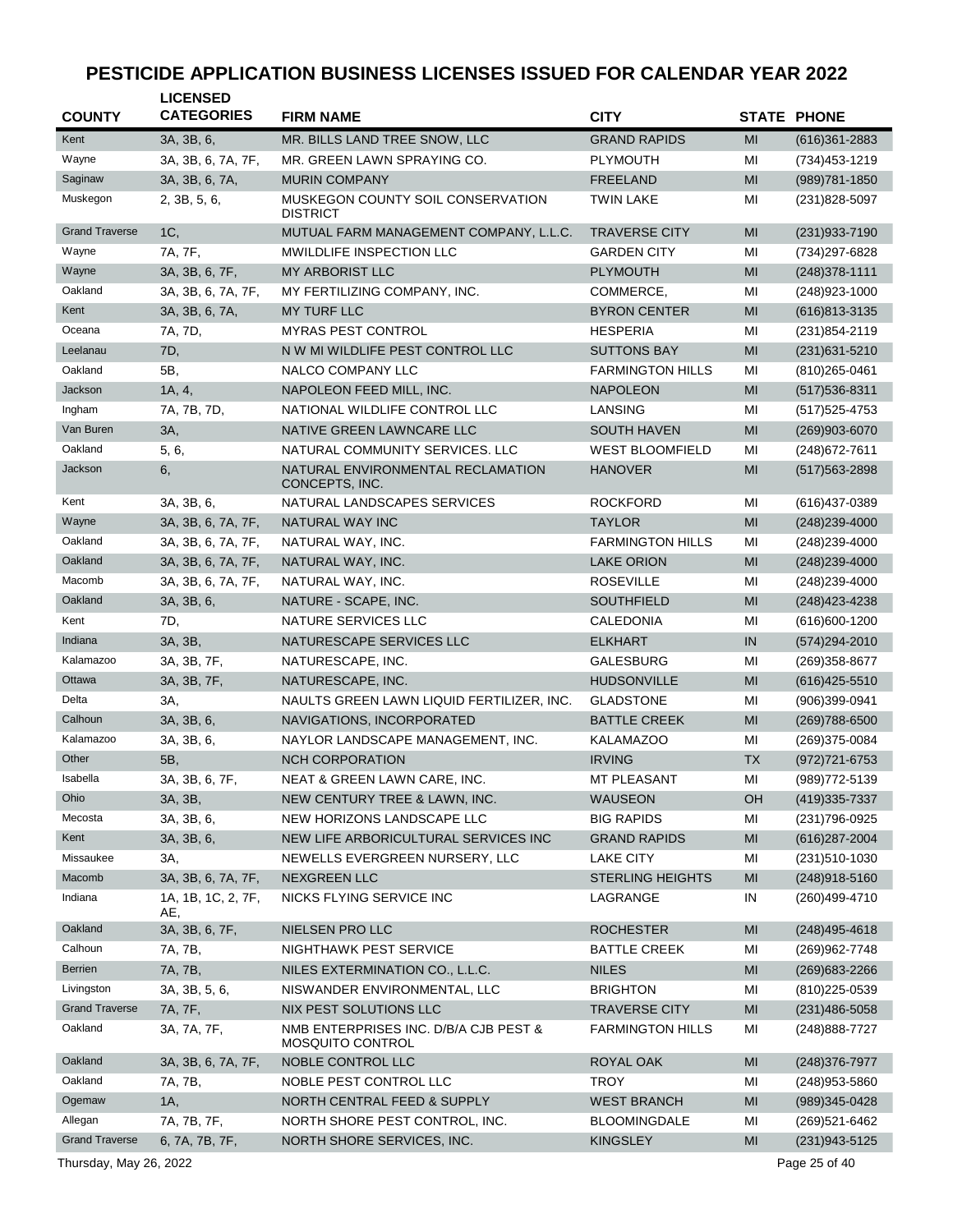| <b>COUNTY</b>         | <b>LICENSED</b><br><b>CATEGORIES</b> | <b>FIRM NAME</b>                                           | <b>CITY</b>           |           | <b>STATE PHONE</b> |
|-----------------------|--------------------------------------|------------------------------------------------------------|-----------------------|-----------|--------------------|
| Cass                  | 3A, 3B, 6,                           | NORTH STAR LANDSCAPE GROUP LLC                             | <b>CASSOPOLIS</b>     | MI        | $(269)445-9100$    |
| Ottawa                | 3A,                                  | NORTH TOWN FARMS, L.L.C.                                   | <b>WEST OLIVE</b>     | MI        | $(616)399-8047$    |
| Alpena                | 7A, 7F,                              | NORTH WOODS PEST CONTROL LLC                               | <b>SPRUCE</b>         | MI        | (989) 884-1743     |
| Wisconsin             | 7A,                                  | NORTHEAST WILDLIFE REMOVAL LLC                             | WAUSAUKEE             | WI        | (715) 927-1353     |
| Wisconsin             | 6,                                   | NORTHERN CLEARING, INC.                                    | <b>ASHLAND</b>        | WI        | (715) 682-6646     |
| <b>Grand Traverse</b> | 3A, 3B, 5, 6,                        | NORTHERN GREENLAWN INC.                                    | <b>TRAVERSE CITY</b>  | MI        | (231) 941-3450     |
| Emmet                 | 3A, 3B, 6,                           | NORTHERN GREENLAWN NORTH, INC.                             | <b>HARBOR SPRINGS</b> | MI        | (231) 347-5282     |
| Emmet                 | 3A, 3B, 5,                           | NORTHERN HYDROSEED AND LANDSCAPE<br><b>MAINTENANCE LLC</b> | <b>HARBOR SPRINGS</b> | MI        | (231) 838-8766     |
| Luce                  | 3A, 3B,                              | NORTHERN NURSERY, INC.                                     | <b>MCMILLAN</b>       | MI        | (906) 586-3357     |
| Delta                 | 3A, 7A, 7B, 7F,                      | NORTHERN PEST LLC                                          | <b>RAPID RIVER</b>    | MI        | (734) 645-1711     |
| Gogebic               | 7A, 7F,                              | NORTHLAND MOSQUITO CONTROL                                 | <b>IRONWOOD</b>       | MI        | $(906)285 - 4848$  |
| Livingston            | 3A, 3B, 6,                           | NORTHLAND SERVICES, LLC                                    | <b>PINCKNEY</b>       | MI        | (734)878-9889      |
| Ottawa                | 7A, 7B,                              | NORTHSTAR PEST SOLUTIONS L.L.C.                            | <b>ALLENDALE</b>      | MI        | $(616)450 - 1417$  |
| Wisconsin             | 2,                                   | NORTHWOODS FORESTRY, INC.                                  | <b>ELEVA</b>          | WI        | (715) 287-3548     |
| Newago                | 3A, 3B,                              | NORTHWOODS GREENSCAPES LLC                                 | <b>GRANT</b>          | MI        | (616) 299-5994     |
| Ogemaw                | 5,                                   | NORTHWOODS LAKE & POND MANAGEMENT,<br><b>LLC</b>           | <b>WEST BRANCH</b>    | MI        | (989)345-3519      |
| Van Buren             | 3A,                                  | NO-SPIN SERVICES, LLC                                      | <b>SOUTH HAVEN</b>    | MI        | (269) 214-8339     |
| Oakland               | 7A, 7F,                              | NOSQUITO PEST CONTROL                                      | WATERFORD             | MI        | (248) 979-0891     |
| Ohio $(2)$            | 6,                                   | NOXIOUS VEGETATION CONTROL, INC.                           | <b>ASHVILLE</b>       | <b>OH</b> | (740) 983-5101     |
| Wayne                 | 3A, 3B, 6,                           | NU APPEARANCE MAINTENANCE, INC.                            | <b>HARPER WOODS</b>   | MI        | $(313)884 - 0515$  |
| Lenawee               | 1A, 1B, 4,                           | NUTRIEN AG SOLUTIONS INC                                   | <b>BLISSFIELD</b>     | MI        | $(517)486 - 4391$  |
| Gratiot               | 1A, 1B, 4,                           | NUTRIEN AG SOLUTIONS INC                                   | <b>BRECKENRIDGE</b>   | MI        | (989)842-1185      |
| Sanilac               | 1A, 4,                               | NUTRIEN AG SOLUTIONS INC                                   | <b>BROWN CITY</b>     | MI        | $(810)346-3160$    |
| Sanilac               | 1A,                                  | NUTRIEN AG SOLUTIONS INC                                   | <b>DECKERVILLE</b>    | MI        | (810) 376-3975     |
| Delta                 | 1A, 1B,                              | NUTRIEN AG SOLUTIONS INC                                   | <b>GLADSTONE</b>      | MI        | $(906)789-9957$    |
| Montcalm              | 1A,                                  | NUTRIEN AG SOLUTIONS INC                                   | <b>GREENVILLE</b>     | MI        | $(616)754 - 4609$  |
| Shiawassee            | 1A, 1B, 4,                           | NUTRIEN AG SOLUTIONS INC                                   | <b>HENDERSON</b>      | MI        | (989) 725-7933     |
| Eaton                 | 1A, 1B, 4,                           | NUTRIEN AG SOLUTIONS INC                                   | LAKE ODESSA           | MI        | (616) 374-8859     |
| Bay                   | 1A, 1B, 4,                           | NUTRIEN AG SOLUTIONS INC                                   | <b>LINWOOD</b>        | MI        | (989) 697-5941     |
| St. Joseph            | 1A, 1B,                              | NUTRIEN AG SOLUTIONS INC                                   | <b>MENDON</b>         | MI        | (269)496-2415      |
| Lenawee               | 1A, 1B,                              | NUTRIEN AG SOLUTIONS INC                                   | <b>MORENCI</b>        | MI        | $(517)458 - 2208$  |
| Bay                   | 1A, 1B, 4,                           | NUTRIEN AG SOLUTIONS INC                                   | <b>MUNGER</b>         | MI        | (989)892-8574      |
| Huron                 | 1A, 4,                               | NUTRIEN AG SOLUTIONS INC                                   | OWENDALE              | MI        | (989) 678-0120     |
| Washtenaw             | 1A, 1B, 1C, 4,                       | NUTRIEN AG SOLUTIONS INC                                   | <b>SALINE</b>         | MI        | (734) 429-2300     |
| Sanilac               | 1A, 4,                               | NUTRIEN AG SOLUTIONS INC                                   | <b>SANDUSKY</b>       | MI        | (810) 648-2299     |
| Huron                 | 1A, 4,                               | NUTRIEN AG SOLUTIONS INC                                   | <b>UBLY</b>           | MI        | (989) 658-2551     |
| Allegan               | 1A, 1B, 4,                           | NUTRIEN AG SOLUTIONS INC                                   | WAYLAND               | MI        | $(616)891 - 0075$  |
| Allegan               | 1A, 1B,                              | NUTRIEN AG SOLUTIONS INC                                   | <b>WEST OLIVE</b>     | MI        | (616)842-4184      |
| Cass                  | 4,                                   | NUTRIEN AG SOLUTIONS INC.                                  | <b>DOWAGIAC</b>       | MI        | (269) 944-1411     |
| Hillsdale             | 1A, 4,                               | NUTRIEN AG SOLUTIONS INC.                                  | <b>READING</b>        | MI        | (517) 283-6207     |
| Macomb                | 7A, 7B,                              | OAKLAND PEST CONTROL, L.L.C.                               | <b>MACOMB</b>         | MI        | $(586)751-1110$    |
| Wayne                 | 3B, 6,                               | OAKLEY LAWN SERVICE, INC.                                  | <b>NEW BOSTON</b>     | MI        | (734) 753-4992     |
| Lapeer                | 3A, 7F,                              | OAKRIDGE LAWN AND SNOW SERVICE                             | <b>LAPEER</b>         | MI        | (810) 667-1769     |
| Allegan               | 2, 5, 6,                             | ODC NETWORK                                                | HOLLAND               | MI        | $(616)393-9453$    |
| <b>Bay</b>            | 3A, 3B, 6,                           | ODONNELLS EARTHWORKS LLC                                   | <b>ESSEXVILLE</b>     | MI        | (989)892-5333      |
| Kent                  | 3A, 3B, 6,                           | ODOWD LLC                                                  | <b>CEDAR SPRINGS</b>  | MI        | (616) 696-3767     |
| <b>Grand Traverse</b> | 7A, 7B, 7F,                          | OHEARN PEST CONTROL LLC                                    | <b>TRAVERSE CITY</b>  | MI        | $(231)421 - 3855$  |
| Chippewa              | 3A, 3B, 6, 7A, 7B,<br>7F,            | OJIBWE HAZARDOUS ABATEMENT LLC                             | <b>SAULT ST MARIE</b> | MI        | (906)786-3001      |
| Monroe                | 3A, 3B, 6,                           | OLD TOWN LANDSCAPE AND LAWN SERVICE,<br>INC.               | <b>MONROE</b>         | MI        | (734) 242-2525     |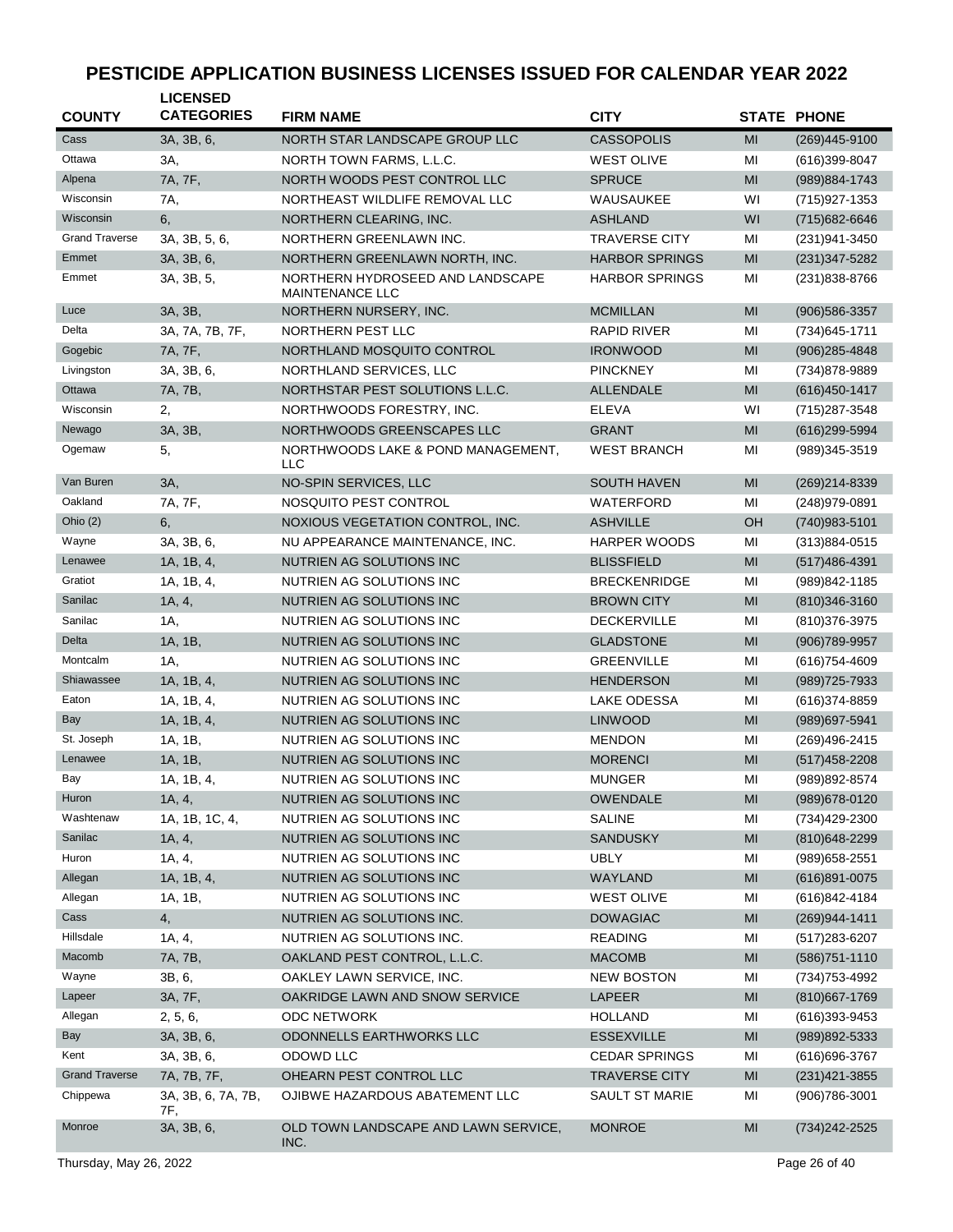| <b>COUNTY</b> | <b>LICENSED</b><br><b>CATEGORIES</b> | <b>FIRM NAME</b>                                     | <b>CITY</b>             |                | <b>STATE PHONE</b> |
|---------------|--------------------------------------|------------------------------------------------------|-------------------------|----------------|--------------------|
| Clinton       | 7A, 7B,                              | <b>OLIVER SERVICES</b>                               | <b>LANSING</b>          | MI             | $(517)285 - 0499$  |
| Macomb        | 3A, 6,                               | OLIVERS LAWN FERTILIZING                             | <b>HARRISON</b>         | MI             | (586)899-3509      |
| Muskegon      | 7A, 7B,                              | OMALLEYS PEST CONTROL, INC.                          | <b>MUSKEGON</b>         | MI             | (231) 722-4686     |
| Muskegon      | 7A,                                  | ON GUARD PEST CONTROL LLC                            | <b>MUSKEGON</b>         | MI             | (231) 563-3968     |
| Presque Isle  | 1A, 1B, 5, 6,                        | ON TARGET SPRAYNG                                    | <b>ROGERS CITY</b>      | MI             | (989) 734-2302     |
| Wayne         | 3A, 3B, 6,                           | ONE STOP PROPERTY MAINTENANCE LLC                    | <b>DETROIT</b>          | MI             | (313) 957-0070     |
| Kent          | 3A, 3B, 6, 7F,                       | OOMKES LANDSCAPE MANAGEMENT, INC.                    | <b>GRAND RAPIDS</b>     | MI             | (616) 541-4445     |
| Illinois      | 7F,                                  | OPERATION FACILITY MANAGEMENT LLC                    | <b>ELMHURST</b>         | IL             | $(906)364 - 9090$  |
| Wayne         | 3A, 3B,                              | ORDERS LANDSCAPING, LLC                              | <b>LIVONIA</b>          | MI             | (734) 513-6452     |
| Macomb        | 3A, 3B, 6, 7A, 7F,                   | ORGANIC MATTERS LLC                                  | <b>CLINTON TWP</b>      | MI             | (586)216-6170      |
| Oakland       | 7A, 7B, 7F,                          | <b>ORKIN LLC</b>                                     | <b>NEW HUDSON</b>       | M <sub>l</sub> | $(248)305-0133$    |
| Wayne         | 7A, 7B, 7F,                          | ORKIN, INC.                                          | WAYNE                   | MI             | (734) 721-0450     |
| Oakland       | 7A, 7B, 7F,                          | ORKIN, LLC                                           | <b>AUBURN HILLS</b>     | MI             | $(248)371 - 1800$  |
| Macomb        | 7A, 7B, 7D, 7F,                      | ORKIN, LLC                                           | <b>CHESTERFIELD TWP</b> | MI             | (586)949-6691      |
| <b>Branch</b> | 7A, 7B, 7F,                          | ORKIN, LLC                                           | <b>COLDWATER</b>        | MI             |                    |
| Clinton       |                                      |                                                      |                         |                | $(517)279-1214$    |
| Wisconsin     | 7A, 7B, 7D, 7F,                      | ORKIN, LLC                                           | <b>DEWITT</b>           | MI             | (517) 657-4874     |
|               | 7A, 7F,                              | ORKIN, LLC                                           | <b>GREEN BAY</b>        | WI             | (920)499-0233      |
| Ottawa        | 7A, 7B, 7D, 7F,                      | ORKIN, LLC                                           | <b>JENISON</b>          | MI             | $(616)457 - 1000$  |
| Kalamazoo     | 7A, 7B, 7D, 7F,                      | ORKIN, LLC                                           | <b>PORTAGE</b>          | M <sub>l</sub> | (269)327-0007      |
| Saginaw       | 7A, 7B, 7F,                          | ORKIN, LLC                                           | <b>SAGINAW</b>          | MI             | (989) 792-8715     |
| Oakland       | 7A,                                  | ORKIN, LLC                                           | <b>SOUTHFIELD</b>       | M <sub>l</sub> | $(248)356 - 5082$  |
| Indiana       | 1A,                                  | ORLAND COMMUNITY ELEVATOR                            | ORLAND                  | IN             | (260)829-6521      |
| Other         | 2A,                                  | OSMOSE UTILITIES SERVICES, INC.                      | PEACHTREE CITY          | GA             | (770) 632-6700     |
| Cheboygan     | 7A, 7B, 7F,                          | OSTLUND PEST CONTROL NORTH INC.                      | <b>CHEBOYGAN</b>        | MI             | (231) 238-0899     |
| Charlevoix    | 3A, 3B, 6,                           | OSTRUM OUTDOOR & COTTAGE MGT LLC                     | <b>CHARLEVOIX</b>       | MI             | $(231)330-3551$    |
| Sanilac       | 3A,                                  | OSWALDS FERTILIZATION                                | <b>SANDUSKY</b>         | MI             | (810) 837-0578     |
| Otsego        | 3A, 3B, 6,                           | OTSEGO OUTDOOR MAINTENANCE LLC                       | <b>JOHANNESBURG</b>     | MI             | (989) 732-7677     |
| Ottawa        | 2, 3B, 5, 6,                         | OTTAWA CONSERVATION DISTRICT                         | <b>GRAND HAVEN</b>      | MI             | (616)842-5852      |
| Monroe        | 1A, 1B, 4,                           | OTTAWA LAKE COOPERATIVE ELEVATOR<br><b>COMPANY</b>   | <b>OTTAWA LAKE</b>      | M <sub>l</sub> | (734) 856-2909     |
| Ottawa        | 3A, 3B, 6, 7A, 7F,                   | OTTAWA LANDSCAPE MGMT, LLC                           | <b>HOLLAND</b>          | MI             | (616) 218-7128     |
| Monroe        | 3A, 3B, 6,                           | OTTER CREEK LANDSCAPING                              | <b>LASALLE</b>          | MI             | (734) 625-3593     |
| Oakland       | 3A, 3B, 6,                           | OUTDOOR ACCENTS, INC.                                | <b>NOVI</b>             | MI             | (248)366-3052      |
| Wayne         | 3A, 3B, 6, 7F,                       | OUTDOOR EXPERTS, INC.                                | <b>ROMULUS</b>          | M <sub>l</sub> | (734)941-4458      |
| Livingston    | 3A, 3B, 6, 7A, 7F,                   | OUTDOOR EXPRESSIONS CUSTOM<br><b>LANDSCAPING LLC</b> | LAINGSBURG              | ΜI             | (517) 333-7999     |
| Clinton       | 3A, 3B, 6, 7A, 7F,                   | OUTDOOR SPECIALTY, LLC                               | LANSING                 | MI             | (517) 886-5296     |
| Lapeer        | 2, 3A, 3B, 5, 6, 7F,                 | OWEN TREE SERVICE HERBICIDE DIVISION, INC.           | ATTICA                  | MI             | (810) 724-6651     |
| Lapeer        | 2, 3A, 3B, 6, 7A,<br>7F,             | OWEN TREE SERVICE, INC.                              | <b>ATTICA</b>           | MI             | (810) 724-6651     |
| Emmet         | 3A,                                  | P C LAWN CARE                                        | <b>BOYNE FALLS</b>      | ΜI             | $(231)838 - 6004$  |
| Livingston    | 3A, 3B, 6,                           | <b>P5 IRRIGATION LLC</b>                             | <b>HOWELL</b>           | M <sub>l</sub> | (734) 674-0590     |
| Allegan       | 3A, 3B, 6, 7A, 7B,<br>7F,            | PABCO SERVICES LLC / REALTORS HELPER LLC             | ALLEGAN                 | ΜI             | (269) 355-1414     |
| Mackinac      | 7A, 7B, 7F,                          | PAINTER PEST CONTROL SERVICE, L.L.C.                 | <b>CURTIS</b>           | MI             | (906) 586-9737     |
| Macomb        | 7A, 7B,                              | PALLADIN PEST CONTROL LLC                            | <b>RAY</b>              | MI             | (586) 651-0577     |
| Oakland       | 3A, 3B, 6,                           | PARADISE GARDEN LANDSCAPING INC                      | <b>HAZEL PARK</b>       | MI             | (586) 665-2260     |
| Oakland       | 3A, 3B, 6,                           | PARK PLACE LAWN CARE, L.L.C.                         | ORTONVILLE              | ΜI             | (248) 793-7003     |
| Clinton       | 1A, 4,                               | PAT FELDPAUSCH FARMS                                 | <b>FOWLER</b>           | MI             | (989) 593-3464     |
| Wayne         | 7A, 7B, 7F,                          | PATRIOT PEST SOLUTIONS LLC                           | <b>ROMULUS</b>          | ΜI             | (313) 530-2934     |
| Macomb        | 3A, 7A, 7F,                          | PATS BLUE GRASS INC                                  | <b>MOUNT CLEMENS</b>    | MI             | (586) 415-1573     |
| Allegan       | 3A,                                  | PAULS PRETTY LAWN SERVICE                            | <b>DORR</b>             | MI             | (616) 681-2226     |
| <b>Barry</b>  | 3A, 3B, 6,                           | PDL PROPERTY MANAGEMENT LLC                          | <b>BATTLE CREEK</b>     | MI             | $(269)366 - 0299$  |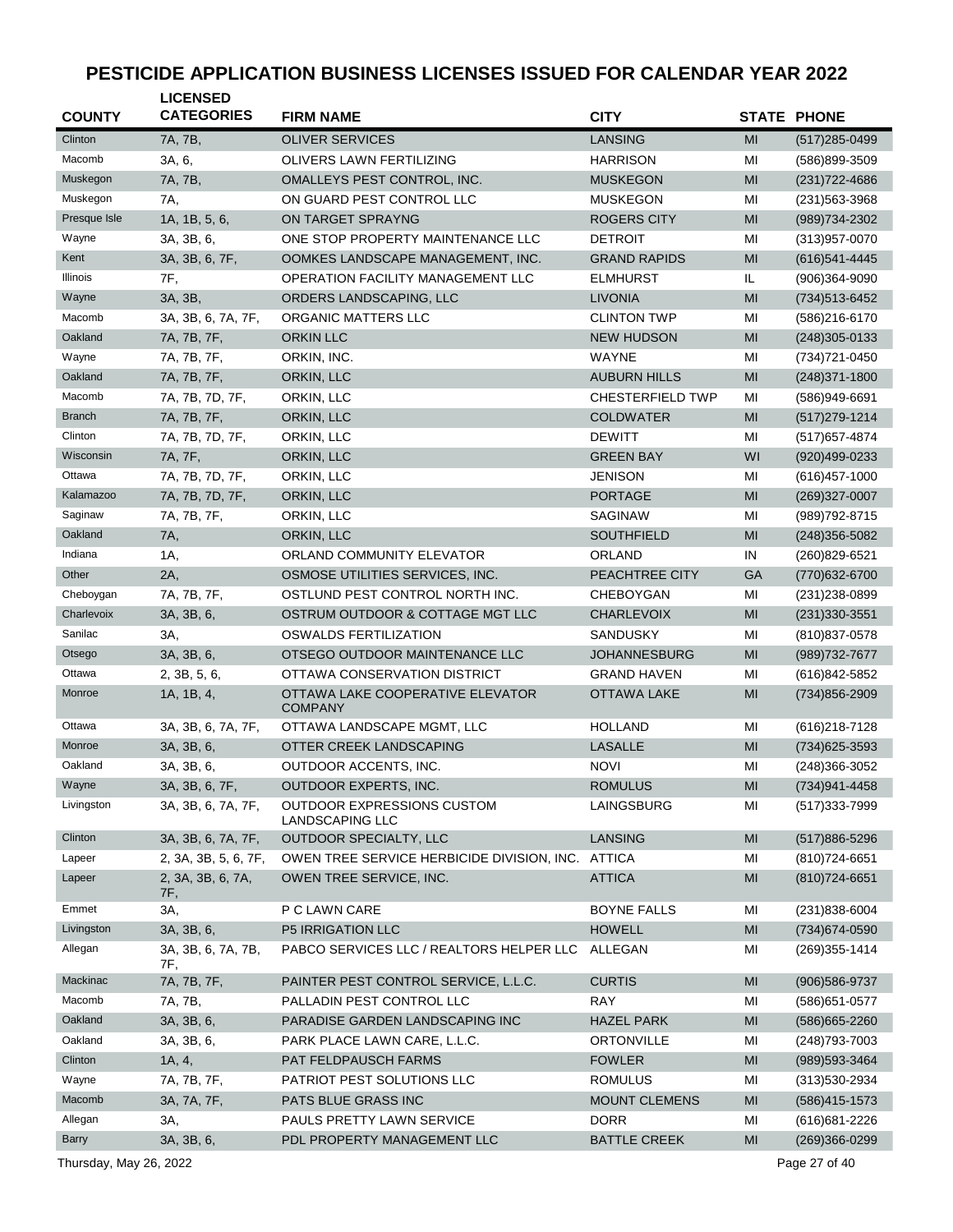| <b>COUNTY</b> | <b>LICENSED</b><br><b>CATEGORIES</b> | <b>FIRM NAME</b>                                                        | <b>CITY</b>             |    | <b>STATE PHONE</b> |
|---------------|--------------------------------------|-------------------------------------------------------------------------|-------------------------|----|--------------------|
| Macomb        | 7A, 7B,                              | PEAC CONSULTANTS LLC                                                    | <b>WARREN</b>           | MI | (866) 432-7322     |
| Emmet         | 3A, 3B, 6,                           | PEACOCKS HEALTHY LAWNS                                                  | <b>HARBOR SPRINGS</b>   | MI | (231) 373-7998     |
| Charlevoix    | 3A, 7A, 7F,                          | PEARCE SALES INC DBA PINE LAKE LAWN AND<br><b>PEST</b>                  | <b>BOYNE CITY</b>       | MI | $(517)$ 575-8022   |
| Emmet         | 3B,                                  | PEGGYS GARDENING, INC.                                                  | <b>PETOSKEY</b>         | MI | (231) 348-1229     |
| Kalamazoo     | 3B,                                  | PENNING LANDSCAPE MAINTENANCE L.L.C.                                    | <b>LAWTON</b>           | MI | (269) 624-1489     |
| Delta         | 7A,                                  | PENOZA PEST CONTROL, INC.                                               | <b>ESCANABA</b>         | MI | (906) 789-6168     |
| Ohio          | 1A, 3A, 3B, 5, 6,<br>7A, 7F,         | PERF-A-LAWN OF TOLEDO, INCORPORATED                                     | <b>TOLEDO</b>           | OH | (419) 729-0436     |
| Macomb        | 7A, 7B,                              | PERFECTING PEST ELIMINATION                                             | <b>EASTPOINTE</b>       | MI | $(313)477 - 9693$  |
| Kent          | 3A, 3B, 6,                           | PERFECTION LAWN AND PEST CONTROL LLC                                    | <b>GRAND RAPIDS</b>     | MI | $(616)$ 295-6680   |
| Livingston    | 3A, 3B, 6,                           | PERFORMANCE SPORTS TURF LLC                                             | <b>HOWELL</b>           | MI | (248) 640-3379     |
| Wayne         | 3A, 7A, 7F,                          | PERIMETER PEST CONTROL LLC                                              | <b>NEW BOSTON</b>       | MI | (734)606-9542      |
| Ottawa        | 3A, 3B, 6,                           | PERMA GREEN                                                             | <b>HOLLAND</b>          | MI | (616) 786-3697     |
| Kent          | 3A, 3B, 6,                           | PERSONAL TOUCH LANDSCAPE SERVICES                                       | <b>CALEDONIA</b>        | MI | (616)891-0040      |
| Saginaw       | 7A,                                  | PEST BROTHERS LLC                                                       | <b>FREELAND</b>         | MI | (989) 545-1131     |
| Calhoun       | 7A, 7B,                              | PEST BUSTERS LLC                                                        | <b>BATTLE CREEK</b>     | MI | (269) 832-8545     |
| Presque Isle  | 7A, 7B,                              | PEST CONTROL BY BROWNING, LLC DBA<br>NORTHEAST MICHIGAN PEST MANAGEMENT | <b>MILLERSBURG</b>      | MI | (989)733-6425      |
| Ingham        | 7A, 7B, 7F,                          | PEST CONTROL SPECIALISTS, LLC                                           | <b>EAST LANSING</b>     | MI | $(517)643-0513$    |
| Macomb        | 7A,                                  | PEST CORPS PLUS HOME SERVICE LLC                                        | <b>FRASER</b>           | MI | (586) 823-3777     |
| Oakland       | 7A, 7F,                              | PEST EZ PEST CONTROL                                                    | <b>MILFORD</b>          | MI | (734) 394-7593     |
| Macomb        | 7A, 7F,                              | PEST MANAGEMENT BY T & J                                                | <b>CLINTON TWP</b>      | MI | (586) 790-3145     |
| Wayne         | 7A, 7B, 7F,                          | PEST MASTERS, INC.                                                      | <b>LIVONIA</b>          | MI | (734) 522-4640     |
| Macomb        | 7A, 7B,                              | <b>PEST POUNDERS</b>                                                    | <b>ST CLAIR SHORES</b>  | ΜI | (586) 563-0152     |
| Newago        | 7A, 7B, 7F,                          | PEST PROFESSOR LLC                                                      | <b>WHITE CLOUD</b>      | MI | (734) 612-7208     |
| Kalamazoo     | 7A, 7B, 7D, 7F,                      | PEST PROS OF MICHIGAN LLC                                               | <b>PORTAGE</b>          | MI | (269)993-0051      |
| Clinton       | 7A, 7B,                              | PEST PROS, LLC                                                          | <b>ST JOHNS</b>         | MI | (517) 242-1321     |
| Newago        | 7A, 7F,                              | <b>PEST X MICHIGAN</b>                                                  | <b>NEWAYGO</b>          | MI | (231) 245-2406     |
| Wayne         | 7A, 7B,                              | PEST XCLUSION PROS LLC                                                  | <b>WOODHAVEN</b>        | MI | (734) 560-9829     |
| Allegan       | 3A, 3B, 6, 7A, 7B,<br>7D, 7F,        | PEST, LAWN, AND PLOW LLC                                                | WAYLAND                 | MI | (616) 291-6496     |
| Wayne         | 7A,                                  | PESTICIDE MAINTENANCE                                                   | <b>DETROIT</b>          | MI | $(313)556 - 3979$  |
| Macomb        | 7A, 7B, 7D, 7F,                      | PESTX LLC                                                               | <b>SHELBY TWP</b>       | MI | (586) 799-7555     |
| Ottawa        | 3A, 3B, 6,                           | PETES LAWN CARE, INC.                                                   | <b>SPRING LAKE</b>      | MI | (616)844-7200      |
| Macomb        | 3A, 3B, 6,                           | PHOENIX LANDSCAPE SERVICES LLC                                          | <b>STERLING HEIGHTS</b> | МI | (586)899-0727      |
| Genesee       | 6, 7A, 7B, 7D, 7F,                   | PHOENIX PEST SERVICES                                                   | <b>FENTON</b>           | MI | (810) 691-5962     |
| Jackson       | 3A, 7A,                              | PICTURE PERFECT LAWN CARE LLC                                           | <b>CONCORD</b>          | MI | (517) 392-1044     |
| Ohio          | 7A, 7B, 7D,                          | PILOT TERMITE & PEST CONTROL, LLC                                       | <b>HOLLAND</b>          | OH | (419) 865-8948     |
| Branch        | 3A, 3B, FUM,                         | PINE KNOLL LAWN PEST CONTROL                                            | <b>COLDWATER</b>        | ΜI | (517) 278-8144     |
| <b>Branch</b> | 4,                                   | PINE RIDGE FARM SERVICES, INC.                                          | <b>ATHENS</b>           | MI | (269) 579-3431     |
| Berrien       | 5, 6,                                | PINECREST INDUSTRIES                                                    | GALIEN                  | ΜI | (269) 545-8125     |
| Wayne         | 3A, 3B, 5, 6,                        | PINNACLE TURF                                                           | <b>FLAT ROCK</b>        | MI | $(734)341 - 0505$  |
| Genesee       | 7A,                                  | PIPE PIPER PEST CONTROL CRITTER REMOVAL                                 | <b>MOUNT MORRIS</b>     | ΜI | $(810)394 - 6060$  |
| Wayne         | 5C,                                  | PIPETEK INFRASTRUCTURE SERVICES LLC                                     | <b>LIVONIA</b>          | MI | (248) 880-6965     |
| Cass          | 3B, 6,                               | PLANT GROWTH MANAGEMENT SYSTEMS INC.                                    | <b>NILES</b>            | MI | (269) 663-7467     |
| Oakland       | 7E,                                  | PLANTERRA CORPORATION                                                   | <b>WEST BLOOMFIELD</b>  | MI | $(248)661 - 1515$  |
| Washtenaw     | 5, 6,                                | PLANTWISE, LLC                                                          | ANN ARBOR               | ΜI | (734)665-7168      |
| Calhoun       | 7A,                                  | PLATINUM PEST CONTROL                                                   | <b>SPRINGFIELD</b>      | MI | $(269)274-6157$    |
| Kent          | 2, 5, 6,                             | PLM LAKE & LAND MANAGEMENT CORP.                                        | <b>ALTO</b>             | ΜI | (616)891-1294      |
| Osceola       | 2, 5, 6,                             | PLM LAKE & LAND MANAGEMENT CORP.                                        | <b>EVART</b>            | MI | (800)382-4434      |
| Shiawassee    | 5, 6,                                | PLM LAKE & LAND MANAGEMENT CORP.                                        | <b>MORRICE</b>          | ΜI | (616)891-1294      |
| St. Joseph    | 5, 6,                                | PLM LAKE & LAND MANAGEMENT LLC                                          | <b>STURGIS</b>          | MI | $(616)891 - 1294$  |
|               |                                      |                                                                         |                         |    |                    |

Thursday, May 26, 2022 2001 2012 20:30 20:30 20:30 20:30 20:30 20:30 20:30 20:30 20:30 20:30 20:30 20:30 20:30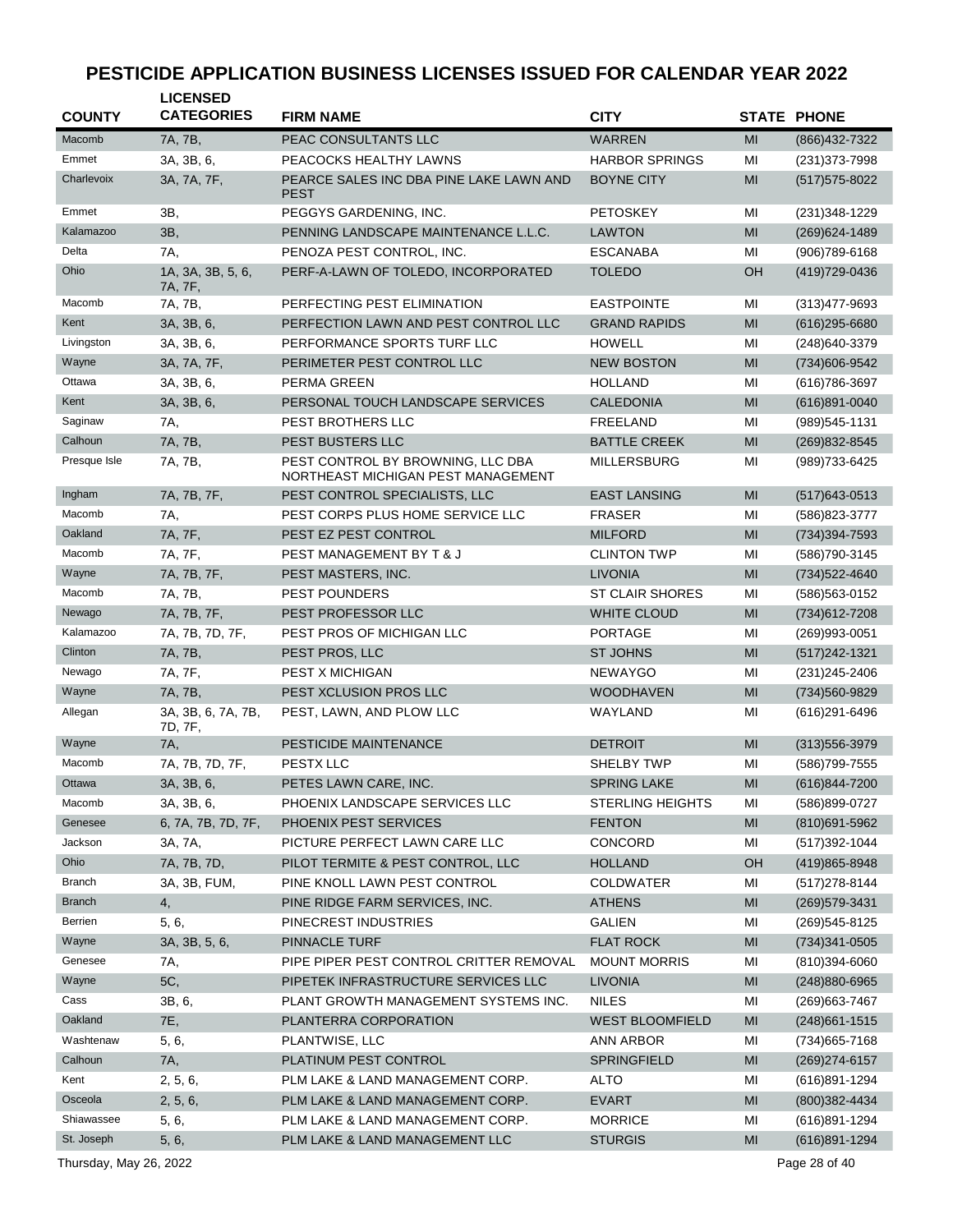| <b>COUNTY</b> | <b>LICENSED</b><br><b>CATEGORIES</b> | <b>FIRM NAME</b>                                     | <b>CITY</b>           |                | <b>STATE PHONE</b> |
|---------------|--------------------------------------|------------------------------------------------------|-----------------------|----------------|--------------------|
| Wayne         | 7A,                                  | POINTE PEST SOLUTIONS                                | <b>HARPER WOODS</b>   | MI             | $(313)782 - 2438$  |
| Lapeer        | 3A, 3B, 6,                           | POISON IVY CONTROL LLC                               | <b>GOODRICH</b>       | MI             | (248) 842-8095     |
| Kent          | 7A, 7B, 7F,                          | POLLYS PEST MANAGEMENT LLC                           | <b>WYOMING</b>        | MI             | $(616)406 - 6016$  |
| Emmet         | ЗΒ,                                  | POLLYS PLANTING & PLUCKING, INC.                     | <b>HARBOR SPRINGS</b> | MI             | (231)439-9000      |
| Jackson       | 5A,                                  | POOL PRODUCTIONS, INC.                               | <b>JACKSON</b>        | MI             | $(517)783 - 3067$  |
| Muskegon      | 7A, 7B,                              | PORT CITY PEST CONTROL                               | <b>MUSKEGON</b>       | MI             | (231) 788-6241     |
| Indiana       | 7A, 7D,                              | PORTIA R HALL LLC                                    | <b>ANGOLA</b>         | IN             | (260) 495-9127     |
| Kent          | 7A, 7B, 7F,                          | POSTMA PEST CONTROL LLC                              | <b>BELMONT</b>        | MI             | (616) 262-1491     |
| Macomb        | 3A, 3B, 6, 7F,                       | POTTER & POTTER HORTICULTURAL SERVICES<br><b>LLC</b> | <b>SHELBY TWP</b>     | MI             | (586)991-5175      |
| Allegan       | 3A, 3B, 6,                           | POTTS LANDSCAPE MANAGEMENT LLC                       | WAYLAND               | MI             | $(616)916 - 5891$  |
| Lapeer        | 5,                                   | PRACTICAL POND MANAGEMENT L.L.C.                     | <b>NORTH BRANCH</b>   | MI             | $(810)627 - 0605$  |
| Hillsdale     | 1A, 1B, 1C, 4,                       | PRATTVILLE FERTILIZER & GRAIN, INC.                  | <b>PRATTVILLE</b>     | MI             | (517) 383-2244     |
| Ottawa        | 3A,                                  | PRECIOUS LAWNS                                       | <b>WEST OLIVE</b>     | MI             | (616)886-1272      |
| St. Clair     | 3A, 3B, 6,                           | PRECISION CARE LLC                                   | <b>EAST CHINA</b>     | MI             | (810) 765-7968     |
| Berrien       | 3A,                                  | PRECISION CUTZ LLC                                   | <b>COLOMA</b>         | MI             | (269) 757-3697     |
| Berrien       | 7A,                                  | PRECISION PEST MANAGEMENT                            | <b>EAU CLAIRE</b>     | MI             | (269)944-1636      |
| Oakland       | 3B,                                  | PRECISION TREE & SHRUB SERVICES, INC.                | <b>HOLLY</b>          | MI             | $(810)750 - 1075$  |
| Ohio (2)      | 3A, 3B, 6, 7D,                       | <b>PRECISION TURF MANAGEMENT</b>                     | <b>FINDLAY</b>        | OН             | (419) 423 - 2241   |
| Muskegon      | 3A, 3B, 6, 7F,                       | PREFERRED LAWN CARE & SNOWPLOWING, LLC MUSKEGON      |                       | MI             | (231) 766-0006     |
| Wayne         | 3A, 6,                               | PREMIER GROUP ASSOCIATES LC                          | <b>DETROIT</b>        | MI             | (313) 963-1700     |
| Wayne         | 7A,                                  | PREMIER PEST MANAGEMENT, INC.                        | <b>CANTON</b>         | MI             | (734) 207-5286     |
| Gratiot       | 3A, 7F,                              | PREMIER PROPERTY MAINTENANCE                         | <b>ST LOUIS</b>       | MI             | (989) 681-8445     |
| Wayne         | 3A, 6,                               | PREMIER PROPERTY MAINTENANCE, LLC                    | <b>NORTHVILLE</b>     | MI             | (734) 425-1992     |
| Wayne         | 3A, 3B, 6,                           | PREMIERE LANDSCAPE SERVICES, INC.                    | WESTLAND              | MI             | (248)465-9988      |
| Kent          | 3A, 3B,                              | PREMIUM DESIGN, LLC                                  | <b>GRAND RAPIDS</b>   | M <sub>l</sub> | (616) 446-7949     |
| Livingston    | 3A,                                  | PRESCRIPTION LAWNS, LLC                              | <b>FENTON</b>         | MI             | (248) 877-2590     |
| Genesee       | 3A, 3B, 6,                           | PRESTIGE LAWN AND LANDSCAPE LLC                      | <b>CLIO</b>           | MI             | (810) 275-8499     |
| Jackson       | 7A,                                  | PREVSOL LLC                                          | <b>JACKSON</b>        | MI             | (855) 928-4771     |
| Muskegon      | 3A, 3B, 6,                           | PRIME SEASONS, INC.                                  | <b>WHITEHALL</b>      | MI             | (231) 557-0937     |
| Washtenaw     | 3A, 3B, 6, 7F,                       | PRISTINE LANDSCAPE MANAGEMENT LLC                    | <b>WHITMORE LAKE</b>  | MI             | (248) 719-4637     |
| Macomb        | 7A,                                  | PRIVATE PEST CONTROL INC.                            | <b>CLINTON TWP</b>    | MI             | (586) 201-5537     |
| Wayne         | 3A, 7A, 7B, 7F,                      | PRO ACTION PEST CONTROL LLC                          | WESTLAND              | MI             | (248) 392-8154     |
| Wayne         | 3A, 7A, 7F,                          | PRO GREEN LAWN SPRAY INC.                            | <b>DETROIT</b>        | $\mathsf{MI}$  | $(313)724 - 2000$  |
| Wexford       | 3A, 7A, 7F,                          | PRO PEST AND TURF SOLUTIONS LLC                      | CADILLAC              | MI             | (231) 384-1988     |
| Macomb        | 3A, 6, 7A,                           | PRO TURF LAWN MAINTENANCE                            | <b>WASHINGTON TWP</b> | MI             | (586)864-5630      |
| Oakland       | 3A, 3B, 6,                           | PRO TURF MANAGEMENT LAWN                             | <b>CLARKSTON</b>      | MI             | (248) 889-9067     |
| Mecosta       | 3A, 3B, 6, 7F,                       | PRO TURF OUTDOOR SERVICES LLC                        | <b>BIG RAPIDS</b>     | M <sub>l</sub> | $(231)629 - 8310$  |
| Ohio $(2)$    | 1A, 1B, 1C,                          | PRO-AG APPLICATION                                   | <b>FAYETTE</b>        | OH             | (419)466-6592      |
| Kent          | 3A, 3B, 6,                           | PROCARE LANDSCAPE MANAGEMENT, INC.                   | <b>GRAND RAPIDS</b>   | MI             | (616) 583-9820     |
| Kent          | 3A, 3B, 6,                           | PROCARE TREE SERVICE. LLC D/B/A CHOP                 | <b>GRAND RAPIDS</b>   | ΜI             | (616) 583-9821     |
| Macomb        | 3A, 3B, 6,                           | PROFESSIONAL GROUNDS SERVICES, L.L.C.                | <b>ROSEVILLE</b>      | MI             | $(313)496 - 3500$  |
| Kent          | 3A,                                  | PROFESSIONAL LAWN CARE & LANDSCAPING,<br>INC.        | <b>BYRON CENTER</b>   | MI             | (616) 878-0230     |
| Ottawa        | 3A, 3B, 6, 7A,                       | PROFESSIONAL PROPERTY MAINTENANCE<br>SERVICES, LLC   | <b>HUDSONVILLE</b>    | M <sub>l</sub> | $(616)560 - 2633$  |
| Ingham        | ЗΑ,                                  | PROFESSIONAL TURF AND LANDSCAPE, LLC                 | <b>EAST LANSING</b>   | MI             | (517) 351-1884     |
| Macomb        | 7A, 7B,                              | PROGRESSIVE PEST CONTROL                             | <b>HARRISON TWP</b>   | MI             | (844) 268-7767     |
| Oakland       | 7A,                                  | PRONTO PEST MANAGEMENT, INCORPORATED                 | OAK PARK              | ΜI             | (248)399-4298      |
| Kent          | 7A, 7B, 7F,                          | PROOF PEST CONTROL LLC                               | <b>GRAND RAPIDS</b>   | MI             | $(248)509 - 5151$  |
| Ingham        | 7A, 7F,                              | PROOF PEST CONTROL X, LLC                            | <b>OKEMOS</b>         | MI             | (517) 507-5307     |
| Oakland       | 7A, 7B, 7F,                          | PROOF PEST CONTROL, L.L.C.                           | <b>WIXOM</b>          | MI             | $(248)509 - 5151$  |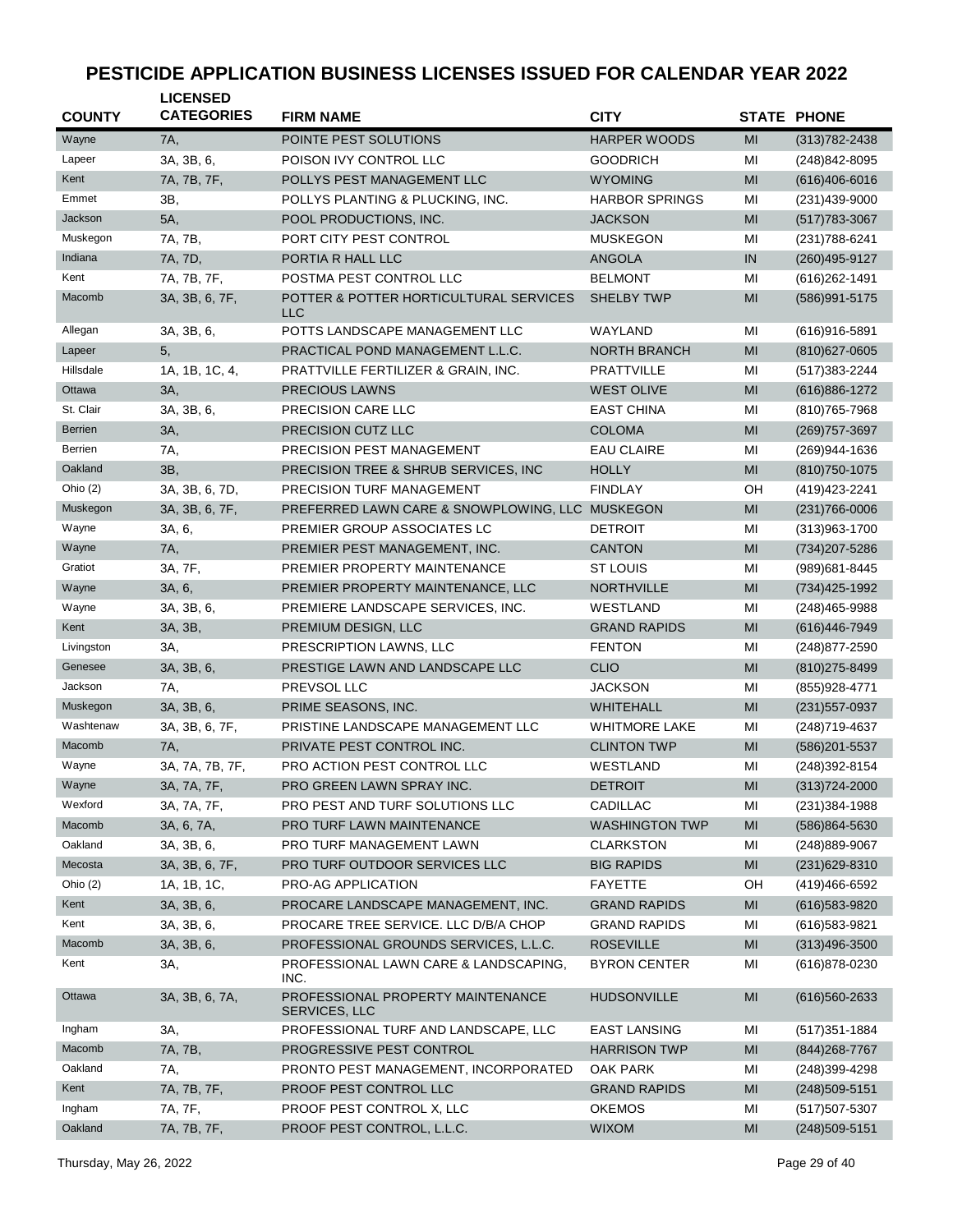| <b>COUNTY</b>         | <b>LICENSED</b><br><b>CATEGORIES</b>  | <b>FIRM NAME</b>                                             | <b>CITY</b>          |    | <b>STATE PHONE</b> |
|-----------------------|---------------------------------------|--------------------------------------------------------------|----------------------|----|--------------------|
| <b>Branch</b>         | 7F,                                   | <b>PROPERTY MASTERS</b>                                      | <b>QUINCY</b>        | MI | (517) 736-4688     |
| Arenac                | 3A, 3B, 6,                            | <b>PRO-SCAPE INC</b>                                         | <b>STERLING</b>      | MI | (989)836-2150      |
| Ohio                  | 7A, 7B, 7D, 7F,                       | PROTEC TERMITE AND PEST CONTROL                              | <b>TOLEDO</b>        | OH | (419) 478-9520     |
| Genesee               | 7A, 7B, 7F,                           | PRUDENTIAL PEST MANAGEMENT LLC                               | <b>BURTON</b>        | MI | (810)410-8563      |
| Clinton               | 3A, 3B, 6, 7A, 7F,                    | PURE GREEN LAWN & TREE PROFESSIONALS                         | LANSING              | MI | $(517)321 - 3553$  |
| Kalamazoo             | 3A, 3B, 6,                            | PURE GREEN LAWN & TREE PROFESSIONALS<br>OF KALAMAZOO, INC    | <b>KALAMAZOO</b>     | MI | $(269)342 - 5055$  |
| Oakland               | 3A, 3B, 6, 7F,                        | PURE TURF & TREE, L.L.C.                                     | <b>AUBURN HILLS</b>  | MI | $(248)321 - 2991$  |
| Kent                  | 3A, 3B, 6, 7A, 7F,                    | PUREGREEN LAWN & TREE PROFESSIONALS<br><b>INC</b>            | <b>GRAND RAPIDS</b>  | MI | (616) 284-8000     |
| Clinton               | 4,                                    | QUALITY AG SERVICE, LLC                                      | <b>ST JOHNS</b>      | MI | (989)314-3018      |
| Oakland               | 7A,                                   | <b>QUALITY PEST CONTROL</b>                                  | <b>CLARKSTON</b>     | MI | $(248)625 - 2336$  |
| Newago                | 5, 6,                                 | QUALITY TREE SERVICE OF WEST MICHIGAN,<br>INC.               | <b>WHITE CLOUD</b>   | MI | (231) 689-1029     |
| Washtenaw             | ЗΑ.                                   | QUICK START LAWN SOLUTIONS L.L.C.                            | <b>NORTHVILLE</b>    | MI | (248) 863-7768     |
| Ingham                | 3A, 3B, 6, 7A, 7F,                    | R & D LANDSCAPE LLC                                          | <b>EATON RAPIDS</b>  | MI | $(517)202 - 5543$  |
| Mason                 | 3B,                                   | R BOGNER TREE FARMS SERVICE LLC                              | <b>LUDINGTON</b>     | MI | (231)843-3652      |
| Indiana               | 7A, 7B,                               | R S PEST, INC.                                               | <b>GOSHEN</b>        | IN | $(574)534-7378$    |
| Midland               | 1A, 5, 6,                             | R. L. LAURENZ, INC.                                          | WHEELER              | MI | (989)444-8382      |
| Kent                  | 7A, 7B, 7F,                           | R. ZIMMERMAN PEST CONTROL INC.                               | <b>ROCKFORD</b>      | MI | $(616)893 - 1496$  |
| Lenawee               | 3A, 3B, 6,                            | R.A.P. LAWN CARE LLC                                         | <b>BLISSFIELD</b>    | MI | (517) 605-7228     |
| <b>Berrien</b>        | 7A, 7F,                               | R2D2-5 INC DBA MOSQUITO SQUAD OF SW<br><b>MICHIGAN</b>       | <b>BENTON HARBOR</b> | MI | (269) 932-1444     |
| Ottawa                | 7A, 7F,                               | <b>R2D2-6 INC</b>                                            | <b>HOLLAND</b>       | MI | (616) 994-8220     |
| Sanilac               | 3A,                                   | RADLOFF LAWN CARE LLC                                        | <b>SANDUSKY</b>      | MI | $(810)404 - 7014$  |
| <b>Grand Traverse</b> | ЗΑ,                                   | RAINBOW LAWN MAINTENANCE, INC.                               | <b>TRAVERSE CITY</b> | MI | (231) 947-3073     |
| Oakland               | 3A, 3B, 6,                            | RAL PROPERTY SERVICES LLC                                    | <b>HAZEL PARK</b>    | MI | (248) 584-3506     |
| Kent                  | 3A, 3B, 6,                            | RANDYS LAWN CARE, LLC                                        | <b>BELMONT</b>       | MI | (616)447-0255      |
| Huron                 | 1B, 1C, 3A, 3B,<br>7A, 7D, 7F, FUM,   | RANDYS PEST CONTROL, LLC                                     | <b>SEBEWAING</b>     | MI | (989) 883-9560     |
| Other                 | 1A, 1B, 1C, AE,                       | RANTIZO INC                                                  | <b>IOWA</b>          | ΙA | (319) 201-3020     |
| Ottawa                | 7A, 7F,                               | <b>RAP SERVICES LLC</b>                                      | <b>JENISON</b>       | MI | (616) 600-5232     |
| Eaton                 | ЗΑ,                                   | RARE EARTH LANDSCAPING, INC.                                 | <b>GRAND LEDGE</b>   | MI | (517) 627-3336     |
| Macomb                | 3A, 3B, 6,                            | RAYS NURSERY & LANDSCAPING, INC.                             | <b>RAY</b>           | MI | (586) 752-3434     |
| Livingston            | 3A, 3B, 5, 6, 7A,<br>7B, 7D, 7F, FUM, | RAZOR PEST CONTROL LLC                                       | <b>HOWELL</b>        | MI | (734) 634-9149     |
| Bay                   | 3A, 3B, 6,                            | REDER LANDSCAPING, INC.                                      | <b>MIDLAND</b>       | MI | (989) 835-8260     |
| Wayne                 | 7A, 7B, 7F,                           | REGAL PEST CONTROL, LLC                                      | WESTLAND             | MI | (866) 453-7221     |
| Jackson               | 3A, 7A, 7B, 7D, 7F,                   | RENEGADE PEST CONTROL LLC                                    | <b>BROOKLYN</b>      | MI | (517) 740-2642     |
| Wexford               | 3A, 3B,                               | RENT-A-GARDENER, LLC                                         | CADILLAC             | MI | (231) 876-9199     |
| Eaton                 | 3A, 3B, 7A, 7B,<br>7D, 7F,            | RENTOKIL NORTH AMERICA INC DBA GRIFFIN<br>PEST SOLUTIONS     | LANSING              | MI | (800) 488-9495     |
| Wayne                 | 7A, 7B, 7F, FUM,                      | RENTOKIL NORTH AMERICA INC DBA GRIFFIN<br>PEST SOLUTIONS     | <b>LIVONIA</b>       | MI | (800)488-9495      |
| Kalamazoo             | 7A, 7B, 7D, 7F,<br>FUM,               | RENTOKIL NORTH AMERICA INC. DBA GRIFFIN<br>PEST SOLUTIONS    | <b>KALAMAZOO</b>     | MI | (800)488-9495      |
| Allegan               | 7A, 7B, 7D, 7F,<br>FUM,               | RENTOKIL NORTH AMERICA INC/ GRIFFIN PEST<br><b>SOLUTIONS</b> | SHELBYVILLE          | ΜI | (800)488-9495      |
| Oakland               | 6, 7A, 7B, 7D, 7E,<br>7F, FUM,        | RENTOKIL NORTH AMERICA, INC.                                 | <b>NOVI</b>          | MI | (800)488-9495      |
| Allegan               | 6, 7A, 7B, 7F,                        | RENTOKIL NORTH AMERICA, INC. D/B/A<br>EHRLICH PEST CONTROL   | SHELBYVILLE          | MI | (800)488-9493      |
| Eaton                 | 3A,                                   | RESPECKI LAWN CARE LLC                                       | <b>LANSING</b>       | MI | (517) 886-3475     |
| Emmet                 | 3A, 3B,                               | RICHARD HOFFMAN LANDSCAPING, INC.                            | <b>PETOSKEY</b>      | MI | $(231)347 - 0630$  |
| Huron                 | 1A,                                   | RICHMOND BROTHERS SPRAY CO LLC                               | <b>BAY PORT</b>      | MI | (989) 453-7097     |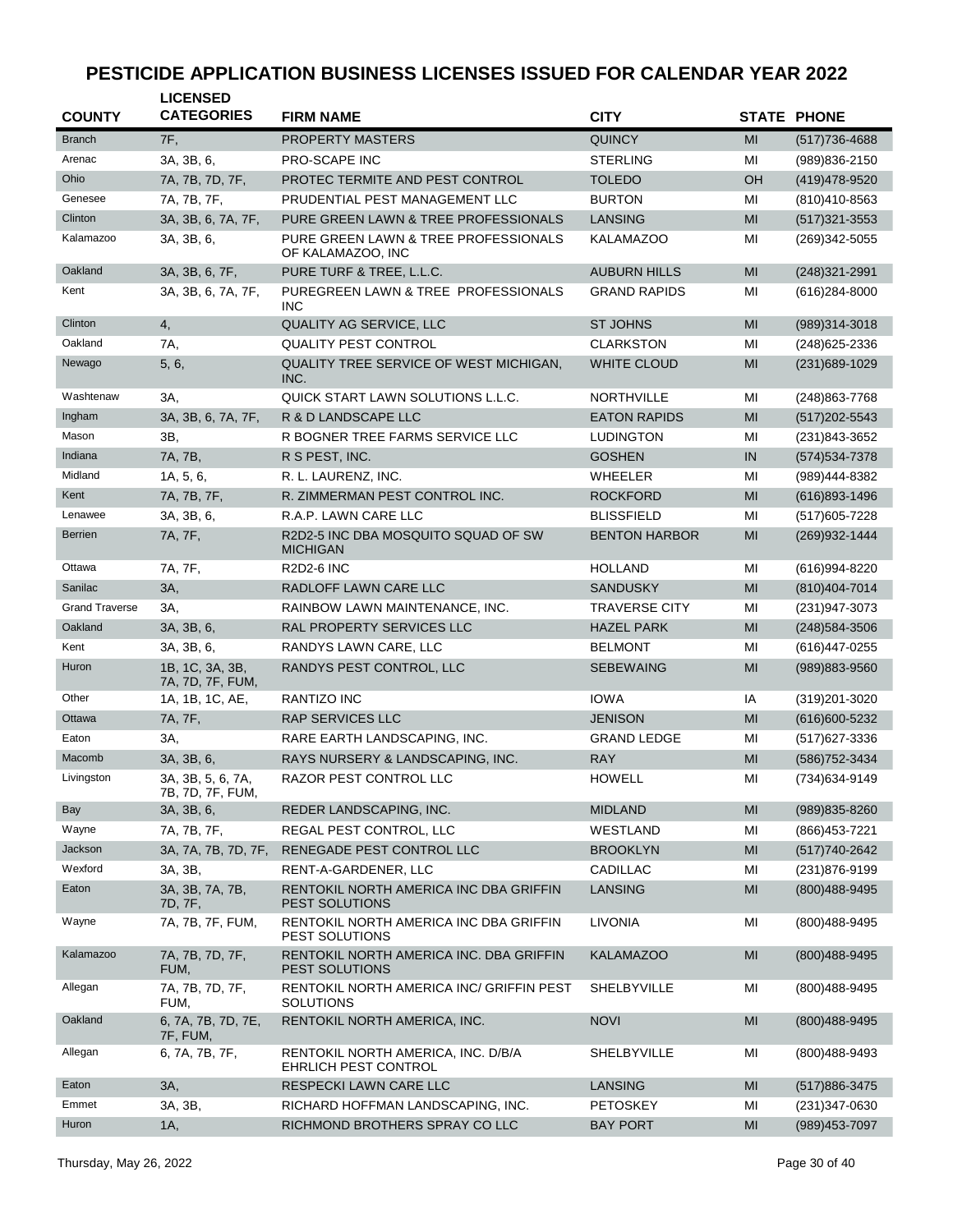| <b>COUNTY</b>         | <b>LICENSED</b><br><b>CATEGORIES</b> | <b>FIRM NAME</b>                                           | <b>CITY</b>          |                | <b>STATE PHONE</b> |
|-----------------------|--------------------------------------|------------------------------------------------------------|----------------------|----------------|--------------------|
| Macomb                | 3A, 3B, 6, 7A, 7F,                   | RICHTERS BEAUTIFICATION, INC.                              | <b>SHELPY TWP</b>    | MI             | (586)997-6800      |
| Livingston            | 3A, 3B, 6,                           | RICKS OUTDOOR SERVICES LLC                                 | <b>FOWLERVILLE</b>   | MI             | (517) 223-2300     |
| Lenawee               | 7A, 7B,                              | RID-A-WAY EXTERMINATION                                    | <b>MANITOU BEACH</b> | MI             | (517) 467-6622     |
| Oakland               | 7A, 7B,                              | <b>RIDDER PEST CONTROL LLC</b>                             | <b>TROY</b>          | MI             | (248) 362-0200     |
| Kent                  | 1C,                                  | RIDGE QUEST, INC.                                          | <b>KENT CITY</b>     | MI             | (616) 675-7474     |
| Ottawa                | 3A, 3B,                              | RIDGEVIEW LANDSCAPING, LLC                                 | ZEELAND              | MI             | (616) 875-7782     |
| Wayne                 | 3A, 3B, 5,                           | <b>RIGHT FIELD LLC</b>                                     | <b>TAYLOR</b>        | MI             | (734) 992-3169     |
| Indiana               | 5, 6,                                | RIGHT OF WAY MANAGEMENT CO                                 | <b>SAINT JOE</b>     | IN             | (260) 337-5778     |
| St. Clair             | 3A, 3B, 5, 6,                        | RIGHT OF WAY SOLUTIONS LLC                                 | <b>FORT GRATIOT</b>  | MI             | (810) 841-4919     |
| Clinton               | 4,                                   | RINCKER AG SOLUTIONS, LLC                                  | <b>ST JOHNS</b>      | MI             | $(517)775 - 1102$  |
| Kent                  | 3A, 3B, 6,                           | RIVERS EDGE LANDSCAPE MANAGEMENT LLC                       | <b>COMSTOCK PARK</b> | MI             | (616) 785-8845     |
| Saginaw               | 3A, 3B, 6, 7A,                       | RJ TERRA INC.                                              | <b>BRIDGEPORT</b>    | MI             | (517) 321-9470     |
| Wayne                 | 3A, 3B, 6,                           | RJR SERVICES, INC.                                         | <b>LIVONIA</b>       | MI             | $(734)421 - 6664$  |
| Wayne                 | 7A, 7F,                              | RJS PEST CONTROL LLC                                       | <b>PLYMOUTH</b>      | MI             | (734)812-7675      |
| Other                 | 7A, 7B, 7F,                          | RK ENVIRONMENTAL SERVICES LLC                              | <b>WESTWOOD</b>      | <b>NJ</b>      | (201) 694-0247     |
| Wayne                 | 3A, 3B, 6,                           | RMG OUTDOOR SERVICES                                       | <b>WYANDOTTE</b>     | MI             | (734) 283-3291     |
| Macomb                | 7A, 7B, 7F,                          | ROB CHURCH PEST CONTROL LLC                                | <b>SHELBY TWP</b>    | MI             | (586) 431-7172     |
| Shiawassee            | 7A,                                  | ROB THE BUG GUY LLC                                        | <b>OWOSSO</b>        | MI             | (989)494-6969      |
| Genesee               | 5B,                                  | ROBERT B RHOADS INC DBA ENZO WATER<br><b>SERVICE</b>       | <b>FLUSHING</b>      | MI             | (586) 703-1512     |
| Indiana               | 3A, 3B,                              | ROBERT FOEGLEY LANDSCAPE DESIGN &<br>CONTRACTING INC.      | <b>SOUTH BEND</b>    | IN             | (574) 277-2424     |
| <b>Illinois</b>       | 3B,                                  | ROBERT KINNUCAN TREE EXPERTS AND<br>LANDSCAPING COMANY INC | <b>LAKE BLUFF</b>    | IL.            | (847) 234-5327     |
| Van Buren             | 1A, 1B, 1C, AE,                      | ROBERTSON CROP DUSTING SERVICE, INC.                       | <b>SOUTH HAVEN</b>   | MI             | (269) 637-2207     |
| Oakland               | 3A, 3B, 6,                           | ROBERT-THOMAS LANDSCAPE ENVIRONMENTS,<br><b>LLC</b>        | <b>OXFORD</b>        | MI             | (248)340-9444      |
| Charlevoix            | ЗΒ,                                  | ROBINSONS LANDSCAPING & NURSERY INC                        | <b>BOYNE CITY</b>    | MI             | (231) 582-9484     |
| Kent                  | 3A, 3B, 7A,                          | ROCKWOOD SERVICES, INC.                                    | <b>SPARTA</b>        | MI             | $(616)304 - 5262$  |
| Missaukee             | 2,                                   | ROGER BAZUIN & SONS INC                                    | <b>MCBAIN</b>        | MI             | $(231)825 - 2889$  |
| Muskegon              | 3A, 3B, 6,                           | ROGERS LANDSCAPING, INC.                                   | <b>FRUITPORT</b>     | MI             | (231) 578-4028     |
| Macomb                | 6,                                   | ROLAR PROPERTY SERVICES INC                                | WARREN               | MI             | (248) 589-1800     |
| Midland               | 3A, 3B,                              | RON KUTCHEY LANDSCAPING INC.                               | <b>MIDLAND</b>       | MI             | (989) 832-3500     |
| Livingston            | 3B,                                  | RONALDS TREE SERVICE LLC                                   | <b>FENTON</b>        | MI             | (810)964-3483      |
| Kent                  | 6, 7A, 7B, 7F,<br>FUM,               | ROSE PEST SOLUTIONS                                        | <b>GRANDVILLE</b>    | M <sub>l</sub> | (616) 534-5493     |
| Kalamazoo             | 6, 7A, 7B, 7F,<br>FUM,               | ROSE PEST SOLUTIONS                                        | <b>KALAMAZOO</b>     | MI             | (269)343-5767      |
| Eaton                 | 6, 7A, 7B, 7F,<br>FUM,               | ROSE PEST SOLUTIONS                                        | <b>LANSING</b>       | MI             | (517) 322-9422     |
| Wayne                 | 6, 7A, 7B, 7F,<br>FUM,               | ROSE PEST SOLUTIONS                                        | LIVONIA              | ΜI             | $(313)582 - 1300$  |
| <b>Berrien</b>        | 6, 7A, 7B, 7F,<br>FUM,               | ROSE PEST SOLUTIONS                                        | <b>NILES</b>         | MI             | (269) 683-9129     |
| Saginaw               | 6, 7A, 7B, 7F,<br>FUM,               | ROSE PEST SOLUTIONS                                        | SAGINAW              | ΜI             | (989) 754-1489     |
| Ohio                  | 6, 7A, 7B, 7D, 7F,<br>FUM,           | ROSE PEST SOLUTIONS                                        | <b>TOLEDO</b>        | OH             | (419) 843-7673     |
| <b>Grand Traverse</b> | 6, 7A, 7B, 7F,<br>FUM,               | ROSE PEST SOLUTIONS                                        | <b>TRAVERSE CITY</b> | ΜI             | (231) 947-3262     |
| Oakland               | 6, 7A, 7B, 7F,<br>FUM,               | ROSE PEST SOLUTIONS                                        | <b>TROY</b>          | MI             | (248) 680-0111     |
| Oakland               | 7A, 7D, 7F,                          | ROVE PEST CONTROL                                          | <b>NOVI</b>          | ΜI             | (248) 671-6696     |
| Wayne                 | 3A, 7F,                              | ROWLEY BYSTROM, INC.                                       | <b>LINCOLN PARK</b>  | MI             | $(313)383 - 7473$  |
| Ingham                | 3A, 3B, 6, 7F,                       | ROYAL LAWN SERVICES, INC DBA WEED MAN<br>LANSING           | <b>HOLT</b>          | MI             | (517) 694-5296     |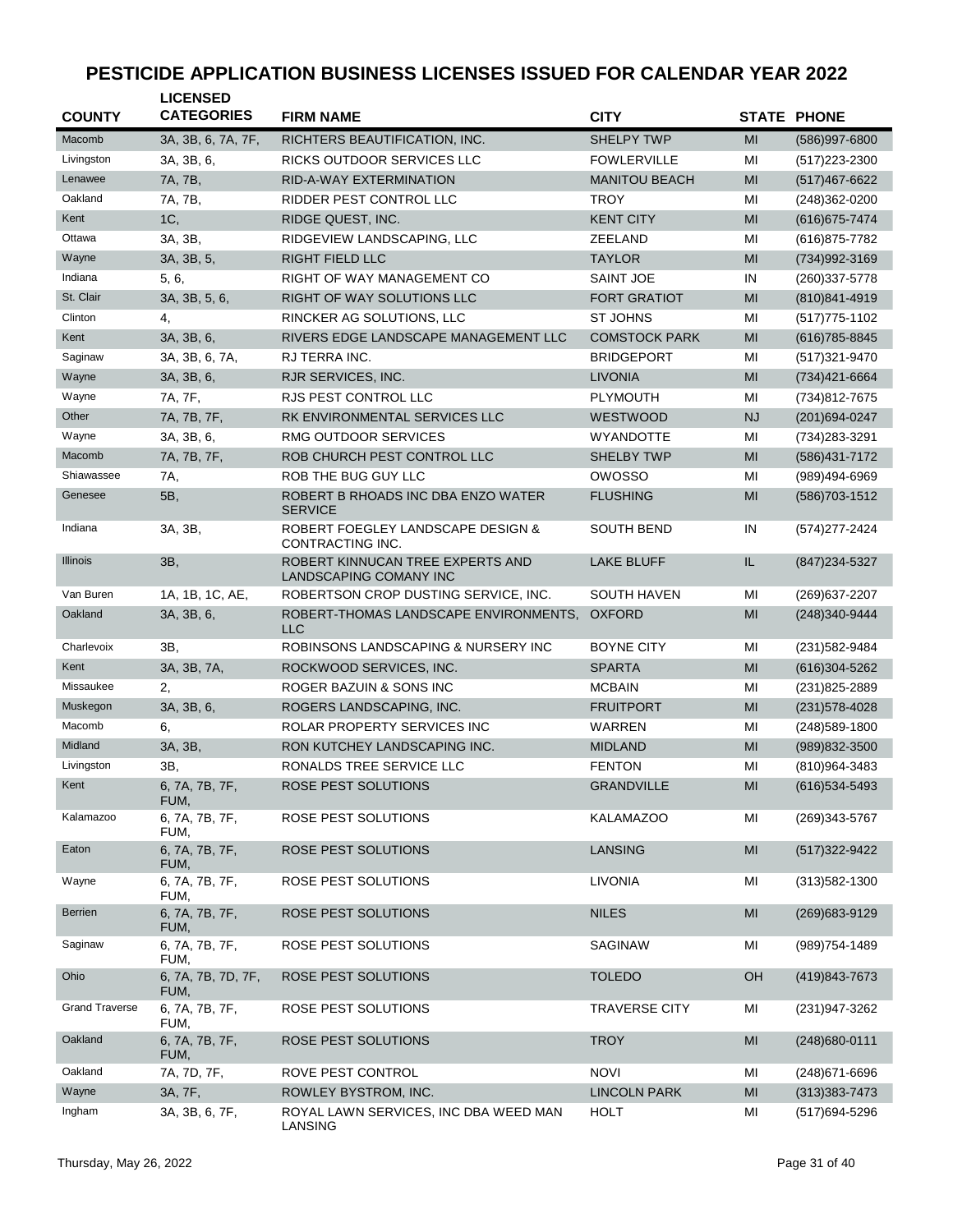| <b>COUNTY</b>          | <b>LICENSED</b><br><b>CATEGORIES</b> | <b>FIRM NAME</b>                                         | <b>CITY</b>             |               | <b>STATE PHONE</b> |
|------------------------|--------------------------------------|----------------------------------------------------------|-------------------------|---------------|--------------------|
| Kent                   | 7A,                                  | ROYAL PEST MANAGEMENT LLC                                | <b>WYOMING</b>          | MI            | (616) 676-7378     |
| Wayne                  | 3A, 3B, 6,                           | RS LAWN CARE, LLC                                        | <b>LIVONIA</b>          | MI            | (734) 564-4698     |
| St. Clair              | 3A, 3B, 6, 7A, 7F,                   | RSLF, INC. D/B/A GREENLAWN LANDSCAPE<br>MANAGEMENT, INC. | <b>KIMBALL</b>          | MI            | (810)982-6313      |
| Sanilac                | 4,                                   | RUCZYNSKI SEED LLC                                       | <b>PECK</b>             | MI            | (586) 634-4562     |
| Ohio                   | 6,                                   | RWC, INC.                                                | <b>WESTERVILLE</b>      | OΗ            | $(614)890 - 0600$  |
| Kent                   | 5C,                                  | RYANS MUNICIPAL SERVICES INC.                            | <b>GRAND RAPIDS</b>     | MI            | $(616)458-3993$    |
| Manistee               | 3A, 3B,                              | S & L TURFCARE, L.L.C.                                   | <b>BEAR LAKE</b>        | MI            | (231)690-5339      |
| Saginaw                | 2, 5, 6,                             | S & R ENVIRONMENTAL CONSULTING                           | <b>ST CHARLES</b>       | MI            | $(989)865 - 6297$  |
| Muskegon               | 3A, 3B, 6,                           | S AND S LAWN SERVICE LLC                                 | <b>MONTAGUE</b>         | MI            | (231) 670-5162     |
| Washtenaw              | 1A,                                  | S B SPRAYING, LLC                                        | <b>MILAN</b>            | MI            | (734) 260-2155     |
| Allegan                | 3A, 3B,                              | S. S. SERVICES, L.L.C.                                   | <b>HOLLAND</b>          | MI            | $(616)335 - 8727$  |
| St. Clair              | 7A, 7F,                              | S.W.A.T. TECH L.L.C.                                     | <b>CLYDE</b>            | MI            | (810) 434-5852     |
| Wayne                  | 7A, 7B,                              | SAFE GUARD PEST CONTROL                                  | WESTLAND                | MI            | (734) 595-4044     |
| Muskegon               | 7A, 7B, 7F,                          | SAFEGUARD PEST SOLUTIONS LLC                             | <b>NORTON SHORES</b>    | MI            | (231) 638-6174     |
| Macomb                 | 3A, 3B, 6, 7A, 7F,                   | <b>SAFETY LAWN CARE</b>                                  | <b>STERLING HEIGHTS</b> | MI            | (586)268-5296      |
| Saginaw                | 3A, 3B, 6,                           | SAGINAW COUNTRY CLUB, INC.                               | <b>SAGINAW</b>          | MI            | (989) 793-2860     |
| Saginaw                | 3A, 3B, 5, 6,                        | SALDIVAR IMPERIAL SERVICES LLC                           | SAGINAW                 | MI            | (989)493-9707      |
| Washtenaw              | 3A, 3B, 6,                           | SALIENT LANDSCAPING, INC.                                | <b>MILAN</b>            | MI            | (734) 337-3261     |
| Macomb                 | 3A,                                  | SAMSCAPE, INC.                                           | WARREN                  | MI            | (586) 757-7333     |
| Macomb                 | 3A, 3B, 6,                           | SAND RIVER LANDSCAPING, INC.                             | <b>ROSEVILLE</b>        | MI            | (586)291-7080      |
| Macomb                 | 5B,                                  | SANI-VAC SERVICE, INC.                                   | WARREN                  | MI            | (586) 558-9200     |
| Wexford                | 2,                                   | <b>SAR LOGGING LLC</b>                                   | <b>CADILLAC</b>         | MI            | $(231)590 - 4151$  |
| Oakland                | 3A, 3B, 6, 7A, 7F,                   | SAVATREE LLC                                             | <b>TROY</b>             | MI            | (248) 588-0202     |
| losco                  | 5, 6,                                | SAVIN LAKE SERVICES, INC.                                | <b>HALE</b>             | MI            | $(989)728 - 2200$  |
| Midland                | 3A, 6, 7A,                           | SAVING GRACE LAWN CARE LLC                               | <b>RHODES</b>           | MI            | (989) 207-1167     |
| Ingham                 | 7A, 7B,                              | SAWYER PEST SERVICES, LLC                                | <b>LESLIE</b>           | MI            | $(517)388 - 2094$  |
| Wayne                  | 3B,                                  | SCENIC LANDSCAPE, INC.                                   | <b>NEW BOSTON</b>       | MI            | (734) 782-4666     |
| Washtenaw              | 1A,                                  | SCHETTENHELM MICHAEL J                                   | <b>MILAN</b>            | MI            | (734) 439-1829     |
| Clinton                | 1A, 1B, 1C, 2, 3A,<br>3B, 7F, AE,    | <b>SCHIFFER SPRAYING</b>                                 | OVID                    | MI            | (989)834-5067      |
| Livingston             | 3B, 6,                               | <b>SCHILBE TREE CARE</b>                                 | <b>HOWELL</b>           | MI            | $(313)565 - 5552$  |
| <b>Grand Traverse</b>  | 2, 3B,                               | SCHILLINGER FORESTRY LLC                                 | <b>TRAVERSE CITY</b>    | MI            | (231) 633-8733     |
| Hillsdale              | 1A,                                  | SCHOENBERGER RODNEY L FARMS                              | <b>NORTH ADAMS</b>      | MI            | $(517)287 - 5818$  |
| Kent                   | 7A, 7B, 7F,                          | SCHULTZ PEST CONTROL, INC.                               | ADA                     | MI            | (616)874-9925      |
| Indiana                | 5, 6,                                | SCHUYLER INC. OF SYRACUSE                                | <b>GOSHEN</b>           | IN            | (574) 533-2597     |
| Wayne                  | 7A,                                  | SCIENCE ENVIRO-TECH & PEST CONTROL<br>CORP.              | <b>DETROIT</b>          | MI            | (313) 502-1264     |
| Kent                   | 1A, 1B,                              | SCOTT MARSMAN AG, LLC                                    | <b>ROCKFORD</b>         | $\mathsf{MI}$ | $(616)690-1986$    |
| Jackson                | 3A, 3B, 6,                           | <b>SCOTTLAND YARD</b>                                    | <b>MICHIGAN CENTER</b>  | MI            | (517) 937-1044     |
| Newago                 | 3B, 6,                               | <b>SCOTTS SCAPING</b>                                    | <b>NEWAYGO</b>          | MI            | $(231)652 - 5146$  |
| Macomb                 | 3A, 3B, 6, 7A, 7F,                   | SCREAMN GREEN, INC.                                      | <b>WASHINGTON</b>       | MI            | (248) 807-9328     |
| Ottawa                 | 3A, 3B,                              | SEASONAL SOLUTIONS, LLC                                  | <b>MARNE</b>            | MI            | $(616)318-0079$    |
| Kent                   | 3A, 3B, 6,                           | SEIF LAWN CARE & SNOW PLOWING, INC.                      | <b>GRAND RAPIDS</b>     | MI            | (616) 363-1374     |
| Wayne                  | 3A, 3B,                              | SERENE SURROUNDINGS INC                                  | <b>PLYMOUTH</b>         | MI            | (734)416-9062      |
| Oakland                | 7A, 7B, 7F,                          | <b>SERGIOS PEST PROS</b>                                 | <b>WEST BLOOMFIELD</b>  | MI            | (248) 932-0018     |
| Midland                | 3A, 3B, 6,                           | SERVINSKI SOD SERVICE, INC.                              | <b>MIDLAND</b>          | MI            | (989) 835-4810     |
| Wayne                  | 3B,                                  | SHADETREE MECHANIC TREE CARE                             | <b>CANTON</b>           | MI            | (734) 981-8888     |
| Macomb                 | 3A, 3B, 6,                           | SHAMO LANDSCAPING & SERVICES INC                         | <b>STERLING HEIGHTS</b> | MI            | (586) 822-2181     |
| Kent                   | 3A,                                  | SHARPER IMAGE LAWN MAINTENANCE AND<br>SNOWPLOWING        | <b>WYOMING</b>          | MI            | (616) 329-3227     |
| Wayne                  | 3A, 3B, 6,                           | SHAYS GREENVIEW LAWN CARE                                | <b>ROMULUS</b>          | MI            | (734) 942-1440     |
| <b>Berrien</b>         | 3A,                                  | SHEARSCAPE LLC                                           | <b>GALIEN</b>           | MI            | (269)332-4058      |
| Thursday, May 26, 2022 |                                      |                                                          |                         |               | Page 32 of 40      |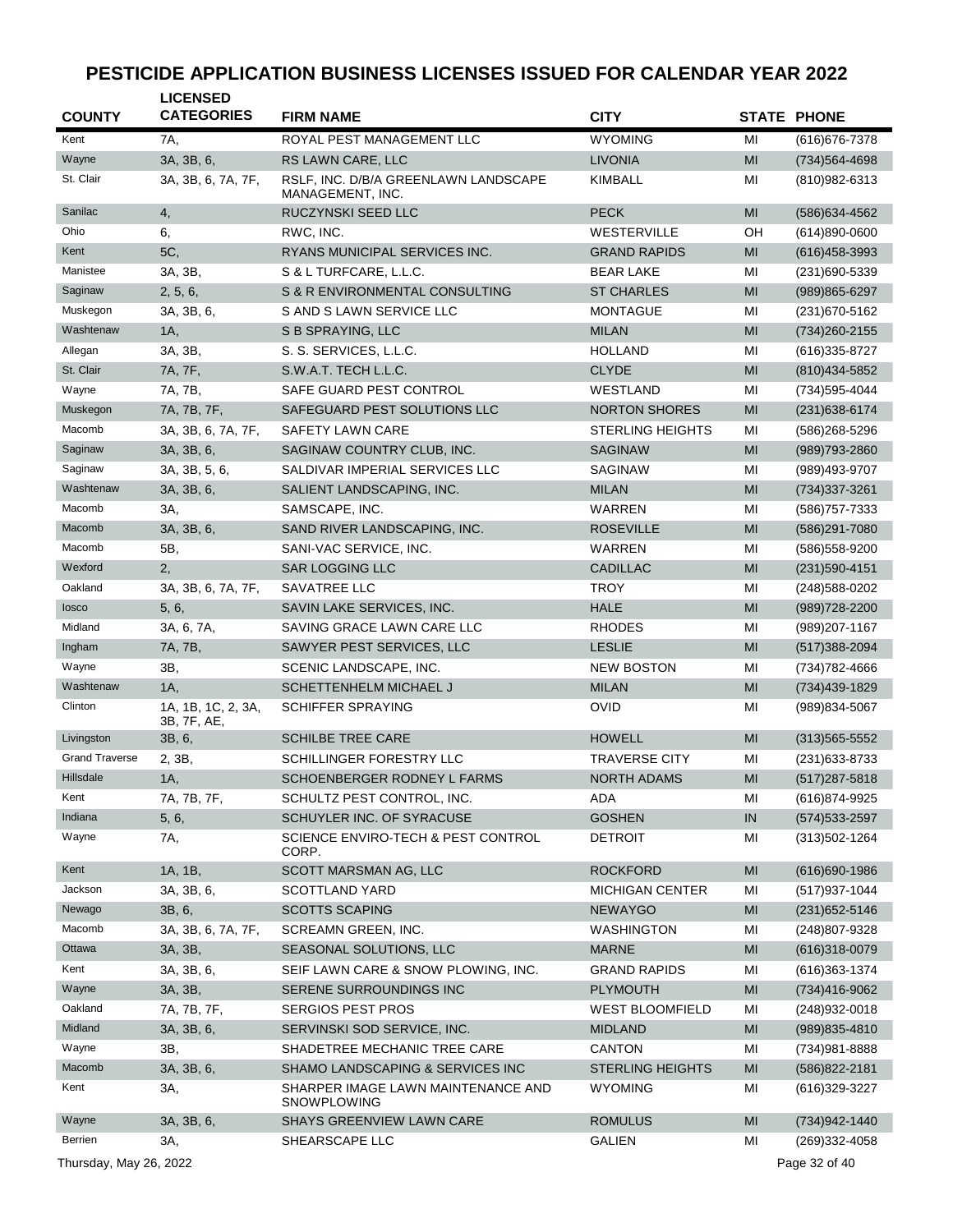| <b>COUNTY</b>         | <b>LICENSED</b><br><b>CATEGORIES</b> | <b>FIRM NAME</b>                        | <b>CITY</b>            |                | <b>STATE PHONE</b> |
|-----------------------|--------------------------------------|-----------------------------------------|------------------------|----------------|--------------------|
| Indiana               | 7A,                                  | SHIPES SPRAYING SERVICE LLC             | <b>ASHLEY</b>          | IN             | (260)316-5092      |
| Huron                 | 3A,                                  | SHORELINE LAWN SERVICE, LLC             | <b>CASEVILLE</b>       | MI             | (989)375-4904      |
| Ottawa                | 6, 7A, 7B, 7F,                       | SHORELINE SERVICES, INC.                | <b>HOLLAND</b>         | MI             | $(616)394-9100$    |
| Oakland               | 3B, 6,                               | SHORELINE TREE PRESERVATION LLC         | <b>ROYAL OAK</b>       | MI             | (248) 797-5885     |
| <b>Grand Traverse</b> | 7A, 7B, 7F,                          | SHULERS PEST CONTROL, LLC               | <b>TRAVERSE CITY</b>   | MI             | (231) 357-4611     |
| Indiana               | 7A, 7B,                              | SIEGE PEST MANAGEMENT LLC               | <b>CROWN POINT</b>     | IN             | $(219)775-9101$    |
| Oakland               | 3A, 3B,                              | SIGNATURE LAWN CARE, L.L.C.             | <b>NOVI</b>            | MI             | (248) 449-4949     |
| <b>Grand Traverse</b> | 3A,                                  | SILERS LAWN MAINTENANCE, INC.           | <b>GRAWN</b>           | MI             | (231) 933-9444     |
| Emmet                 | 3A, 3B, 6,                           | SILVA & SONS LANDSCAPING LLC            | <b>HARBOR SPRINGS</b>  | MI             | (231) 838-9524     |
| Wayne                 | 7A,                                  | SILVER SPRINGS PEST CONTROL CO          | <b>DETROIT</b>         | MI             | (586) 563-3133     |
| Eaton                 | 7A, 7D,                              | SIMONANNE ENTERPRISES                   | <b>OLIVET</b>          | MI             | (269) 224-2346     |
| Kent                  | 3B, 6,                               | SIMPLY GARDENS LLC                      | <b>GRANDVILLE</b>      | MI             | $(616)889-6651$    |
| Kent                  | 7A, 7B,                              | SIMPLY PEST CONTROL SOLUTIONS LLC       | <b>GRAND RAPIDS</b>    | MI             | (616) 291-3238     |
| Macomb                | 3A, 3B, 6, 7F,                       | SINACORI LANDSCAPING INC                | <b>SHELBY TWP</b>      | MI             | (586) 262-4221     |
| Charlevoix            | 3A, 3B,                              | SITE PLANNING DEVELOPMENT, INC.         | <b>CHARLEVOIX</b>      | MI             | (231) 547-4429     |
| Oakland               | 5, 6,                                | SIX RIVERS LAND CONSERVANCY             | <b>ROCHESTER</b>       | MI             | $(248)601 - 2816$  |
| Barry                 | 7A, 7F,                              | SKEETER BUSTERS MOSQUITO CONTROL LLC    | PLAINWELL              | MI             | $(269)303-6223$    |
| Monroe                | 7A, 7F,                              | SKEETER FREE LLC                        | <b>NEWPORT</b>         | MI             | (734) 263-1300     |
| Isabella              | 1A, 1B, 2, 7F, AE,                   | SKY TO LAND, LLC                        | <b>CLARE</b>           | MI             | (989) 205-7039     |
| Wisconsin             | 1A, 1B, 2, 3A, 3B,<br>5, 6, AE,      | SKYLINE HELICOPTERS, INC.               | <b>HARSHAW</b>         | WI             | (715) 282-5387     |
| Montcalm              | 7A, 7F,                              | <b>SLATER PEST MANAGEMENT</b>           | <b>HOWARD CITY</b>     | MI             | (616) 225-2874     |
| Gratiot               | 1A, 1B, AE,                          | <b>SLF AIR LLC</b>                      | <b>BANNISTER</b>       | MI             | (989)292-1362      |
| Wayne                 | 3A, 3B,                              | SM LAWN SERVICE, INC.                   | <b>PLYMOUTH</b>        | MI             | (734)454-9644      |
| Clinton               | 3A, 3B, 6,                           | SMITH LAWNSCAPES. LLC                   | <b>ST JOHNS</b>        | MI             | (989) 224-9211     |
| Illinois              | 7A,                                  | SMITHEREEN PEST MANAGEMENT              | <b>NEW LENOX</b>       | IL             | (847) 647-0010     |
| Lenawee               | 3A, 3B, 5, 6, 7A,                    | SMITHS NURSERY & LANDSCAPING SERVICE,   | <b>ADRIAN</b>          | MI             | $(517)265 - 7311$  |
|                       | 7F,                                  | INC.                                    |                        |                |                    |
| Kent                  | 7A, 7B,                              | SMITTER PEST CONTROL MANAGEMENT, LLC    | <b>GRAND RAPIDS</b>    | MI             | (616) 245-7215     |
| Macomb                | 3A,                                  | SNAPPY SERVICES, INC.                   | <b>CHESTERFIELD</b>    | MI             | (586)939-3171      |
| Kent                  | 3A, 3B, 6,                           | SNELLERS LANDSCAPING, LLC               | <b>BYRON CENTER</b>    | MI             | $(616)868 - 4900$  |
| <b>Berrien</b>        | 1A,                                  | SNOW GARDEN FARMS LLC                   | <b>BARODA</b>          | MI             | (269) 422-1389     |
| Isabella              | 3A, 6,                               | SOD-BUSTERS LAWN & LANDSCAPE, LLC       | <b>CLARE</b>           | MI             | (989)802-0709      |
| Other                 | 5B,                                  | <b>SOLENIS LLC</b>                      | <b>WILMINGTON</b>      | DE             | (302) 594-5000     |
| Wayne                 | 7A, 7F,                              | SOLIDIFIED PEST CONTROL LLC             | <b>REDFORD</b>         | MI             | (248) 820-3057     |
| Oakland               | 7A, 7F,                              | SOLVEARY INC                            | <b>ORION</b>           | MI             | (833) 284-6333     |
| Tuscola               | 7A, 7B, 7F,                          | SOME COMFORT PEST CONTROL, LLC          | <b>MILLINGTON</b>      | MI             | (810) 515-5750     |
| Macomb                | 3A, 3B, 6,                           | SOULLIERE LANDSCAPING, INC.             | <b>ST CLAIR SHORES</b> | M <sub>l</sub> | (586) 776-2811     |
| Ionia                 | 3A, 3B,                              | SOUTHSIDE PROPERTY MAINTENANCE, LLC     | <b>IONIA</b>           | MI             | (616)813-6952      |
| Berrien               | 7A,                                  | SOUTHWEST PEST CONTROL                  | <b>BERRIEN SPRINGS</b> | MI             | (269) 471-9750     |
| Macomb                | 3A, 3B, 6,                           | SPARKMAN LANDSCAPING, INC.              | <b>ROSEVILLE</b>       | MI             | (586) 779-9200     |
| Ottawa                | 3A,                                  | SPECIALIZED TURF SERVICES, LLC          | ZEELAND                | MI             | $(616)688 - 7600$  |
| Livingston            | 3A, 3B, 6,                           | SPICHER SERVICES LLC                    | <b>BRIGHTON</b>        | MI             | (810) 229-2691     |
| Macomb                | 3B, 7A, 7F,                          | SPIDER CONTROL, INC.                    | <b>MT CLEMENS</b>      | MI             | (586) 783-1577     |
| Schoolcraft           | 7A,                                  | SPIDER MAN PEST CONTROL                 | <b>GULLIVER</b>        | MI             | $(906)283 - 3147$  |
| Marquette             | 3A,                                  | SPODECK CONTRACTING                     | <b>SKANDIA</b>         | MI             | (906)249-1546      |
| Ottawa                | 3A, 6,                               | SPORTS TURF MANAGEMENT OF MICHIGAN, LLC | ZEELAND                | MI             | $(616)836 - 4760$  |
| Cheboygan             | 3A,                                  | <b>SPRAY TODAY</b>                      | <b>ONAWAY</b>          | MI             | (989)306-4401      |
| Washtenaw             | 3A, 3B, 6,                           | SPRING FEVER LAWN CARE, LLC             | SOUTH LYON             | MI             | (248) 207-3938     |
| Montcalm              | 4,                                   | <b>SPRINGBROOK FARMS</b>                | <b>CARSON CITY</b>     | MI             | (989)330-3139      |
| Berrien               | 3A, 3B, 6, 7F,                       | SPRING-GREEN LAWN AND TREE CARE         | <b>NILES</b>           | MI             | (269) 683-7533     |
| Wayne                 | 7A,                                  | SPYDERMAN PEST CONTROL, LLC             | <b>GROSSE ILE</b>      | MI             | (734) 770-4191     |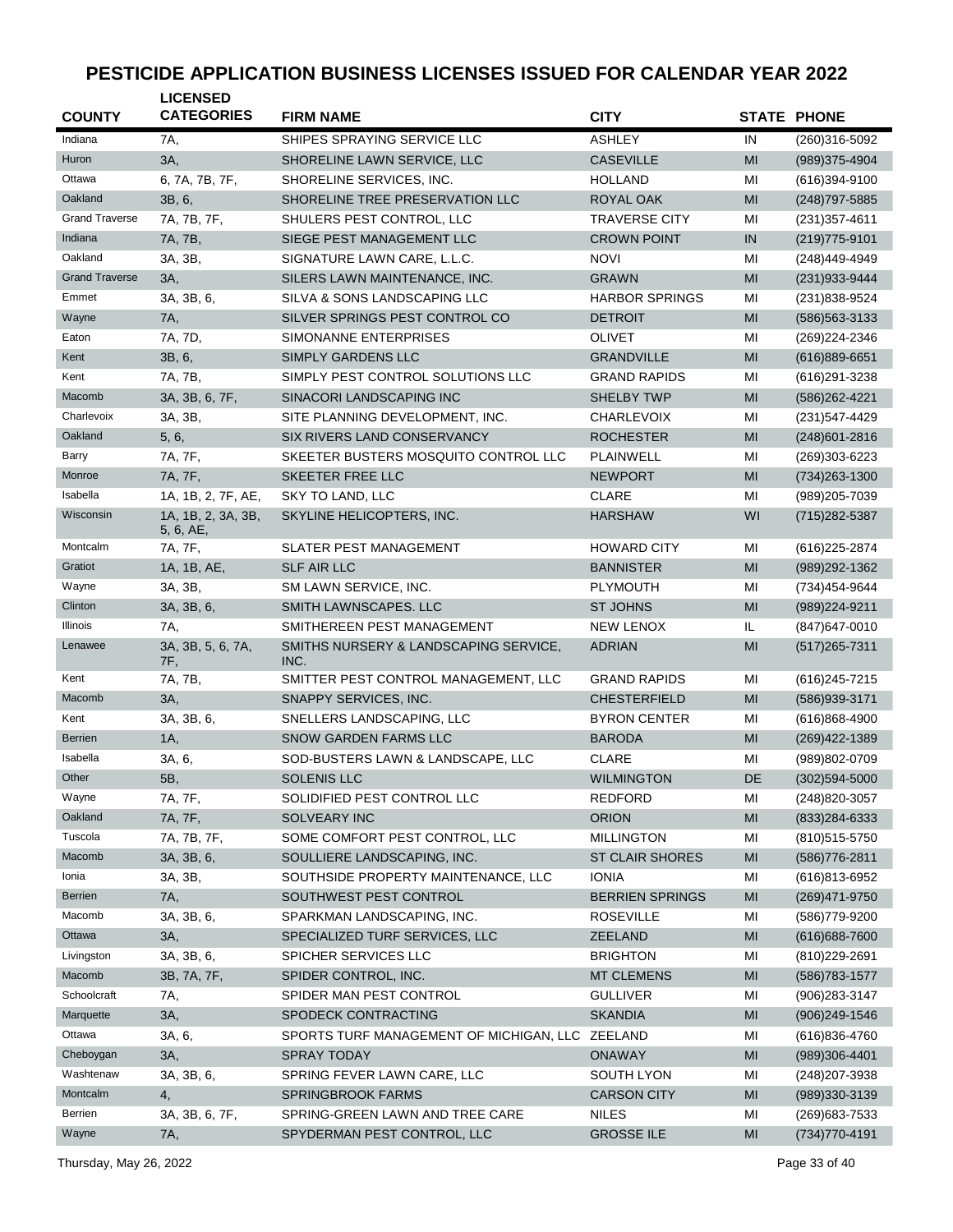| <b>COUNTY</b> | <b>LICENSED</b><br><b>CATEGORIES</b> | <b>FIRM NAME</b>                                 | <b>CITY</b>             |            | <b>STATE PHONE</b> |
|---------------|--------------------------------------|--------------------------------------------------|-------------------------|------------|--------------------|
| Lenawee       | 1A, 4,                               | SQUIRES SEED ENTERPRISE                          | <b>BRITTON</b>          | MI         | $(517)403 - 4515$  |
| Oakland       | 3A,                                  | <b>SRP LAWNCARE</b>                              | <b>MADISON HEIGHTS</b>  | MI         | (586) 244-7572     |
| St. Clair     | 3A, 3B, 6,                           | ST. CLAIR LAWN CARE, INC.                        | <b>MARYSVILLE</b>       | MI         | (810) 329-4360     |
| Ottawa        | 3A, 6,                               | <b>STAAT ENTERPRISES</b>                         | <b>HOLLAND</b>          | MI         | (616) 392-8022     |
| Indiana       | 3A,                                  | <b>STADIUM LAWN CARE</b>                         | <b>SOUTH BEND</b>       | IN         | $(574)251 - 0084$  |
| Kalamazoo     | 1A,                                  | <b>STAFFORD FARMS</b>                            | <b>RICHLAND</b>         | MI         | (269) 629-4420     |
| Eaton         | 1A,                                  | STAR OF THE WEST MILLING CO                      | <b>CHARLOTTE</b>        | MI         | (989) 652-7028     |
| Eaton         | 1A, 1B, 4,                           | STAR OF THE WEST MILLING CO                      | <b>VERMONTVILLE</b>     | MI         | (989) 652-7028     |
| Huron         | 1A,                                  | STAR OF THE WEST MILLING COMPANY                 | <b>BAD AXE</b>          | MI         | (989) 269-7957     |
| St. Clair     | 1A, 1B, 4,                           | STAR OF THE WEST MILLING COMPANY                 | <b>EMMETT</b>           | MI         | (810)384-6519      |
| Tuscola       | 1A, 1B, 4,                           | STAR OF THE WEST MILLING COMPANY                 | <b>RICHVILLE</b>        | MI         | (989)868-4186      |
| Isabella      | 1A, 1B, 6,                           | STAR OF THE WEST MILLING-DELWIN                  | MT. PLEASANT            | MI         | (989) 652-7028     |
| Isabella      | 1A, 1B,                              | STAR OF THE WEST MILLING-SHEPHERD                | <b>SHEPHERD</b>         | MI         | (989) 652-7028     |
| Isabella      | 4,                                   | STAR OF THE WEST MILLING-SUPERIOR                | <b>ROSEBUSH</b>         | MI         | (989) 652-7028     |
| Ohio $(2)$    | 5,                                   | STAT INTEGRATED TECHNOLOGIES INC DBA<br>AQUA DOC | <b>CHARDON</b>          | OH         | (800) 689-5253     |
| Macomb        | 7A,                                  | STATEFAIR EXTERMINATORS, LLC                     | <b>STERLING HEIGHTS</b> | MI         | (313) 457-3184     |
| St. Joseph    | 1A, 1B,                              | STEARS SPRAYING SERVICE, INC.                    | <b>WHITE PIGEON</b>     | MI         | (269) 435-7766     |
| Marquette     | 2, 3B, 6,                            | STEIGERWALDT LAND SERVICES, INC.                 | <b>NEGAUNEE</b>         | MI         | (906)273-0661      |
| Cass          | 2,                                   | STEINKRAUS FOREST MANAGEMENT LLC                 | <b>MARCELLUS</b>        | MI         | (269) 646-7306     |
| Menominee     | 1A, 1B,                              | STEPHENSON MARKETING COOPERATIVE INC             | <b>STEPHENSON</b>       | MI         | (906) 753-2207     |
| Kalamazoo     | 1A, 1B,                              | STIENBARGER SPRAY SERVICE                        | <b>VICKSBURG</b>        | MI         | (269) 217-4967     |
| Ingham        | 3A, 3B, 6,                           | STILES LAWN, LANDSCAPING & SNOW<br>REMOVAL, INC. | LANSING                 | MI         | (517) 322-2671     |
| Shiawassee    | 3A, 3B, 6, 7A, 7F,                   | STINE TURF AND SNOW INC.                         | <b>DURAND</b>           | MI         | (989) 666-1200     |
| Ottawa        | 7A, 7B, 7F,                          | STINGERS PEST CONTROL                            | <b>WEST OLIVE</b>       | ΜI         | (616)886-7595      |
| Gratiot       | 4,                                   | STONE PRO SERVICES LLC                           | <b>BRECKENRIDGE</b>     | MI         | (989)842-3736      |
| Wayne         | 7A, 7B, 7F,                          | STOP PEST CONTROL POWER WASHING, INC.            | <b>MELVINDALE</b>       | MI         | $(313)914 - 2981$  |
| Kent          | 1C, FUM,                             | STORAGE CONTROL SYSTEMS, INC.                    | <b>SPARTA</b>           | MI         | (616) 887-7994     |
| Kent          | 3A, 3B, 6,                           | STOUT CREEK LANDSCAPES, INC.                     | <b>BELMONT</b>          | MI         | (616) 774-8812     |
| Cheboygan     | 7A, 7B,                              | STRAITS AREA PEST CONTROL                        | <b>CHEBOYGAN</b>        | MI         | $(231)625 - 9316$  |
| Bay           | 2A,                                  | STRAITS WOOD TREATING, INC.                      | <b>BAY CITY</b>         | MI         | (989) 684-3584     |
| Indiana       | 7A, FUM,                             | <b>STRATEGIC INDUSTRIES (DBA)</b>                | <b>NOBLESVILLE</b>      | IN         | (608)449-2906      |
| Lenawee       | 3A, 3B, 6,                           | STRATTONS LANDSCAPE & MAINTENANCE CO             | <b>ADRIAN</b>           | ΜI         | (517) 265-7267     |
| Macomb        | 3A, 3B, 6, 7A, 7F,                   | SUBURBAN LANDSCAPE MANAGEMENT INC.               | <b>UTICA</b>            | MI         | (586) 726-8873     |
| Kent          | 3A, 3B, 6,                           | SUBURBAN LANDSCAPES, LLC                         | <b>ADA</b>              | MI         | $(616)868 - 6500$  |
| Other         | 5B,                                  | SUEZ WTS USA INC                                 | <b>TREVOSE</b>          | PA         | $(215)953 - 5779$  |
| Ottawa        | 3A, 3B, 6,                           | SUMMIT LANDSCAPE MANAGEMENT, INC.                | <b>MARNE</b>            | ΜI         | $(616)453 - 1091$  |
| Livingston    | 3A,                                  | SUMMIT LAWN & LANDSCAPE, INC.                    | <b>HOWELL</b>           | MI         | $(517)376-0707$    |
| Ottawa        | 3A, 3B, 6,                           | SUMMIT TREE SERVICE, INC.                        | <b>MARNE</b>            | ΜI         | $(616)453 - 1091$  |
| Wayne         | 3A, 3B, 6,                           | SUMMIT TURF MANAGEMENT, LLC                      | <b>LIVONIA</b>          | MI         | (970) 589-6350     |
| Shiawassee    | 3A, 3B, 6,                           | SUNBURST GARDENS, INC.                           | <b>OWOSSO</b>           | ΜI         | (989) 723-1632     |
| Oakland       | 3A, 3B, 6, 7F,                       | SUNNYDALE LAWN CARE LLC                          | <b>CLAWSON</b>          | MI         | (248) 376-8991     |
| Macomb        | 3A, 3B, 6,                           | SUNRISE LANDSCAPING & OUTDOOR SERVICES           | <b>ROMEO</b>            | ΜI         | (248) 693-7170     |
| Indiana       | 3A, 6,                               | SUNRISE LAWN CARE                                | <b>ELKHART</b>          | ${\sf IN}$ | (574) 340-4770     |
| Wayne         | 7A,                                  | SUPER PEST PEST CONTROL                          | <b>GROSSE PTE WOODS</b> | MI         | (586) 746-8338     |
| Macomb        | 3A, 7A,                              | SUPERIOR GREEN LAWN CARE                         | <b>ST CLAIR SHORES</b>  | MI         | (586) 285-0035     |
| Iron          | 2, 3A, 5, 6,                         | SUPERIOR INVASIVE PLANT SOLUTIONS LLC            | CRYSTAL                 | MI         | (906) 284-2757     |
| Kent          | 3A, 3B, 6, 7F,                       | SUPERIOR LAND CARE LLC                           | <b>SPARTA</b>           | MI         | $(616)383 - 1009$  |
| Kent          | 3A,                                  | SUPERIOR LANDSCAPE MANAGEMENT LLC                | <b>BYRON CENTER</b>     | ΜI         | (616) 589-2935     |
| Washtenaw     | 3B, 6,                               | <b>SUPERIOR MOW &amp; SNOW</b>                   | <b>SOUTH LYON</b>       | MI         | $(248)437 - 5709$  |
| Kent          | 3A, 7A, 7B,                          | SUPERIOR PEST CONTROL, INC.                      | <b>WYOMING</b>          | MI         | (616) 247-7500     |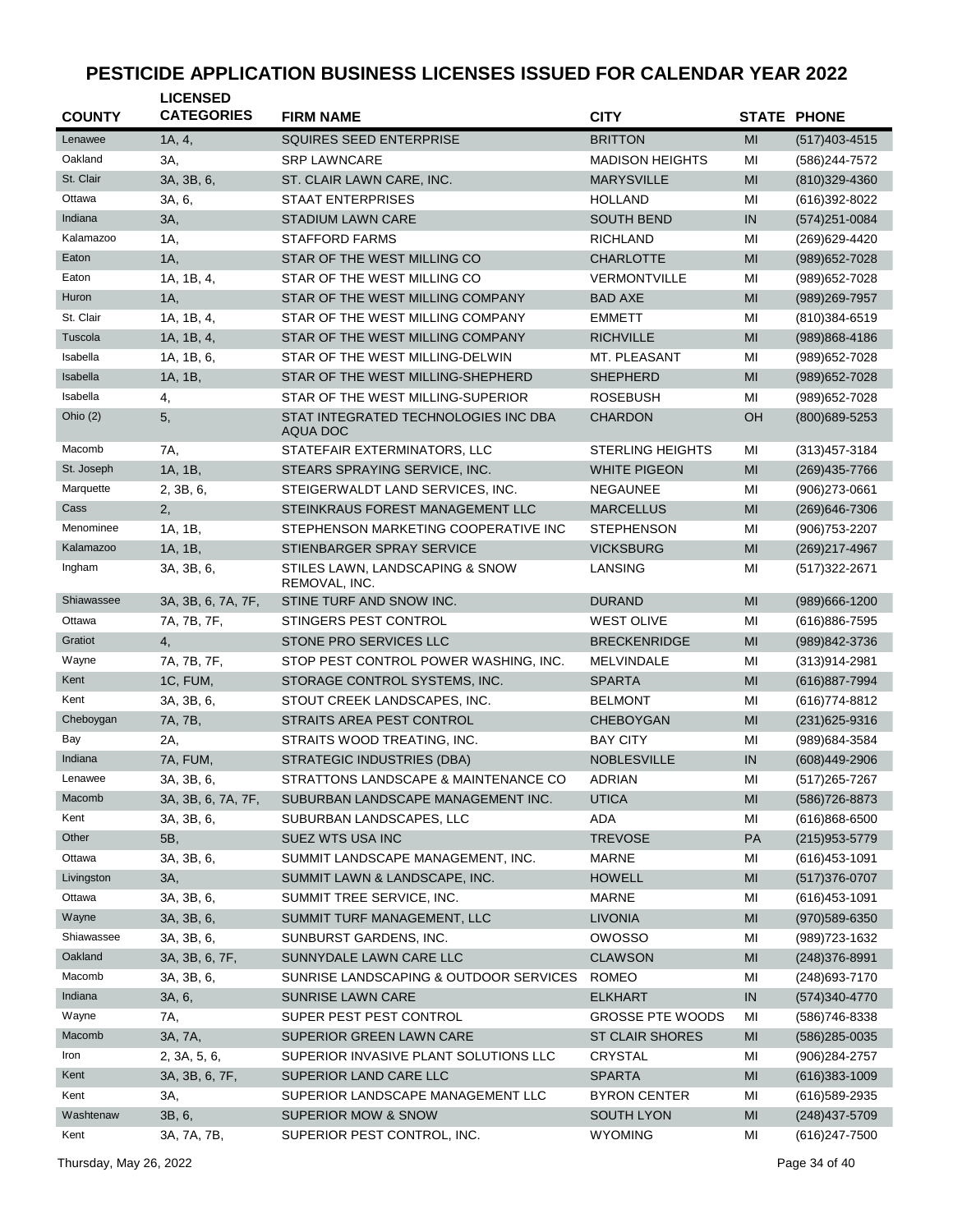| <b>COUNTY</b>         | <b>LICENSED</b><br><b>CATEGORIES</b> | <b>FIRM NAME</b>                                                               | <b>CITY</b>             |                | <b>STATE PHONE</b> |
|-----------------------|--------------------------------------|--------------------------------------------------------------------------------|-------------------------|----------------|--------------------|
| Saginaw               | 7A, 7B, 7F,                          | SUPERIOR PEST SOLUTIONS INC                                                    | <b>BURT</b>             | MI             | (810) 219-3499     |
| Wayne                 | 7A,                                  | SUPREME PEST CONTROL LLC                                                       | <b>DETROIT</b>          | MI             | (313)926-9992      |
| Montcalm              | 7A, 7B, 7F,                          | SURESHOT PEST CONTROL, LLC                                                     | <b>GREENVILLE</b>       | MI             | $(616)$ 225-8779   |
| <b>Grand Traverse</b> | 3A, 3B,                              | SUSTAINABLE LANDSCAPE DESIGN LLC                                               | <b>TRAVERSE CITY</b>    | MI             | (231) 735-6972     |
| <b>Grand Traverse</b> | 7A, 7F,                              | SWATTERS LLC / SWATTERS PEST SOLUTIONS                                         | WILLIAMSBURG            | MI             | $(231)633 - 4868$  |
| Iron                  | 6,                                   | SWENSKI TREE SERVICE, INC.                                                     | <b>IRON RIVER</b>       | MI             | $(906)367 - 0385$  |
| Huron                 | 4,                                   | SZYMANSKI FARMS, INC.                                                          | PORT AUSTIN             | MI             | (989) 738-7518     |
| Macomb                | 3A,                                  | T & J LANDSCAPING & SNOW REMOVAL, INC.                                         | <b>CLINTON TWP</b>      | MI             | (586) 790-3145     |
| Lenawee               | 3A, 3B, 6,                           | T & R TOTAL LAWN CARE, LLC                                                     | <b>MORENCI</b>          | MI             | (517) 458-3232     |
| Livingston            | 3A, 3B, 6,                           | T & T PROPERTY MAINTENANCE, INC.                                               | <b>WESTLAND</b>         | MI             | (734)320-4394      |
| Lapeer                | 3A, 3B, 6, 7F,                       | T R W LANDSCAPES, LLC                                                          | LAPEER                  | MI             | $(810)$ 667-9313   |
| Cass                  | 7A, 7B,                              | T. A. ROBERTS                                                                  | <b>NILES</b>            | MI             | (269) 684-5888     |
| Benzie                | 7A, 7B,                              | TARGET PEST CONTROL, L.L.C.                                                    | <b>LAKE ANN</b>         | MI             | (231) 275-5343     |
| <b>Grand Traverse</b> |                                      | <b>TAYLOR TREE HEALTH CARE</b>                                                 | <b>KINGSLEY</b>         | MI             | (810)336-4140      |
|                       | 2, 3A, 3B, 5, 6,<br>7A, 7F,          |                                                                                |                         |                |                    |
| Clinton               | 7A, 7F,                              | TBIRD ENTERPRISES LLC DBA MOSQUITO<br>SHIELD OF LANSING                        | <b>DEWITT</b>           | MI             | (517) 826-3056     |
| Ogemaw                | 3A, 3B, 6,                           | TD SERVICE, LLC                                                                | <b>WEST BRANCH</b>      | MI             | $(989)345 - 4594$  |
| Wayne                 | 3A, 3B, 6,                           | TEDDYS LAWN & LANDSCAPE, INC.                                                  | LIVONIA                 | MI             | (734) 525-6945     |
| Livingston            | 3A,                                  | TEE TO GREEN LAWN CARE LLC                                                     | <b>HOWELL</b>           | MI             | (810) 333-3311     |
| Allegan               | 7A,                                  | TEK PEST CONTROL SOLUTIONS LLC                                                 | WAYLAND                 | MI             | (616) 723-1787     |
| Kent                  | 3A, 3B, 6, 7F,                       | TENDER LAWN CARE, INC.                                                         | <b>GRAND RAPIDS</b>     | MI             | $(616)456 - 9942$  |
| <b>Grand Traverse</b> | 3A,                                  | <b>TENDER TOUCH LAWN CARE</b>                                                  | <b>TRAVERSE CITY</b>    | MI             | (231) 947-7377     |
| Ingham                | 7A, 7B, 7D, 7F,                      | TERMINIX INTERNATIONAL COMPANY LIMITED<br><b>PARTNERSHIP</b>                   | LANSING                 | MI             | (517) 694-2662     |
| Ottawa                | 7A, 7B, 7F,                          | TERMITE TECH PLUS, INC. / LAKESHORE PEST<br><b>CONTROL &amp; HOME SERVICES</b> | <b>SPRING LAKE</b>      | MI             | (616)847-0774      |
| Wayne                 | 7A,                                  | <b>TERRYS EXTERMINATING</b>                                                    | <b>DETROIT</b>          | MI             | $(313)863 - 4014$  |
| Saginaw               | 3A, 3B,                              | <b>TETON LAWN CARE LLC</b>                                                     | <b>ST CHARLES</b>       | MI             | (989) 482-1524     |
| Hillsdale             | 1A, 4,                               | THE ANDERSONS INC                                                              | LITCHFIELD              | MI             | (517) 542-2996     |
| Saginaw               | 1A,                                  | THE ANDERSONS, INC.                                                            | <b>HEMLOCK</b>          | MI             | (989)642-5291      |
| Saginaw               | 1A,                                  | THE ANDERSONS, INC.                                                            | <b>OAKLEY</b>           | MI             | (989)845-4020      |
| Bay                   | 3A, 3B, 6,                           | THE BEGICK NURSERY AND GARDEN CENTER,<br>INC.                                  | <b>BAY CITY</b>         | MI             | (989) 684-4210     |
| <b>Branch</b>         | 7A, 7B, 7F,                          | THE BUG LADY LLC                                                               | <b>QUINCY</b>           | MI             | $(517)227 - 4145$  |
| Ingham                | 7A, 7B, 7F,                          | THE BUG MAN, INC.                                                              | <b>MASON</b>            | ΜI             | (517) 676-6669     |
| Oakland               | 7A,                                  | THE BUGMEN L.L.C.                                                              | <b>FARMINGTON HILLS</b> | MI             | (248) 763-7973     |
| Ottawa                | 3A, 3B, 6, 7F,                       | THE CITY FARMER LAWN & LANDSCAPE LLC                                           | <b>GRAND HAVEN</b>      | MI             | (616)842-0360      |
| Indiana               | 5, 6,                                | THE DALTONS INC.                                                               | <b>SYRACUSE</b>         | IN             | $(574)267 - 7511$  |
| Oakland               | 3A, 3B, 6,                           | THE DAVEY TREE EXPERT COMPANY                                                  | <b>AUBURN HILLS</b>     | ΜI             | (248) 371-9007     |
| Wayne                 | 3A, 3B, 6,                           | THE DAVEY TREE EXPERT COMPANY                                                  | <b>CANTON</b>           | MI             | (734)459-8690      |
| Jackson               | 6,                                   | THE DAVEY TREE EXPERT COMPANY                                                  | <b>JACKSON</b>          | MI             | (810) 824-0058     |
| Oakland               | 3A, 3B, 5, 6,                        | THE DAVEY TREE EXPERT COMPANY                                                  | <b>OXFORD</b>           | MI             | $(248)475-9155$    |
| Oakland               | 3A, 3B, 6,                           | THE DAVEY TREE EXPERT COMPANY                                                  | <b>PONTIAC</b>          | MI             | (248)332-6690      |
| Ohio $(2)$            | 6,                                   | THE DAVEY TREE EXPERT COMPANY                                                  | PROCTORVILLE            | OH             | $(330)442 - 9138$  |
| Roscommon             | 7A, 7B, 7F,                          | THE DE-BUG LADY                                                                | <b>HOUGHTON LAKE</b>    | MI             |                    |
| Livingston            |                                      |                                                                                |                         |                | $(989)965 - 0659$  |
|                       | 5B,                                  | THE DIRT HUNTER LLC                                                            | <b>HARTLAND</b>         | M <sub>l</sub> | $(810)957 - 0000$  |
| Wayne                 | 6,                                   | THE ENERGY GROUP, INC.                                                         | <b>DETROIT</b>          | MI             | $(313)491 - 8411$  |
| Kent                  | 1C, 2, 3B, 6, 7A,<br>7F,             | THE F. A. BARTLETT TREE EXPERT COMPANY                                         | <b>GRAND RAPIDS</b>     | MI             | (616) 245-9449     |
| Ottawa                | 1C, 2, 3B, 6, 7A,                    | THE F.A. BARTLETT TREE EXPERTS COMPANY                                         | ZEELAND                 | MI             | (616)399-9446      |
| Allegan               | 3A, 3B, 6,                           | THE GARDEN GATE LLC                                                            | <b>PLAINWELL</b>        | MI             | (269) 744-4304     |
| Ottawa                | 3A, 3B, 6,                           | THE GARDENER LANDSCAPE & DESIGN INC                                            | <b>JENISON</b>          | MI             | (616) 669-7200     |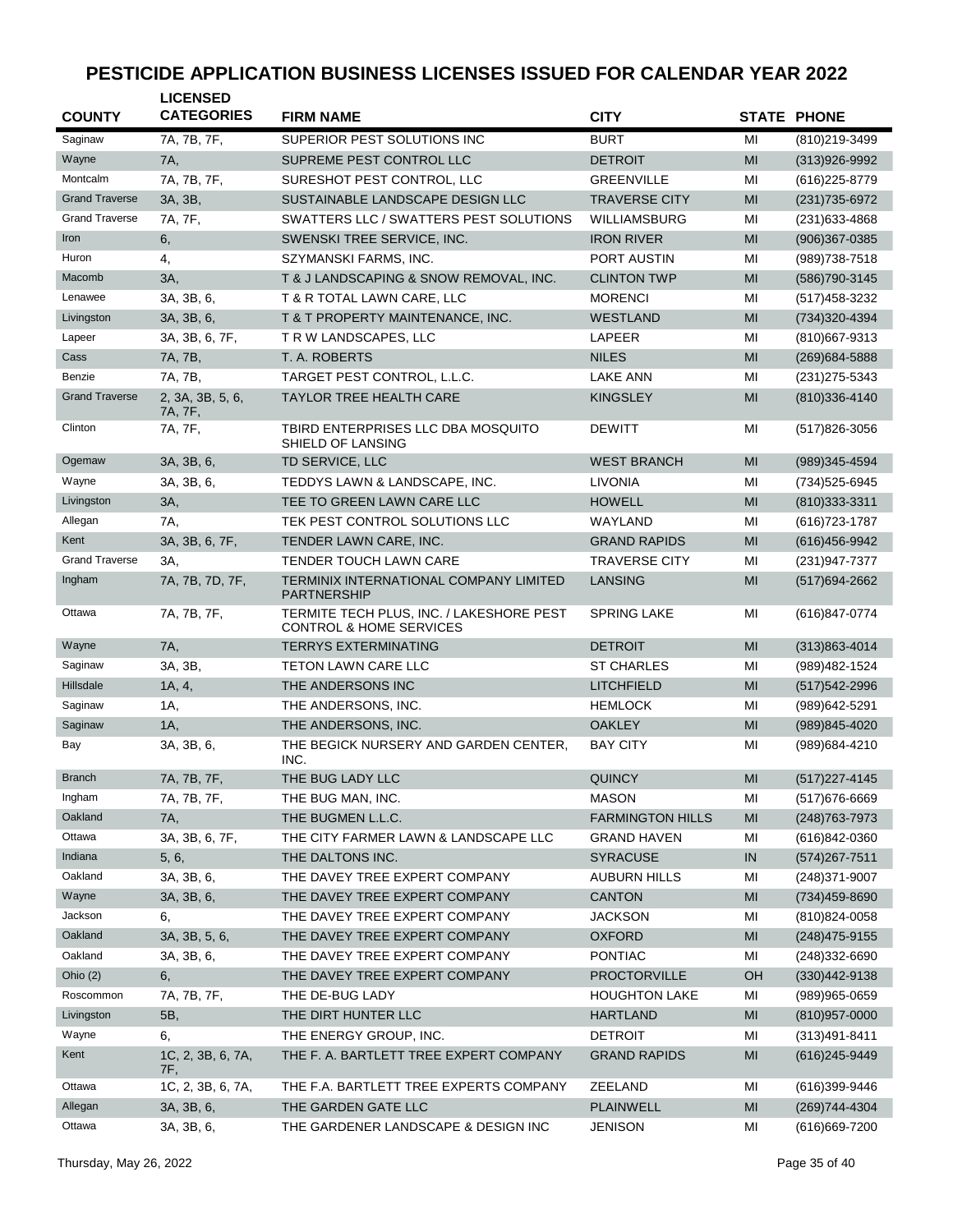| <b>COUNTY</b>         | <b>LICENSED</b><br><b>CATEGORIES</b> | <b>FIRM NAME</b>                                                 | <b>CITY</b>            |                | <b>STATE PHONE</b> |
|-----------------------|--------------------------------------|------------------------------------------------------------------|------------------------|----------------|--------------------|
| Allegan               | 3A, 3B, 6,                           | THE GENTLEMAN GARDNER LLC                                        | <b>PLAINWELL</b>       | MI             | (269)929-6346      |
| Van Buren             | 7A, 7B, 7F,                          | THE GETTIG CORPORATION                                           | <b>PAW PAW</b>         | MI             | (269)343-6887      |
| Kalamazoo             | 7A, 7B, 7F,                          | THE GETTIG GROUP LLC                                             | <b>PORTAGE</b>         | MI             | (269)329-2698      |
| Wayne                 | 3A, 6, 7F,                           | THE GREEN BUTLERS PROPERTY<br><b>MAINTENANCE INC</b>             | <b>REDFORD</b>         | MI             | $(313)472 - 5509$  |
| Jackson               | 7A,                                  | THE HOUSE MOUSE LLC                                              | <b>HILLSDALE</b>       | MI             | (517) 414-3815     |
| Ohio                  | 7A, FUM,                             | THE INDUSTRIAL FUMIGANT COMPANY LLC                              | <b>BOWLING GREEN</b>   | OH             | (419) 704-8409     |
| Other                 | 7A, FUM,                             | THE INDUSTRIAL FUMIGANT COMPANY LLC                              | LENEXA                 | ΚS             | (913) 782-7600     |
| Sanilac               | 3A, 3B, 6,                           | THE LAWN GUY LLC                                                 | <b>LEXINGTON</b>       | MI             | (810)359-0009      |
| <b>Grand Traverse</b> | ЗΑ,                                  | THE LAWN KING, LLC                                               | <b>TRAVERSE CITY</b>   | MI             | (231) 933-7078     |
| Kent                  | 3A, 3B,                              | THE LAWN RANGER MICH, INC                                        | <b>GRAND RAPIDS</b>    | MI             | (616)866-2731      |
| Indiana               | 7F,                                  | THE MOSQUITO DOCTOR, LLC                                         | FORT WAYNE             | IN             | (260)489-1000      |
| <b>Grand Traverse</b> | 3B,                                  | THE MOSSY TREE, LLC                                              | <b>TRAVERSE CITY</b>   | MI             | (231)499-5369      |
| Oakland               | 3A, 3B, 6, 7A, 7F,                   | THE NATURAL APPROACH LAWN AND TREE<br>CARE, INC.                 | ROCHESTER HILLS        | MI             | (248)990-5599      |
| Livingston            | 7A, 7F,                              | THE PEST DOCTOR, INC.                                            | <b>FENTON</b>          | MI             | (734) 331-5825     |
| Clinton               | 3A, 3B, 6, 7E,                       | THE PLANT PROFESSIONALS, INC.                                    | LANSING                | ΜI             | $(517)327 - 1059$  |
| Macomb                | 5, 6,                                | THE POND GUY, INC.                                               | <b>ARMADA</b>          | MI             | (888) 766-3520     |
| Oakland               | 5, 6,                                | THE POND PLACE OF MICHIGAN LLC                                   | <b>MILFORD</b>         | MI             | (248) 889-8400     |
| Mackinac              | 7A,                                  | THE SENTRY SPRAY SERVICE, L.L.C.                                 | <b>ST IGNACE</b>       | MI             | (906)430-4753      |
| Livingston            | 3A, 3B,                              | THE SUPERINTENDENT                                               | <b>BRIGHTON</b>        | MI             | (734) 637-4769     |
| Livingston            | 7A, 7B, 7F,                          | THE TERMINIX INTERNATIONAL COMPANY<br><b>LIMITED PARTNERSHIP</b> | <b>BRIGHTON</b>        | MI             | (248) 308-7581     |
| Oakland               | 7A, 7B, 7D, 7F,<br>FUM,              | THE TERMINIX INTERNATIONAL COMPANY<br><b>LIMITED PARTNERSHIP</b> | <b>MADISON HEIGHTS</b> | MI             | (248) 736-4916     |
| Oakland               | 7A, 7B, 7F,                          | THE TERMINIX INTERNATIONAL COMPANY<br><b>LIMITED PARTNERSHIP</b> | <b>MADISON HEIGHTS</b> | MI             | $(800)332 - 6765$  |
| Ohio                  | 7A, 7B, 7F,                          | THE TERMINIX INTERNATIONAL COMPANY<br><b>LIMITED PARTNERSHIP</b> | <b>MAUMEE</b>          | OН             | (419) 865-3551     |
| Kent                  | 7A, 7B, 7D, 7F,                      | THE TERMINIX INTERNATIONAL COMPANY LP                            | <b>BYRON CENTER</b>    | MI             | $(616)957 - 1212$  |
| Kent                  | ЗΒ.                                  | THE TREE MD                                                      | LOWELL                 | MI             | (616) 285-9983     |
| Macomb                | 3A, 3B, 7F,                          | THE TREE SURGEON PHC, INC.                                       | <b>MACOMB</b>          | MI             | (586) 263-7818     |
| Washtenaw             | 3A, 3B, 6, 7A,                       | THE TURF GUYS                                                    | <b>SALINE</b>          | MI             | (734) 769-1775     |
| Oakland               | 3A, 3B, 6,                           | THELEN LANDSCAPE, INC.                                           | <b>NOVI</b>            | MI             | $(248)348 - 4464$  |
| Livingston            | 7A,                                  | <b>THERMWRIGHT LLC</b>                                           | <b>HOWELL</b>          | MI             | (517)492-6095      |
| Ionia                 | 3A, 3B,                              | THOMAS LAWN CARE LLC                                             | <b>IONIA</b>           | MI             | (616) 430-3717     |
| Macomb                | 3A, 3B, 6,                           | THOMS BROS. LANDSCAPING, INC.                                    | RAY                    | MI             | (586)749-9332      |
| Kent                  | 3A, 3B, 6,                           | THORNAPPLE INC                                                   | LOWELL                 | MI             | $(616)868-9770$    |
| Kent                  | 3A, 3B, 6,                           | THORNAPPLE RIVER NURSERY, INC.                                   | ADA                    | MI             | (616) 676-0102     |
| Oakland               | 3A, 3B, 6,                           | THREE CORGI INC                                                  | <b>HIGHLAND</b>        | MI             | $(248)$ 653-5940   |
| Macomb                | 3A, 3B, 6,                           | THREE CS LANDSCAPING, INC.                                       | FRASER                 | ΜI             | (586)415-4850      |
| Macomb                | 3A,                                  | THREE TS LAWN CARE, LLC                                          | <b>RICHMOND</b>        | MI             | (586)445-9454      |
| Huron                 | 7A,                                  | THUMB AREA PEST CONTROL                                          | <b>HARBOR BEACH</b>    | ΜI             | (989) 712-8318     |
| Tuscola               | 3A, 3B, 5, 6, 7A,                    | THUMB LAWN, LLC                                                  | <b>CASS CITY</b>       | MI             | (989) 274-9829     |
| Alpena                | 3A, 5, 6,                            | THUNDER BAY TREE SERVICE, LLC                                    | <b>ALPENA</b>          | ΜI             | (989)356-9468      |
| Kent                  | 3A,                                  | TIDY TURF, INC.                                                  | <b>COMSTOCK PARK</b>   | MI             | $(616)318-3501$    |
| Berrien               | 3A, 3B, 5, 6, 7F,                    | TILLER LAWN CARE, INC.                                           | SODUS                  | MI             | (269) 281-0492     |
| Gratiot               | 1A, 1B, 4, FUM,                      | TIMAC AGRO USA, INC.                                             | <b>ST LOUIS</b>        | MI             | (989) 681-3080     |
| Alger                 | 2,                                   | TIMBERLAND FORESTRY SERVICES, INC.                               | <b>MUNISING</b>        | ΜI             | (906)387-4350      |
| Oakland               | 3A,                                  | TIMBERLAND LANDSCAPE, INC.                                       | <b>AUBURN HILLS</b>    | MI             | (248) 891-5575     |
| Kent                  | 3A, 3B, 6,                           | TIMMER LAWN AND SNOW LLC                                         | <b>BYRON CENTER</b>    | ΜI             | (616) 284-7421     |
| Bay                   | 3A, 3B, 6,                           | TJG LAWN SERVICE, LLC                                            | <b>PINCONNING</b>      | M <sub>l</sub> | (989)326-5530      |
| Tuscola               | 3A, 6,                               | TLC - TOTAL LAWN CARE, LLC                                       | <b>UNIONVILLE</b>      | ΜI             | (989) 674-2204     |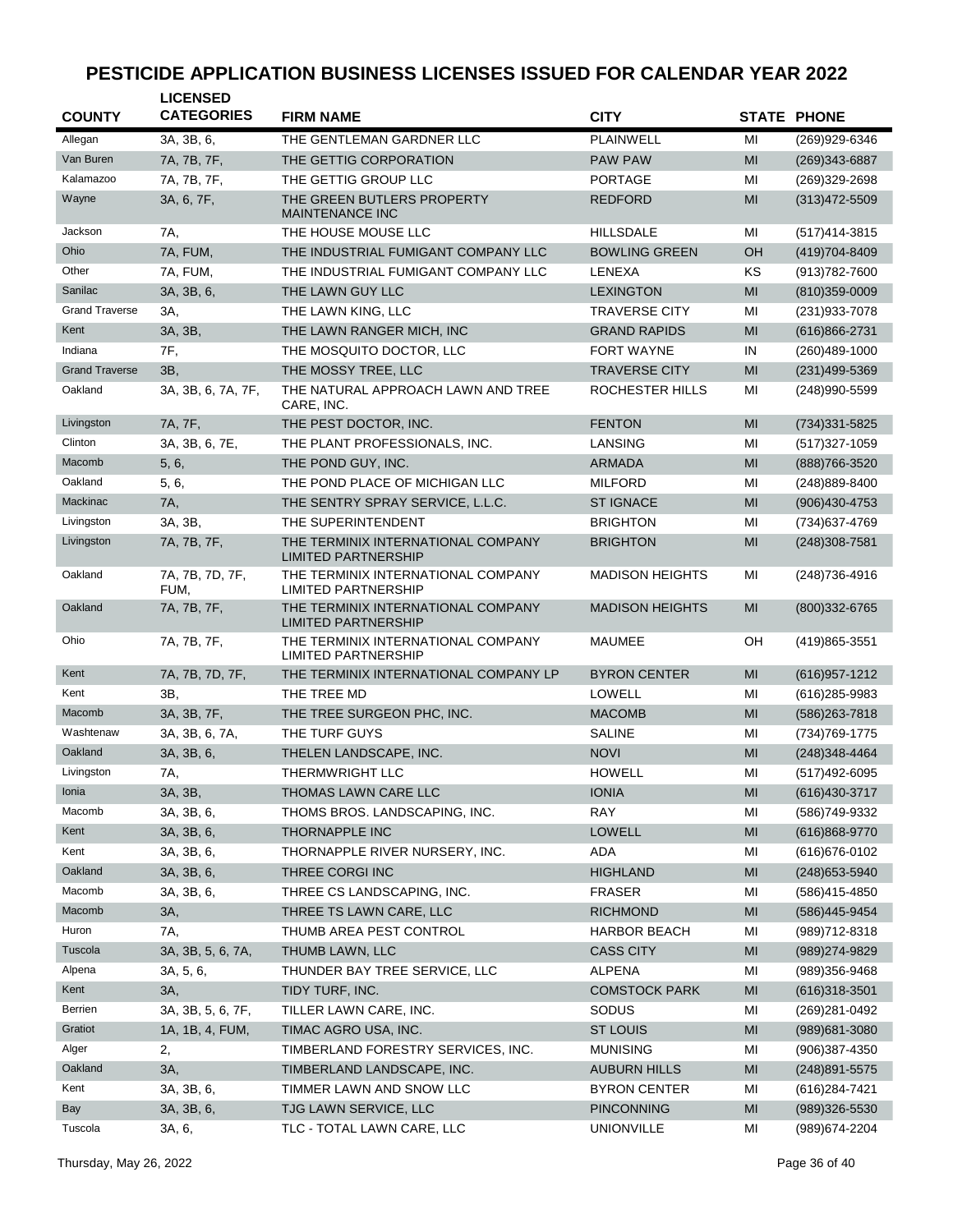| <b>COUNTY</b>         | <b>LICENSED</b><br><b>CATEGORIES</b> | <b>FIRM NAME</b>                                              | <b>CITY</b>             |                | <b>STATE PHONE</b> |
|-----------------------|--------------------------------------|---------------------------------------------------------------|-------------------------|----------------|--------------------|
| Cass                  | 3A, 3B, 6,                           | <b>TOBIN LANDSCAPE INC</b>                                    | <b>NILES</b>            | MI             | (269) 262-0257     |
| Macomb                | 3A, 3B,                              | TOCCO & MANNINO LANDSCAPING INC                               | <b>ROSEVILLE</b>        | MI             | $(313)884 - 1101$  |
| Macomb                | 3A, 3B, 6, 7A,                       | TODDS LAWN CARE, INC.                                         | <b>MACOMB</b>           | MI             | (586) 598-9921     |
| St. Clair             | 7A, 7B, 7F,                          | TOMS PEST CONTROL                                             | <b>KIMBALL</b>          | MI             | (810)956-6039      |
| Arenac                | 7A, 7B,                              | TONYS PEST CONTROL                                            | ALGER                   | MI             | (810) 624-0024     |
| Oakland               | 3A, 3B, 6, 7A, 7F,                   | TOP LAWN, INC.                                                | <b>COMMERCE TWP</b>     | MI             | (248) 560-4727     |
| Ingham                | 3B,                                  | TOP NOTCH TREE CARE LLC                                       | <b>LESLIE</b>           | MI             | (517) 712-3721     |
| Oakland               | 3A, 3B, 5, 6,                        | TOTAL LAWN CARE INC                                           | <b>TROY</b>             | M <sub>l</sub> | (248) 588-1694     |
| Oceana                | 7A, 7B, 7F,                          | TRAILS END PEST CONTROL INC.                                  | <b>SHELBY</b>           | MI             | (231)861-2974      |
| Macomb                | 3A,                                  | <b>TRANQUILITY SPRINGS LLC</b>                                | <b>WASHINGTON</b>       | MI             | (586) 677-2890     |
| Wayne                 | 3A,                                  | TRANSITIONS OUTDOORS, LLC                                     | <b>PLYMOUTH</b>         | MI             | (734) 377-7558     |
| Leelanau              | 7D,                                  | TRAPPER RONS HUMANE ANIMAL REMOVAL<br><b>SERVICES - NORTH</b> | <b>NORTHPORT</b>        | MI             | (248) 939-0314     |
| <b>Grand Traverse</b> | 3A, 3B, 6, 7A,                       | TRAVERSE OUTDOOR                                              | <b>TRAVERSE CITY</b>    | MI             | (231) 947-4496     |
| Kent                  | 7A, 7B, 7F,                          | TRAVIS PEST CONTROL, INC.                                     | <b>CEDAR SPRINGS</b>    | MI             | $(616)866 - 1127$  |
| Wayne                 | 3B,                                  | TREE DOCTOR COMPANY LLC                                       | <b>LIVONIA</b>          | MI             | $(313)565 - 1442$  |
| Oakland               | 3B, 6,                               | <b>TREE FIRST LLC</b>                                         | <b>PONTIAC</b>          | MI             | (248) 980-1637     |
| Dickinson             | 3B, 6,                               | <b>TREE REMEDY</b>                                            | <b>KINGSFORD</b>        | MI             | (906)396-3728      |
| Livingston            | 3B,                                  | TREEMASTER, INC.                                              | <b>HOWELL</b>           | MI             | $(517)552-9623$    |
| Antrim                | 3A, 3B,                              | TREES NORTH LLC                                               | <b>BELLAIRE</b>         | MI             | (231) 533-8222     |
| Eaton                 | 3A, 3B, 6,                           | TREES, INC.                                                   | <b>LANSING</b>          | MI             | $(517)327 - 3300$  |
| Ottawa                | 3B, 6,                               | TREEWORKS, INC.                                               | <b>NUNICA</b>           | MI             | $(616)837 - 1100$  |
| Macomb                | 3A, 3B,                              | TRI COUNTY TREE EXPERT CO., INC.                              | <b>STERLING HEIGHTS</b> | MI             | (586) 884-4986     |
| Macomb                | 3A, 3B, 5, 6, 7F,                    | TRI-COUNTY AQUATICS, INC.                                     | <b>STERLING HEIGHTS</b> | MI             | (586) 786-6234     |
| Oakland               |                                      | TROY CLOGG LANDSCAPE ASSOCIATES L.L.C.                        | <b>WIXOM</b>            | MI             |                    |
| Oakland               | 3A, 3B, 6,                           |                                                               |                         |                | (248) 685-0123     |
| Macomb                | 3A, 3B, 7A, 7F,                      | TROY LANDSCAPE, LLC                                           | <b>TROY</b>             | MI             | (248) 641-4782     |
|                       | 3A,                                  | TRUE NORTH CONTRACTING, INC.                                  | <b>SHELBY TWP</b>       | MI             | (586) 726-1933     |
| Charlevoix            | 7A,                                  | TRUE PEST CONTROL, INC.                                       | <b>BOYNE CITY</b>       | MI             | (231) 675-0550     |
| <b>Branch</b>         | 3A, 3B, 6,                           | TRUE TRIM LAWN CARE, LLC                                      | <b>COLDWATER</b>        | MI             | $(517)639 - 5000$  |
| Wisconsin             | 3A, 3B, 6, 7A, 7F,                   | <b>TRUGREEN</b>                                               | <b>APPLETON</b>         | WI             | (920) 734-4198     |
| Genesee               | 3A, 3B, 6, 7A, 7F,                   | <b>TRUGREEN</b>                                               | <b>FLINT</b>            | MI             | $(810)$ 235-1600   |
| Saginaw               | 3A, 3B, 6, 7A, 7F,                   | <b>TRUGREEN</b>                                               | <b>FREELAND</b>         | MI             | (989) 695-2100     |
| Ottawa                | 3A, 3B, 6, 7A, 7F,                   | <b>TRUGREEN</b>                                               | <b>GRAND HAVEN</b>      | MI             | (616)846-7370      |
| Kent                  | 3A, 3B, 6, 7A, 7F,                   | TRUGREEN                                                      | GRANDVILLE              | MI             | (616) 534-1700     |
| Ingham                | 3A, 3B, 6, 7A, 7F,                   | <b>TRUGREEN</b>                                               | <b>LANSING</b>          | MI             | (517) 887-5700     |
| Macomb                | 3A, 3B, 6, 7A, 7F,                   | <b>TRUGREEN</b>                                               | <b>MACOMB TWP</b>       | MI             | (586)412-9800      |
| St. Clair             | 3A, 3B, 6, 7A, 7F,                   | <b>TRUGREEN</b>                                               | <b>MARYSVILLE</b>       | MI             | (586)412-9801      |
| losco                 | 3A, 3B, 6, 7A, 7F,                   | <b>TRUGREEN</b>                                               | <b>OSCODA</b>           | MI             | (989) 202-1908     |
| Kalamazoo             | 3A, 3B, 6, 7A, 7F,                   | <b>TRUGREEN</b>                                               | <b>PORTAGE</b>          | MI             | (269)323-2900      |
| Oakland               | 3A, 3B, 6, 7A, 7F,                   | <b>TRUGREEN</b>                                               | ROCHESTER HILLS         | MI             | (248) 852-0500     |
| Indiana               | 3A, 3B, 6, 7A, 7F,                   | <b>TRUGREEN</b>                                               | <b>SOUTH BEND</b>       | IN             | (574) 233-9700     |
| Wayne                 | 3A, 3B, 6, 7A, 7F,                   | <b>TRUGREEN</b>                                               | <b>TAYLOR</b>           | MI             | (734) 281-8655     |
| Oakland               | 3A, 3B, 6, 7A, 7F,                   | <b>TRUGREEN</b>                                               | <b>WATERFORD</b>        | MI             | (248) 674-0941     |
| <b>Grand Traverse</b> | 3A, 3B, 6, 7A, 7F,                   | <b>TRUGREEN</b>                                               | WILLIAMSBURG            | MI             | (231) 267-5200     |
| Oakland               | 3A, 3B, 6, 7A, 7F,                   | <b>TRUGREEN</b>                                               | <b>WIXOM</b>            | MI             | $(248)960 - 1216$  |
| Washtenaw             | 3A, 3B, 6, 7A, 7F,                   | <b>TRUGREEN</b>                                               | YPSILANTI               | MI             | (734) 528-1288     |
| Indiana               | 7A, 7B, 7F, FUM,                     | TRUGREEN D/B/A ACTION PEST CONTROL                            | <b>EVANSVILLE</b>       | IN             | (812) 477-5546     |
| Leelanau              | 3A, 3B, 6,                           | TRUNORTH LANDSCAPING, LLC                                     | <b>TRAVERSE CITY</b>    | MI             | (231)922-0087      |
| Washtenaw             | 3A, 3B, 6,                           | TRU-TURF LAWN FERTILIZING                                     | YPSILANTI               | MI             | (734) 547-6000     |
| Ottawa                | 3A, 3B, 6,                           | TS GROUNDS KEEPING, LLC                                       | HUDSONVILLE             | MI             | $(616)662 - 0499$  |
| Kent                  | 3A, 3B, 6, 7A, 7B,<br>7D, 7F,        | TUFF TURF MOLE BUSTERS                                        | <b>BYRON CENTER</b>     | MI             | (616) 554-9499     |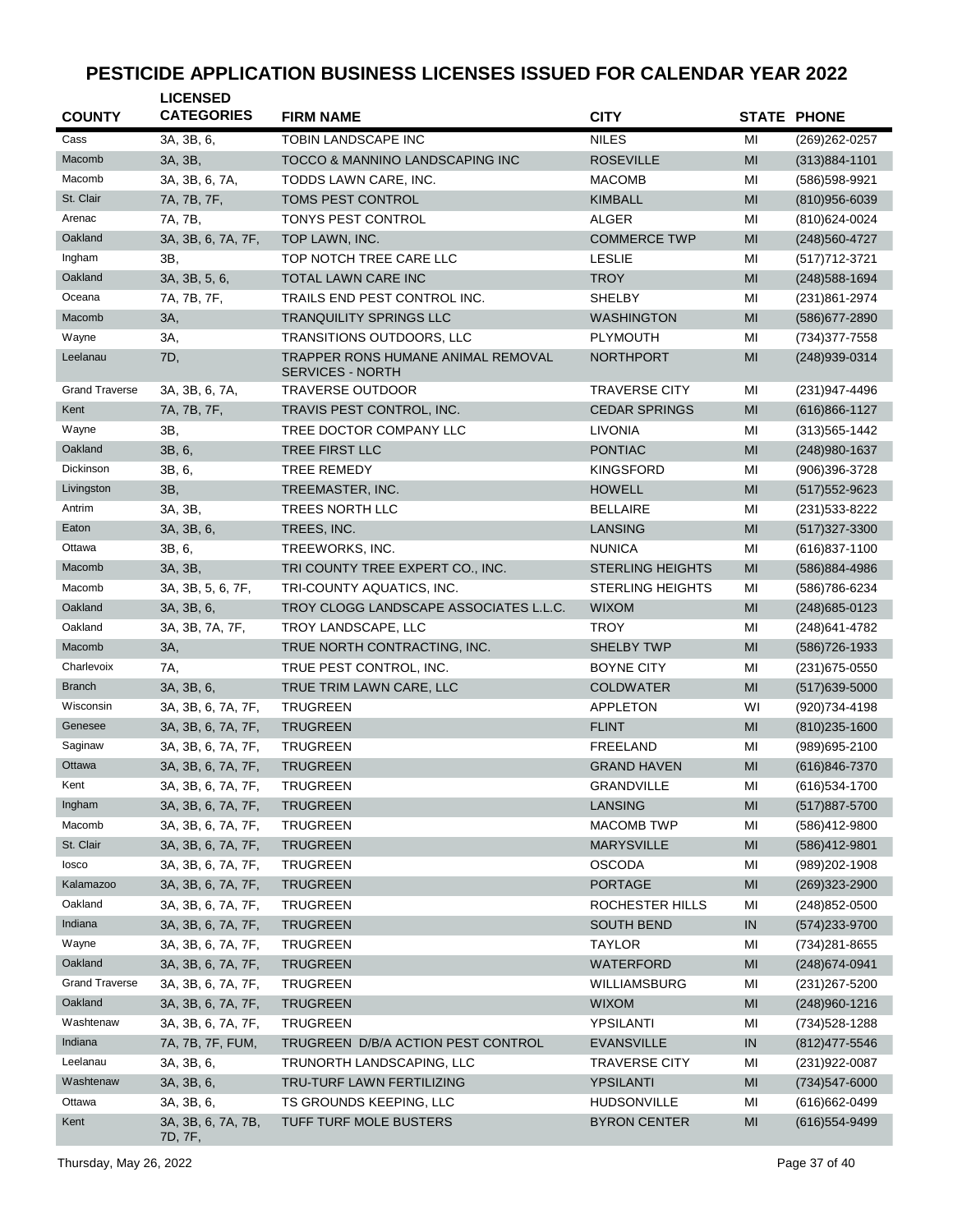| <b>COUNTY</b>          | <b>LICENSED</b><br><b>CATEGORIES</b> | <b>FIRM NAME</b>                                                 | <b>CITY</b>              |                | <b>STATE PHONE</b> |
|------------------------|--------------------------------------|------------------------------------------------------------------|--------------------------|----------------|--------------------|
| Wayne                  | 3A, 3B, 5, 6,                        | TURF CONCEPTS LANDSCAPING AND<br>PROPERTY MAINTENANCE LLC        | <b>FLAT ROCK</b>         | MI             | (734) 657-3151     |
| Wayne                  | 3A,                                  | <b>TURF DOCTOR</b>                                               | <b>MELVINDALE</b>        | MI             | $(313)928 - 5514$  |
| Van Buren              | 3A,                                  | TURF LIFE NUTRITIONAL SOLUTIONS, INC.                            | <b>PAW PAW</b>           | MI             | $(574)276 - 6816$  |
| Ottawa                 | 3A, 3B, 6,                           | TURF PLUS LAWN CARE AND SNOW PLOWING,<br>LLC                     | <b>MARNE</b>             | MI             | $(616)498-2062$    |
| Ottawa                 | 3A, 3B,                              | TURF SERVICES, INC.                                              | <b>SPRING LAKE</b>       | MI             | (616) 842-4975     |
| Calhoun                | 3A, 3B, 6,                           | TURF TAMER LAWNS LLC                                             | <b>BATTLE CREEK</b>      | MI             | $(269)965 - 5653$  |
| Kent                   | 3A, 3B, 6,                           | TURF TECH FERTILIZATION LLC                                      | <b>ADA</b>               | MI             | $(616)425 - 7500$  |
| Washtenaw              | 3A, 3B, 6,                           | <b>TURF TECH LLC</b>                                             | <b>NEW BOSTON</b>        | MI             | (734) 787-1536     |
| Oakland                | 3A, 3B, 6, 7A, 7D,<br>7F, FUM,       | TURF TENDERS LANDSCAPING AND<br>FERTILIZING, INC.                | <b>OAK PARK</b>          | MI             | (248) 541-5296     |
| Bay                    | 3A, 3B, 6, 7A, 7F,                   | TURF WORKZ, LLC                                                  | <b>AUBURN</b>            | MI             | (989)667-8779      |
| Oakland                | 3A, 6,                               | TURF-ONE STERLING, INC.                                          | <b>ORION</b>             | MI             | $(248)391 - 9800$  |
| Kent                   | 3A, 3B, 6,                           | TURFS ARE US, INC.                                               | <b>CEDAR SPRINGS</b>     | MI             | (616) 696-4727     |
| Arenac                 | 1A, 4, FUM,                          | TURNER BEAN & GRAIN, INC.                                        | <b>TURNER</b>            | MI             | (989)867-4253      |
| Indiana                | 3A, 3B,                              | TUSCAN VALLEY LANDSCAPING LTD                                    | <b>ROLLING PRAIRIE</b>   | IN             | (219)861-3459      |
| Gratiot                | 3A, 3B, 6,                           | TWIN CITY LANDSCAPE, INC.                                        | <b>ST LOUIS</b>          | MI             | (989) 681-4317     |
| Kent                   | 3A, 3B, 6,                           | TWIN LAKES NURSERY, INC.                                         | <b>GRAND RAPIDS</b>      | MI             | (616)949-5230      |
| Washtenaw              | 3A, 3B, 6,                           | TWIN OAKS LANDSCAPE, INC.                                        | <b>ANN ARBOR</b>         | MI             | (734) 213-6911     |
| Saginaw                | 4,                                   | UEBLER FARMS, L.L.C.                                             | <b>FRANKENMUTH</b>       | MI             | (989) 652-8136     |
| Wayne                  | 3A,                                  | ULTIMATE LANDSCAPE LLC                                           | <b>LIVONIA</b>           | MI             | $(734)591 - 0151$  |
| Macomb                 | 3A, 3B, 6,                           | ULTIMATE LAWN SERVICE LLC                                        | <b>CHESTERFIELD TWP</b>  | MI             | (586)716-6552      |
| Genesee                | 3A, 3B,                              | ULTIMATE TURF, INC.                                              | <b>FLINT</b>             | MI             | (810) 233-0995     |
| Lenawee                | 3A, 3B, 6, 7A, 7B,                   | UNDERWOOD NURSERY, L.L.C.                                        | <b>ADRIAN</b>            | MI             | (517) 265-2481     |
| Macomb                 | 3A, 3B, 6,                           | UNIQUE CLIPS LLC                                                 | <b>RAY</b>               | MI             | (586)863-8649      |
| Oakland                | 3A, 3B, 6,                           | UNIQUE PROPERTY MANAGEMENT INC                                   | WATERFORD                | MI             | $(586)625 - 6116$  |
| Macomb                 | 3A, 3B, 5, 6, 7A,<br>7F,             | UNITED LAWNSCAPE, LLC.                                           | <b>ALMONT</b>            | MI             | (586) 752-5000     |
| Menominee              | 6,                                   | UP FOREST INNOVATIONS                                            | <b>POWERS</b>            | MI             | $(906)$ 235-2462   |
| Alger                  | 3A, 3B,                              | UP SCAPES LLC D/B/A BAY DE NOC LAWN CARE                         | <b>CHATHAM</b>           | MI             | $(906)439 - 5387$  |
| Chippewa               | 3B, 5, 6,                            | UPPER PENINSULA RESOURCE CONSERVATION<br>AND DEVELOPMENT COUNCIL | <b>SAULT ST MARIE</b>    | MI             | $(906)225 - 0215$  |
| Oakland                | 1C, 3A, 3B, 5, 6,                    | URBAN ARBOR CARE LLC                                             | <b>COMMERCE TOWNSHIP</b> | MI             | (248)909-9090      |
| Wisconsin              | 3A, 3B,                              | URBAN FOREST HEALTH LLC                                          | <b>MARINETTE</b>         | WI             | (920)562-2700      |
| Macomb                 | 3A, 3B, 6,                           | URBAN TREE PEOPLE                                                | STERLING HEIGHTS         | MI             | (586) 675-6520     |
| Wayne                  | 7A, 7D,                              | US TROOPS PEST CONTROL LLC                                       | <b>TRENTON</b>           | MI             | (734) 637-4687     |
| Oakland                | 5B,                                  | USA PRO-VAC                                                      | <b>TROY</b>              | M <sub>l</sub> | (888) 795-0888     |
| Ingham                 | 7D,                                  | USDA APHIS WILDLIFE SERVICES                                     | <b>OKEMOS</b>            | MI             | (517) 336-1928     |
| Macomb                 | 3A, 3B, 6, 7A, 7F,                   | UTICA HOME SERVICES INC.                                         | <b>SHELBY TWP</b>        | MI             | (586) 737-7246     |
| Van Buren              | 2, 3A, 3B, 5, 6,                     | VAN BUREN CONSERVATION DISTRICT                                  | PAW PAW                  | MI             | (269) 657-4030     |
| Allegan                | 7A, 7B, 7F,                          | VAN DEN BERGE PEST CONTROL, INC.                                 | <b>HOLLAND</b>           | M <sub>l</sub> | (616) 392-7367     |
| Kent                   | 3A,                                  | VANDEN BOUT SNOWPLOWING & LAWN<br>MAINTENANCE, INC.              | CALEDONIA                | MI             | (616) 432-5987     |
| Kent                   | 3A, 3B, 6,                           | VANDERBENT SERVICES LLC                                          | <b>KENT CITY</b>         | MI             | $(616)$ 589-1135   |
| Oakland                | 7A, 7B, 7F,                          | VANISH PEST CONTROL LLC                                          | <b>COMMERCE TOWNSHIP</b> | MI             | (248)909-7203      |
| Macomb                 | 1A, 3A, 6,                           | VASHCO LAWN CARE, LLC                                            | <b>MACOMB TWP</b>        | MI             | (586) 263-4220     |
| Tuscola                | 1A, 1B, 1C, 2, 5,<br>7F, AE,         | VAUGHNS FLYING SERVICE, INC.                                     | <b>REESE</b>             | MI             | (989) 551-7700     |
| Other                  | 7F, AE,                              | VECTOR DISEASE CONTROL INTERNATIONAL                             | <b>LITTLE ROCK</b>       | <b>AR</b>      | (800)413-4445      |
| Jackson                | 7A,                                  | VICTORY PEST SOLUTIONS LLC                                       | <b>ONONDAGA</b>          | MI             | (517)888-4586      |
| Charlevoix             | 3A, 3B, 6,                           | VIDOSH NORTH, L.L.C.                                             | <b>PETOSKEY</b>          | MI             | $(231)347 - 6851$  |
| Kent                   | 3A, 3B,                              | VIGH LANDSCAPE MANAGEMENT, LLC                                   | <b>GRAND RAPIDS</b>      | MI             | $(616)551-0598$    |
| Wisconsin              | 3A,                                  | <b>VIKING BROS LLC</b>                                           | <b>RUBICON</b>           | WI             | (920)474-4410      |
| Thursday, May 26, 2022 |                                      |                                                                  |                          |                | Page 38 of 40      |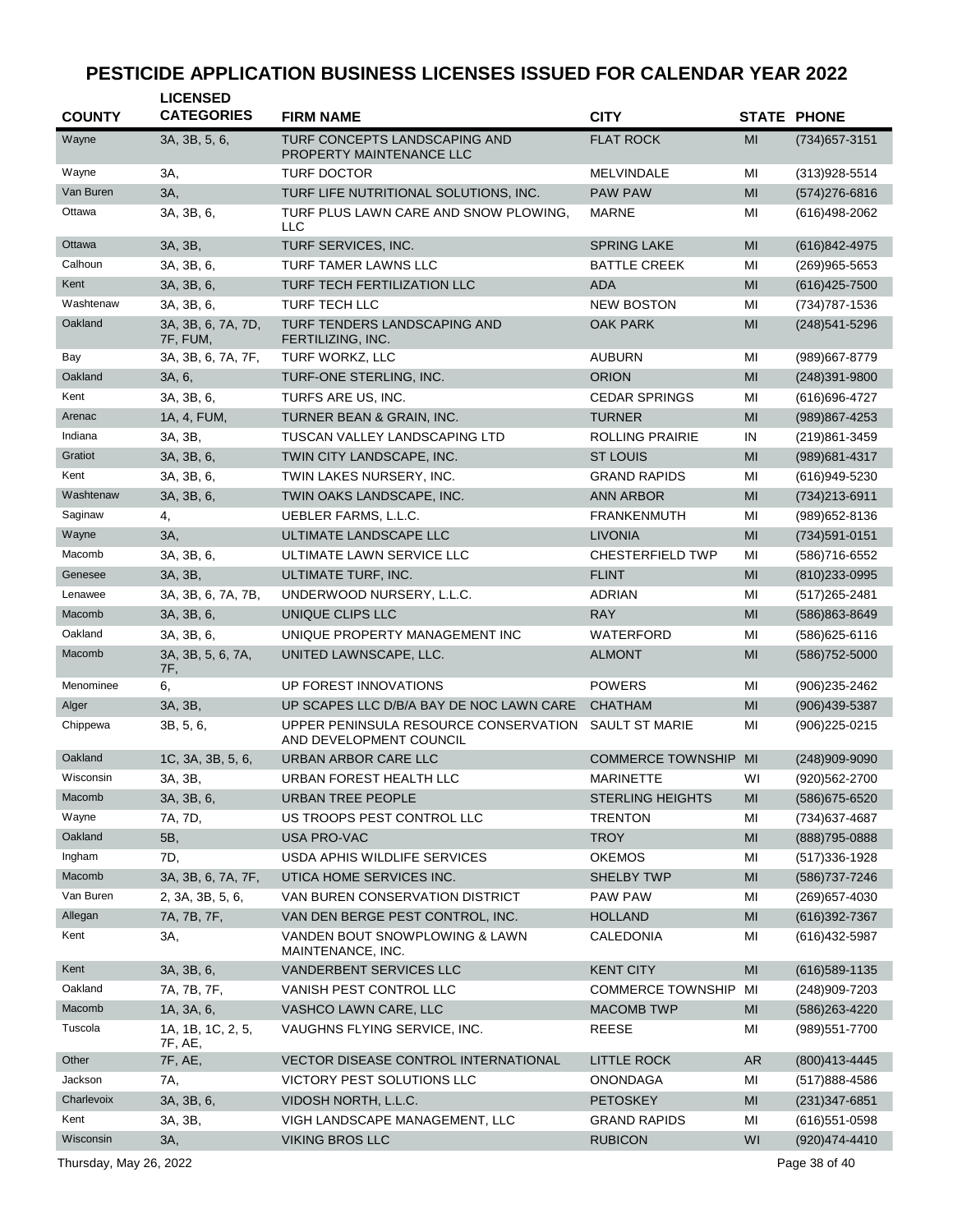| <b>COUNTY</b>          | <b>LICENSED</b><br><b>CATEGORIES</b> | <b>FIRM NAME</b>                                    | <b>CITY</b>          |                | <b>STATE PHONE</b> |
|------------------------|--------------------------------------|-----------------------------------------------------|----------------------|----------------|--------------------|
| Bay                    | 3A, 3B, 6, 7A,                       | <b>VILLAGE GREEN</b>                                | <b>BAY CITY</b>      | MI             | (989)667-0023      |
| <b>Grand Traverse</b>  | 3A, 3B, 6,                           | VISION LANDSCAPING LLC                              | <b>TRAVERSE CITY</b> | MI             | (231) 590-3862     |
| Shiawassee             | 3A, 3B, 6, 7A, 7F,                   | VISION LAWN CORP., INC.                             | <b>DURAND</b>        | MI             | (989) 288-4649     |
| Macomb                 | 3A, 3B, 7A, 7F,                      | VISIONARY LANDSCAPING AND FERTILIZATION,<br>LLC     | SHELBY TWP           | MI             | (586)784-6100      |
| St. Clair              | 3A,                                  | <b>VITA GREEN CORPORATION</b>                       | <b>ALGONAC</b>       | MI             | (810) 512-4230     |
| Wayne                  | 3A, 3B, 5, 6,                        | W. H. CANON, INC.                                   | <b>ROMULUS</b>       | MI             | (734)941-3900      |
| Oakland                | 7A, 7B,                              | W4 PEST MANAGEMENT INC                              | <b>TROY</b>          | MI             | (248) 930-0138     |
| Ottawa                 | 3A, 3B, 6, 7F,                       | WABEKE LAWN SERVICE & SNOWPLOWING, INC. HUDSONVILLE |                      | MI             | $(616)896 - 5296$  |
| Washtenaw              | 3A, 3B, 6, 7A, 7F,                   | WAGENSCHUTZ LAWN SPRAYING OF LIVIONIA               | <b>SALEM</b>         | M <sub>l</sub> | (248) 347-3841     |
| Lenawee                | 1A,                                  | <b>WAR-AG FARMS LLC</b>                             | <b>TECUMSEH</b>      | MI             | (517) 431-2878     |
| Macomb                 | 3A,                                  | WARNER LANDSCAPE & SOD SERVICE, INC.                | <b>CLINTON TWP</b>   | MI             | (586) 792-6061     |
| Isabella               | 3B, 7A, 7B, 7F,                      | <b>WARRIOR PEST SOLUTIONS LLC</b>                   | MT. PLEASANT         | MI             | (989) 992-1199     |
| Clinton                | 4,                                   | <b>WASHBURN SEED LLC</b>                            | <b>ELSIE</b>         | MI             | (989)620-0456      |
| Oakland                | 5, 6, 7F,                            | <b>WATER LANDSCAPES, LLC</b>                        | WATERFORD            | MI             | (248) 379-5351     |
| Kent                   | 3A, 3B, 6,                           | WATER WORKS IRRIGATION SERVICE, INC.                | <b>KENT CITY</b>     | MI             | (616) 262-7139     |
| Ottawa                 | 7E,                                  | <b>WATERING WHEELS, LLC</b>                         | <b>HOLLAND</b>       | MI             | (616) 566-4145     |
| Wayne                  | 7A, 7B,                              | WAY 2 GO PEST CONTROL LLC                           | <b>WESTLAND</b>      | MI             | $(313)346-6881$    |
| Ingham                 | 3A, 3B, 6, 7F,                       | WAYNE LAWN CARE LLC                                 | LANSING              | MI             | $(517)388-4099$    |
| Macomb                 | 3A,                                  | WAYSIDE LAWN SERVICE, L.L.C.                        | <b>CLINTON TWP</b>   | MI             | (586) 791-3339     |
| Macomb                 | 7A, 7B, 7F,                          | <b>WDI-INSPECTOR LLC</b>                            | SHELBY TWP           | MI             | (800) 484-6494     |
| Kent                   | 3A, 3B, 6, 7A,                       | WEED AND FEED LAWN CARE LLC                         | <b>BYRON CENTER</b>  | MI             | $(616)698 - 8930$  |
| Wayne                  | 3A, 3B, 5, 6,                        | WEED ERASER, INC.                                   | TAYLOR               | MI             | $(313)292 - 7335$  |
| Oakland                | 3A, 3B, 6, 7A, 7F,                   | <b>WEED MAN FARMINGTON HILLS</b>                    | <b>WIXOM</b>         | MI             | $(248)477 - 4880$  |
| Muskegon               | 3A, 3B, 6, 7F,                       | <b>WEED MAN MUSKEGON</b>                            | <b>MONTAGUE</b>      | MI             | (231)894-5988      |
| Washtenaw              | 3A, 6, 7F,                           | WEED MAN OF ANN ARBOR                               | <b>ANN ARBOR</b>     | MI             | (734) 973-6676     |
| St. Clair              | 3A, 3B, 6, 7F,                       | WEEDMAN OF ST. CLAIR COUNTY                         | PORT HURON           | MI             | (810) 937-5395     |
| Other                  | 6,                                   | WEEDS NO MORE, INC.                                 | <b>SMOCK</b>         | PA             | (724) 677-2609     |
| Muskegon               | 3A, 3B, 6,                           | WEESIES BROTHERS FARMS, INC.                        | <b>MONTAGUE</b>      | MI             | (231)894-4742      |
| <b>Bay</b>             | 3A, 3B, 6,                           | <b>WEISS PROPERTY MANAGEMENT</b>                    | <b>BAY CITY</b>      | MI             | (989)415-4412      |
| Lapeer                 | 7A, 7B, 7D, 7F,                      | WELLS PEST CONTROL LLC                              | <b>DRYDEN</b>        | MI             | (248) 925-0366     |
| Oakland                | 3A, 3B, 7A, 7F,                      | <b>WELTON LAWN CARE</b>                             | <b>HIGHLAND</b>      | MI             | (248) 310-5041     |
| Barry                  | 4,                                   | WENGER AG SERVICES LLC                              | <b>HASTINGS</b>      | MI             | (616) 558-6969     |
| Oakland                | 3A, 3B, 6,                           | WERNER LANDSCAPING INC.                             | NORTHVILLE           | M <sub>l</sub> | (248) 437-9333     |
| Ogemaw                 | 2A,                                  | WEST BRANCH WOOD TREATING INC.                      | <b>WEST BRANCH</b>   | MI             | (989)343-0066      |
| Allegan                | 7A, 7F,                              | WEST MICHIGAN MOSQUITO SERVICE LLC                  | <b>ALLEGAN</b>       | MI             | (269) 769-0483     |
| Montcalm               | 7A, 7F,                              | WEST MICHIGAN PEST CONTROL LLC                      | <b>NEWAYGO</b>       | MI             | (231) 937-9333     |
| Muskegon               | 3A, 3B, 6,                           | WESTSHORE LAWN CARE AND SNOW PLOWING                | <b>MUSKEGON</b>      | M <sub>l</sub> | $(231)557 - 2077$  |
| Oakland                | 3B, 7F,                              | WESTSIDE FORESTRY SERVICE, INC.                     | <b>NOVI</b>          | MI             | (248)349-4636      |
| <b>Grand Traverse</b>  | 7A, 7F,                              | WHEELOCKS NORTHWEST SERVICE                         | <b>TRAVERSE CITY</b> | MI             | (231) 228-4669     |
| Macomb                 | 3A, 6,                               | WHITE BIRCH                                         | <b>MACOMB</b>        | MI             | (586)469-8131      |
| Muskegon               | 3A, 3B, 6,                           | WHITE LAKE NURSERY, INC.                            | WHITEHALL            | MI             | (231)894-8574      |
| Kalamazoo              | 7A, 7B,                              | WHITES PEST CONTROL, INC.                           | PORTAGE              | MI             | (269)420-5781      |
| Wisconsin              | 7A,                                  | WIL KIL PEST CONTROL                                | <b>APPLETON</b>      | WI             | (920) 731-2640     |
| Monroe                 | 1A, 1B,                              | WILBUR-ELLIS COMPANY LLC                            | <b>DUNDEE</b>        | ΜI             | (800) 866-2194     |
| Montcalm               | 1A, 1B,                              | WILBUR-ELLIS COMPANY LLC                            | <b>EDMORE</b>        | MI             | (989) 427-1311     |
| Newago                 | 1A, 1B,                              | WILBUR-ELLIS COMPANY LLC                            | <b>GRANT</b>         | ΜI             | (231)834-5689      |
| Oceana                 | 1A, 1B, 1C, FUM,                     | WILBUR-ELLIS COMPANY LLC                            | <b>HART</b>          | MI             | $(231)873 - 3630$  |
| Lenawee                | 1A, 1B, 1C,                          | WILBUR-ELLIS COMPANY LLC                            | <b>MORENCI</b>       | ΜI             | $(517)286-6811$    |
| Ionia                  | 1A, 1B,                              | WILBUR-ELLIS COMPANY LLC                            | <b>PEWAMO</b>        | MI             | (989) 593-2317     |
| St. Joseph             | 1A, 1B, 4,                           | WILBUR-ELLIS COMPANY LLC                            | THREE RIVERS         | MI             | (269) 273-4747     |
| Kalamazoo              | 7A, 7D,                              | WILDLIFE WRANGLERS, L.L.C.                          | <b>KALAMAZOO</b>     | MI             | (269) 544-8727     |
| Thursday, May 26, 2022 |                                      |                                                     |                      |                | Page 39 of 40      |